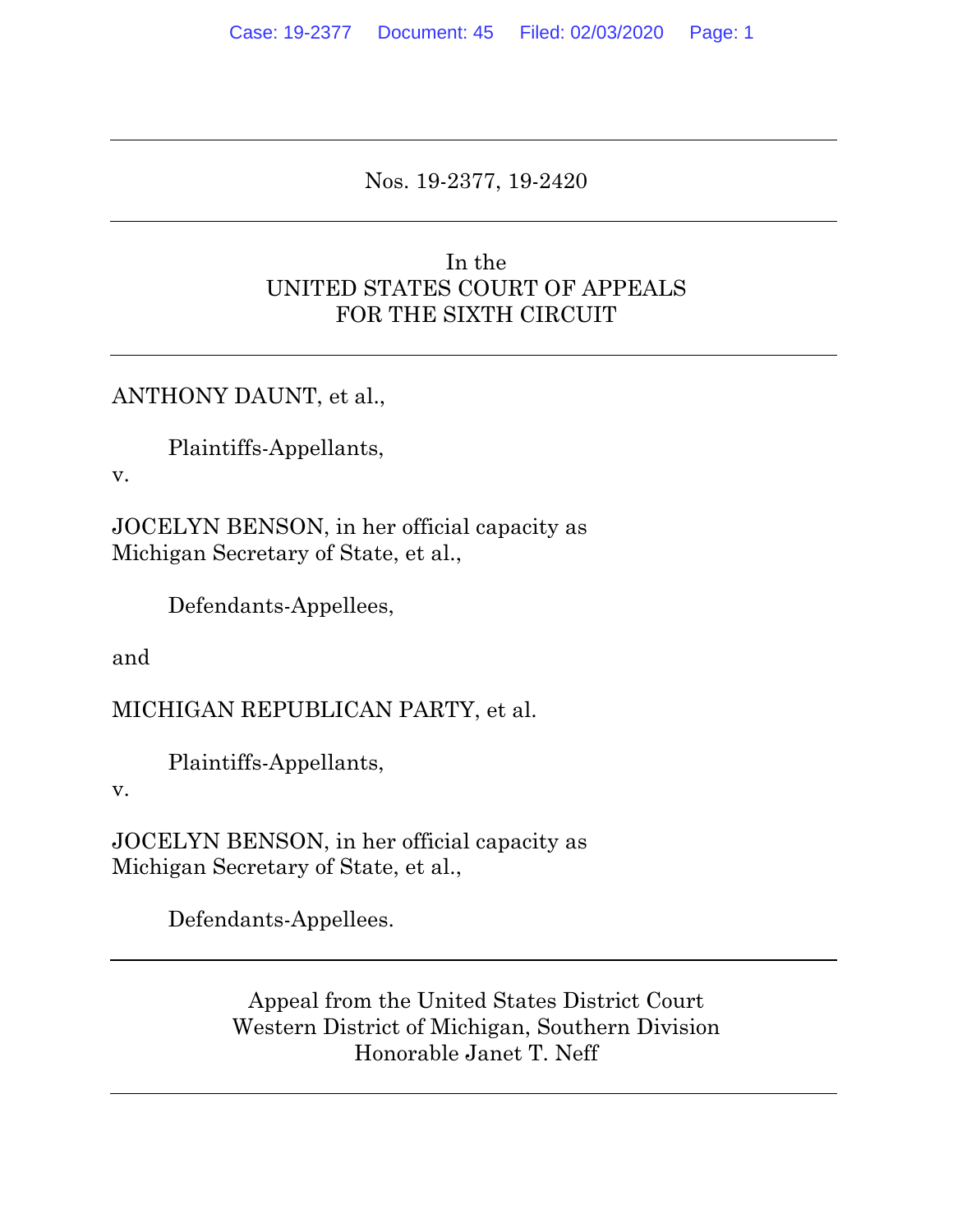### **BRIEF FOR DEFENDANT-APPELLEE SECRETARY OF STATE JOCELYN BENSON**

Dana Nessel Michigan Attorney General

Fadwa A. Hammoud (P74185) Solicitor General

Heather S. Meingast (P55439) Erik A. Grill (P64713) Assistant Attorneys General Attorneys for Defendant-Appellee Benson P.O. Box 30736 Lansing, Michigan 48909 517.335.7659 Email: meingasth@michigan.gov (P55439)

Dated: February 3, 2020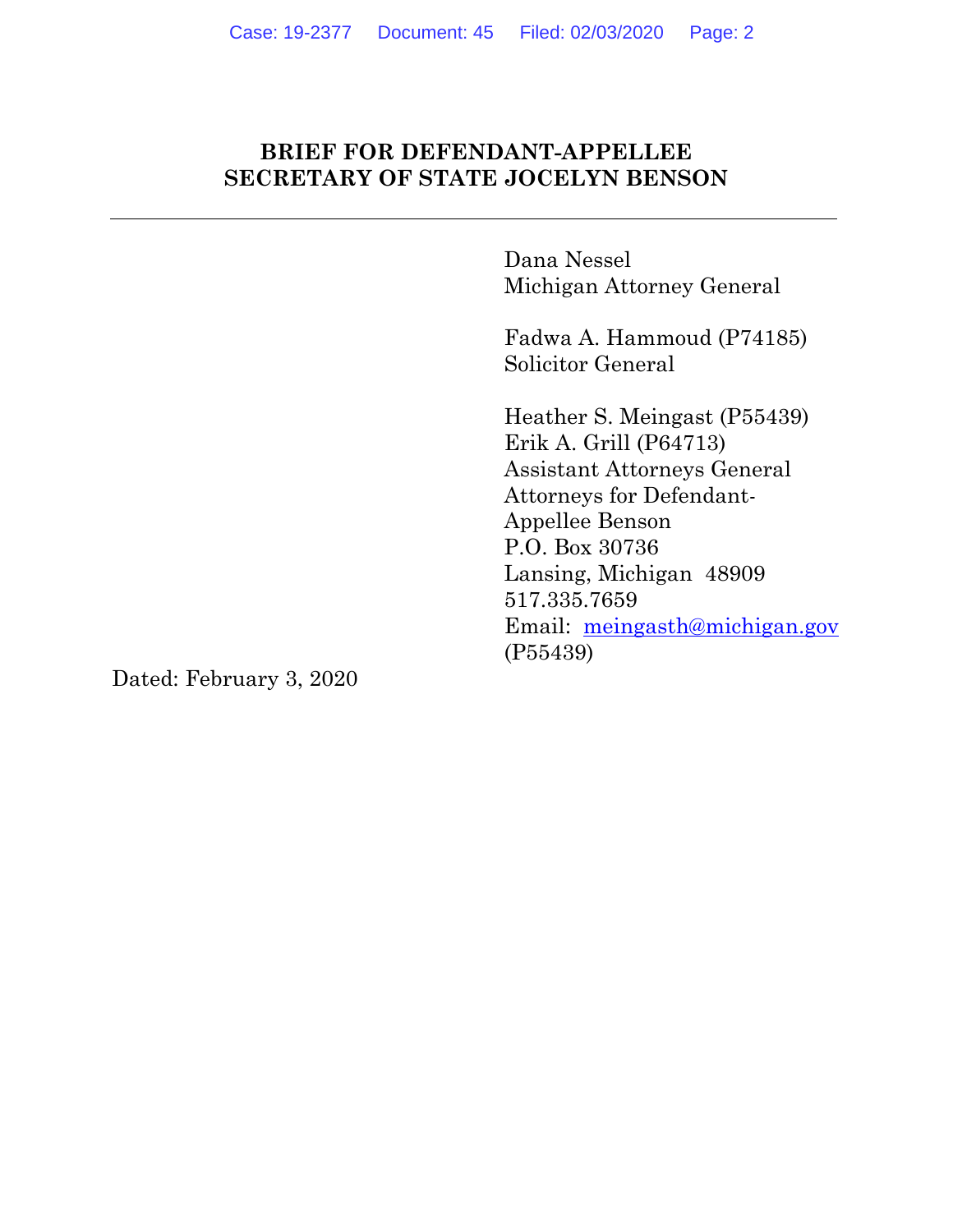# **TABLE OF CONTENTS**

# Page

|                | A.                                                                                                                                                                                                                                                                                                  |    |                                       |  |
|----------------|-----------------------------------------------------------------------------------------------------------------------------------------------------------------------------------------------------------------------------------------------------------------------------------------------------|----|---------------------------------------|--|
|                | Β.                                                                                                                                                                                                                                                                                                  |    |                                       |  |
|                |                                                                                                                                                                                                                                                                                                     | 1. | Functions of the Independent Citizens |  |
|                |                                                                                                                                                                                                                                                                                                     | 2. | Selection of the Independent Citizens |  |
|                | C.                                                                                                                                                                                                                                                                                                  |    |                                       |  |
|                |                                                                                                                                                                                                                                                                                                     |    |                                       |  |
|                |                                                                                                                                                                                                                                                                                                     |    |                                       |  |
|                |                                                                                                                                                                                                                                                                                                     |    |                                       |  |
| $\mathbf{I}$ . | The district court did not err in denying the motions for<br>preliminary injunctive relief where the factors weigh against<br>enjoining Secretary Benson from implementing the new<br>provisions of Michigan's Constitution mandating the<br>establishment of an Independent Citizens Redistricting |    |                                       |  |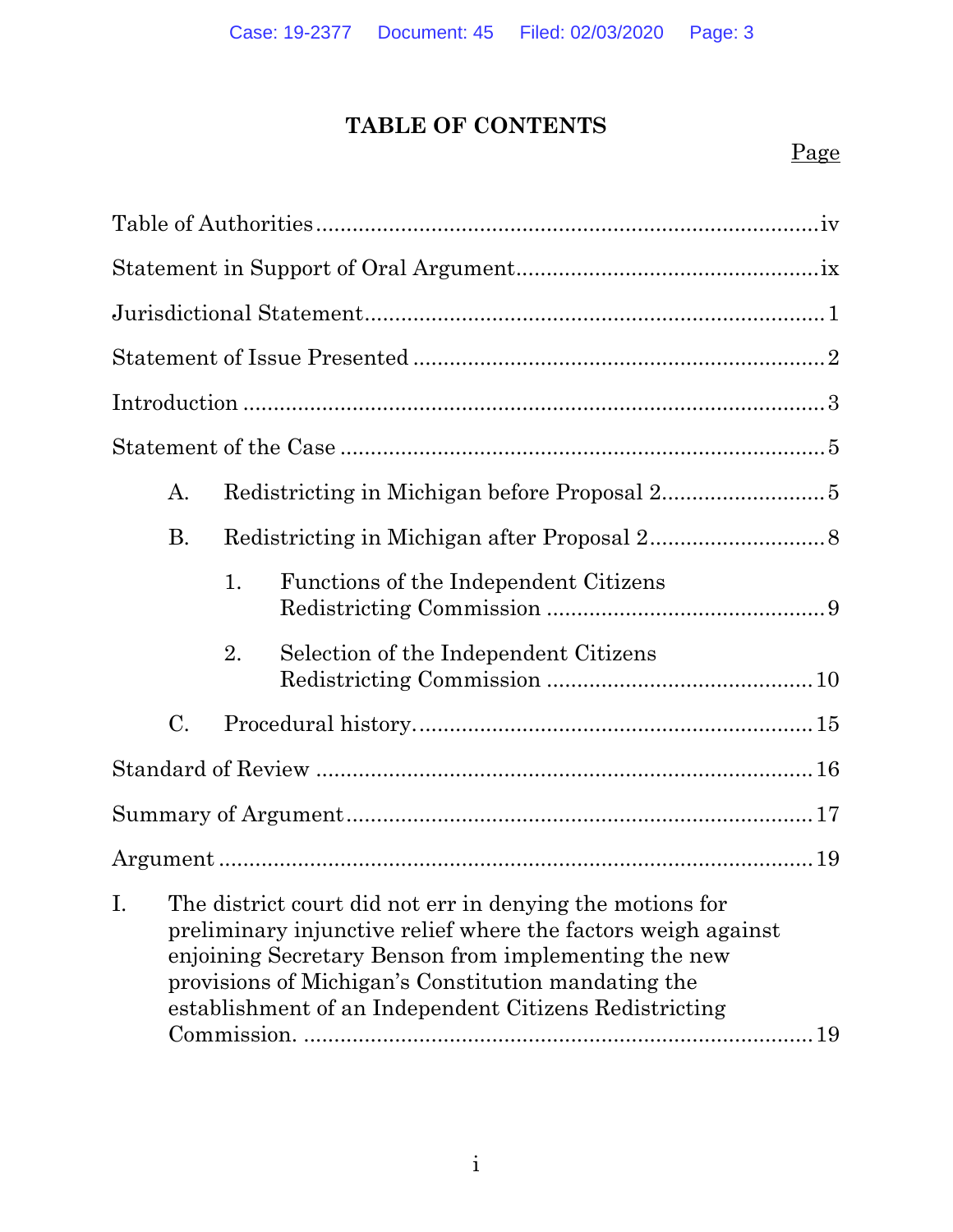| A. | Plaintiffs have not shown a strong likelihood of success<br>on the merits of their First and Fourteenth |                                                                                                                                                    |                                                                                                                                 |  |
|----|---------------------------------------------------------------------------------------------------------|----------------------------------------------------------------------------------------------------------------------------------------------------|---------------------------------------------------------------------------------------------------------------------------------|--|
|    | 1.                                                                                                      | The <i>Anderson-Burdick</i> balancing test applies to                                                                                              |                                                                                                                                 |  |
|    | 2.                                                                                                      | Plaintiffs are unlikely to succeed on their First<br>Amendment claims challenging the eligibility                                                  |                                                                                                                                 |  |
|    |                                                                                                         | a.                                                                                                                                                 | The State has a compelling interest in<br>deciding who will be responsible for<br>redistricting in Michigan, and how it will be |  |
|    |                                                                                                         | $\mathbf{b}$ .                                                                                                                                     | The burden on Plaintiffs' associational                                                                                         |  |
|    |                                                                                                         | $\mathbf{c}$ .                                                                                                                                     | On balance, the State's compelling interest<br>outweighs the minimal burden on Plaintiffs'                                      |  |
|    | 3.                                                                                                      | Plaintiffs are unlikely to succeed on their equal<br>protection claim challenging the eligibility                                                  |                                                                                                                                 |  |
|    | 4.                                                                                                      |                                                                                                                                                    | Any unconstitutional eligibility provisions may be<br>severed from the rest of the amendment<br>63                              |  |
|    | 5.                                                                                                      | Plaintiffs are unlikely to succeed on their First<br>and Fourteenth Amendment claims regarding the<br>composition of the Commission and the speech |                                                                                                                                 |  |
|    |                                                                                                         | a.                                                                                                                                                 | The State has a compelling interest in<br>deciding who will be responsible for<br>redistricting in Michigan, and how it will be |  |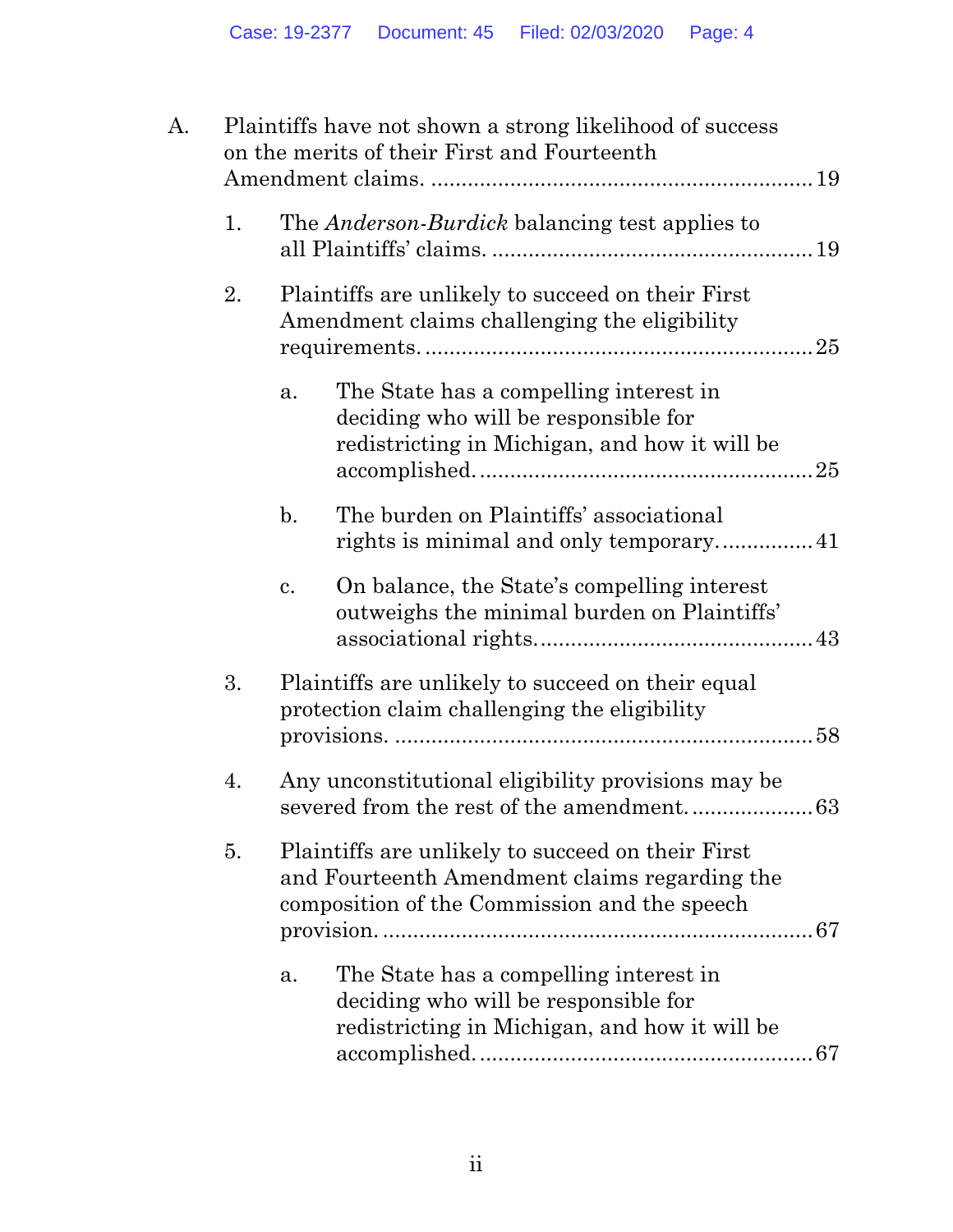|           | $\mathbf{b}$ . | The burden on MRP's associational rights is<br>minimal and outweighed by the State's   |  |
|-----------|----------------|----------------------------------------------------------------------------------------|--|
|           | c.             | The composition provisions do not<br>discriminate on the basis of viewpoint77          |  |
|           | $\mathbf{d}$ . | The burden on future commissioners' free<br>speech rights is minimal and outweighed by |  |
| <b>B.</b> |                |                                                                                        |  |
| C.        |                | An injunction will cause irreparable harm to the State                                 |  |
|           |                |                                                                                        |  |
|           |                |                                                                                        |  |
|           |                |                                                                                        |  |
|           |                |                                                                                        |  |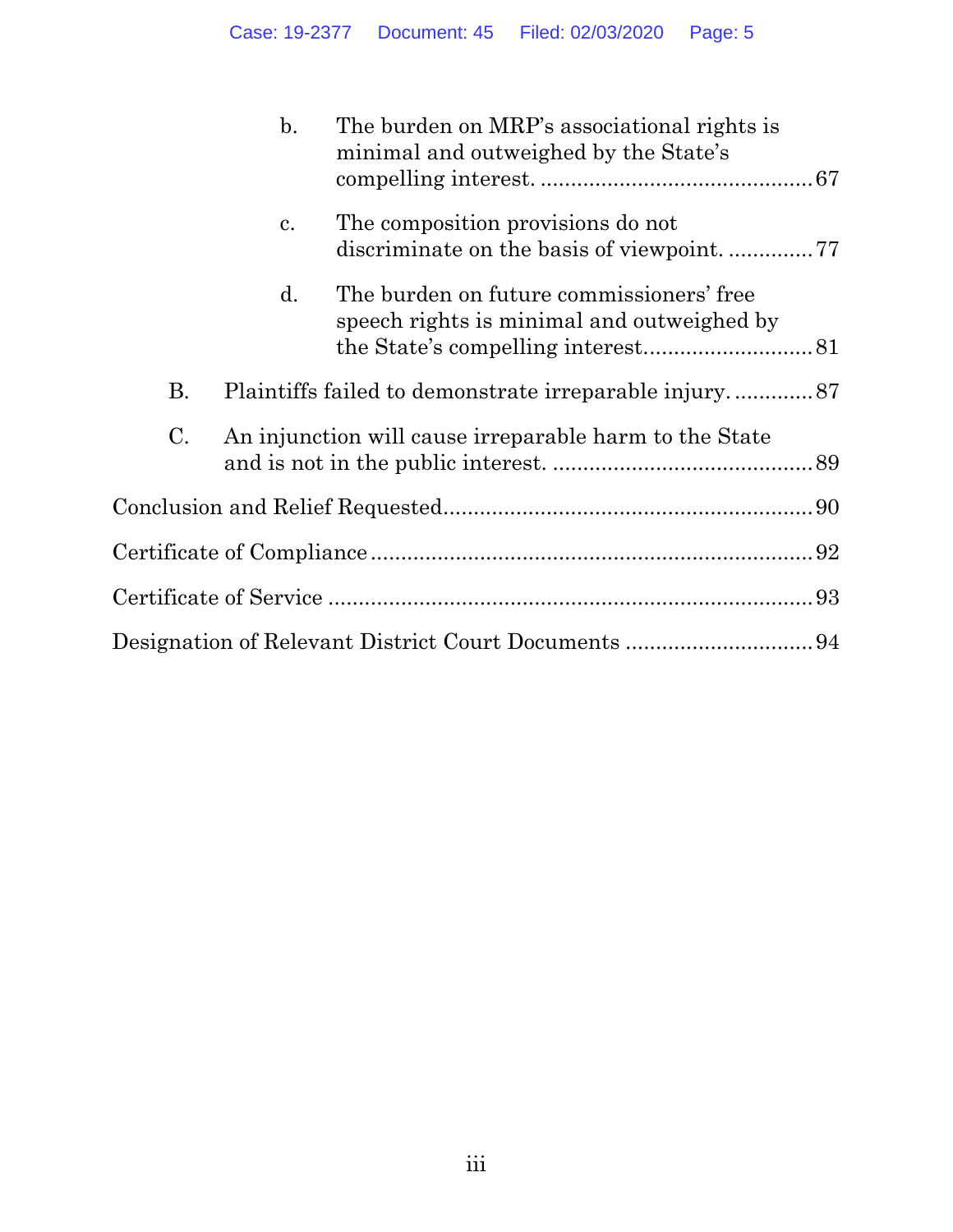# **TABLE OF AUTHORITIES**

# Page

## **Cases**

| <i>Albers-Anders v. Pocan, 905 F. Supp. 2d 944 (W.D. Wis. 2012)</i> 48      |
|-----------------------------------------------------------------------------|
|                                                                             |
| Arizona State Legislature v. Arizona Independent Redistricting              |
|                                                                             |
| Autor v. Pritzker, 740 F.3d 176 (D.C. Cir. 2014) 52, 54                     |
|                                                                             |
| Bays v. City of Fairborn, 668 F.3d 814 (6th Cir. 2012)17                    |
| <i>Bd. of Trustees of State Univ. of N.Y. v. Fox, 492 U.S. 469 (1989)30</i> |
|                                                                             |
|                                                                             |
|                                                                             |
|                                                                             |
| Citizens for Legislative Choice v. Miller, 933 F. Supp. 1041 (1998) passim  |
| Citizens Protecting Michigan's Constitution v. Secretary of State,          |
| Citizens Protecting Michigan's Constitution v. Secretary of State, et       |
|                                                                             |
|                                                                             |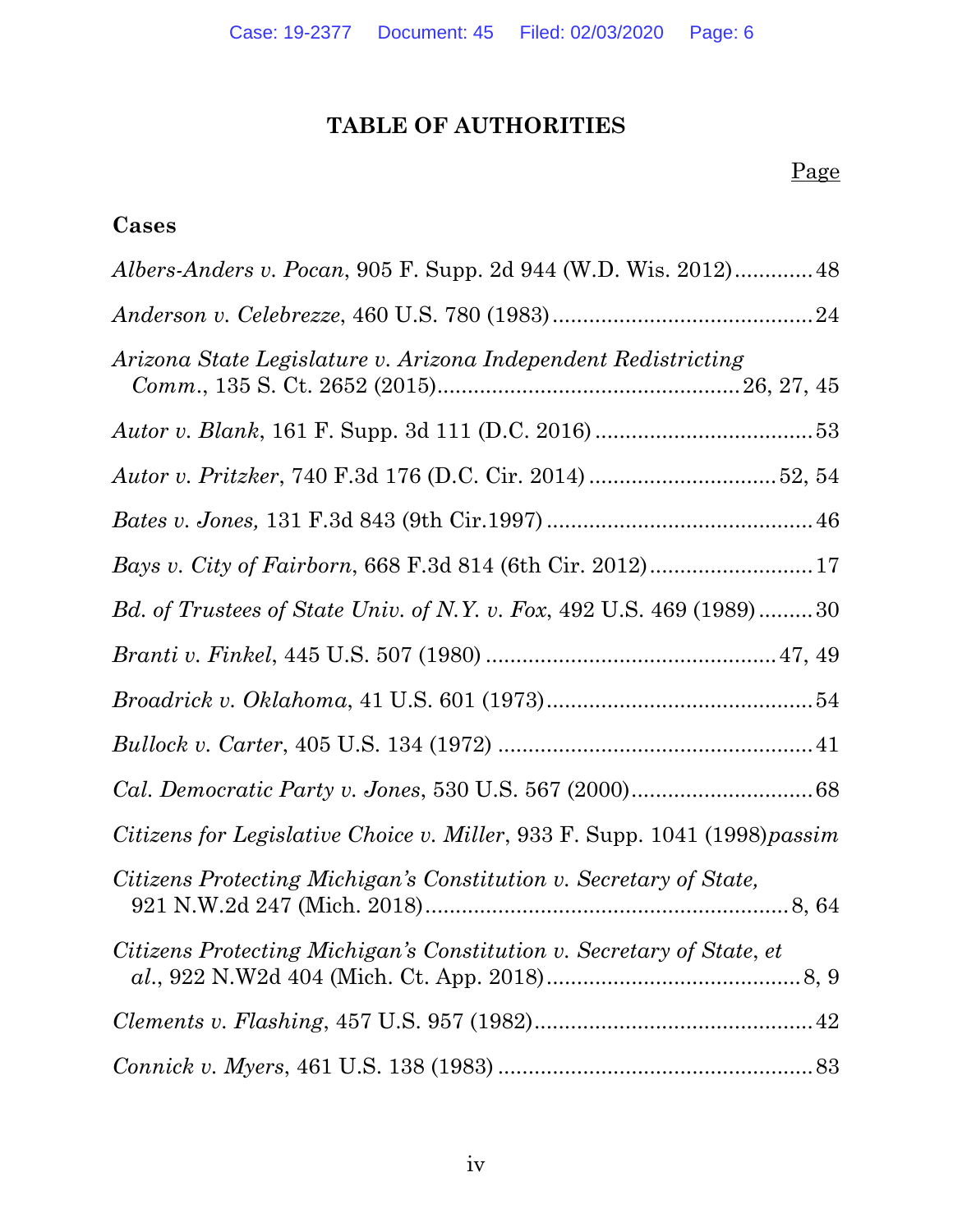| Ctr. for Bio-Ethical Reform, Inc. v. Napolitano, 648 F.3d 365 (6th           |
|------------------------------------------------------------------------------|
|                                                                              |
|                                                                              |
|                                                                              |
| Gonzales v. Nat'l Bd. of Med. Exam'rs, 225 F.3d 620 (6th Cir.                |
| Green Party of Tenn. v. Hargett (Hargett I), 767 F.3d 533 (6th Cir.          |
| Green Party of Tenn. v. Hargett (Hargett II), 791 F.3d 684 (6th Cir.         |
|                                                                              |
|                                                                              |
| <i>Hall v. Edgewood Partners Ins. Ctr., 878 F.3d 524 (6th Cir. 2017)  16</i> |
| In re Apportionment of State Legislature, 321 N.W.2d 565 (Mich.              |
| In re Apportionment of State Legislature-1964, 128 N.W.2d 722                |
| <i>In re Apportionment of State Legislature–1972, 197 N.W.2d 249</i>         |
| In re Apportionment of State Legislature-1982, 321 N.W.2d 565                |
| In re Apportionment of State Legislature-1992, 483 N.W.2d 52                 |
| Interstate Towing Ass'n, Inc. v. City of Cincinnati, 6 F.3d 1154 (6th        |
|                                                                              |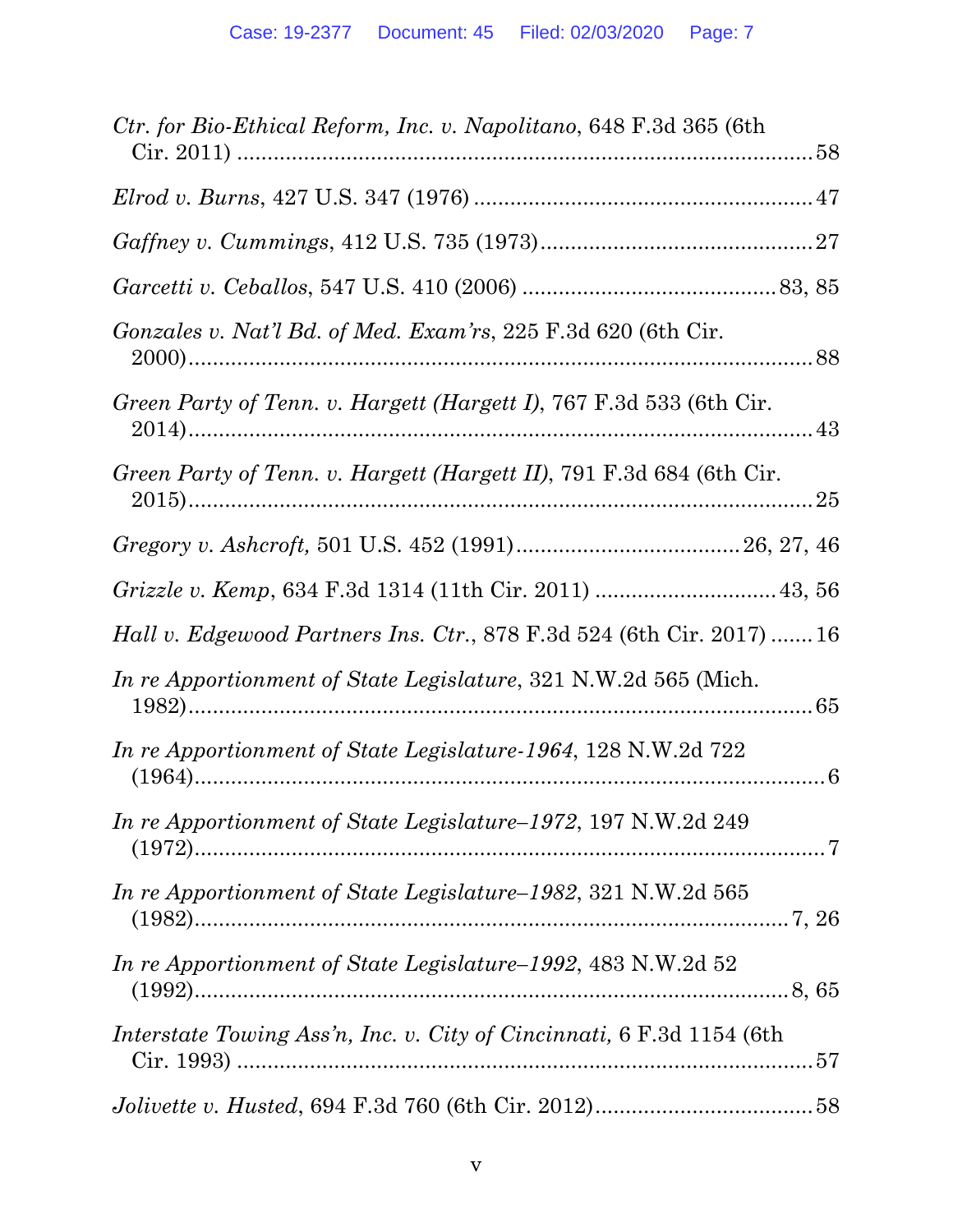| Libertarian Party of Ohio v. Wilhem, No. 2:19-cv-02501, 2020 WL        |
|------------------------------------------------------------------------|
| Lucas v. Forty-Fourth General Assembly, 377 U.S 713 (1964)65           |
|                                                                        |
|                                                                        |
|                                                                        |
| <i>Midland Cogeneration Venture L.P. v. Naftaly, 803 N.W.2d 674</i>    |
|                                                                        |
| <i>Montgomery v. Carr</i> , 101 F.3d 1117 (6th Cir. 1996) 55, 56, 61   |
|                                                                        |
| <i>Ohio Council 8 Am. Fed'n of State v. Husted, 814 F.3d 329 (6th)</i> |
|                                                                        |
|                                                                        |
|                                                                        |
|                                                                        |
|                                                                        |
|                                                                        |
|                                                                        |
| Rutan v. Republican Party of Illinois, 497 U.S. 62 (1990) 47           |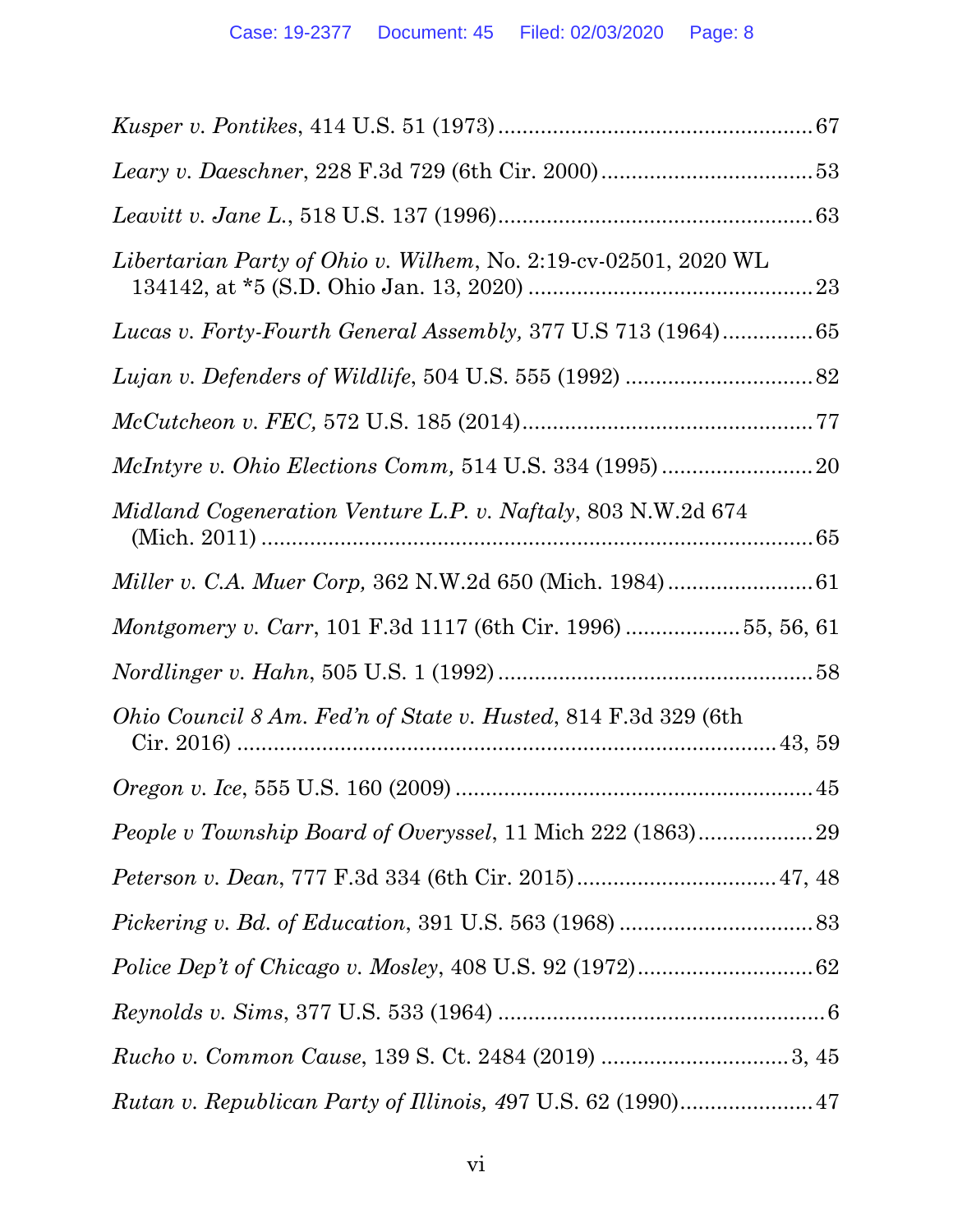| <i>Shapiro v. McManus, 203 F. Supp. 3d 579 (D. Md. 2016)</i>            |  |
|-------------------------------------------------------------------------|--|
|                                                                         |  |
|                                                                         |  |
|                                                                         |  |
| U.S. Civil Service Comm'n v. National Ass'n of Letter Carriers, 413     |  |
|                                                                         |  |
|                                                                         |  |
| <i>Worthy v. State of Michigan, et al., 142 F. Supp. 2d 806 (E.D.</i> ) |  |
| <b>Statutes</b>                                                         |  |
|                                                                         |  |
|                                                                         |  |
|                                                                         |  |
|                                                                         |  |
|                                                                         |  |
|                                                                         |  |
|                                                                         |  |
|                                                                         |  |
|                                                                         |  |
|                                                                         |  |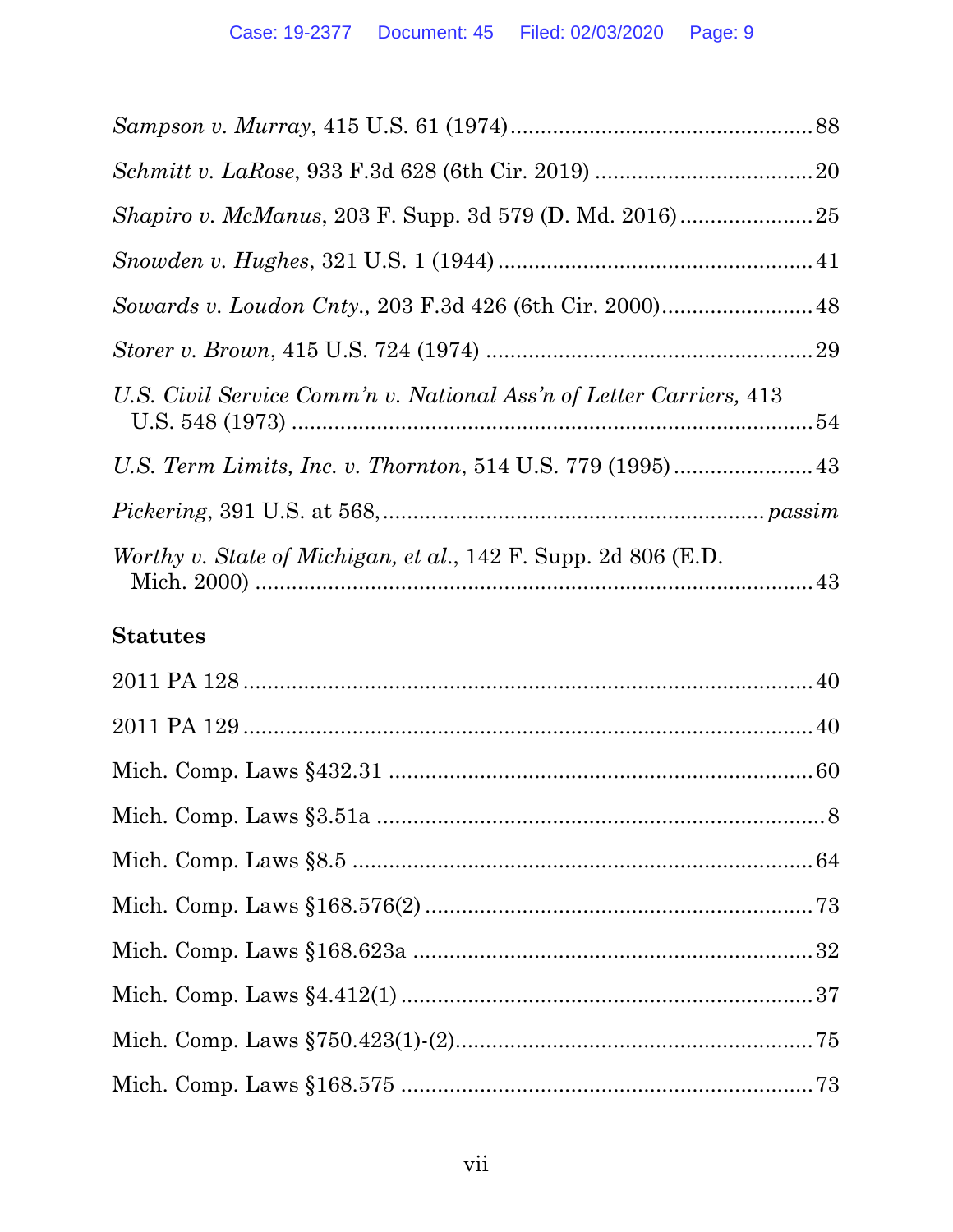# Rules

# **Constitutional Provisions**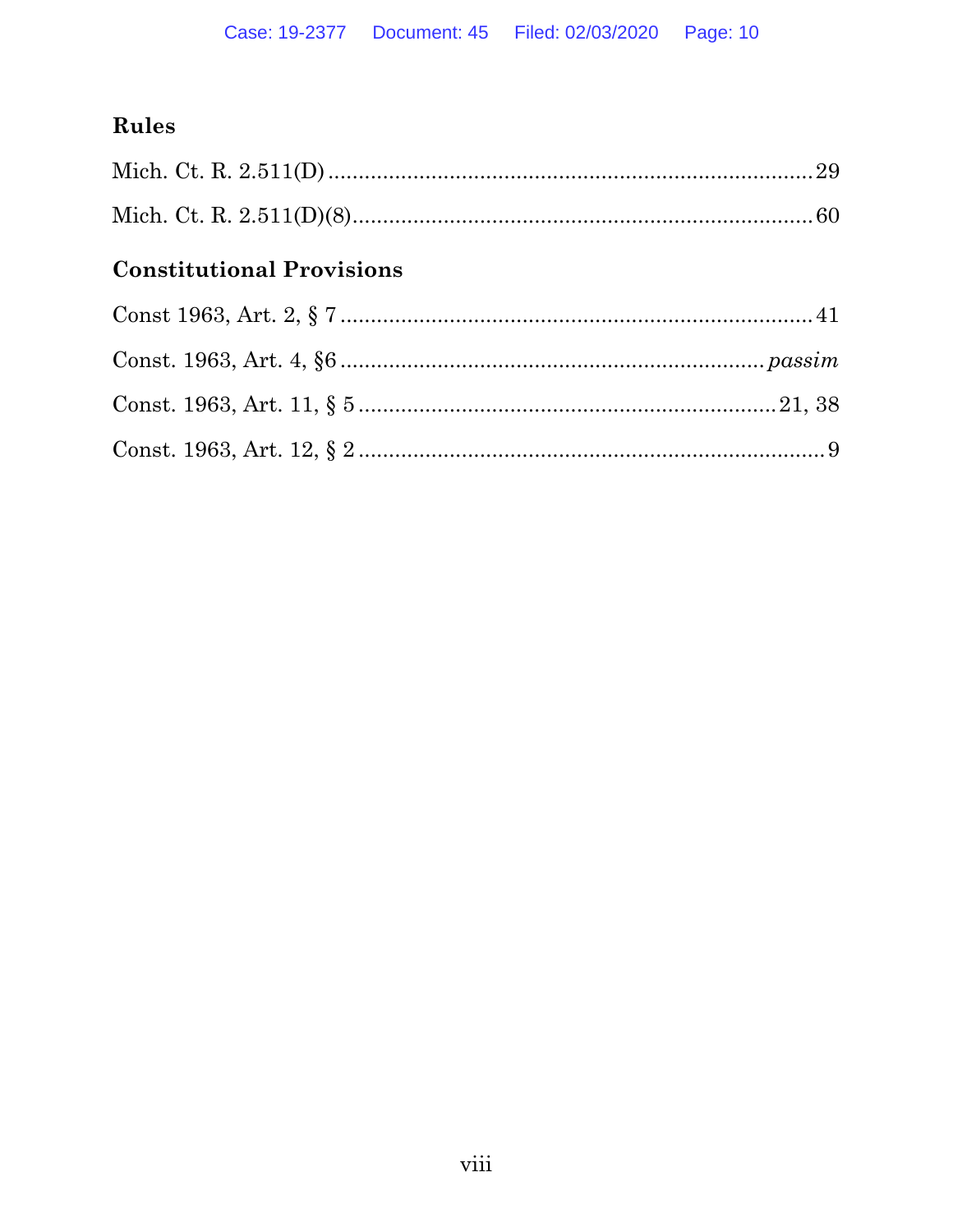## **STATEMENT IN SUPPORT OF ORAL ARGUMENT**

On motions by the *Daunt* and *MRP* Plaintiffs in these appeals, this Court has ordered that oral argument take place on March 17, 2020. Consistent with that order, Defendant-Appellee Michigan Secretary of State Jocelyn Benson respectfully requests the opportunity to participate in oral argument.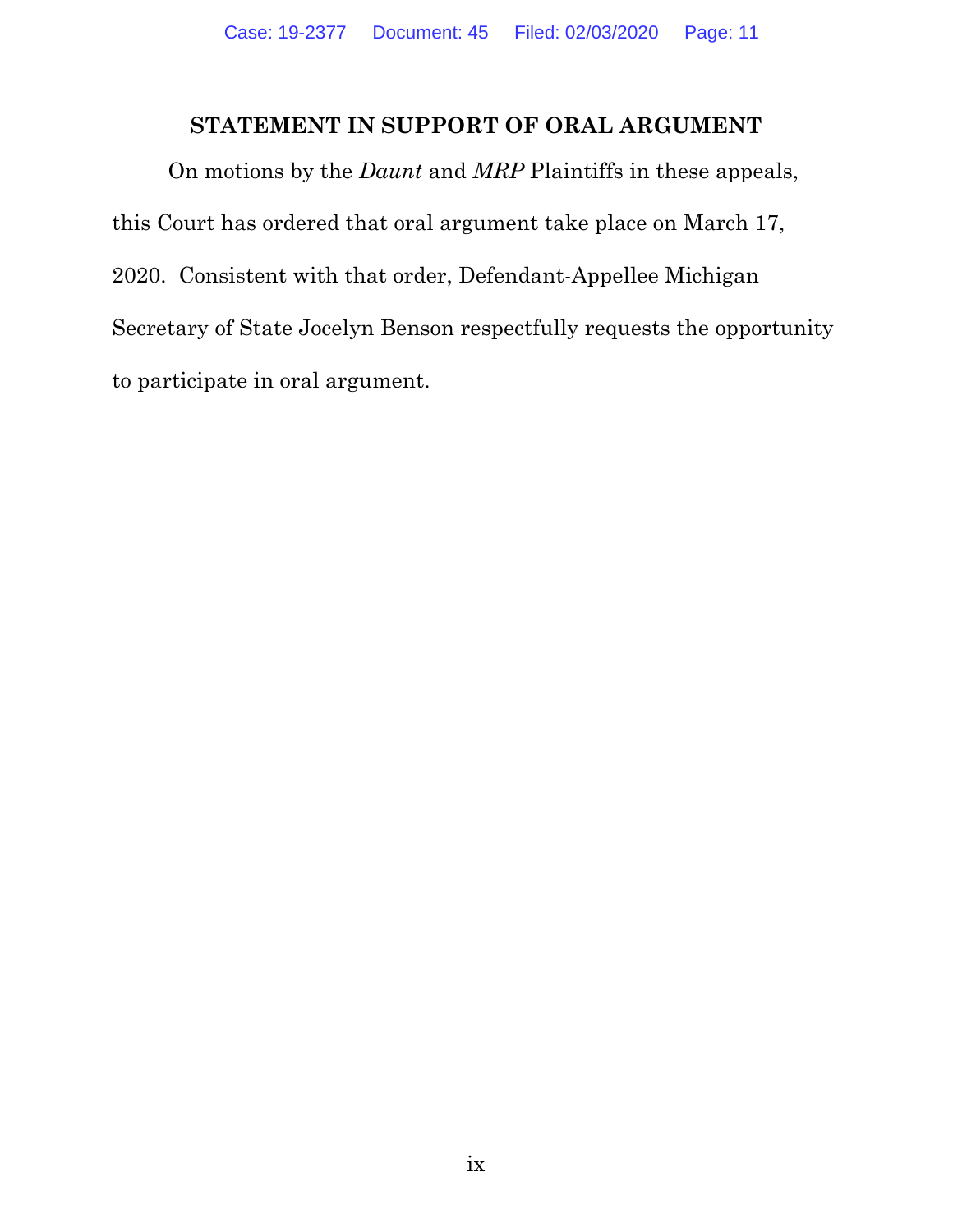# **JURISDICTIONAL STATEMENT**

Defendant-Appellee Michigan Secretary of State Jocelyn Benson

concurs in the *Daunt* and *MRP* Plaintiffs' statements of jurisdiction.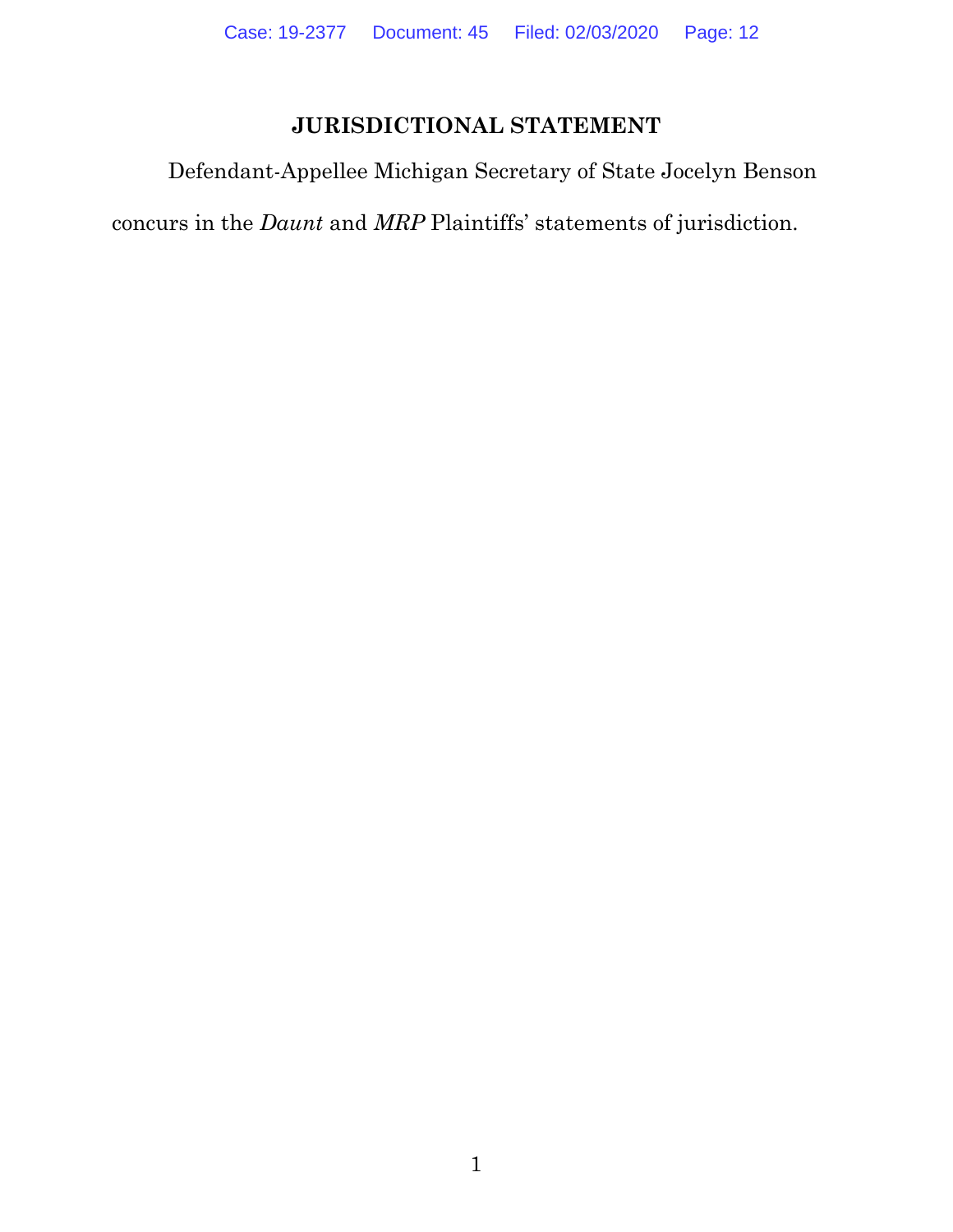### **STATEMENT OF ISSUE PRESENTED**

1. A preliminary injunction constitutes extraordinary relief that will be granted only upon a showing that the requisite factors are met. Where none of the factors are met, particularly substantial likelihood of success on the merits, the District Court properly denied the motions to enjoin Secretary Benson from implementing the new provisions of Michigan's Constitution mandating the establishment of an Independent Citizens Redistricting Commission.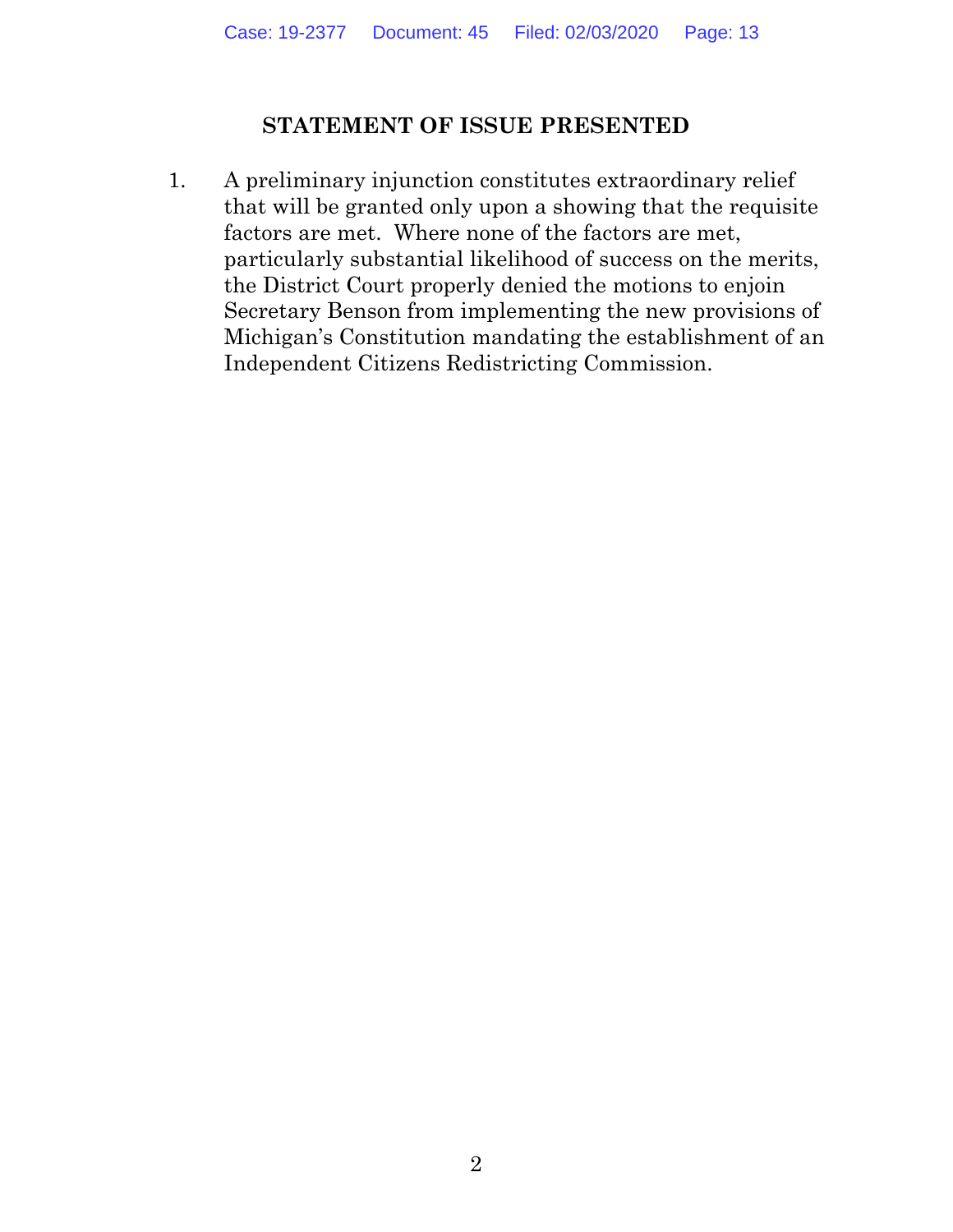#### **INTRODUCTION**

Who gets to decide how the people will be governed—the people themselves, or candidates and party officials? The issue of partisan gerrymandering is one of the most contentious in our modern political landscape. The U.S. Supreme Court, in holding that partisan gerrymandering is non-justiciable, pointed to the establishment of independent redistricting commissions as a means to address this problem. *Rucho v. Common Cause*, 139 S. Ct. 2484, 2507 (2019). That opinion—without expressing approval or disapproval—specifically cited to Michigan's 2018 adoption of article 4, §6 of the Michigan Constitution as one way for states to restrict partisan considerations in redistricting. Id. ("We express no view on any of these pending proposals. We simply note that the avenue for reform established by the Framers, and used by Congress in the past, remains open.")

 The people of the State of Michigan have, with overwhelming approval, chosen to avail themselves of their avenue for reform. They no longer wish to have their electoral districts decided by elected officials, party officials, or any others with a stake in the outcome. Rather, they have established an independent commission comprised of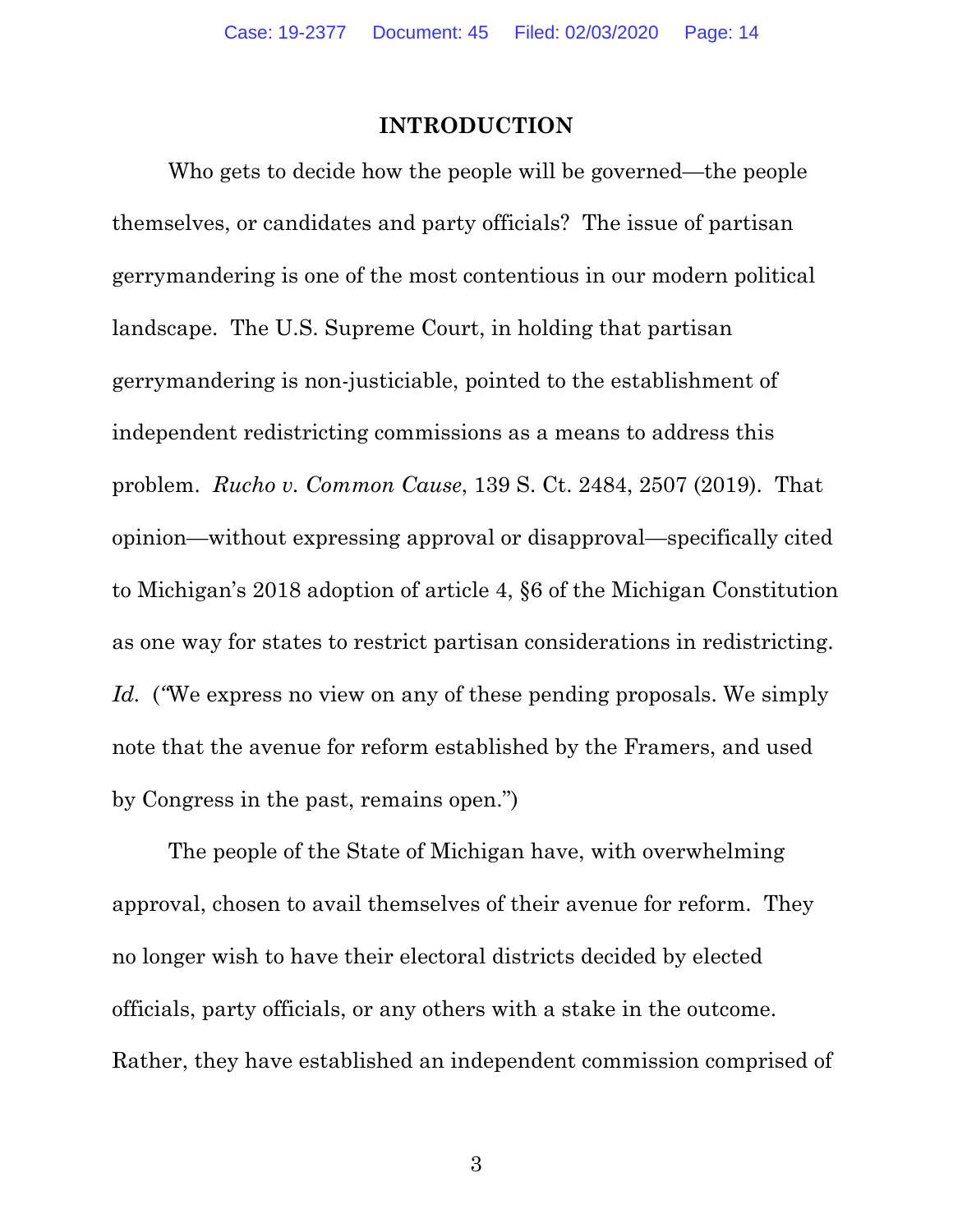voters chosen randomly from three separate pools of applicants in such a way as to, as closely as possible, mirror the geographic and demographic makeup of the state. Mich. Const. 1963, art. 4, §6(2)(d)(ii). It is the expressed will of the people, through their adoption of this proposal, that voters will choose their elected officials rather than have their elected officials choose their voters.

 This lawsuit presents a variety of challenges to the essence of this amendment. The Plaintiffs seek to override the will of the people, and demand that this Court declare, as a matter of constitutional law, that the people's attempt to create an independent, politically balanced redistricting process be enjoined and nullified. They argue, in essence, that those with a stake in the outcome *must* be included in the process of drawing those districts, and that any effort to proceed without them is constitutionally impossible. For the reasons that follow, Secretary of State Benson maintains that the First and Fourteenth Amendments place no such bounds on the ability of a free people to govern themselves, that Plaintiffs' arguments are legally unsound and unpersuasive, and that Plaintiffs' demand for an injunction was properly rejected.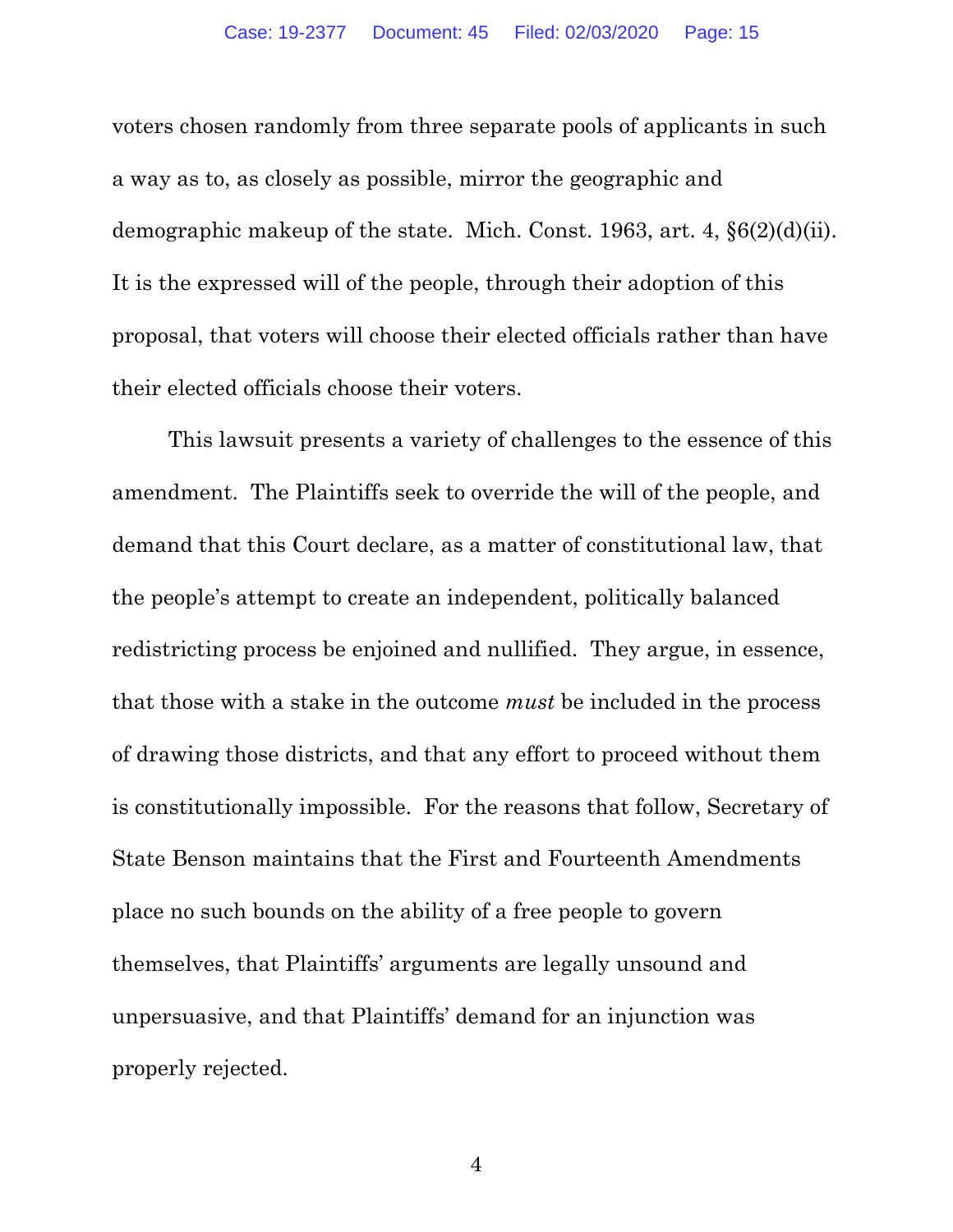### **STATEMENT OF THE CASE**

#### **A. Redistricting in Michigan before Proposal 2**

Before addressing the new amendments, it is helpful to understand Michigan's redistricting history. In 1963, the people of Michigan enacted through the new Constitution a process for apportionment, now generally referred to as redistricting. *See* Mich. Const. 1963, art. 4, §§2-6 (as enacted). The Constitution created the Commission on Legislative Apportionment and charged that commission with establishing House and Senate districts in conformity with certain standards prescribed by the Constitution. *Id.* If the commission failed to approve a plan, the proposed plans were to be submitted to the Michigan Supreme Court for its review and approval of the plan that best met the constitutional criteria. *Id.* 

The commission consisted of "eight electors, four of whom shall be selected by the state organizations of each of the two political parties whose candidates for governor received the highest vote at the last general election at which a governor was elected preceding each apportionment." *Id*. Each political party, however, was required to choose members from four prescribed geographic areas. *Id.* And the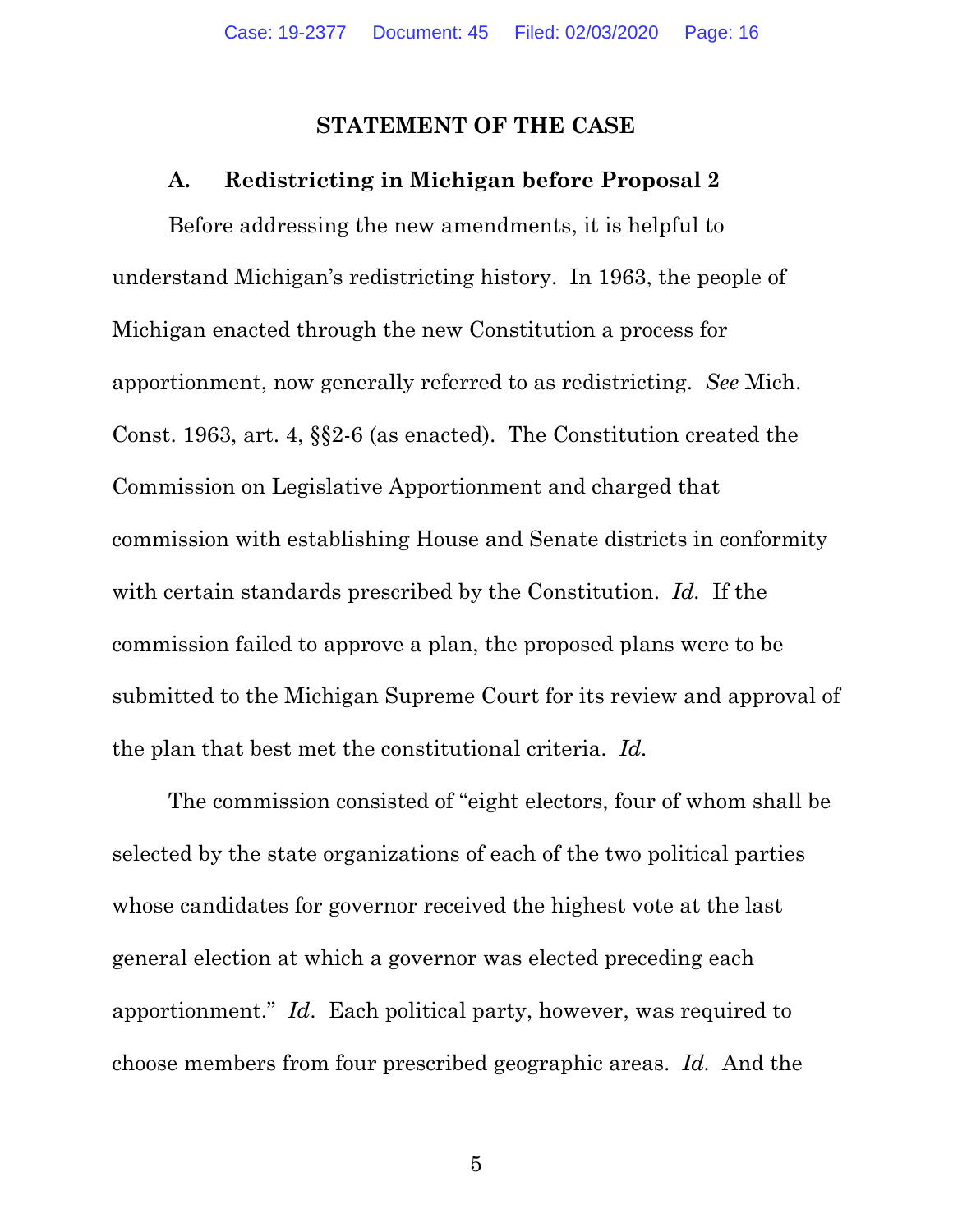Constitution rendered ineligible from serving on the commission "officers or employees of the federal, state or local governments," and thereafter precluded commission members from "election to the legislature until two years after the apportionment plan in which they participated" became effective. *Id.* 

The Secretary of State served as the non-voting "secretary" of the commission and provided it with "all necessary technical services." The commission made its own rules and was to "receive compensation provided by law." And the Legislature was required to "appropriate funds to enable the commission to carry out its activities." *Id.*

Shortly after the enactment of these constitutional provisions, the U.S. Supreme Court in *Reynolds v. Sims* declared apportionment criteria similar to Michigan's unconstitutional. 377 U.S. 533 (1964). The Michigan Supreme Court ordered the commission to establish a plan consistent with *Reynolds*, which the commission failed to do, and the Michigan Supreme Court thereafter ordered the commission to adopt the one plan that was based on appropriate standards. *In re Apportionment of State Legislature-1964*, 128 N.W.2d 722 (1964).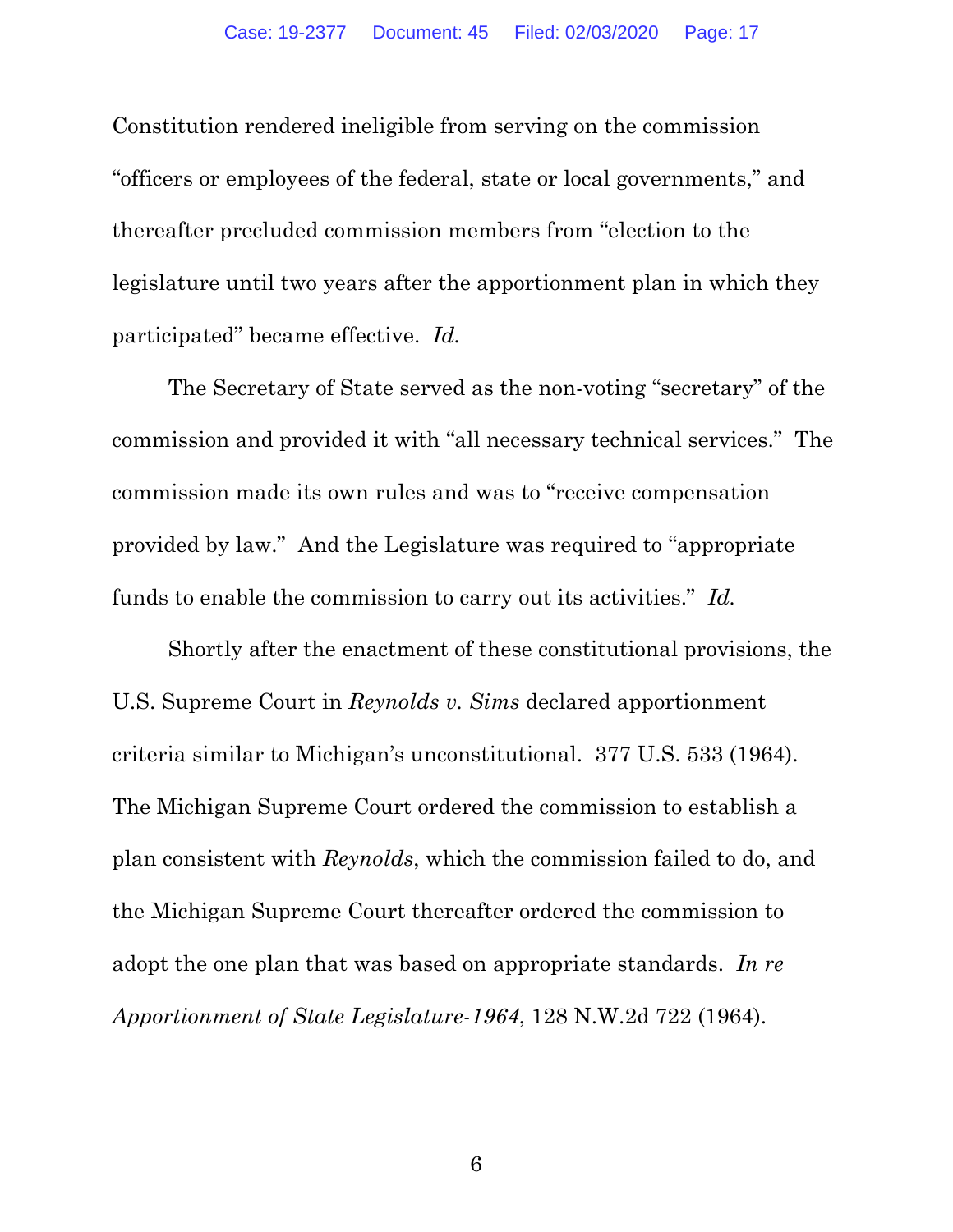In 1972, the commission again failed to agree on a plan, and the Michigan Supreme Court again ordered the commission to approve the plan that best met the constitutional criteria. *In re Apportionment of State Legislature–1972*, 197 N.W.2d 249 (1972). Likewise, in 1982 the commission again failed to agree upon a plan, and the competing plans were submitted to the Michigan Supreme Court. *In re Apportionment of State Legislature–1982*, 321 N.W.2d 565, 571 (1982). This time, however, the Michigan Supreme Court ordered the commission to address whether it continued to have authority to act given the constitutional invalidity of certain apportionment criteria. *Id.* The Court ultimately held that the valid rules were "inextricably interdependent and therefore [ ] not severable" from the invalid rules, and that "the function of the commission, which depends on those rules, and indeed the commission itself, [were] not severable from the invalidated rules." *Id*. at 572. The Court thus ordered the former director of elections for Michigan to draw a plan consistent with standards articulated by the Court, which the Court would review and approve after a public hearing. *Id*. at 583.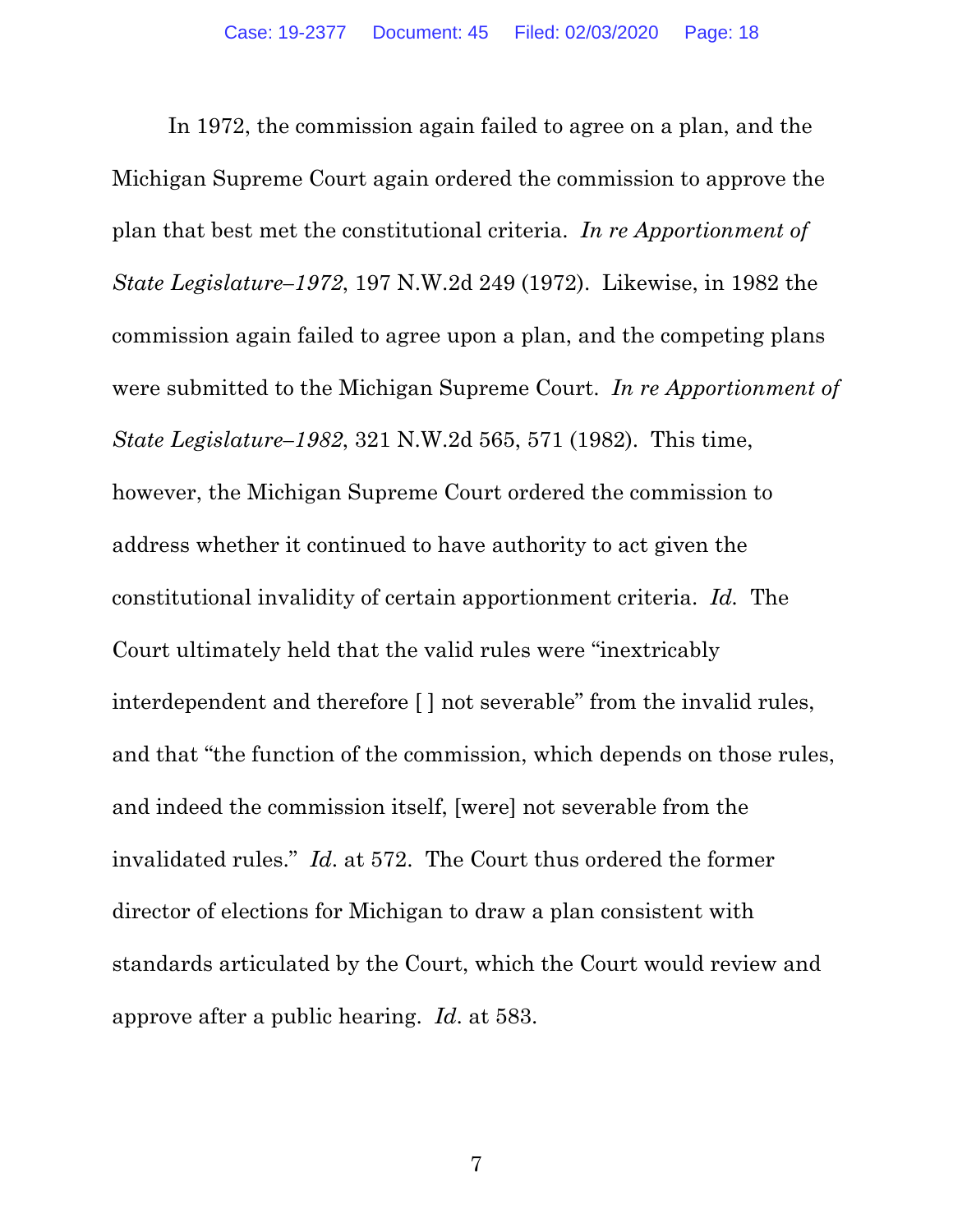Due to the invalidity of the constitutional apportionment provisions, the next three redistricting plans – 19911, 2001, and 2011 – were drawn by the Legislature. In 2017, a lawsuit was filed in federal court challenging the 2011 plan, *see* Mich. Comp. Laws §§3.51a, 4.2001a, and 4.2002a, as an unconstitutional partisan gerrymander, s*ee League of Women Voters*, 373 F. Supp. 3d 867 (E.D. Mich. 2019).

### **B. Redistricting in Michigan after Proposal 2**

Also in 2017, Intervening Defendant Count MI Vote d/b/a/Voters Not Politicians (VNP), a ballot proposal committee, filed an initiative petition to amend the Michigan Constitution signed by more than 425,000 voters. *See Citizens Protecting Michigan's Constitution v. Secretary of State*, *et al*., 922 N.W.2d 404, 409-410 (Mich. Ct. App. 2018). The proposal principally sought to amend the apportionment provisions in article 4, §6 discussed above. The Michigan Court of Appeals rejected a challenge to the placement of the proposal on the November 2018 general election ballot, *id*. at 433-434, and the Michigan Supreme Court affirmed that rejection in *Citizens Protecting Michigan's* 

<sup>1</sup> The Michigan Supreme Court ended up approving a plan for the 1991 cycle as well. *See In re Apportionment of State Legislature–1992*, 483 N.W.2d 52 (1992) and *In re Apportionment of State Legislature–1992*, 486 N.W.2d 639 (1992).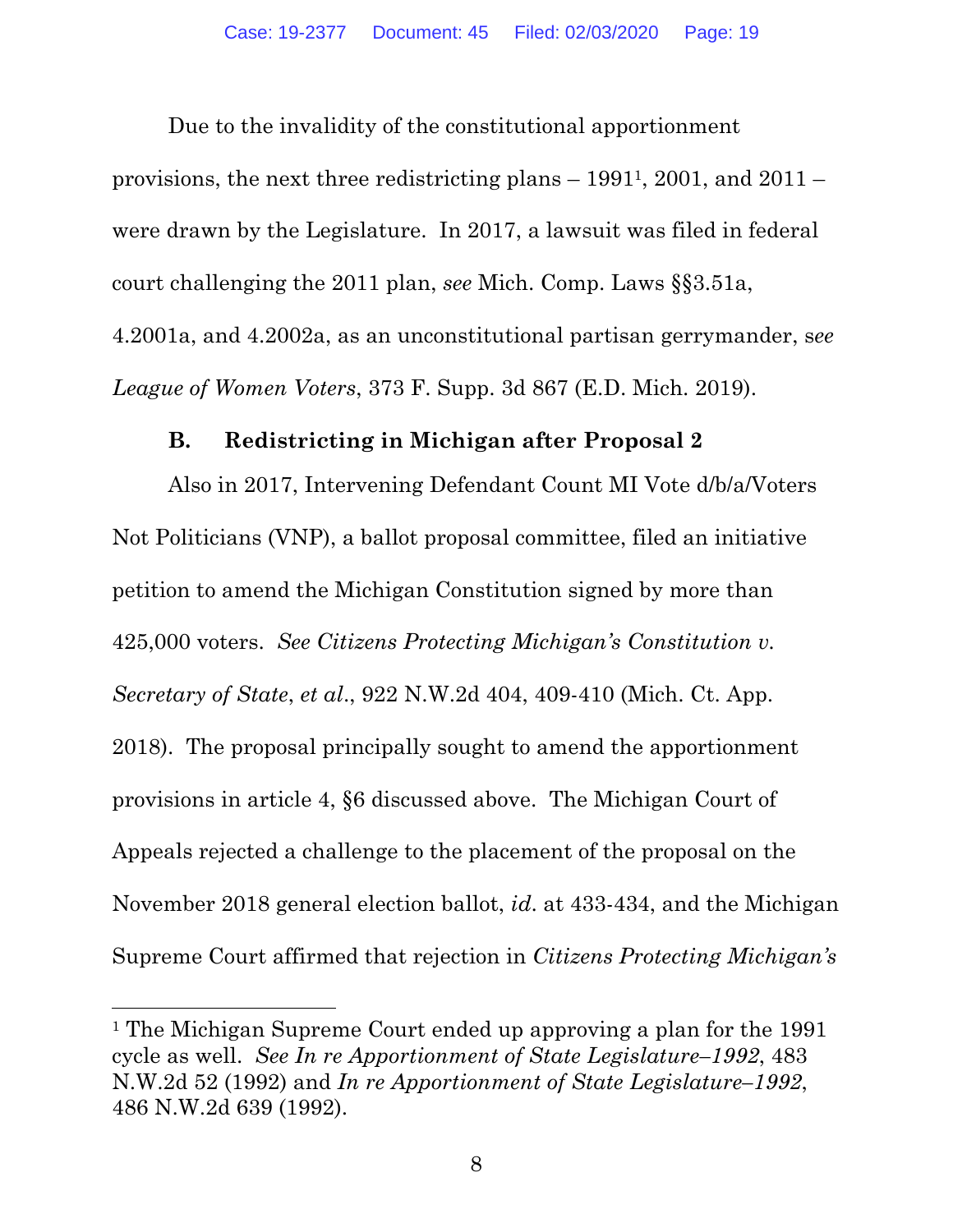*Constitution v. Secretary of State*, *et al*., 921 N.W.2d 247, 270-278 (Mich. 2019).

Identified as Proposal 18-2 on the November 6, 2018, general election ballot, the proposal passed overwhelmingly.2 The amendments became effective December 22, 2018. *See* Mich. Const. 1963, art. 12, §2.

### **1. Functions of the Independent Citizens Redistricting Commission**

The amendments re-establish a commission–now the Independent Citizens Redistricting Commission–charged with redrawing Michigan's congressional and state legislative districts according to specific criteria. Mich. Const. 1963, art. 4, §6(1), (13). The amendments prescribe eligibility requirements and a complex selection process for membership on the Commission. *Id.*,  $\S6(1)$ -(2). The Commission is granted authority to provide for its own rules and processes, and the Legislature must appropriate money to compensate the commissioners and to enable the Commission to perform its functions. *Id*., §6(4)-(5). The Secretary of State acts as a non-voting secretary to the Commission, and "in that capacity shall furnish, under the direction of

<sup>2 2018</sup> Michigan Election Results, available at https://mielections.us/election/results/2018GEN\_CENR.html.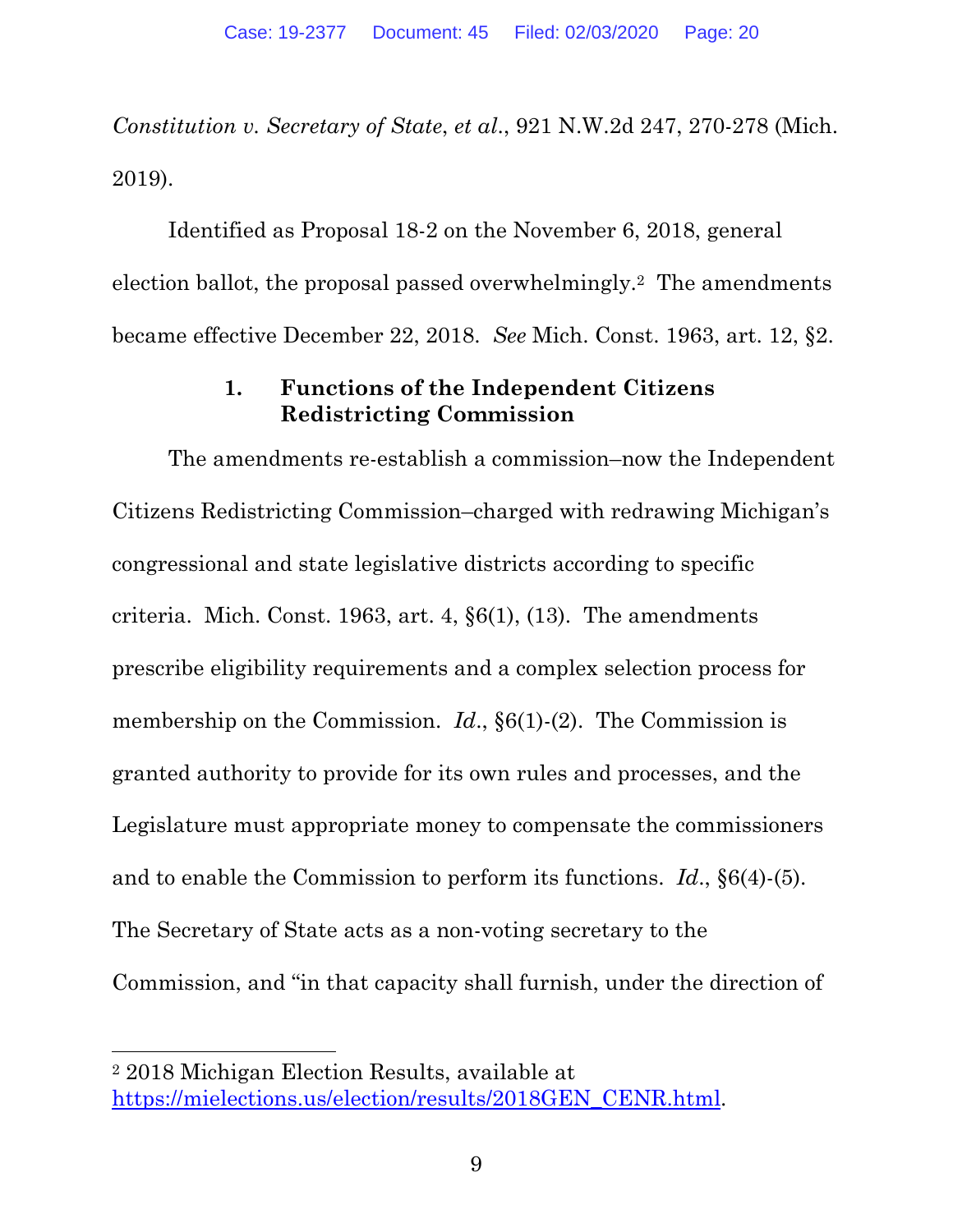the commission, all technical services that the commission deems necessary." *Id*., §6(4). The Commission must hold public hearings both before and after drafting plans and must ultimately approve a plan for each district. *Id*., §6(8)-(9), (14). The Michigan Supreme Court may review a challenge to any plan adopted by the Commission. *Id*., §6(19).

### **2. Selection of the Independent Citizens Redistricting Commission**

As amended, article 4, §6 requires the Commission to consist of 13 commissioners (rather than the previous 8 members). *Id*., §6(1). The 13 commissioners must include 4 commissioners who affiliate with the Republican Party, four commissioners who affiliate with the Democratic Party, and, unlike the prior commission, 5 commissioners who do not affiliate with either major party. *Id*., §6(2)(f).3 In order to meet this requirement, and to funnel applicants into the right pools, persons applying to the Commission must complete an application and "attest under oath . . . either that they affiliate with one of the two political parties with the largest representation in the legislature . . . and if so,

<sup>3</sup> Section 6 does not specifically refer to the Republican Party or the Democratic Party but refers to the "major parties" with the "largest representation in the legislature." Mich. Const. 1963, art. 4,  $§6(2)(a)(iii)$ .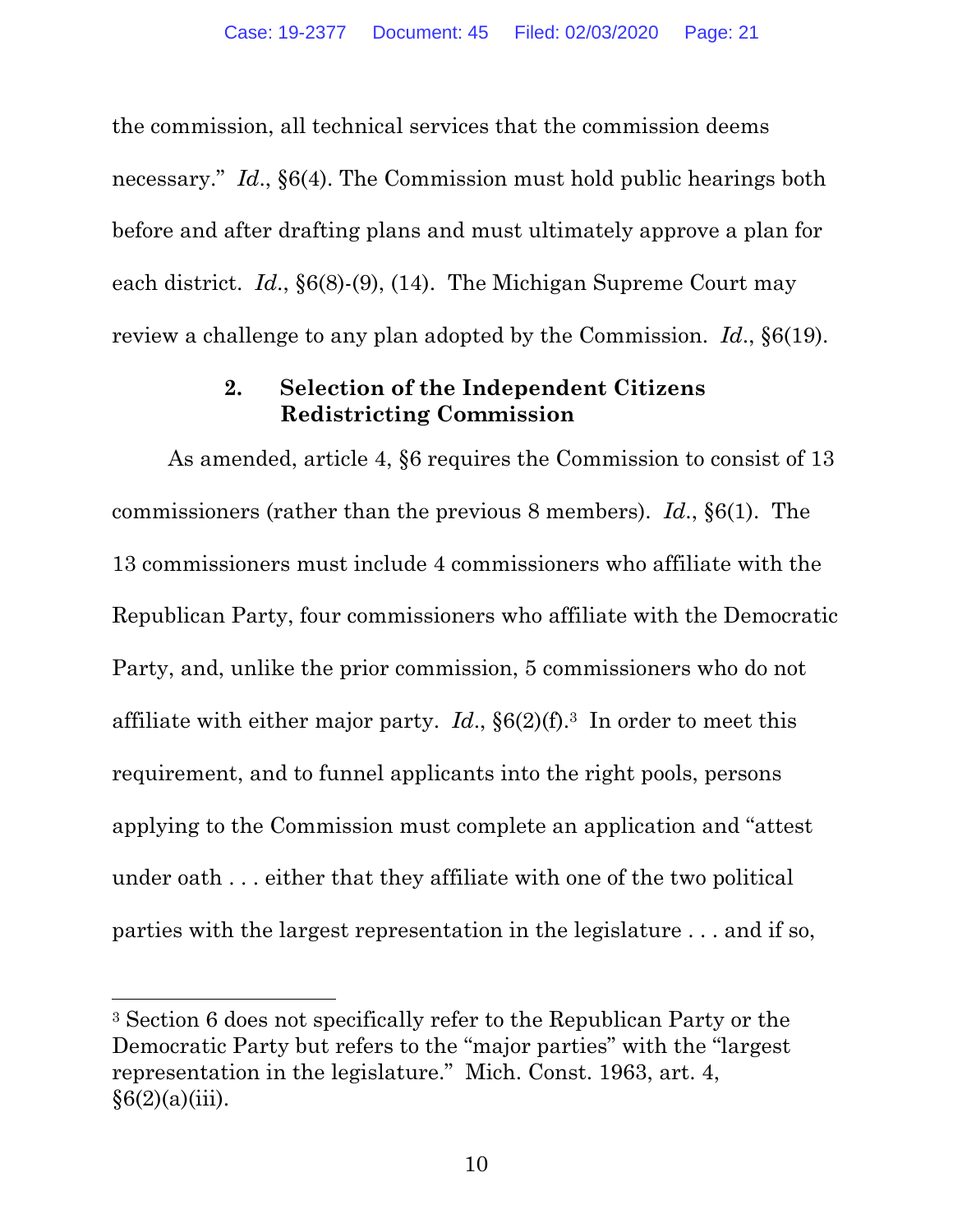identify the party with which they affiliate, or that they do not affiliate with either of the major parties." *Id.*, §6(2)(a)(ii)-(iii).

Completed applications then undergo a random selection process using a weighted statistical method to ensure that applicants drawn for each pool geographically and demographically mirror the makeup of the State. *Id.*, §6(2)(d). The randomly selected applications for each pool must then be submitted to the majority and minority leaders of the Michigan House and the Michigan Senate, who "may each strike five applicants from any pool or pools, up to a maximum of 20 total strikes by the four legislative leaders." *Id.*, §6(2)(d)(iii), (e). After that, the Secretary of State "shall randomly draw the names of four commissioners for each of the two pools of remaining applications affiliating with a major party, and five commissioners from the pool of remaining non-affiliating applicants." *Id.*, §6(2)(f).

Once selected, each commissioner holds office until the Commission has completed the redistricting process for the applicable census cycle. *Id.*, §6(18). Each commissioner must "perform his or her duties in a manner that is impartial and reinforces public confidence in the integrity of the redistricting process." *Id*., §6(10). The Commission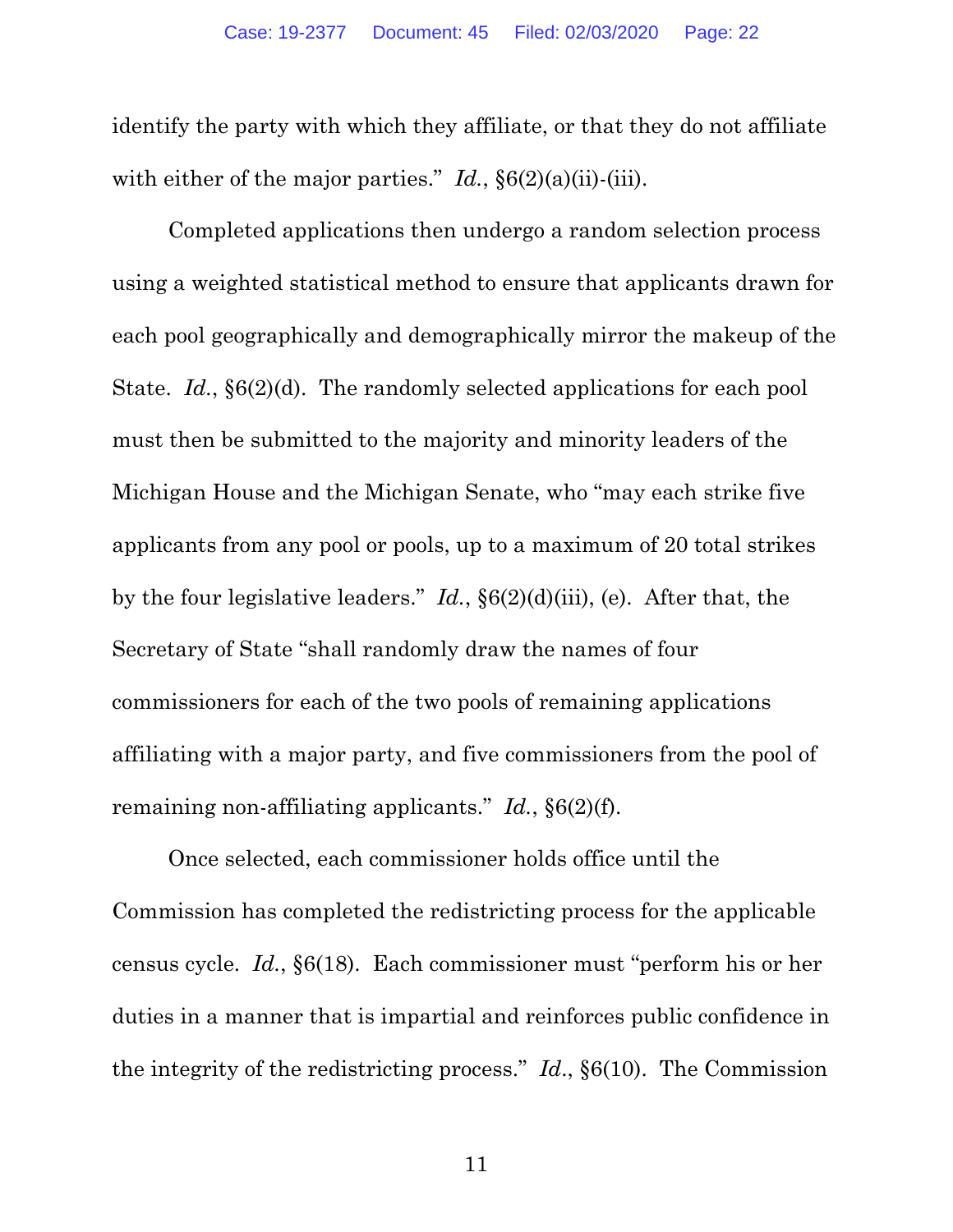must conduct its business at open meetings and encourage public participation, *id*., §6(10), but commissioners "shall not discuss redistricting matters with members of the public outside of an open meeting of the commission," unless certain exceptions apply, *id*., §6(11). Also, commissioners "may not directly or indirectly solicit or accept any gift or loan of money, goods, services, or other thing of value greater than \$20 for the benefit of any person or organization, which may influence the manner in which the commissioner . . . performs his or her duties." *Id*., §6(11).

A final decision of the Commission "to adopt a redistricting plan requires a majority vote of the commission, including at least two commissioners who affiliate with each major party, and at least two commissioners who do not affiliate with either major party." *Id*.,  $§6(14)$ (c). This means that at least 7 members must vote to approve a plan—2 Republicans, 2 Democrats, 2 unaffiliated commissioners, and one more commissioner of any category. If no plan is approved, a plan will be randomly selected under a ranked point system. *Id.*, §6(14)(c).

To be eligible for selection to the Commission, an applicant must be a registered voter eligible to vote in Michigan, *id*., §6(1)(a), and not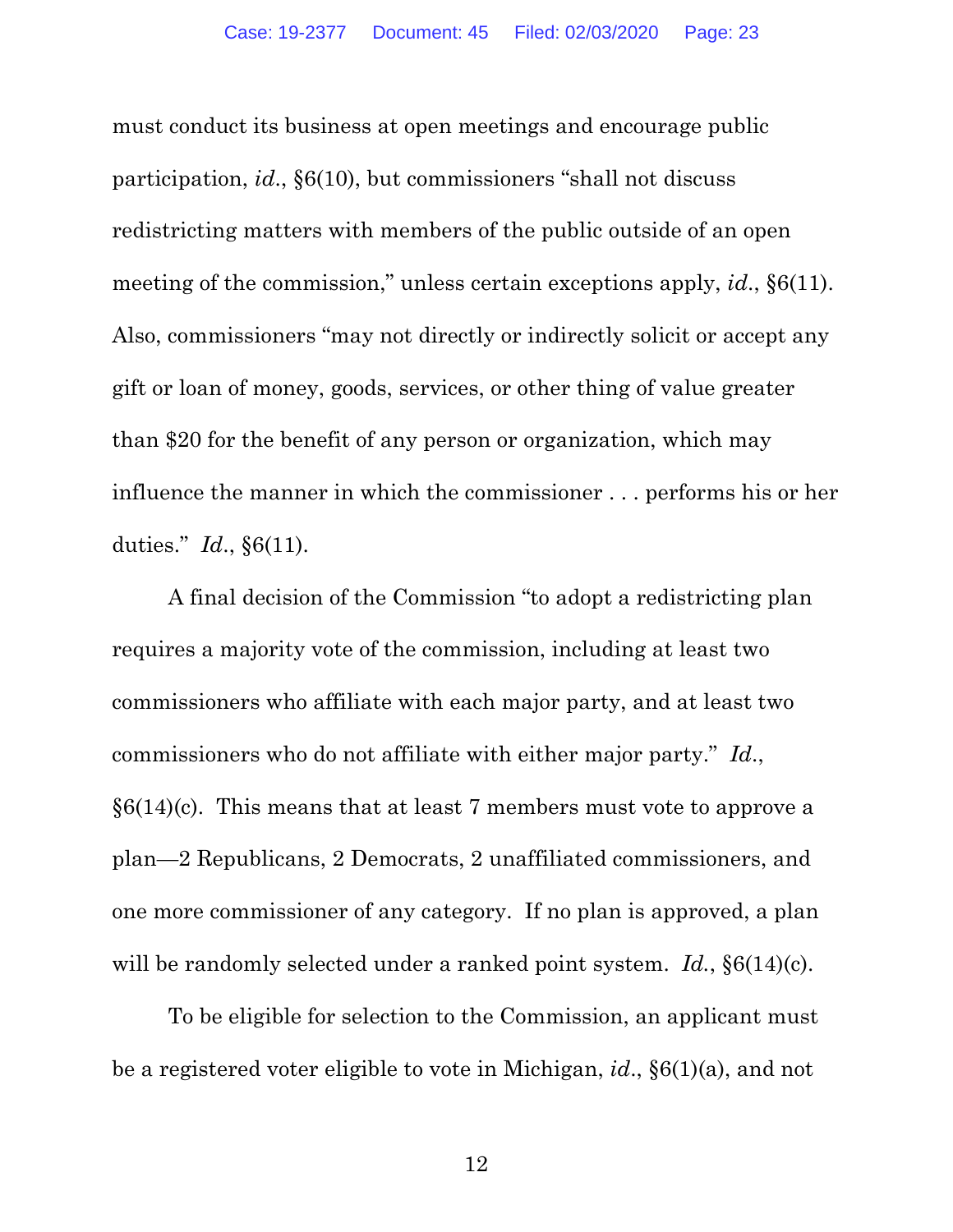be otherwise disqualified from holding an elective or appointive office under another provision of the Michigan Constitution, *id*., §6(1)(d), or under article 4, §6, as amended. Thus, persons associating with any political party (major or minor), or persons who associate with no party at all, are eligible to apply to the Commission.

Section 6, however, renders ineligible an individual from serving

as a commissioner if, within the last 6 years, the person was or is:

(i) A declared candidate for partisan federal, state, or local office;

(ii) An elected official to partisan federal, state, or local office;

(iii) An officer or member of the governing body of a national, state, or local political party;

(iv) A paid consultant or employee of a federal, state, or local elected official or political candidate, of a federal, state, or local political candidate's campaign, or of a political action committee;

(v) An employee of the legislature;

(vi) Any person who is registered as a lobbyist agent with the Michigan bureau of elections, or any employee of such person; or

(vii) An unclassified state employee who is exempt from classification in state civil service pursuant to article [11], section 5, except for employees of courts of record, employees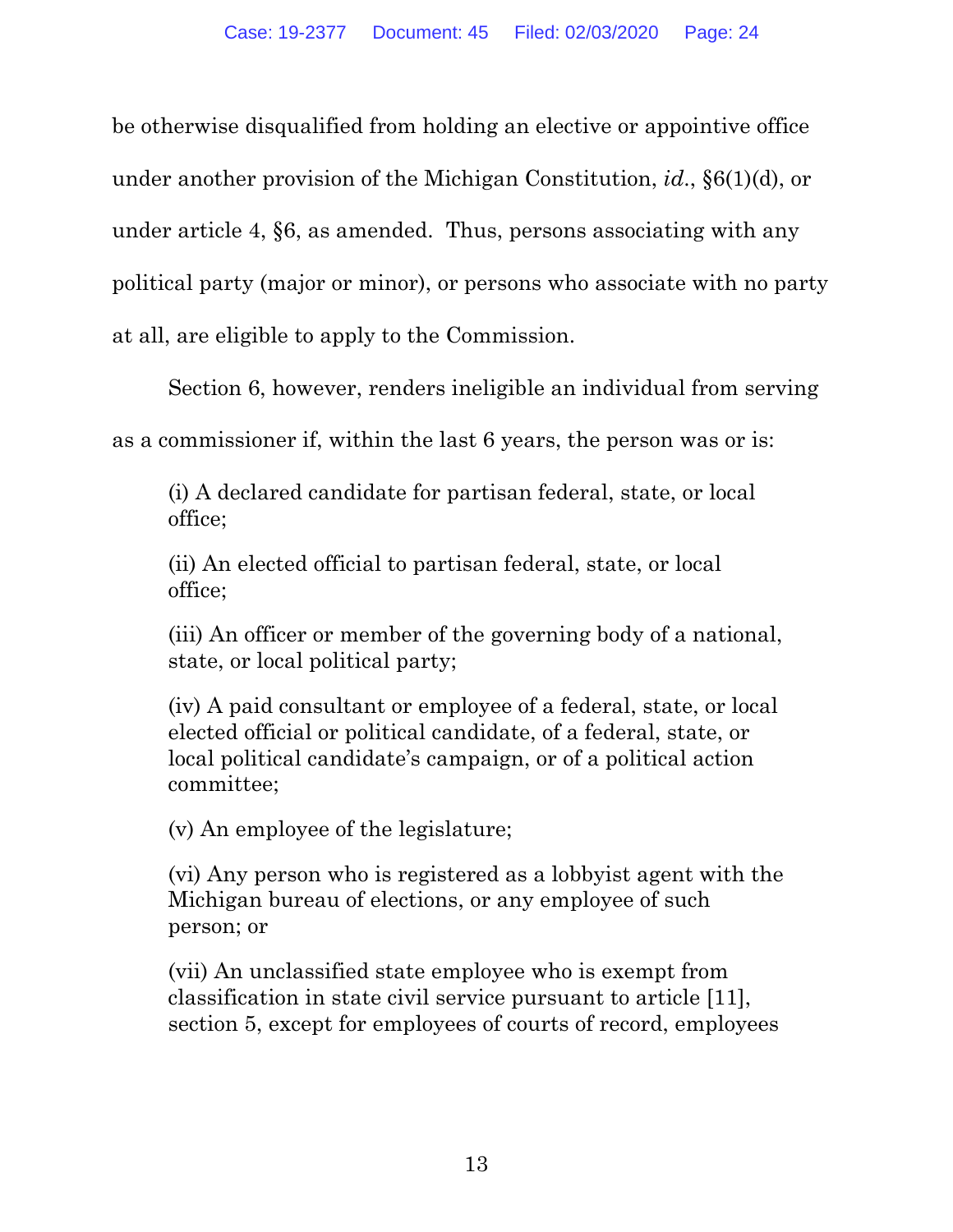of the state institutions of higher education, and persons in the armed forces of the state[.]  $Id.$ ,  $\S6(1)(a)$ ,  $(b)(i)-(vii).$ <sup>[4]</sup>

Section 6 further renders ineligible "a parent, stepparent, child, stepchild, or spouse of any individual disqualified under" the quoted provisions.  $Id.$ ,  $\S6(1)(c)$ .

Those applying for the Commission must "attest under oath that they meet the qualifications" described above. *Id*., §6(2)(a)(iii). The Secretary of State must "[e]liminate . . . applications of applicants who do not meet the qualifications in parts  $(1)(a)$  through  $(1)(d)$  of [§6] based solely on the information contained in the applications."  $Id.$ ,  $\S6(2)(d)(i)$ . (This provision does not apply to the attestation of party or no-party affiliation, which is required under  $\S6(2)(a)(iii)$ .

Secretary Benson created an application form and drafted eligibility guidelines to assist voters in applying for appointment to the Commission.5 Creating the application form is the Secretary of State's obligation under §6(2)(a), and providing guidance regarding the terminology used in  $\S6(1)(a)$ -(d) is consistent with this obligation.

<sup>4</sup> Certain of these exclusions echo former §6, which prohibited "officers and employees of the federal, state, or local governments" from serving on the former apportionment commission. Mich. Const. 1963, art. 4, §6 (as enacted).

<sup>5</sup> https://www.michigan.gov/sos/0,4670,7-127-1633\_91141---,00.html.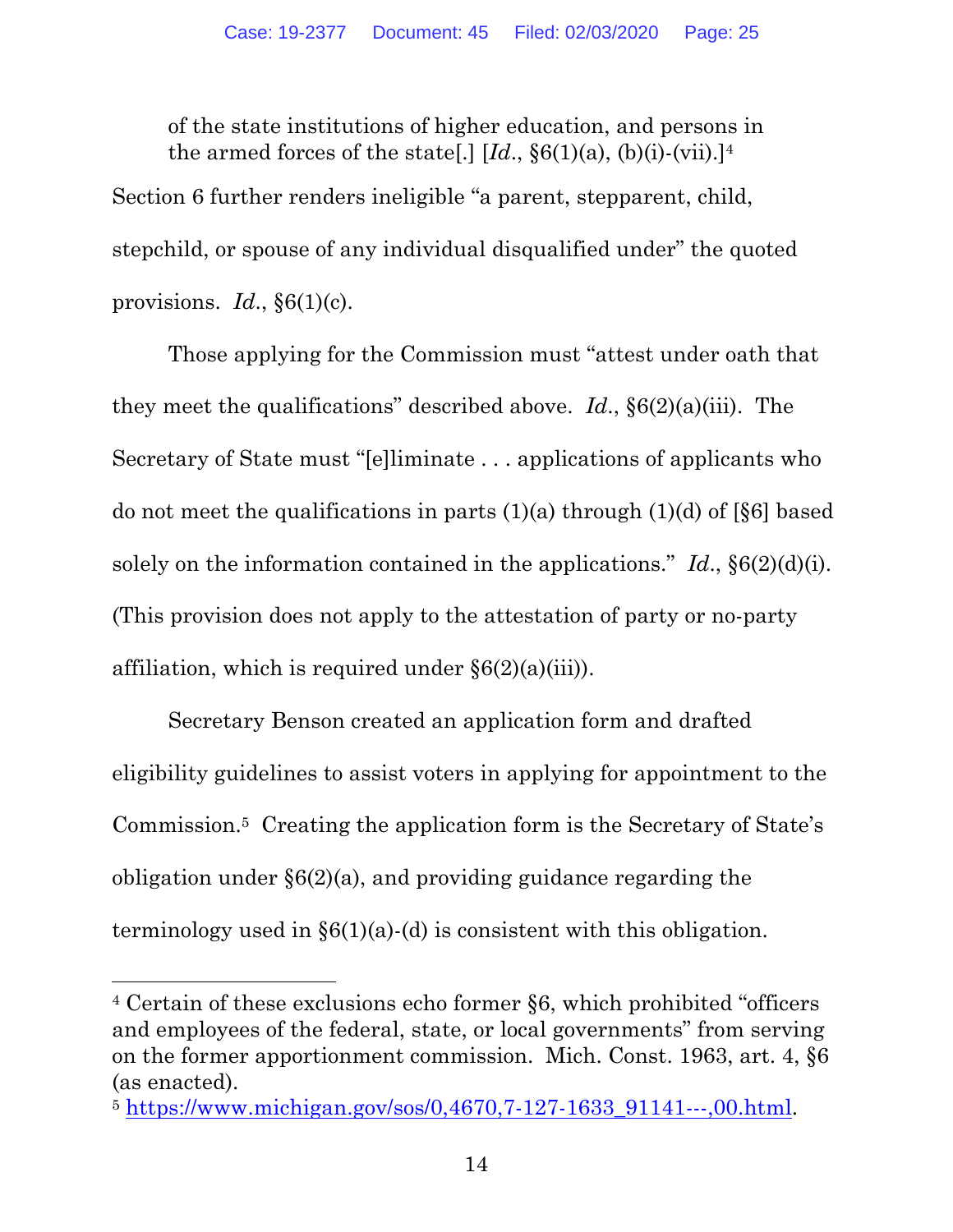(*Daunt* Mtn for P.I., R.4-1, Ex. A, PageID #93-99; R.4-2, Ex. B, PageID #100-109.) The Secretary of State began accepting mailed and online applications for appointment to the Commission in January 2020. The deadline for applying is June 1, 2020.

### **C. Procedural history.**

The *Daunt* Plaintiffs filed their complaint and motion for preliminary injunction on July 30, 2019. (*Daunt* Compl., R. 1; *Daunt* Mtn for P.I., R. 4.) On August 12, 2019, VNP moved to intervene as a Defendant. (*Daunt* VNP Mtn, R. 11.) The District Court granted the motion on August 23, 2019. (*Daunt* Order, R. 23.) The *MRP* Plaintiffs filed their complaint and motion for preliminary injunction on August 22, 2019. (*MRP* Compl., R. 1; *MRP* Mtn for P.I., R. 2.) VNP moved to intervene in *MRP* as well, (*MRP* VNP Mtn, R. 12), and the Court granted the motion on September 6, 2019, (*MRP* Order, R. 15.) Secretary Benson moved to consolidate the cases, (*Daunt* Benson Mtn, R. 27), and the Court granted the motion on September 11, 2019, (*Daunt* Order, R. 30.) In the same order, the Court issued a consolidated briefing schedule regarding the motions for preliminary injunction, with Defendants briefs due September 19, 2019, and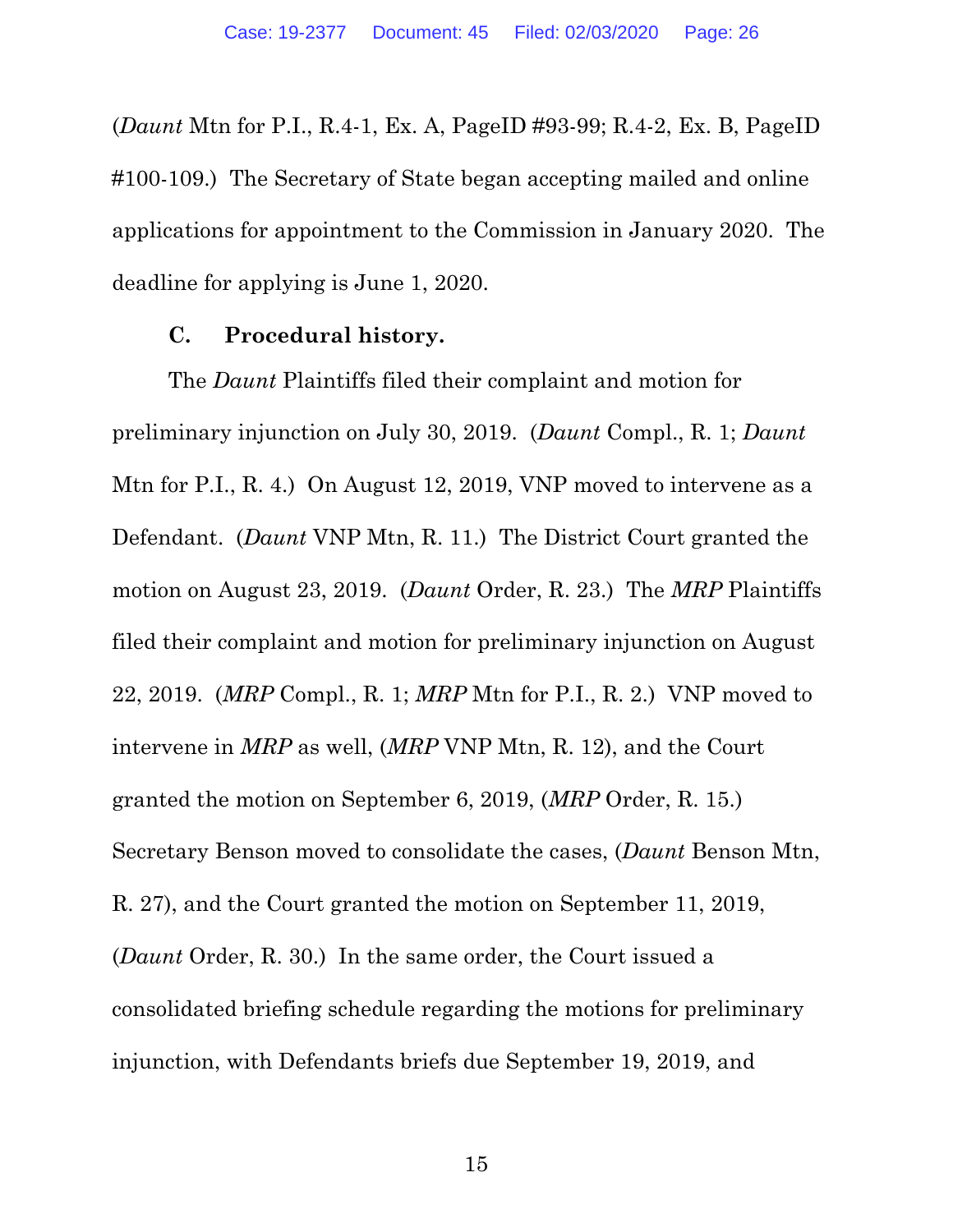Plaintiffs' replies due October 3, 2019. *Id.* Secretary Benson timely filed her responses to the motions for preliminary injunction, (*Daunt* Benson P.I. Brf, R. 39; *MRP* Benson P.I. Brf, R. 37), and filed motions to dismiss in both cases as well, (*Daunt* Benson MTD, R. 42; *MRP* Benson MTD, R. 40). The District Court denied the motions for preliminary injunction on November 25, 2019. (Opn., R. 67). The motions to dismiss remain pending. The *Daunt* Plaintiffs filed their notice of appeal on November 26, 2019, (*Daunt* NOA, R. 69), and the MRP Plaintiffs filed their notice on December 5, 2019, (*MRP* NOA, R.65).

#### **STANDARD OF REVIEW**

The courts weigh four factors when deciding whether to grant a preliminary injunction: "(1) whether the movant has a strong likelihood of success on the merits; (2) whether the movant would suffer irreparable injury absent the injunction; (3) whether the injunction would cause substantial harm to others; and (4) whether the public interest would be served by the issuance of an injunction." *Hall v. Edgewood Partners Ins. Ctr.*, 878 F.3d 524, 526-27 (6th Cir. 2017) (citation omitted).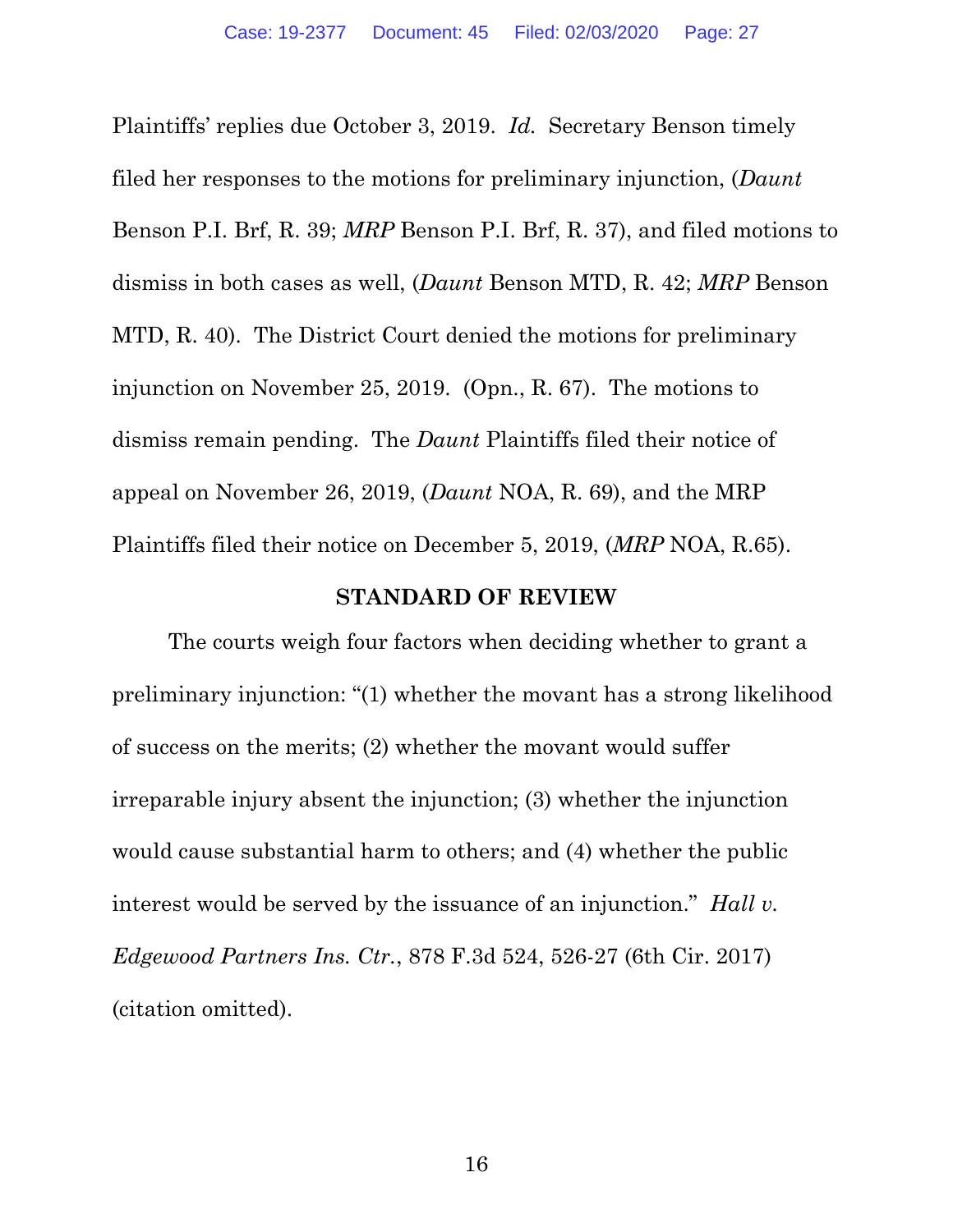This Court typically reviews a district court's weighing of these factors for abuse of discretion and its legal conclusions, including its assessment of the plaintiffs' likelihood of success on the merits, de novo. *Bays v. City of Fairborn*, 668 F.3d 814, 819 (6th Cir. 2012). But in cases involving First Amendment claims, "the crucial inquiry is usually whether the plaintiff has demonstrated a likelihood of success on the merits. This is so because . . . the issues of the public interest and harm to the respective parties largely depend on the constitutionality of the [challenged action]." *Id.* (citation and internal quotation marks omitted).

#### **SUMMARY OF ARGUMENT**

The District Court did not abuse its discretion or otherwise err in denying Plaintiffs' motions for injunctive relief. The Court properly applied the *Anderson-Burdick* balancing test to Plaintiffs' First and Fourteenth Amendment claims, which primarily challenge the eligibility and composition provisions for establishing Michigan's new redistricting Commission. Because these provisions are election-related regulations, the balancing test applies. And even if the balancing test does not apply, the "deferential approach" discussed by this Court in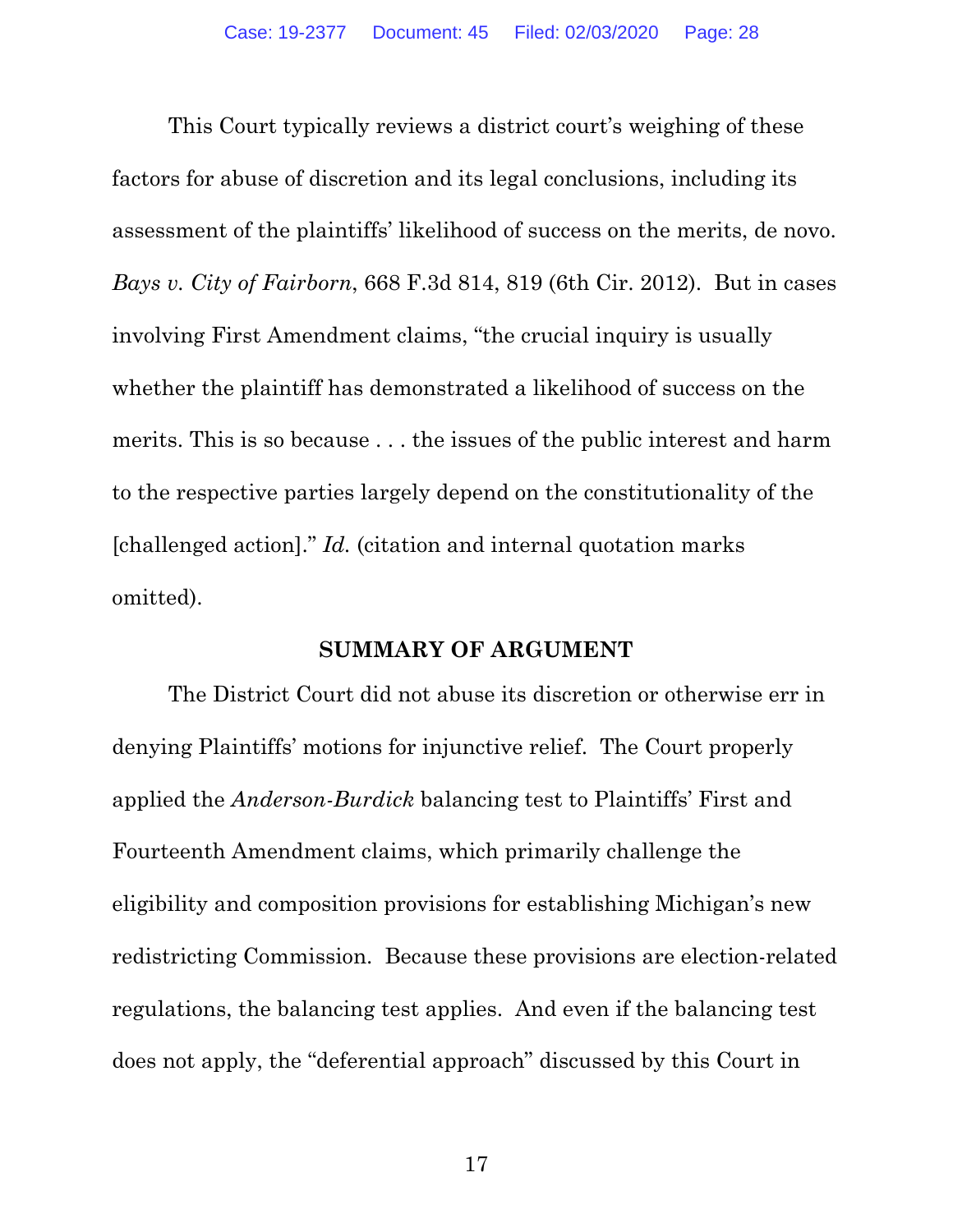*Citizens for Legislative Choice v. Miller*, 933 F. Supp. 1041 (1998) would. And under either test, the challenged provisions are constitutional given the State's compelling interest in structuring its government, which interest includes deciding how redistricting will occur in Michigan.

The eligibility provisions are designed to eliminate undue political influence in the drawing of district lines, and they do so by rendering ineligible to serve on the Commission individuals whose participation would otherwise raise a conflict of interest. Plaintiffs are excluded not because of their political affiliation or activity, but because their private financial or political interest conflicts with the public duty of the Commission to act impartially. Any burden on Plaintiffs' constitutional rights is minimal and temporary, and plainly outweighed by the State's compelling interest. None of the Plaintiffs' speech rights are being unconstitutionally restrained, and the State has a valid and constitutional ability to control the official speech of Commission members. Last, to the extent that any eligibility requirements are held to be unconstitutional, those provisions may be severed and the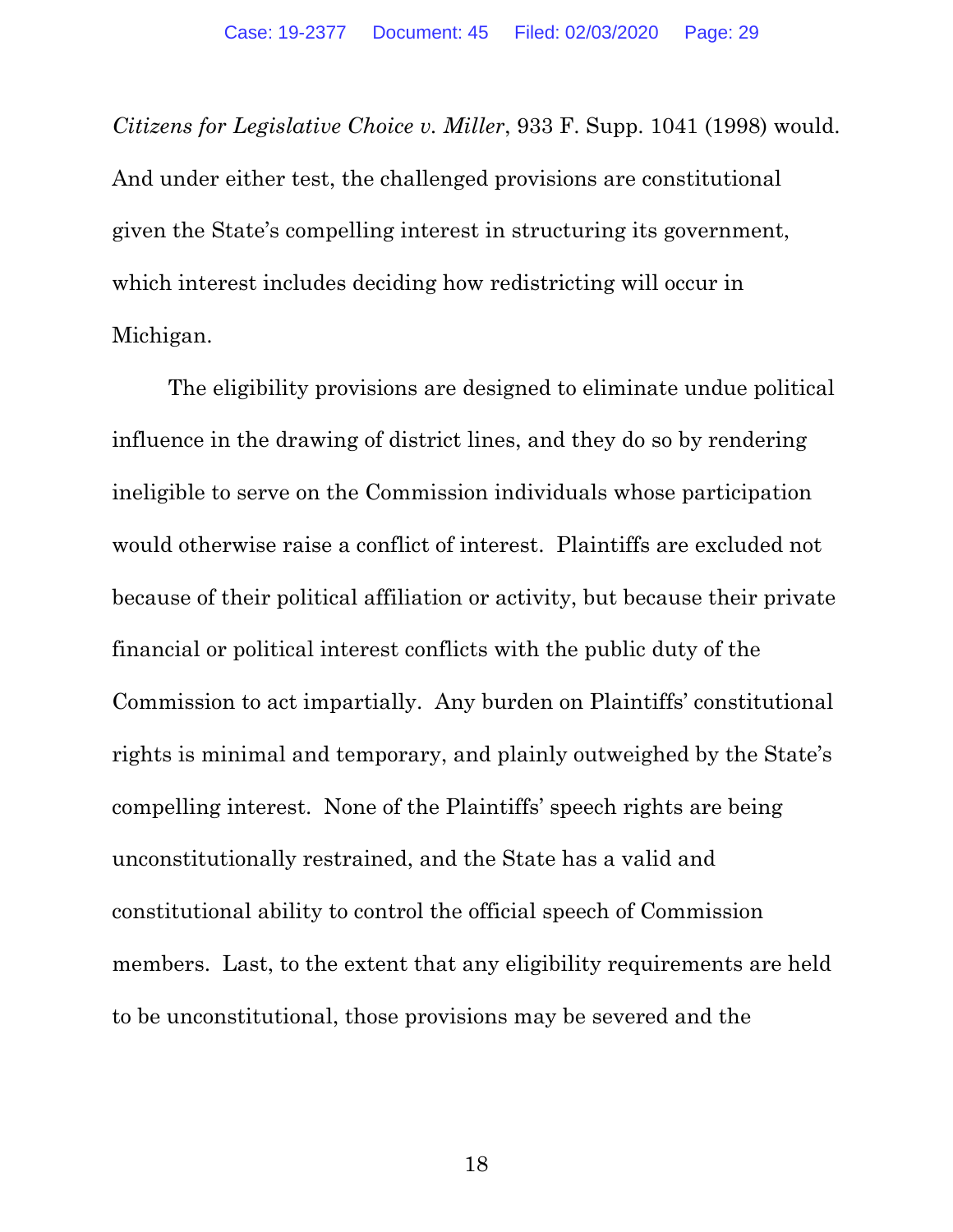remaining provisions would remain operable such as to allow the

Commission to convene and perform its assigned duties.

# **ARGUMENT**

**I. The district court did not err in denying the motions for preliminary injunctive relief where the factors weigh against enjoining Secretary Benson from implementing the new provisions of Michigan's Constitution mandating the establishment of an Independent Citizens Redistricting Commission.** 

## **A. Plaintiffs have not shown a strong likelihood of success on the merits of their First and Fourteenth Amendment claims.**

The *Daunt* and *MRP* Plaintiffs argue that the eligibility provisions

violate both their First Amendment speech and association rights and their rights under the Equal Protection Clause. Neither of these claims are likely to succeed.

# **1. The** *Anderson-Burdick* **balancing test applies to all Plaintiffs' claims.**

Secretary Benson argued below that the *Anderson-Burdick* balancing test provided the proper standard for reviewing Plaintiffs' First and Fourteenth Amendment claims. (*Daunt* Benson P.I. Brf., R.39, PageID #27-28.) The district court agreed. (Op., R.67, PageID #26-27.) On appeal, Plaintiffs argue this was error because this case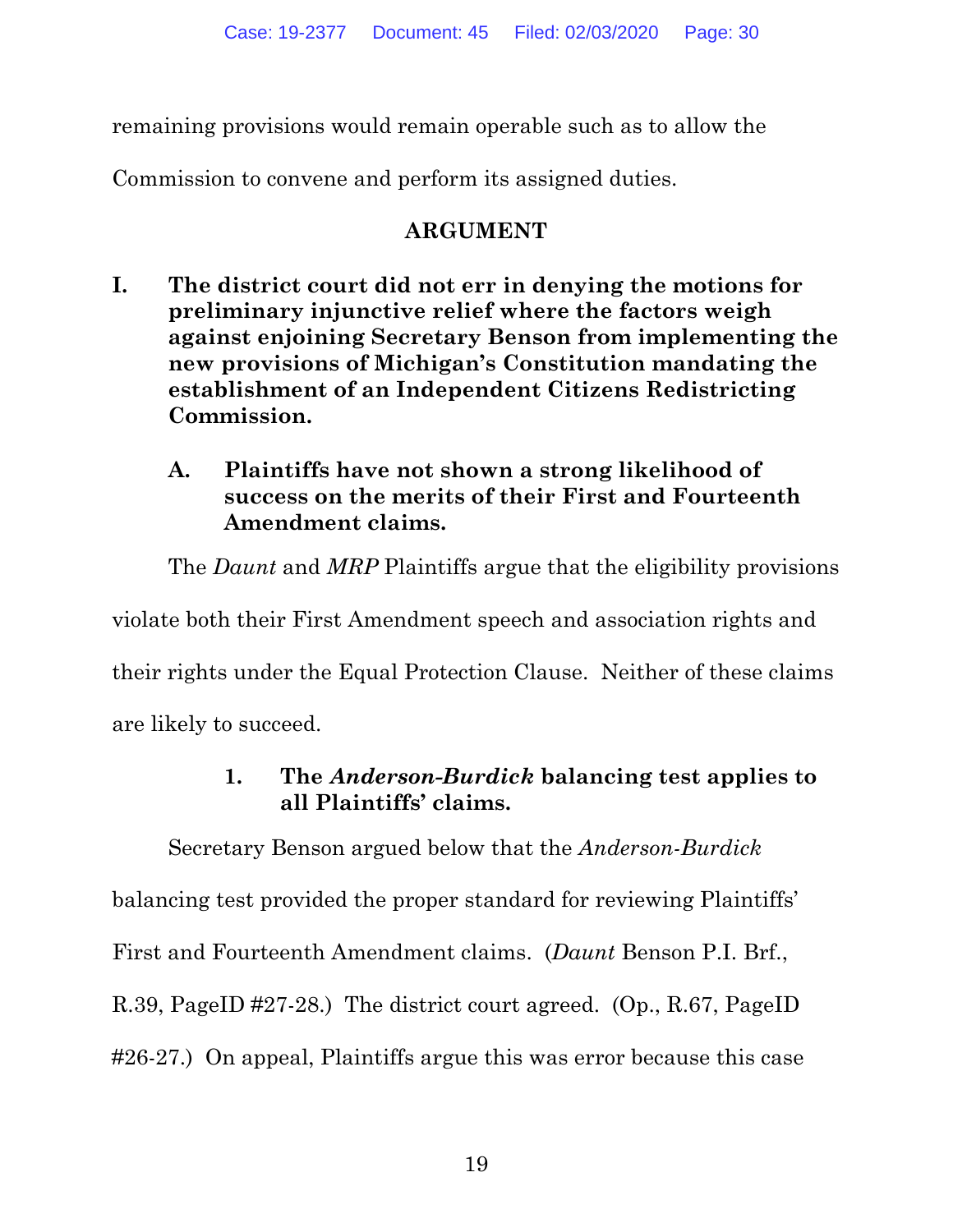does not involve the administration of elections. (*Daunt* Brf., Doc. 39, PageID #28-35; *MRP* Brf., R.26, PageID #25-26.) The *Daunt* Plaintiffs argue that this Court "has already held that *Anderson-Burdick* applies only to laws impacting the administration of candidate elections." (*Daunt* Brf., Doc. 39, PageID #30 (citing *Moncier v. Haslam*, 570 F. Appx. 553 (6th Cir. 2014)). But their reliance on *Moncier* is misplaced since that case addressed only standing, and it referred to the *Anderson* and *Burdick* cases for the point that neither case substantively supported the plaintiff's First and Fourteenth Amendment claims in *Moncier*. 570 F. Appx. at 559-560. Moreover, this Court recently applied the balancing test to election statutes regulating the initiative and referendum process. *See Schmitt v. LaRose*, 933 F.3d 628, 639 (6th Cir. 2019). As the Court noted there, "we generally evaluate First Amendment challenges to *state election regulations* under the three-step *Anderson*-*Burdick* framework." *Id.* (emphasis added).

The *Daunt* Plaintiffs further suggest that *Anderson-Burdick* does not apply because the eligibility criteria directly regulate speech. (*Daunt* Brf., Doc. 39, PageID #32) (citing *McIntyre v. Ohio Elections Comm,* 514 U.S. 334 (1995)). But they do not (although, like many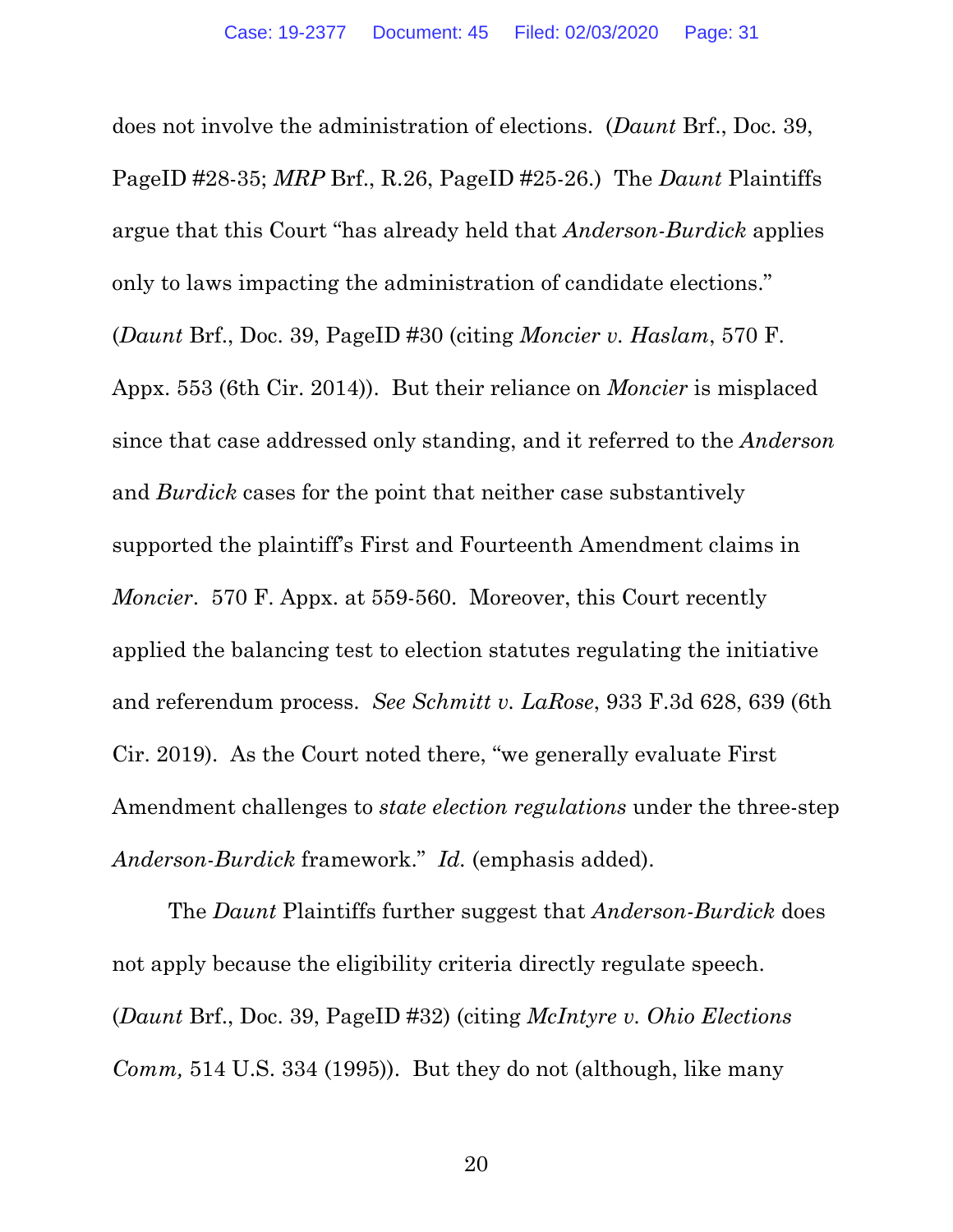election-related regulations, certain of the criteria indirectly impact Plaintiffs' associational rights). And contrary to Plaintiffs' arguments, the provisions at issue *do* relate to the "'mechanics of the electoral process.'" (*Daunt* Brf., Doc. 39, PageID #32) (quoting *McIntyre,* 514 U.S. at 345-46.) Although Commissioners are appointed state officers and not elected officials,<sup>6</sup> the eligibility criteria resemble candidatequalification laws, which are reviewed under *Anderson-Burdick*. *See Citizens for Legislative Choice v. Miller*, 144 F.3d 916, 920 (6th Cir. 1998) ("courts evaluate candidate eligibility requirements by balancing the state's interests against the individual voter's interests").

This Court applied *Anderson-Burdick* in *Citizens for Legislative Choice v. Miller*, which addressed qualifications for office, specifically Michigan's constitutional term-limits provision for state legislators. There, as here, the plaintiffs alleged that the term-limits provision violated their First and Fourteenth Amendment associational rights. *Id*. at 919. Employing the *Anderson-Burdick* balancing test, the Court first concluded that the provision did not impose a severe burden

<sup>6</sup> Contrary to Plaintiffs' suggestion, commissioners will not be state employees. *See* Mich. Const. 1963, art. 11, §5.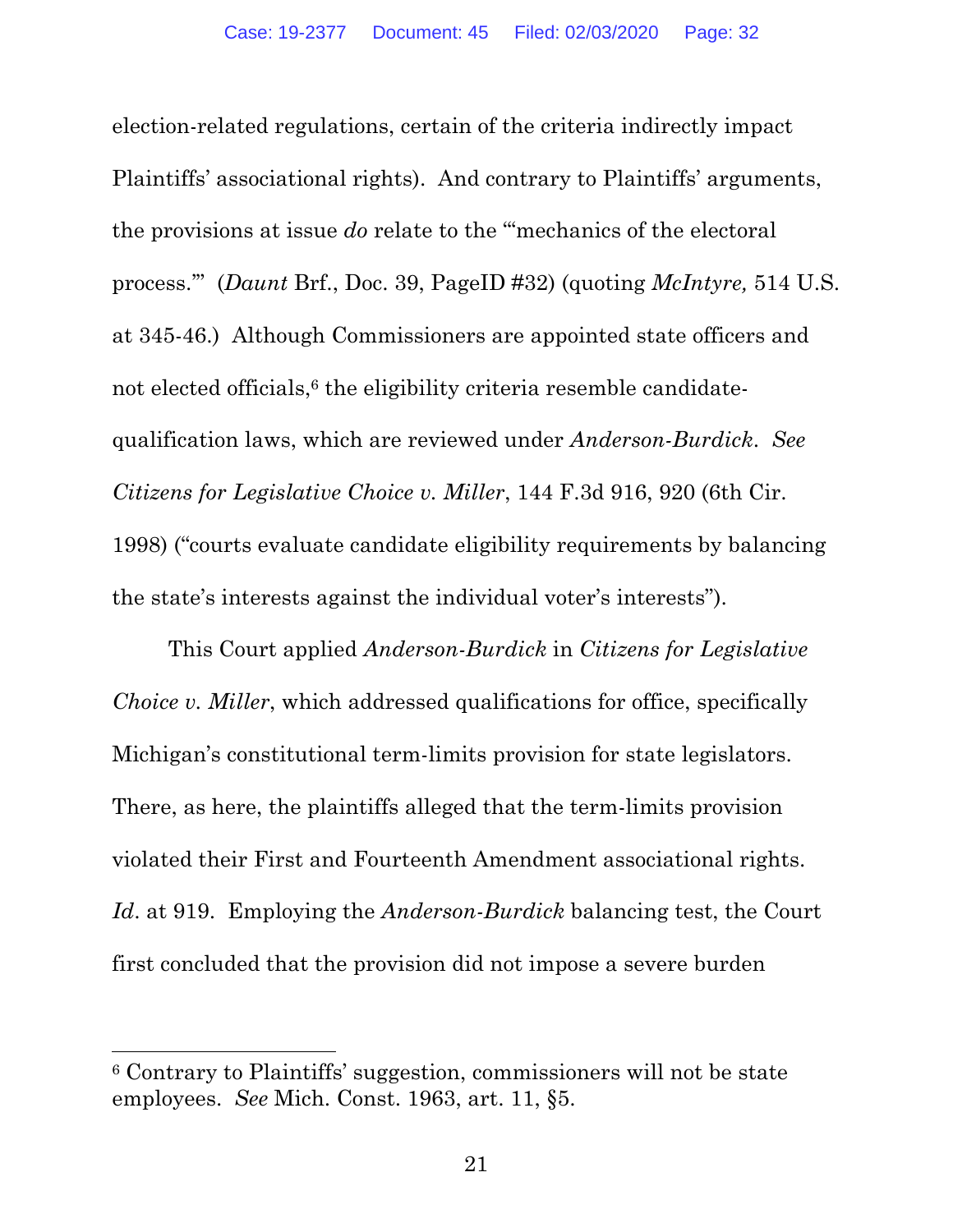because voters do not have a right to "vote for a specific candidate or even a particular class of candidates," e.g., legislators with experience, *id*. at 921, the provision did not impose "a content-based burden," and voters "have many other avenues to express their preferences," including their preference for experience, *id*. at 922.

Second, the Court determined that the "State of Michigan has a compelling interest in enacting" term limits. *Id*. at 923. The Court observed that "Michigan has a fundamental interest in structuring its government," and that "[e]very court to address the issue has found that a State has a compelling interest in imposing lifetime term limits." *Id.* (citations omitted). Recognizing the State's asserted interests of "" maintaining the integrity of the democratic system," "foster[ing] electoral competition," "enhance[ing] the lawmaking process," "curbing special interest groups," and "decreasing political careerism," the Court "express[ed] no views on the wisdom of term limits," but rather "respect[ed] Michigan's views." *Id*.

And third, the Court determined that "Michigan narrowly tailored [its provision] to satisfy its compelling interests." *Id*. at 924. "Michigan asserts that only lifetime term limits will ensure a complete turnover of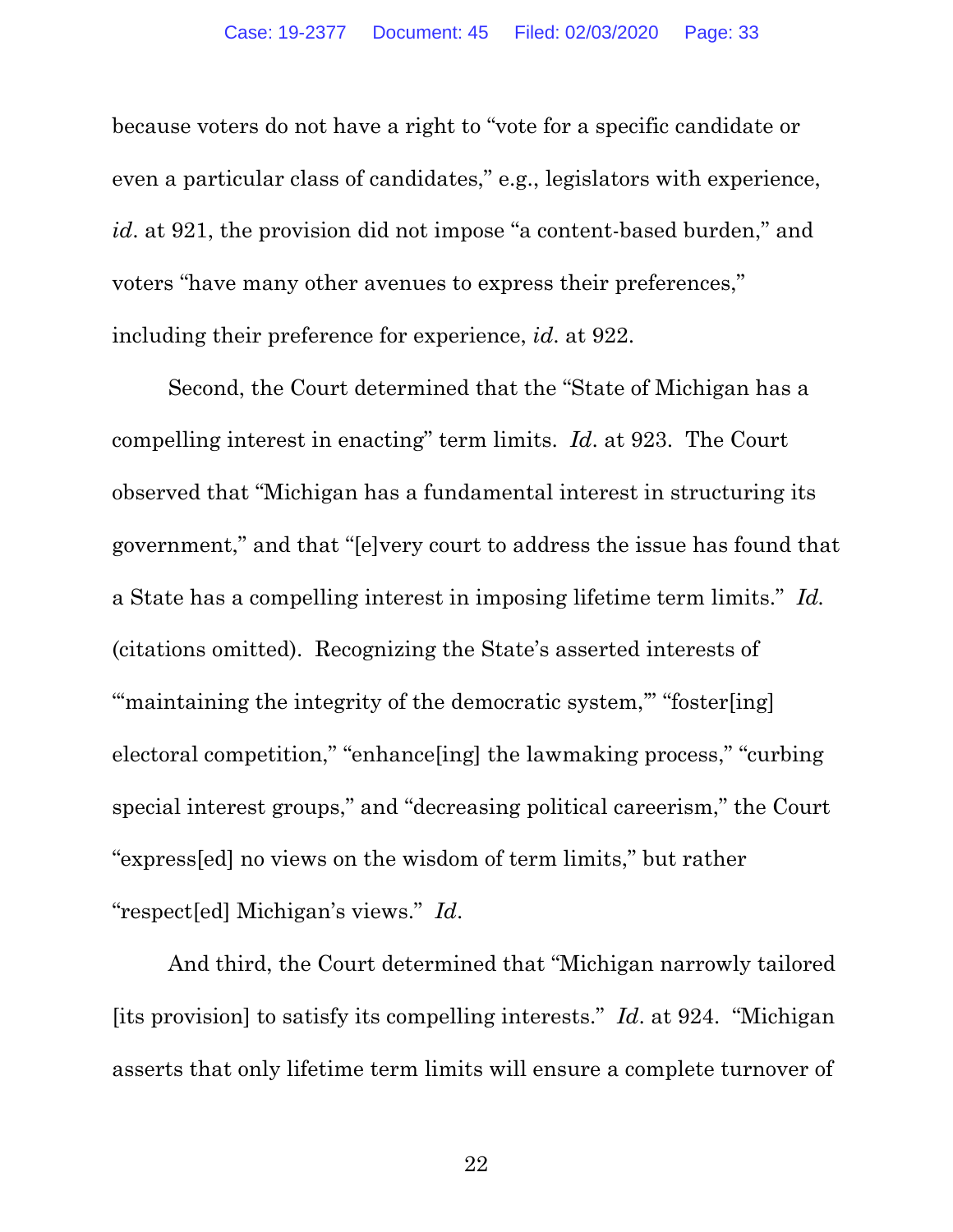all legislative seats every few years, and that only lifetime term limits can erase all of the problems associated with incumbency. We defer to Michigan's judgment." *Id.* The Court concluded that "even if [it] found that lifetime term limits burdened voters severely, [it] would still uphold [the provision] under the compelling interest standard," and thus it "passe[d] the *Anderson*-*Burdick* balancing test regardless of whether" rational basis or strict scrutiny review applied. *Id.* 

A more recent decision further supports application of *Anderson-Burdick* here. In *Libertarian Party of Ohio v. Wilhem*, No. 2:19-cv-02501, 2020 WL 134142, at \*5 (S.D. Ohio Jan. 13, 2020), the court addressed a challenge to the appointment process for the Ohio Elections Commission, which required that the Commission be comprised of three members each of the major political parties, and one unaffiliated member. *Id.* at \*3. The Libertarian Party argued that the exclusion of minor-party representation on the Commission violated their First and Fourteenth Amendment rights. *Id*. at \*2. The court applied the *Anderson-Burdick* balancing test to conclude that the statute was "not discriminatory towards minority political parties" and "did not constrain fundamental constitutional rights." *Id*. at \*5. Rather, it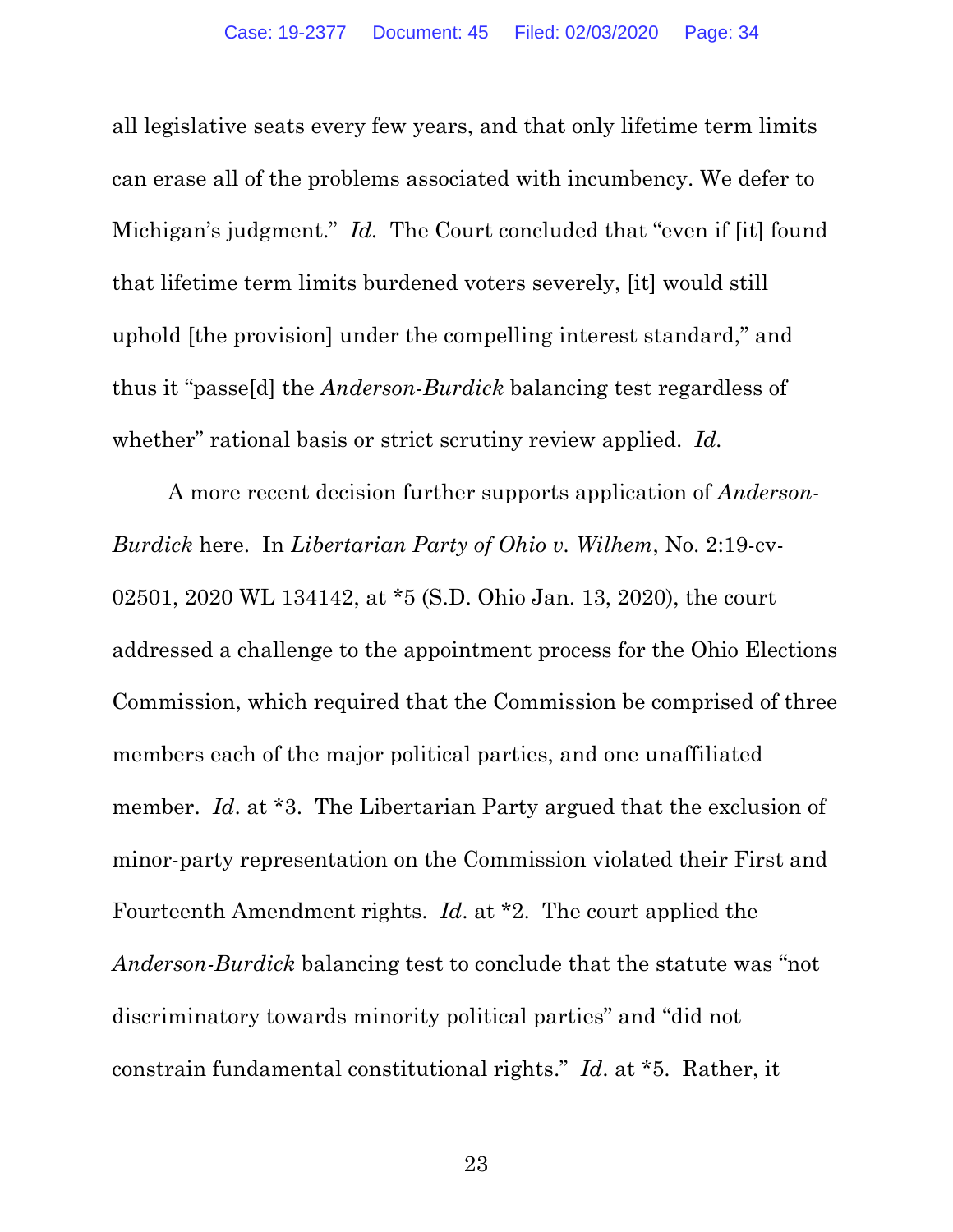"imposed reasonable, nondiscriminatory restrictions upon the First and Fourteenth Amendment rights of voters," that advanced the state's important regulatory "interest in ensuring [ ] political balance on its Elections Commission [to] protect[ ] the fairness of the deliberative party process and that judicial and policy-making decisions are well rounded and diversified." *Id.* 

Under *Citizens for Legislative Choice* and *Libertarian Party of Ohio,* the *Anderson-Burdick* balancing test may be applied to assess qualifications for state offices in the context of elections. Here, the amendment is fundamentally an election regulation since the Commission will play a role in Michigan's electoral process by drawing the districts within which state and federal candidates will seek election to office. Thus, the qualifications to become members of the Commission are properly subject to the balancing test.

This test–from *Anderson v. Celebrezze*, 460 U.S. 780 (1983) and *Burdick v. Takushi*, 504 U.S. 428, 433 (1992)–requires a court to "first consider the character and magnitude of the asserted injury to the rights protected by the [Constitution] that the plaintiff seeks to vindicate." *Green Party of Tenn. v. Hargett (Hargett II)*, 791 F.3d 684,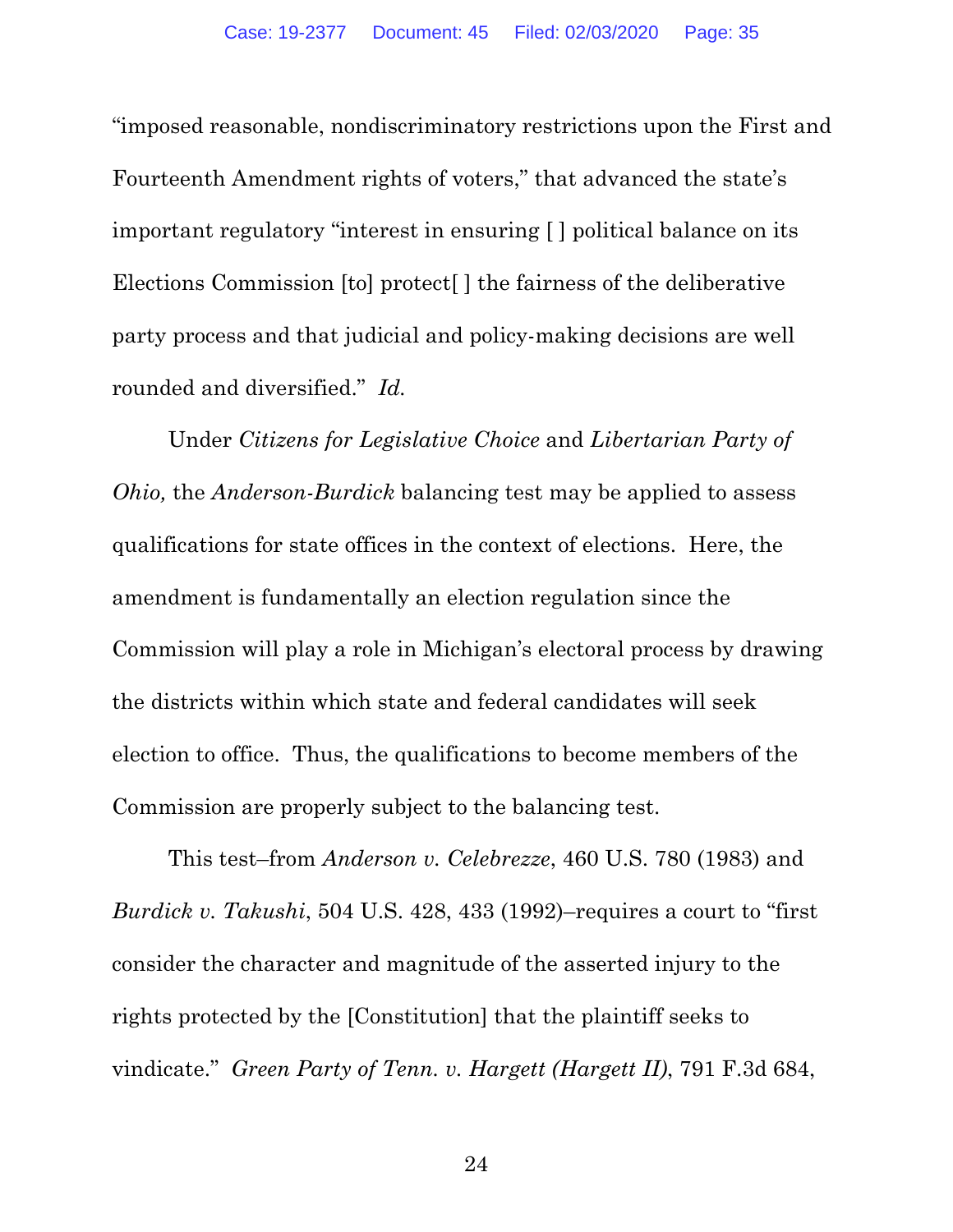693 (6th Cir. 2015)(internal quotation marks and citations omitted). "Second, it must identify and evaluate the precise interests put forward by the State as justifications for the burden imposed by its rule." *Id*. Last, "it must determine the legitimacy and strength of each of those interests and consider the extent to which those interests make it necessary to burden the plaintiff's rights." *Id.*

 In conducting this review, the Court should be mindful that "[b]ecause redistricting is quintessentially a political process that the Constitution assigns to the States and Congress, federal courts' supervision is largely limited." *Shapiro v. McManus*, 203 F. Supp. 3d 579, 590-91 (D. Md. 2016) (citations omitted).

- **2. Plaintiffs are unlikely to succeed on their First Amendment claims challenging the eligibility requirements.** 
	- **a. The State has a compelling interest in deciding who will be responsible for redistricting in Michigan, and how it will be accomplished.**

The State's interest here is compelling. "As a sovereign polity, Michigan has a fundamental interest in structuring its government." *Citizens for Legislative Choice*, 144 F.3d at 923 (citing *Gregory v. Ashcroft,* 501 U.S. 452, 460 (1991)). "[I]t is a characteristic of our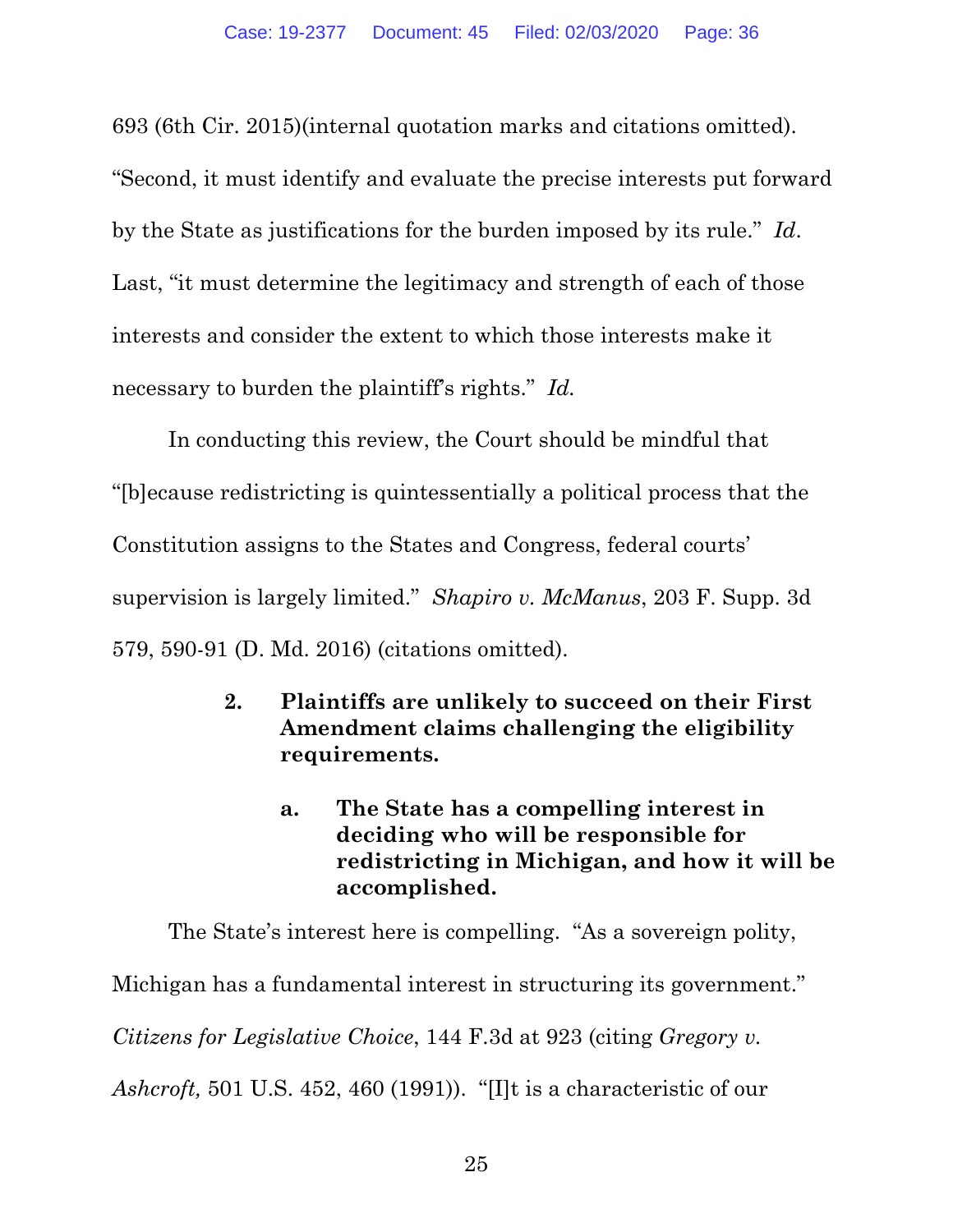federal system that States retain autonomy to establish their own governmental processes." *Arizona State Legislature v. Arizona Independent Redistricting Comm*., 135 S. Ct. 2652, 2673 (2015) (citing *Alden v. Maine*, 527 U.S. 706, 752 (1999) ("A State is entitled to order the processes of its own governance.")) "Through the structure of its government, and the character of those who exercise government authority, a State defines itself as a sovereign." *Gregory*, 501 U.S. at 460.

In passing upon the prior commission, the Michigan Supreme Court observed that redistricting "goes to the heart of the political process" in a constitutional democracy:

A constitutional democracy cannot exist [ ] without a legislature that represents the people, freely and popularly elected in accordance with a process upon which they have agreed.

The issue here is power – political power – in a constitutional democracy. The Legislature has the ultimate authority to make the laws by which the people are governed. *Any change in the means by which the members of the Legislature are chosen is a fundamental matter.* 

*In re Apportionment of State Legislature-1982*, 321 N.W.2d at 581

(emphasis added). Although the Court ruled the commission no longer

viable, it observed that the "power to redistrict and reapportion the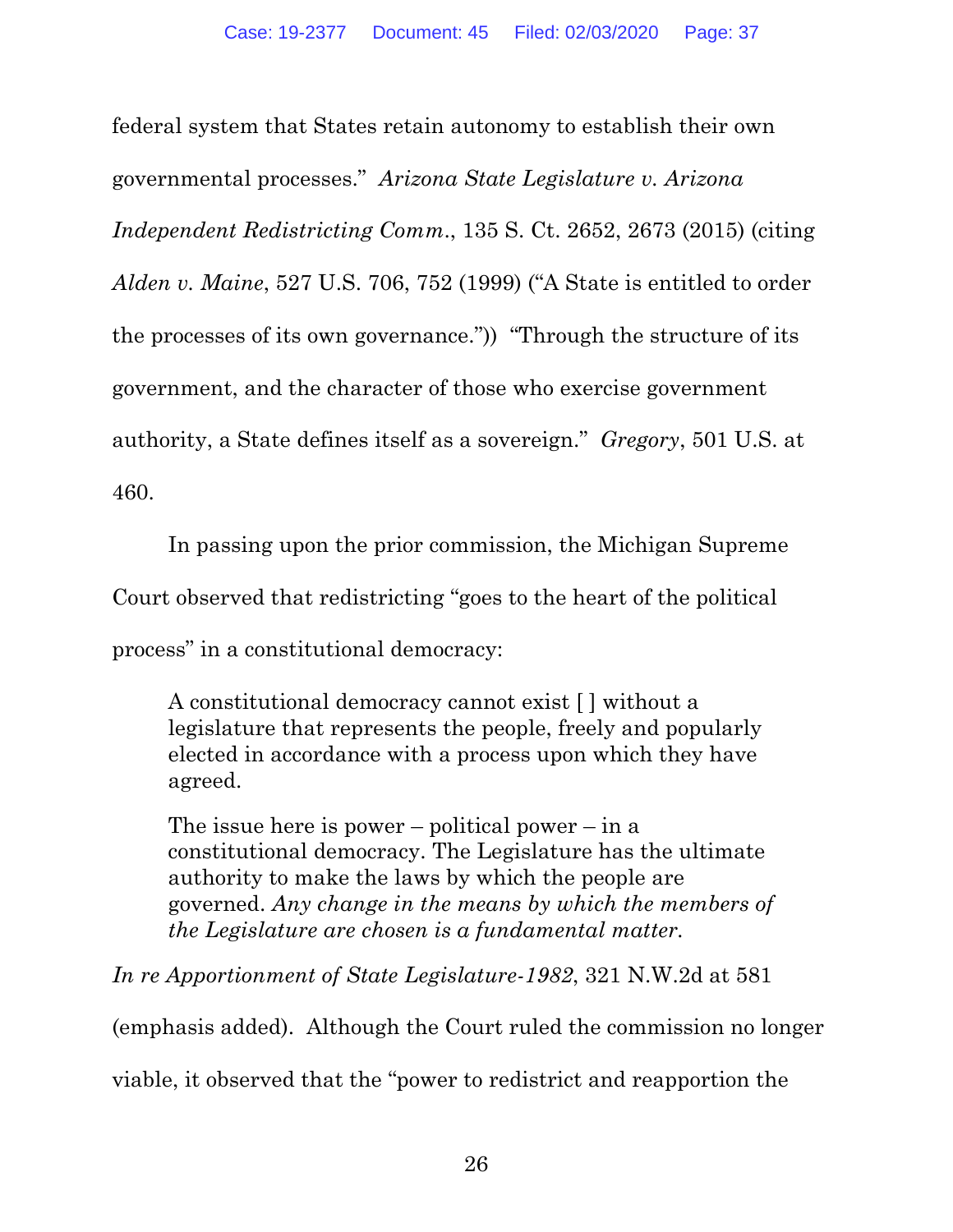Legislature remains with the people," which power could be exercised "by amending the constitution[.]" *Id*. at 139-140.

 This is precisely what the people did—taking the Legislature's de facto power to redistrict and placing it again within the power of a citizen Commission lodged in the legislative branch of government. *See, e.g*, *Arizona State Legislature*, 135 S. Ct. at 2673. In doing so, the people also provided for "the character of those who [will] exercise [the] government authority" of redistricting by prescribing eligibility requirements for the Commission. *Gregory*, 501 U.S. at 460.

 This was necessary because political influence is endemic in the redistricting process. As noted in *League of Women Voters*, "[d]rawing district lines is an inherently political process." *Id*. at 881 (citing *Gaffney v. Cummings*, 412 U.S. 735 (1973) ("The reality is that districting inevitably has and is intended to have substantial political consequences.")).

The ineligibility provisions in article 4, §6(1)(b) were designed "to squeeze every ounce of incumbent and legislative influence out of redistricting" by excluding persons who presently, or have within the last six years, participated in the political operation of Michigan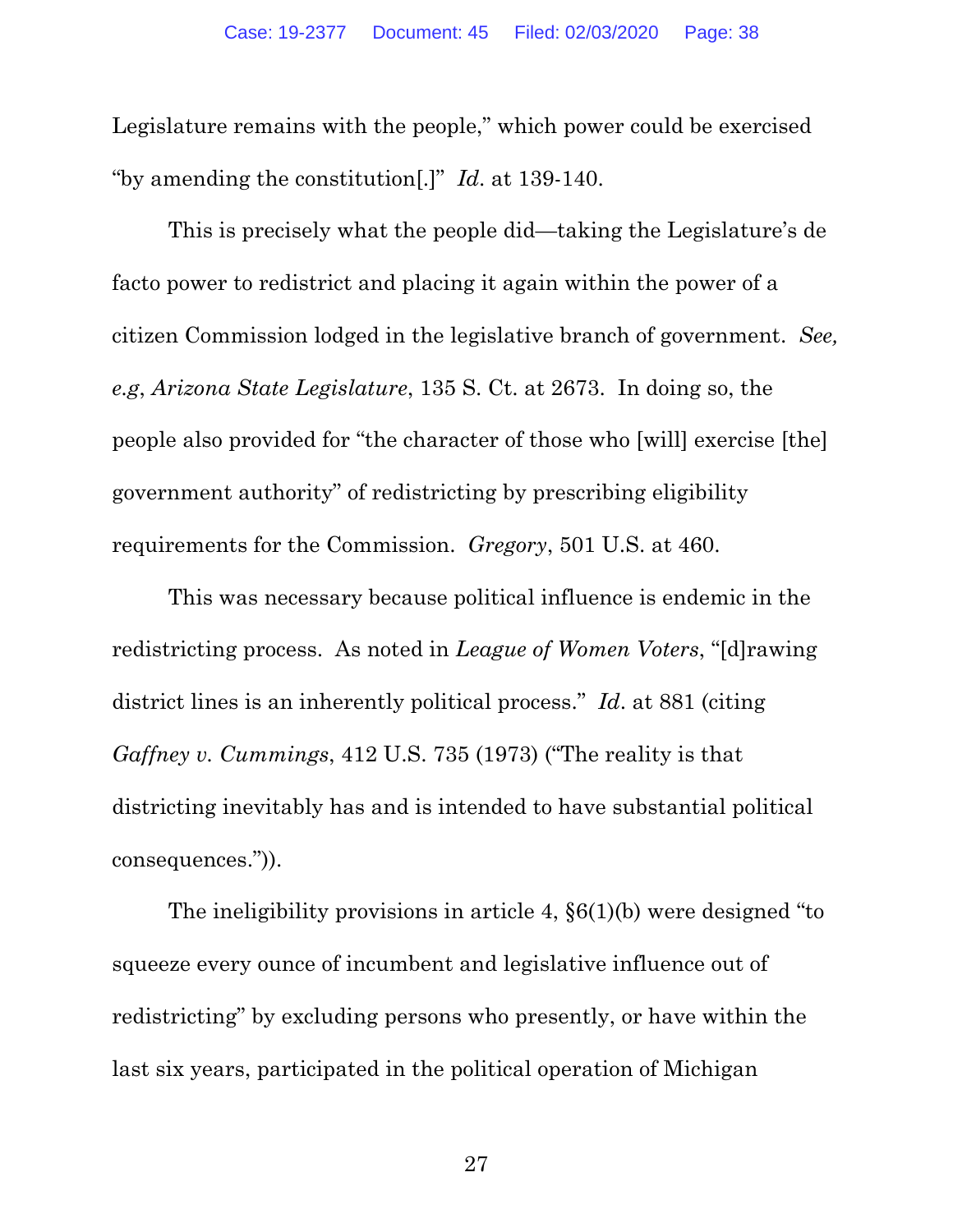government. *See, e.g.,* Bruce E. Cain, Redistricting Commission: A Better Political Buffer?, 121 Yale L. J. 1808, 1824 (2012) (discussing California's similar provisions after which Michigan's are modeled). Each of the individual Plaintiffs who are excluded here has or can reasonably be perceived as having a private interest in the outcome of any redistricting plan approved by the Commission. The provisions are thus aimed at preventing the selection of a commissioner with a conflict of interest or who can be perceived as having a conflict of interest. *Id*. at 1808 ("Independent citizen commissions are the culmination of a reform effort focused heavily on limiting the conflict of interest implicit in legislative control over redistricting"), 1817-1821 (discussing legislative conflict of interest and intent of independent citizen commissions to increase separation from conflict of interest).

The concern over conflict and bias is why Commission members are required to perform their duties "in a manner that is impartial and reinforces public confidence" in the redistricting process. Mich. Const., Art. 4, §6(10). And as state officers all commissioners must act in the best interests of the public since an officer cannot be in a position where private interests conflict with public duties or tempt the officer to act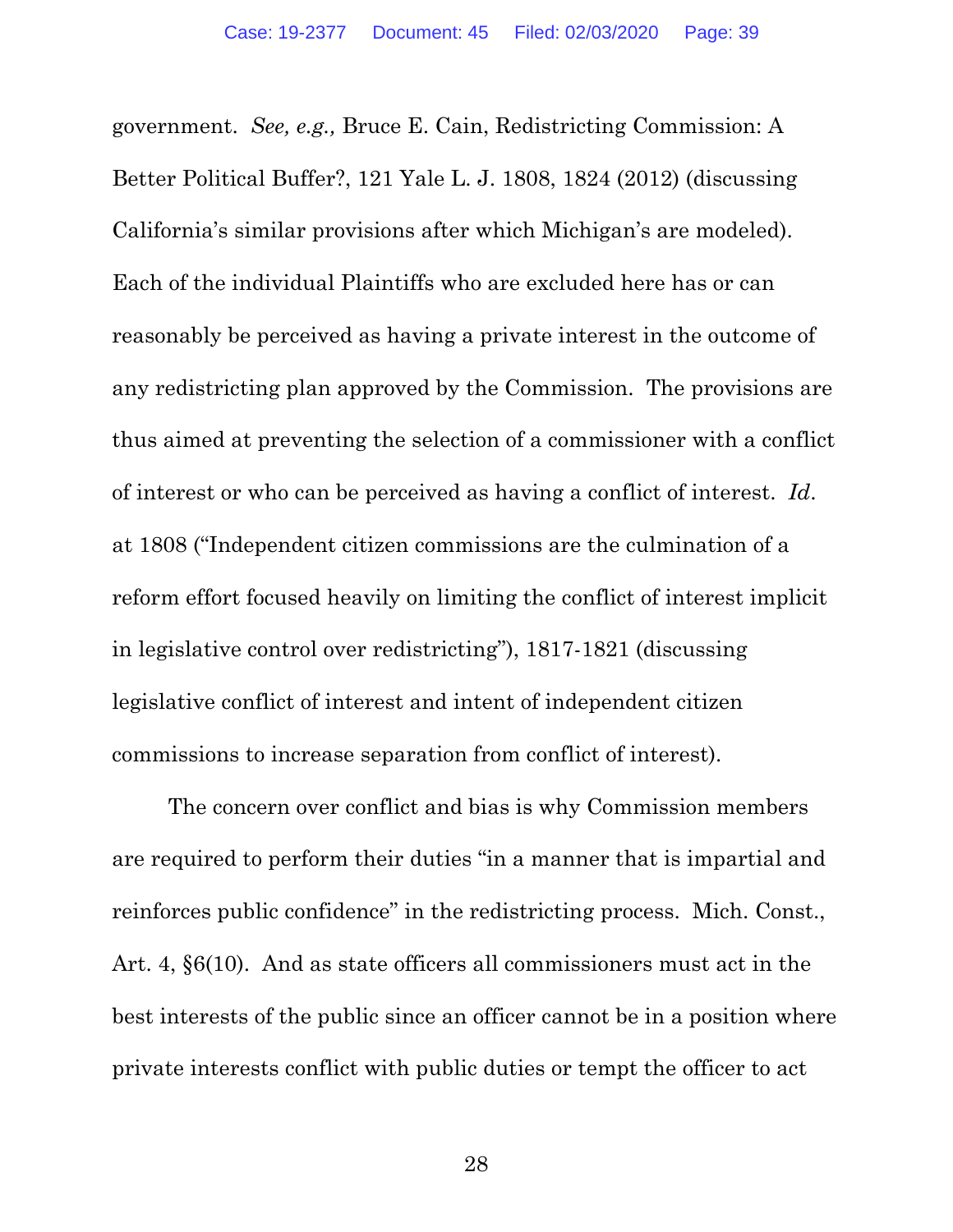contrary to public interest. 63C Am. Jur. 2d, Public Officers and Employees, §246. *See also People v Township Board of Overyssel*, 11 Mich. 222, 225 (Mich. 1863); 1863 WL 2386 ( "All public officers . . . are trusted with public functions for the good of the public; to protect, advance and promote its interests, and not their own.").

The ineligibility provisions are intended to avoid this scenario by excluding individuals whose private interests, based on their participation in the political machinery of the State, or their relationship to those who have participated, will conflict with their public duty to draw district lines in an impartial manner, free from undue political influence. The intent can be viewed as analogous to ensuring selection of an impartial jury, which is aimed at ensuring impartiality. *See* Cain, 121 Yale L. J. at 1825. *See also* Mich. Ct. R. 2.511(D) (for cause jury challenges).

Here, each of the individual Plaintiffs has a conflict or may reasonably be perceived as having a conflict of interest based on the office or position he or she *currently* holds. *See, e.g*., *Storer v. Brown*, 415 U.S. 724, 737 (1974) ("if a candidate is absolutely and validly barred from the ballot by one provision of the laws, he cannot challenge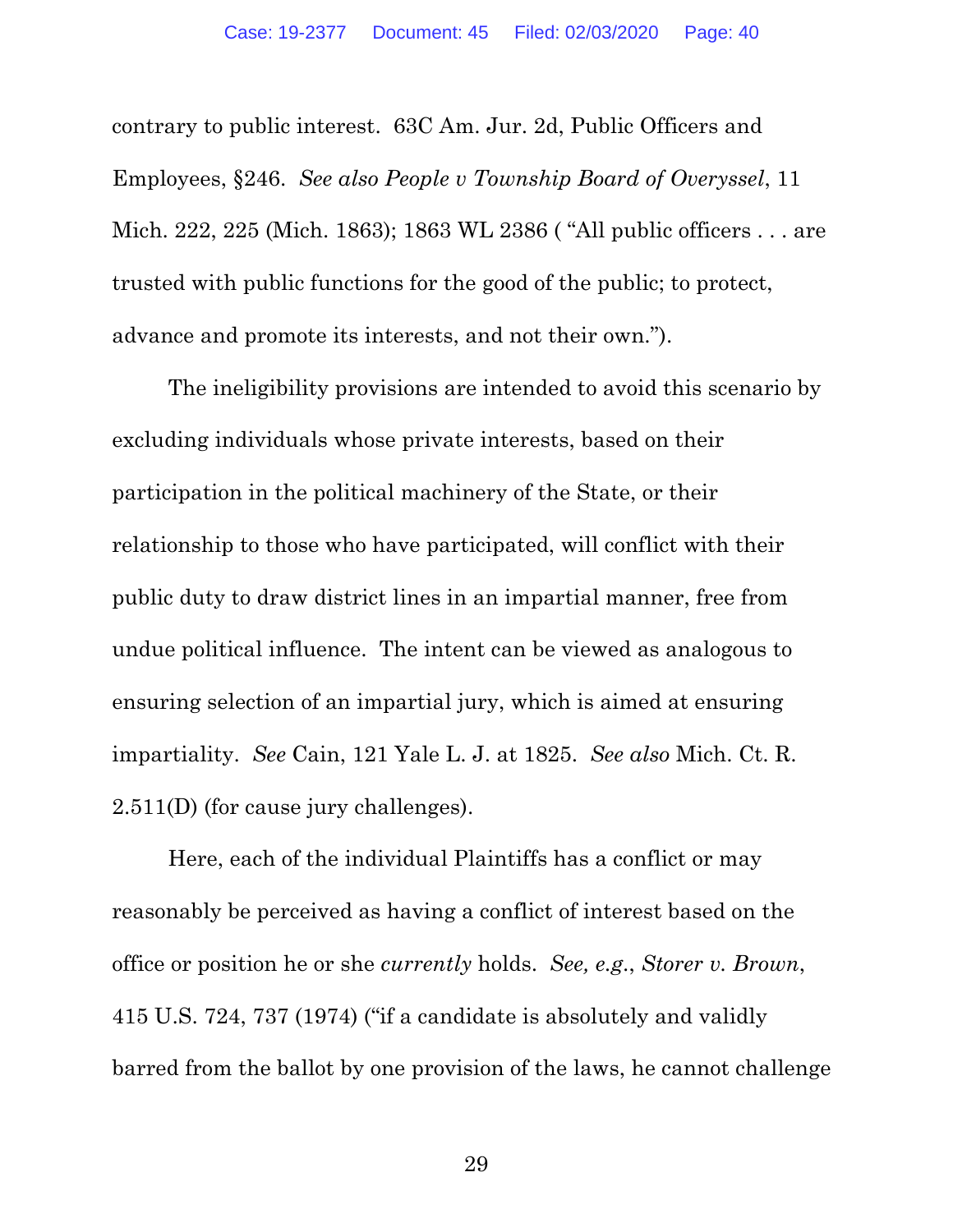other provisions as applied to other candidates"); *Bd. of Trustees of State Univ. of N.Y. v. Fox*, 492 U.S. 469, 484-85 (1989) ("[I]t is not the usual judicial practice . . . nor do we consider it generally desirable, to proceed to an overbreadth issue unnecessarily—that is, before it is determined that the statute would be valid as applied.").

#### **Declared candidate for partisan office**

*Daunt* Plaintiff Aaron Beauchine was a Republican candidate for a local county commission office in March 2018. (*Daunt* Compl., R.1, ¶ 9, PageID #5; *Daunt* Mtn for P.I., R.4-3, Beauchine Dec., ¶ 5, PageID #117.) Certainly, current candidates for a partisan local, state, or federal office are properly excluded from the Commission since they would have an interest in drawing district lines that would or could affect their own candidacies, or in drawing lines favorable or unfavorable to other candidates or legislators in an effort to advance their own interests. Even failed partisan candidates like Beauchine pose similar conflict concerns because he could have, or could be perceived as having, an interest in drawing lines that could benefit a future candidacy, his own or even another candidate's in the party.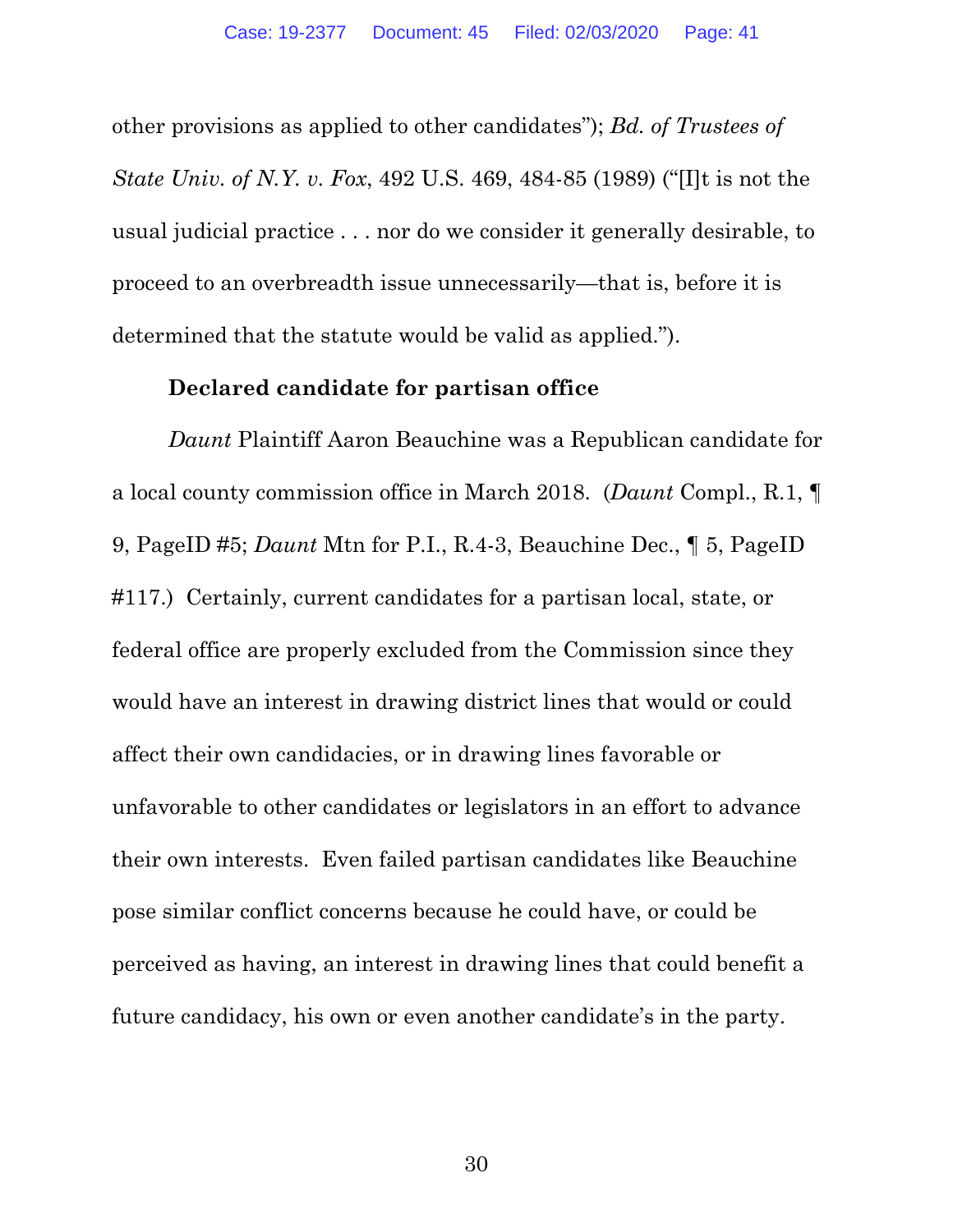# **Elected official to partisan office**

*Daunt* Plaintiff Tom Barrett was elected as a Republican to the Michigan Senate in November 2018, and his term of office began January 1, 2019. (*Daunt* Compl., R.1, ¶8, PageID #5; *Daunt* Mtn for P.I., R.4-3, Barrett Dec., ¶ 5, PageID #114.) And *MRP* Plaintiff Hank Vaupel is presently a Republican state representative and was first elected in 2014. (*MRP* Compl., R.1, ¶25, PageID #6-7; *MRP* Mtn for P.I., R.3-5, Vaupel Dec., ¶5 PageID #86.) It could hardly be disputed that Senator Barrett and Representative Vaupel will have a personal interest in how their districts are redrawn in 2021, and in how the districts of their Republican colleagues, or their Democratic colleagues for that matter, will be redrawn.7

Several *Daunt* Plaintiffs serve as elected Republican precinct delegates: Plaintiff Linda Tarver, (*Daunt* Compl., ¶14, PageID #6), Plaintiff Mary Shinkle, *id*., ¶17, PageID #7, Plaintiff Norm Shinkle, *id*.,

<sup>7</sup> Their exclusion from the Commission is not only consistent with, but may be required by, article 4, §9, which prohibits sitting legislators from receiving "any civil appointment within this state," other than a notary public, while serving in office. Mich. Const. 1963, art. 4, §9. *See also* Mich. Const. 1963, art. 4, §8 ("No person holding any office . . . or position under . . . this state . . . may be a member of either house of the legislature").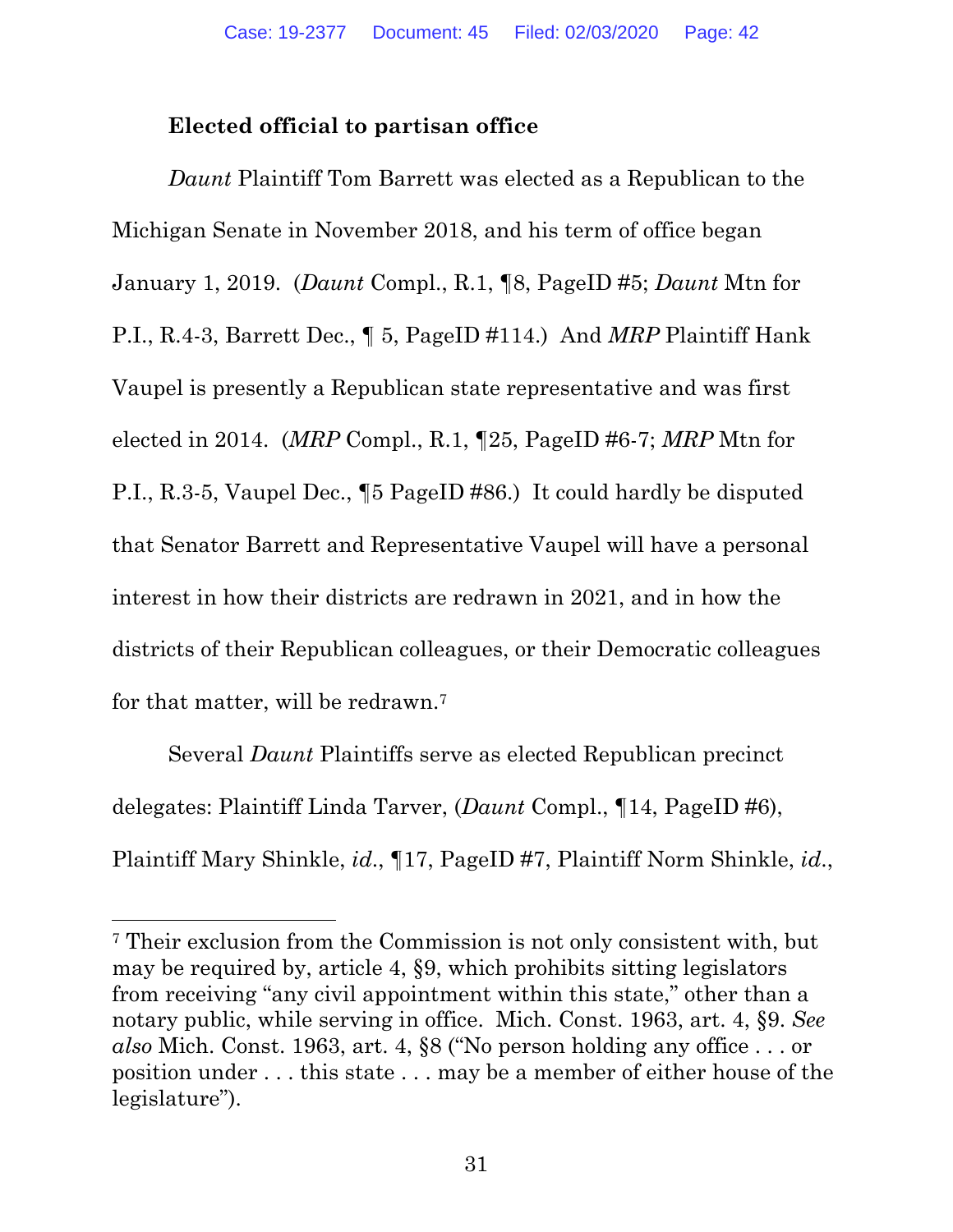¶18, PageID #7, and Plaintiff Clint Tarver, *id*., ¶21, PageID #8; *Daunt* Mtn for P.I., R.4-3, C. Tarver Dec., ¶5, PageID #153. *MRP* Plaintiff Terri Lynn Land is also an elected precinct delegate. (*MRP* Compl., R.1*,* ¶22, PageID #6; *MRP* Mtn for P.I., R.3-2, Land Dec., ¶6, PageID #80.) As does *MRP* Plaintiff Dorian Thompson. *Id*., ¶24, PageID #6; R.3-4, Thompson Dec., ¶5. Precinct delegates are elected at party primaries on a party basis at the precinct level. Mich. Comp. Laws, §§168.623a, 168.624. Precinct delegates vote at party conventions and assist their party by functioning as a conduit between local party members and the state parties by helping to recruit new members, elect party candidates, and ensure turnout at elections, among other duties.<sup>8</sup> As local party activists, precinct delegates certainly have an interest in how lines are drawn for the elected officials and candidates they support or will support in the future.

### **Officer of a national, state, or local political party**

*Daunt* Plaintiff Anthony Daunt has served as an officer and member of the Clinton County Republican Party since 2017. (*Daunt*

<sup>8</sup> *See* Bridge Magazine, April 2018, https://www.bridgemi.com/michigangovernment/fight-soul-michigan-gop-waged-precinct-precinct, (discussing significance of precinct delegates).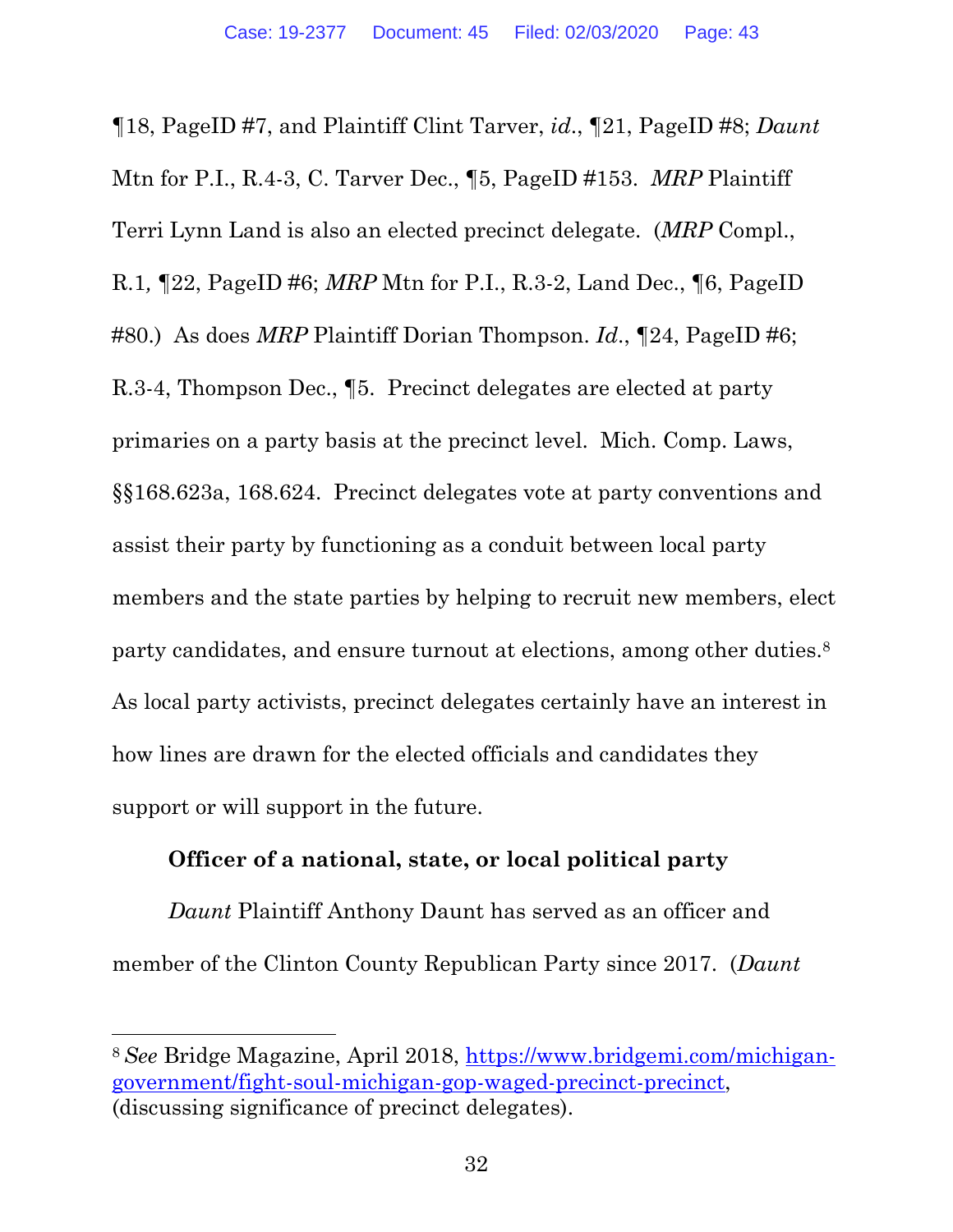Compl., R.1, ¶7, PageID #5; *Daunt* Mtn for P.I., R.4-3, Daunt Dec., ¶5, PageID #111.) Since April 2017, Plaintiff Daunt has also served as a member of the governing body of the Michigan Republican Party Committee. *Id. Daunt* Plaintiff Kathy Berden has served as the national committeewoman of the Republican Party since 2016. *Id*., ¶10, PageID #5; R.4-3, Berden Dec., ¶5, PageID #120. *Daunt* Plaintiff Gerry Hildenbrand has been a member of a governing body of a national, state, or local political party since 2017. *Id*., ¶12, PageID #6; R.4-3, Hildenbrand Dec., ¶5, PageID #126. *Daunt* Plaintiff Linda Tarver serves as President of the Republican Women's Federation of Michigan, which is a voting member of the Michigan Republican Party's State Central Committee. *Id*., ¶14, PageID #6; R.4-3, L. Tarver Dec., ¶5, PageID #132. *Daunt* Plaintiff Marian Sheridan has been the Grassroots Vice Chair of the Michigan Republican Party since February 2019. *Id*., ¶16, 19 PageID #6, 7-8; R.4-3, M. Sheridan Dec., ¶5, PageID #138. *Daunt* Plaintiff Mary Shinkle has served as the Vice Chair of the Ingham County Republican Party since November 2018. *Id*., ¶17, PageID #7; R.4-3, M. Shinkle Dec., ¶5, PageID #141. And Plaintiff Norm Shinkle has been an officer or member of a governing body of a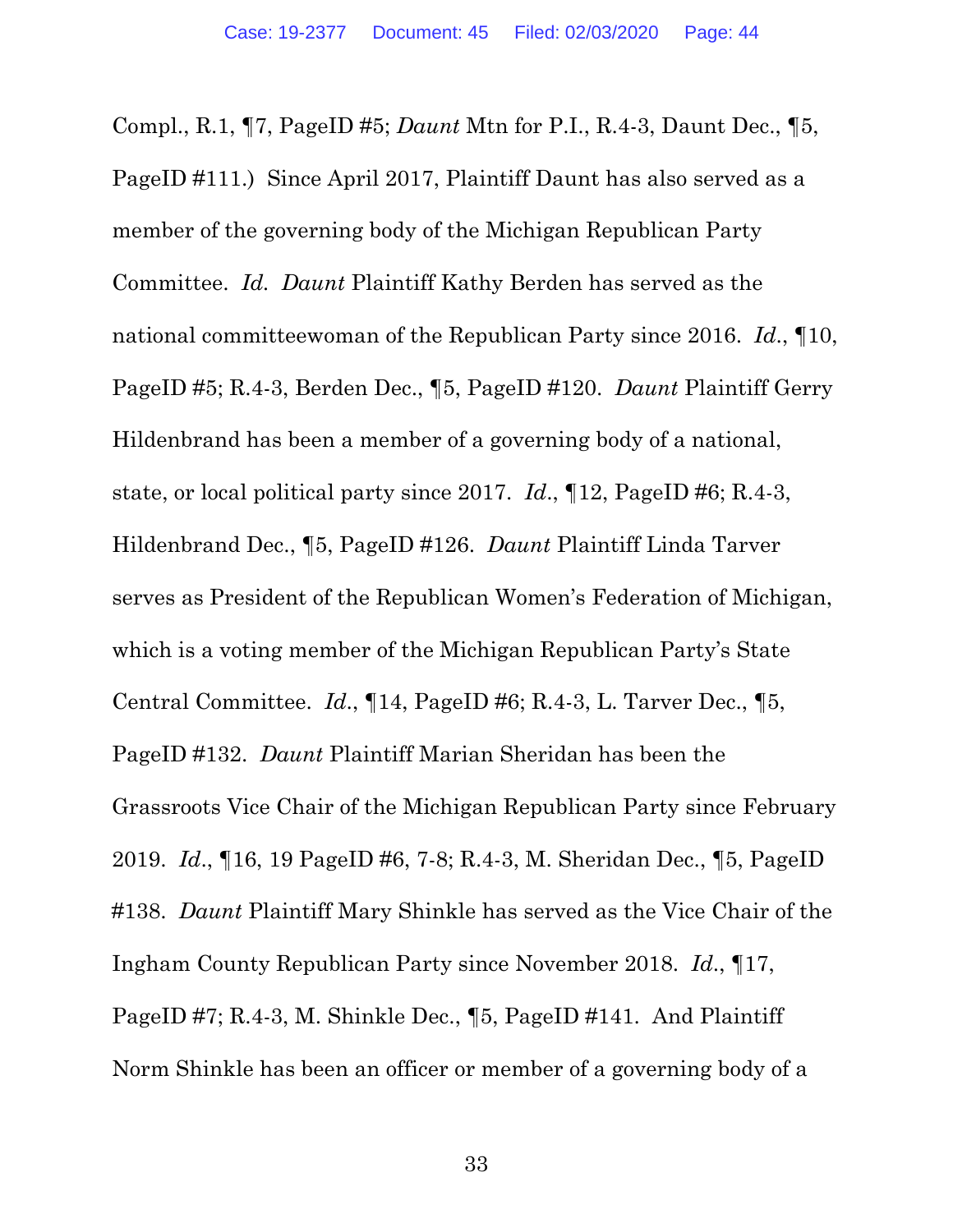state political party since February 2017. *Id*., ¶18, PageID #7; R.4-3, N. Shinkle Dec., ¶5, PageID #144.

*MRP* Plaintiff Laura Cox is the current chair of the MRP. (*MRP* Compl., R.1, ¶21, PageID #5; *MRP* Mtn for P.I., R.3-1, Cox Dec, ¶5, PageID #78). *MRP* Plaintiff Land is the current chair of the 3rd Congressional District for MRP, and in that capacity serves as a member of the MRP State Committee. *Id.*, R1,  $\P$ 22, PageID #6; R.3-2, Land Dec., ¶5, PageID #80. *MRP* Plaintiff Vaupel is currently a member of the Livingston County Republican Party Executive Committee and has held that position since 2015. *Id*., R.1, ¶25, PageID #6-7; R.3-5, Vaupel Dec., ¶6, PageID #86.

As party leaders, these Plaintiffs are presumably responsible for growing the party at a local, state, or national level, and advancing the interests of the party, including supporting Republican candidates for office. Like elected precinct delegates, if not more so given their leadership status, these elected or appointed party officers have an interest in how lines are drawn for the elected officials and candidates they support or will support in the future.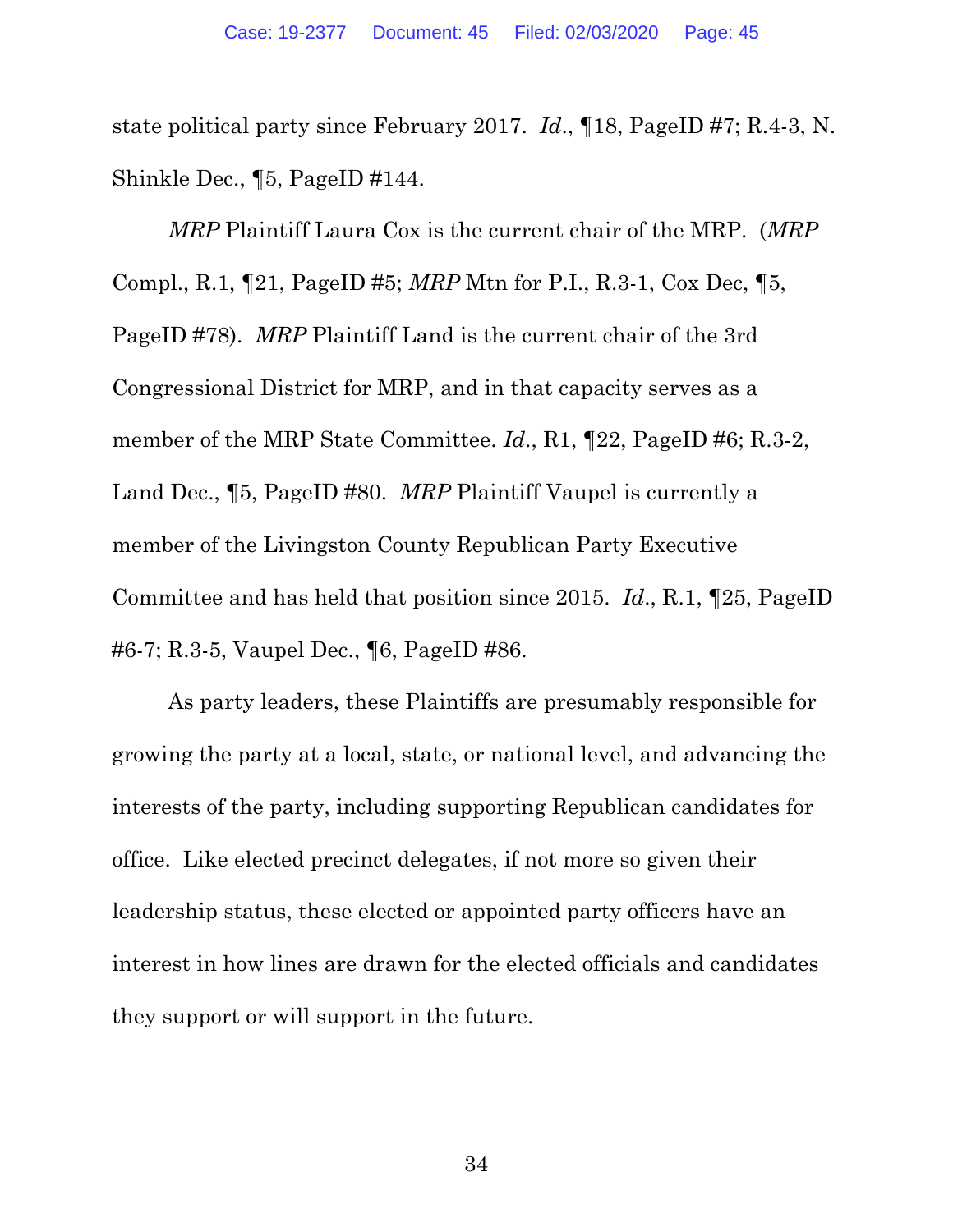# **Consultant or employee of elected officials, candidates, campaigns, or political action committees**

*Daunt* Plaintiff Gary Koutsoubos has been a consultant to a candidate(s) for a federal, state, or local office or a political action committee since July 8, 2017. (*Daunt* Compl., R.1, ¶13, PageID #6; *Daunt* Mtn for P.I., R.4-3, Koutsoubos Dec., ¶5, PageID #129.) *Daunt* Plaintiff Patrick Meyers has been a paid consultant to candidate(s) for federal, state, or local office or a political action committee since 2010. *Id.*, 15, PageID #6; R.4-3, Meyers Dec., 15, PageID #135.9

Employees and consultants for partisan elected officials have a personal interest in lines being drawn that benefit their partisan employers. Even former employees and consultants may have a residual interest in the employer's district with respect to maintaining connections or forging future connections in the district. And regardless, former employees and consultants raise conflict of interest concerns simply because of their status as former employees and consultants of partisan officials.

<sup>9</sup> These Plaintiffs declined to identify which officials, candidates, or political action committees they were paid to consult with.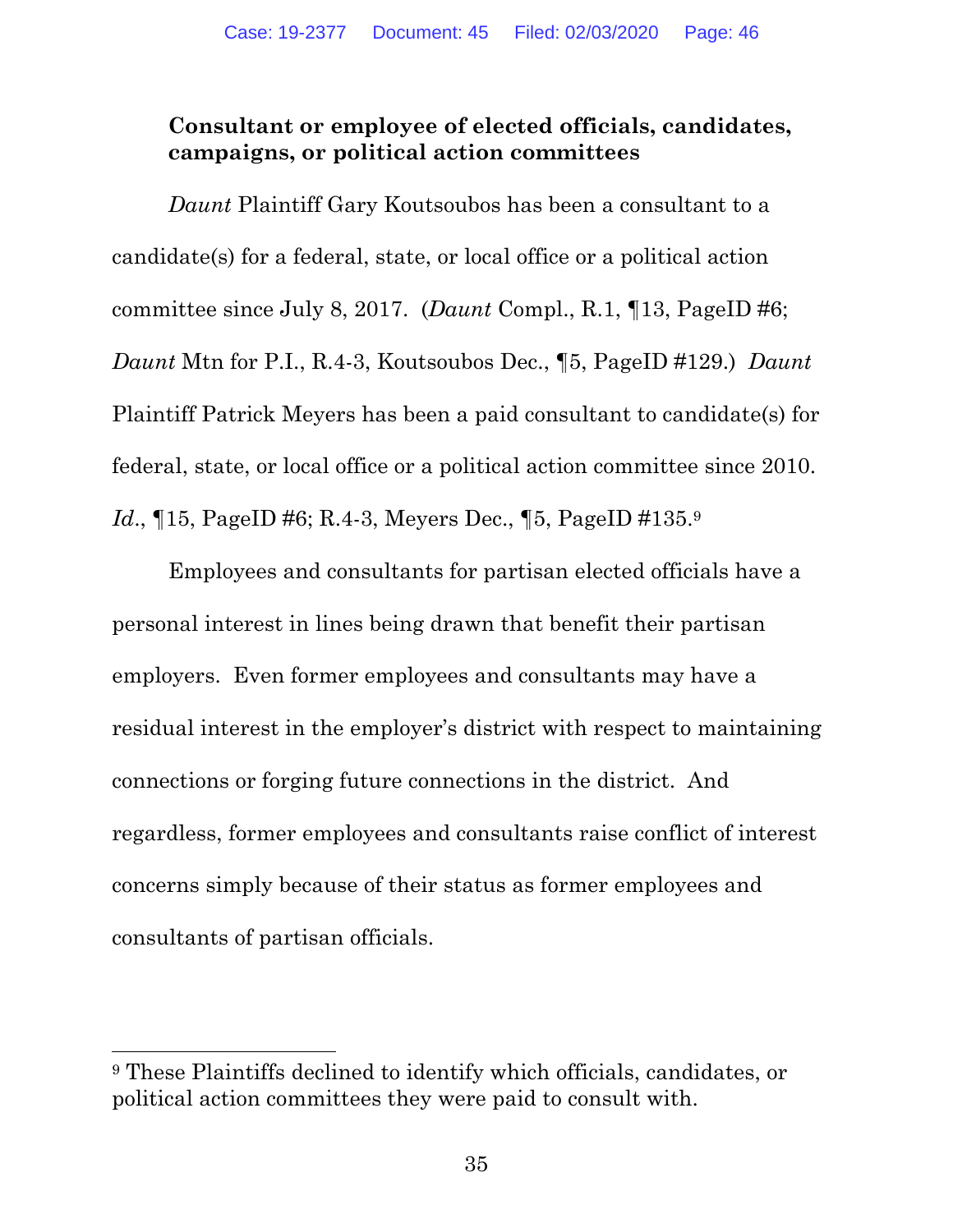Work for nonpartisan elected officials and candidates raises conflict issues as well. Again, the purpose of the ineligibility provisions is to separate the Commission and its members from *political* influence, not simply *partisan* influence. Nonpartisan officials and candidates can be as entrenched in the political machinery of government as much as any partisan, and thus have personal interests in who is elected in a particular district and therefore how it is drawn. As a result, working or consulting for these individuals raises the same concerns as it does with respect to the partisan officials discussed above.

#### **Employee of the Legislature**

Plaintiff Stephen Daunt is an employee of the Michigan Legislature and has been since January 1, 1991. (*Daunt* Compl., R.1, ¶11, PageID #6; *Daunt* Mtn for P.I., R.4-3, S. Daunt, ¶5, PageID #123.) Upon information and belief, Plaintiff Daunt presently works for the Michigan House Republican policy office. Certainly, as a current legislative employee who works in a partisan capacity, he has an interest in how his party's legislative districts are redrawn.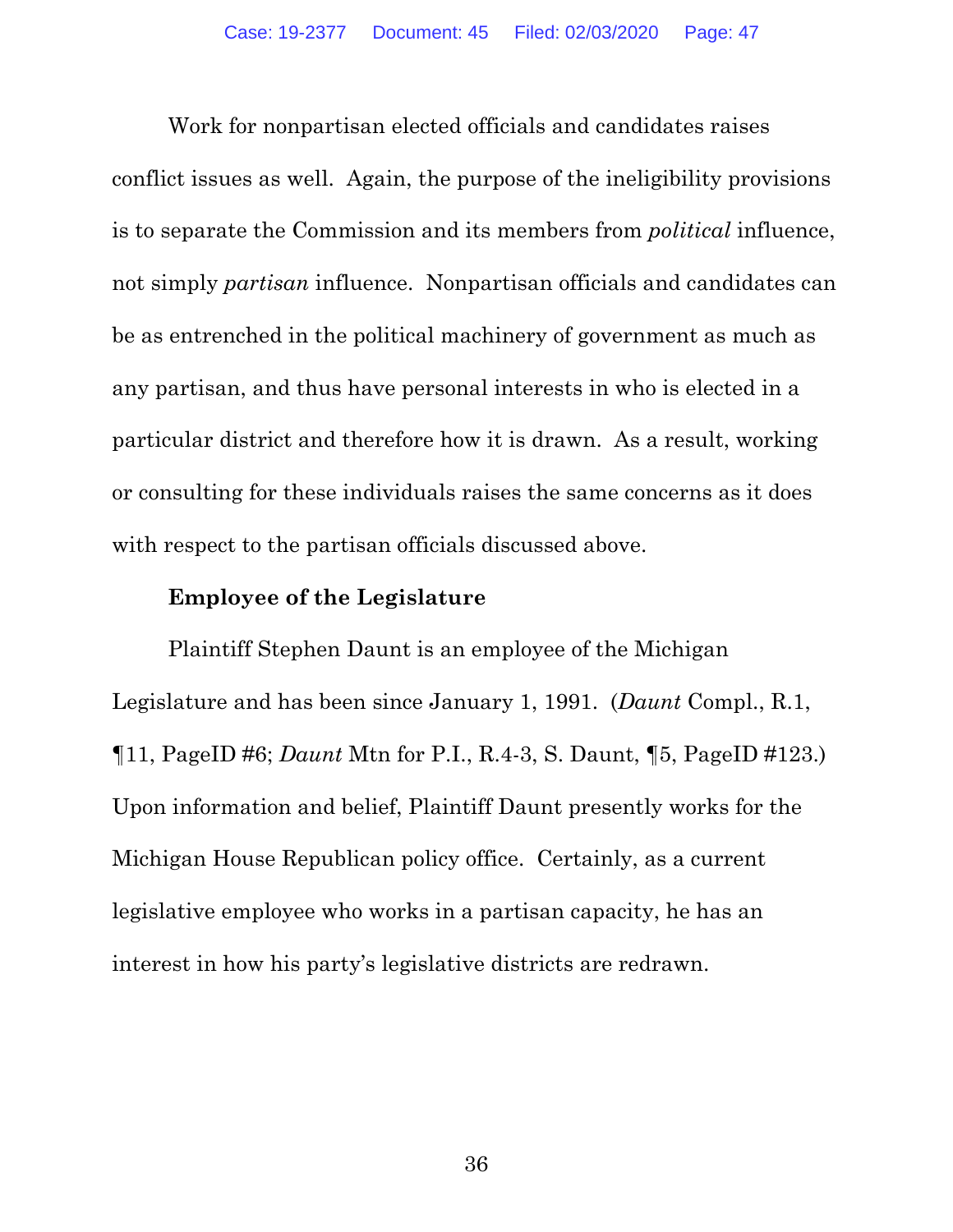### **Registered lobbyist agent**

Plaintiff Anthony Daunt is a registered lobbyist agent in the State of Michigan. (*Daunt* Compl., R.1, ¶7, Pg ID #5; *Daunt* Mtn for P.I., R.4- 3, Daunt Dec., ¶5, PageID #111.) Plaintiff Daunt is a lobbyist for the Michigan Freedom Fund.10 According to its website, the Michigan Freedom Fund is a nonprofit organization that creates educational initiatives, promotes issue advocacy, and supports policies that protect citizens' constitutional rights.11 As the Fund's lobbyist, Plaintiff Daunt seeks to influence the legislative or administrative actions of public officials, including legislators, in order to promote the interests of the Fund. *See* Mich. Comp. Laws, §§4.412(1), 4.415(1)-(3). Lobbyists like Plaintiff Daunt are active participants in the political process and their personal and financial success depends on forging relationships and currying favor with state and federal legislators on behalf of their special-interest clients. This means Plaintiff Daunt has an interest in

10 Plaintiff Daunt's lobby registration information is available on the Secretary of State's website at https://miboecfr.nictusa.com/cgibin/cfr/lobby\_detail.cgi?caller%3DSRCHRES%26last\_match%3D50%26l obby\_type%3D%2A%26lobby\_name%3DDAUNT%26include%3Dactive% 261%3D1%26lobby\_id%3D12493%26last\_match%3D0. 11 See Michigan Freedom Fund, Our Mission tab, available at https://www.michiganfreedomfund.com/our-mission.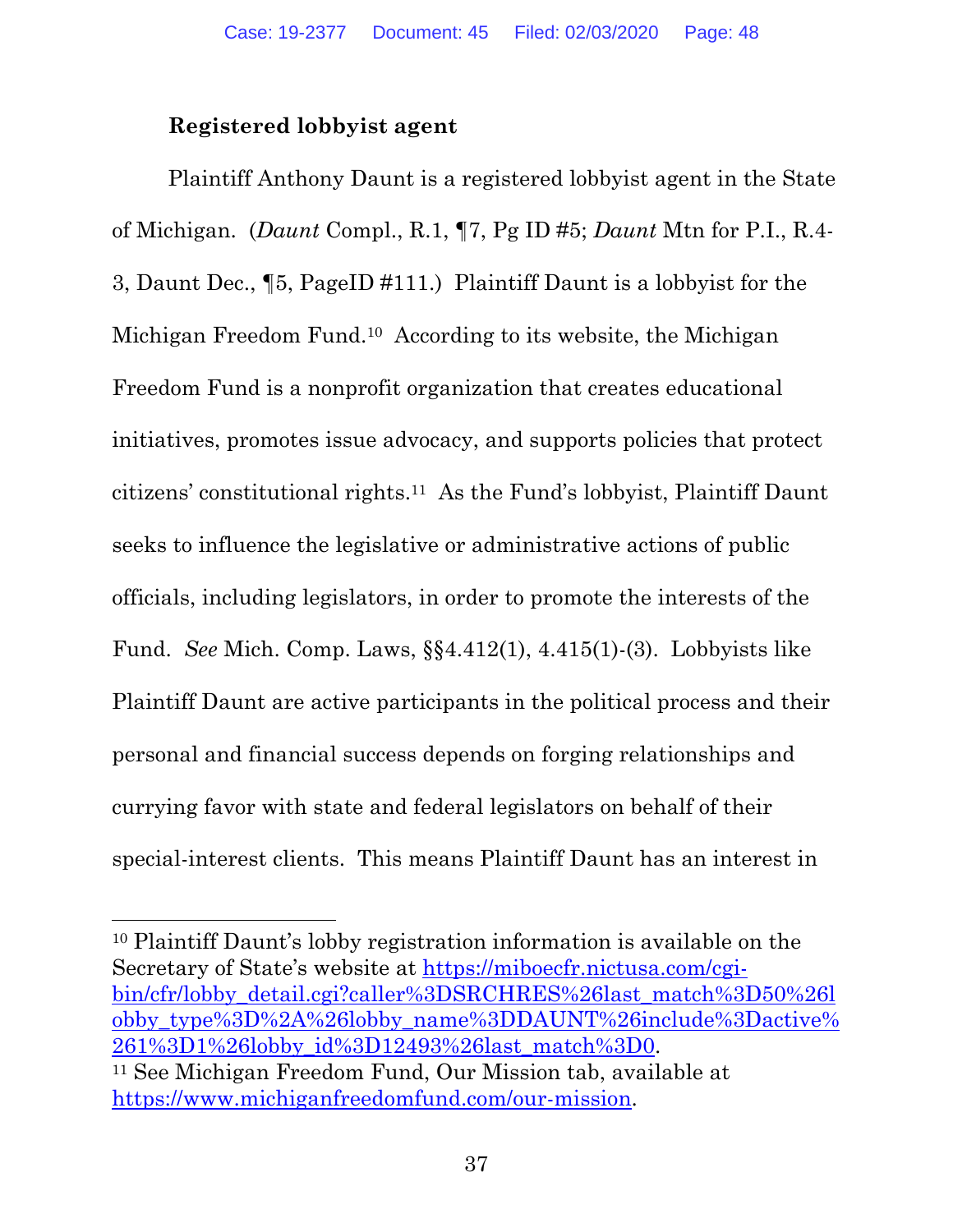who is elected to the Legislature and Congress, which of course, is impacted by how district lines are drawn. This private interest conflicts with the public duty of a Commissioner to draw fair and impartial lines.

### **State employee exempt from classification**

*Daunt* Plaintiff Koutsoubos was also an unclassified state employee between March 2014 and June 2017. (*Daunt* Compl., R.1, ¶13, PageID #6; *Daunt* Mtn for P.I., R.4-3, Koutsoubos Dec., ¶5, PageID #129.) Under Michigan's Constitution, the head of a principal department may employ up to five individuals in "policy-making" positions that are exempt from civil service. Mich. Const. 1963, Art. 11, §5. Plaintiff Koutsoubos was appointed by former Republican Secretary of State Ruth Johnson as an executive office representative and later appointed to the unclassified position of Director of the Office of External Affairs.12 Plaintiff Koutsoubos's participation in state government as a high-level policymaker for a partisan elected state official raises the same conflict of interest concerns discussed above.

<sup>12</sup> The press release is available at https://www.michigan.gov/sos/0,4670,7-127--298666--s,00.html.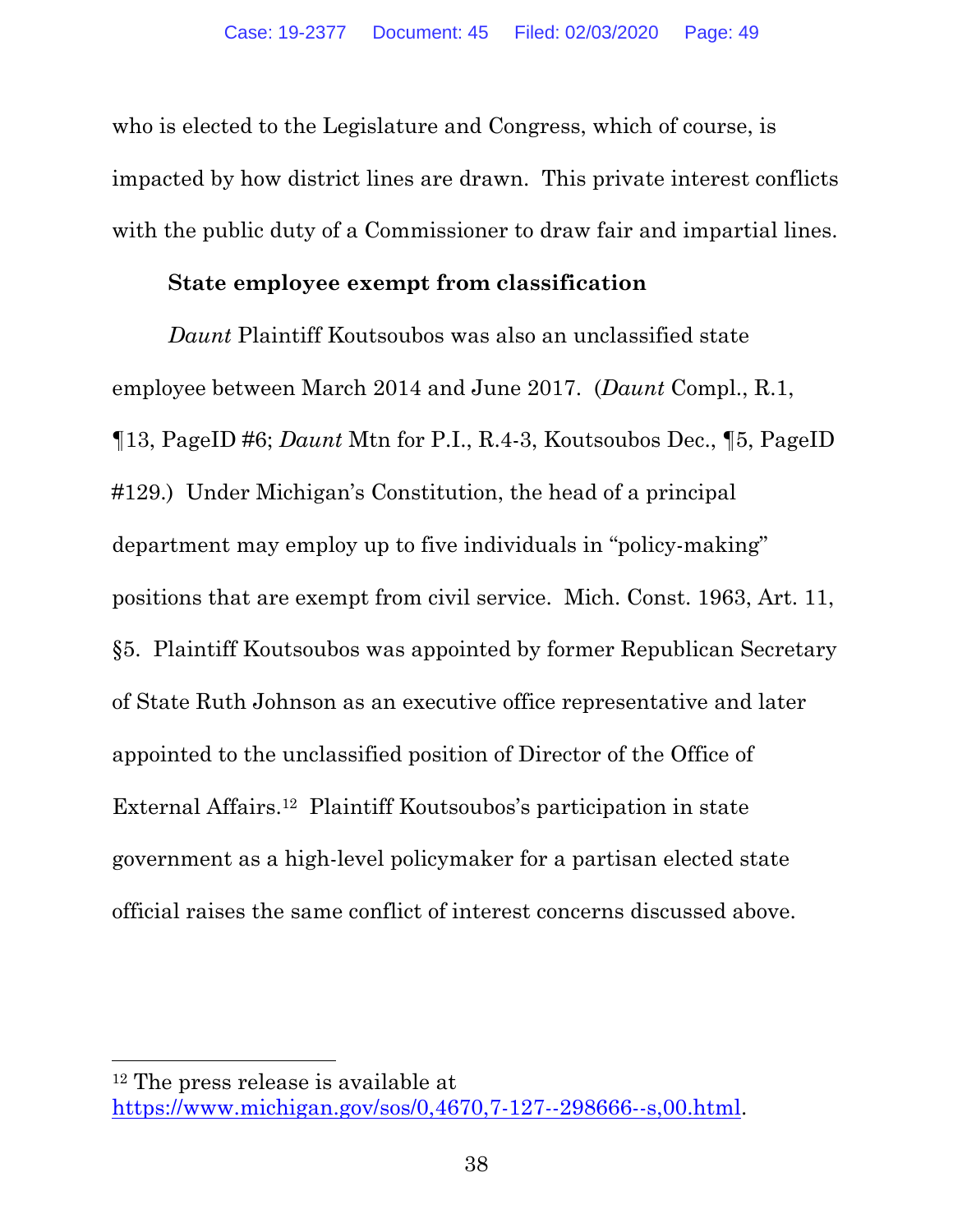# **Family member of disqualified individual**

*Daunt* Plaintiff Paul Sheridan is the son of Plaintiff Marian Sheridan. (*Daunt* Compl., R.1, ¶19, PageID #7-8; *Daunt* Mtn for P.I., R.4-3, P. Sheridan Dec., ¶5, PageID #147.) *Daunt* Plaintiff Bridget Beard is the daughter of Plaintiff Marian Sheridan. *Id*., R.1, ¶20, PageID #8; R.4-3, Beard Dec., ¶5, PageID #150. As noted above, Marian Sheridan is the Grassroots Vice Chair of the Michigan Republican Party. (*Daunt* Mtn for P.I., R.4-3, M. Sheridan Dec., ¶5, PageID #138.)<sup>13</sup> As discussed above, Ms. Sheridan's status as a party leader presents a conflict because her private interests in the success of the party conflicts with the public duty of a commissioner to draw lines without consideration of who or which party will benefit from the lines drawn. Her Plaintiff children are conflicted because of their status as immediate family members. It is not unreasonable to think that Paul and Bridget, if chosen as Commissioners, would be inclined to perform their public duties in a way beneficial to the interests of their mother.

<sup>13</sup> According to the Michigan Republican Party website, Ms. Sheridan organizes grassroots events in order to spread the Republican message, grow the party, and recruit precinct delegates. See Michigan Republicans, Party Leadership tab, available at https://www.migop.org/about.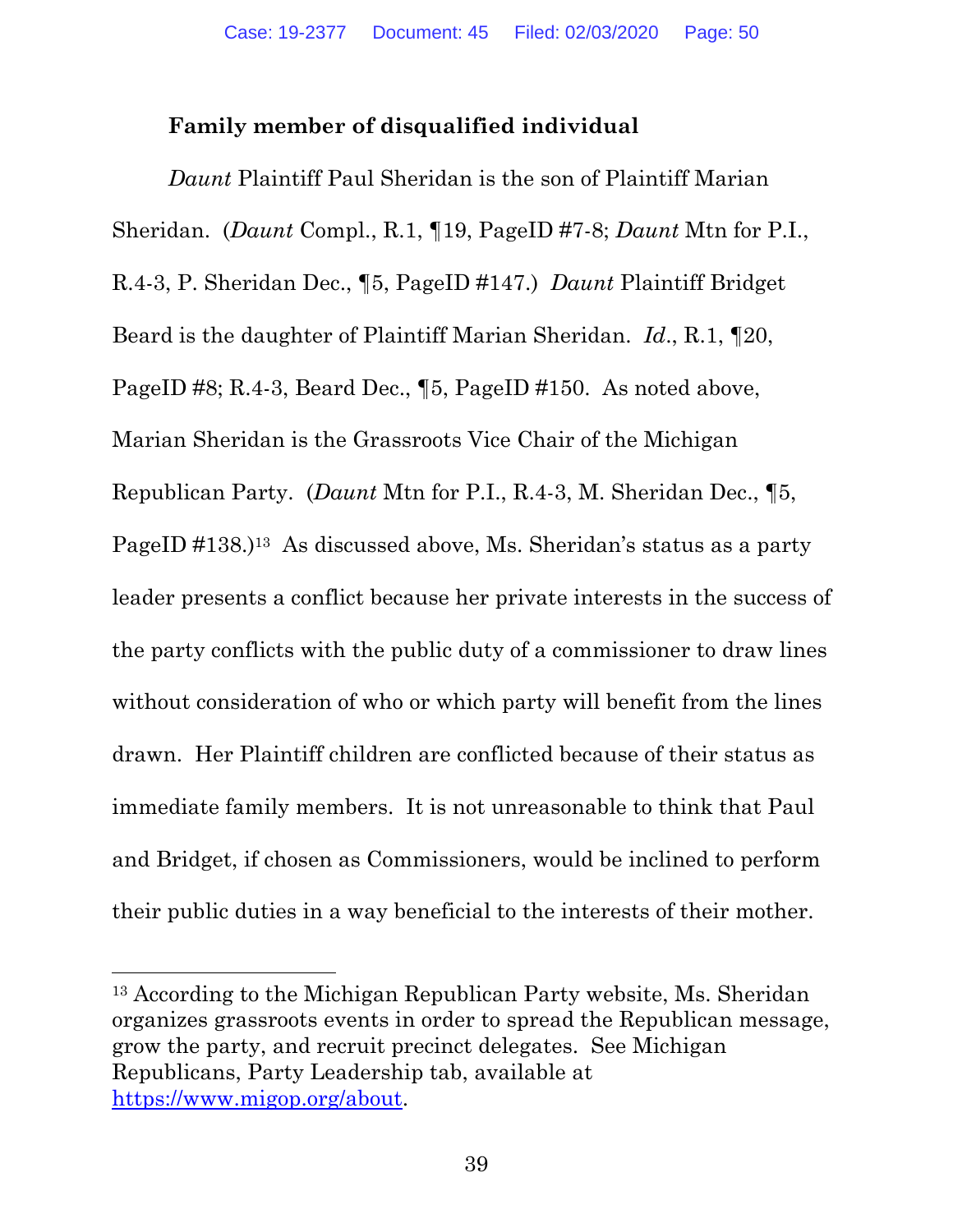Even if that were not true, their presence on the Commission would raise the appearance of a conflict of interest.

*MRP* Plaintiff Savina Alexandra Zoe Mucci is the daughter of Tonya Schuitmaker, who was a Republican State Senator from 2011 until 2018, and then ran as a Republican candidate for Michigan Attorney General in 2018. (*MRP* Compl., R.1, ¶23, PageID #6; *MRP* Mtn for P.I., R.3-3, Mucci Dec, ¶5, PageID #82.) Ms. Schuitmaker's years as a legislator, during which she voted upon the current redistricting plans,14 and her recent candidacy for a partisan statewide office presently preclude her from applying to the Commission. Her recent and significant participation in the political machinery of the State raise the private conflict issues the amendment seeks to protect against. And Ms. Schuitmaker's conflict is imputable to Plaintiff Mucci, her daughter. Like Paul Sheridan and Bridget Beard, it is not unreasonable to think that Ms. Mucci, if chosen as a Commissioner, would be inclined to perform her public duties in a way beneficial to the interests of her mother or the party in which her mother was such an

<sup>14</sup> See legislative history for 2011 P.A. 128, 2011 P.A. 129, available at http://www.legislature.mi.gov/(S(sn50dpwqfsfzc4uc0fqnr3l2))/mileg.asp x?page=PublicActs.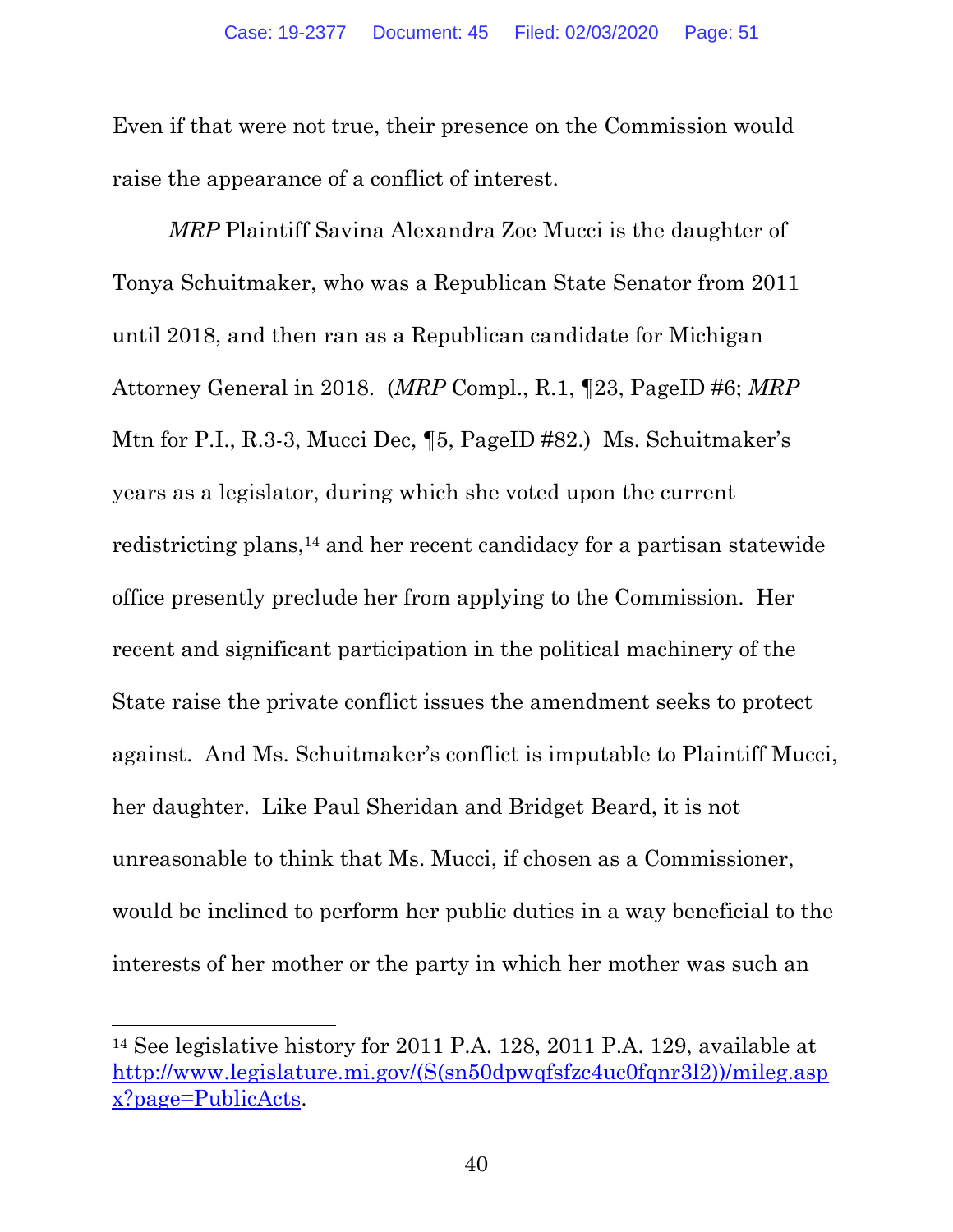active participant. At a minimum, Mucci's presence on the Commission would raise the appearance of a conflict given her relationship to Ms. Schuitmaker, and Ms. Schuitmaker's recent political history.

As demonstrated above, each individual Plaintiff in this case is exactly who the people of Michigan intended to exclude given their activities and relationships and their concomitant conflicts of interest.

#### **b. The burden on Plaintiffs' associational rights is minimal and only temporary.**

Any burden on each Plaintiffs' speech and association rights resulting from the ineligibility provisions is minimal at best. Plaintiffs do not have a right to be a member of the Commission any more than they do any other commission or board created by the Michigan Constitution. *See, e.g*., *Snowden v. Hughes,* 321 U.S. 1, 6-7 (1944) (no fundamental right to public employment); *Bullock v. Carter,* 405 U.S. 134, 142-43 (1972) (no "fundamental right to run for elective office"); *Moncier*, 570 F. Appx at 559 (finding no federally protected interest in being candidate for state-court judge). Notably, the Michigan Constitution already limits political affiliation on certain of these entities by limiting the number of appointments of persons associated with a political party. *See* Mich. Const 1963, art. 2, §7 (Board of State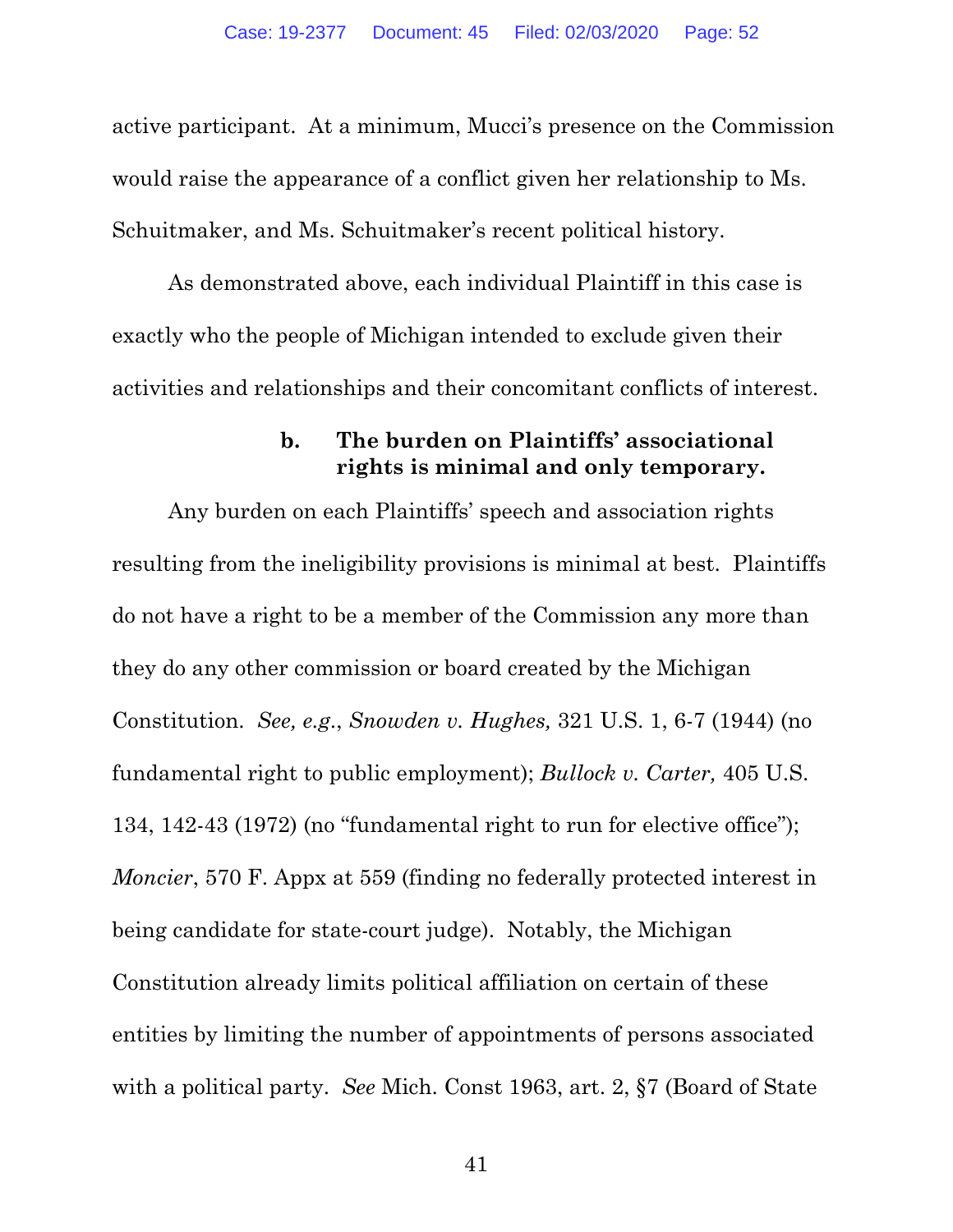Canvassers); art. 5, §28 (State Transportation Commission); art. 5, §29 (Civil Rights Commission); art. 11, §5 (Civil Service Commission).

Article 4, §6 expressly requires that 8 of the 13 Commissioners be affiliated with a major political party—four members each of the Republican Party and the Democratic Party. Plaintiffs, as persons who affiliate with the Michigan Republican Party, are eligible based on their affiliation to apply for the four Republican seats. But they cannot do so for this redistricting cycle—*not* because of their political affiliation, but because they have, or can reasonably be perceived as having, a conflict of interest given their present status, *e.g*., partisan elected official or candidate, political party officer, daughter, *etc*. But Plaintiffs could be eligible for the next redistricting cycle. Indeed, they have approximately four years (given the six-year look back) in which to act to ensure their eligibility to apply for the next Commission.

For some Plaintiffs, this may mean declining to run for an office, or resigning from an office or position so they are eligible to apply for the Commission. But these are the kinds of decisions people often make in deciding to run for an office or seek an appointment to an office. There is a burden in making such decisions, but it certainly is not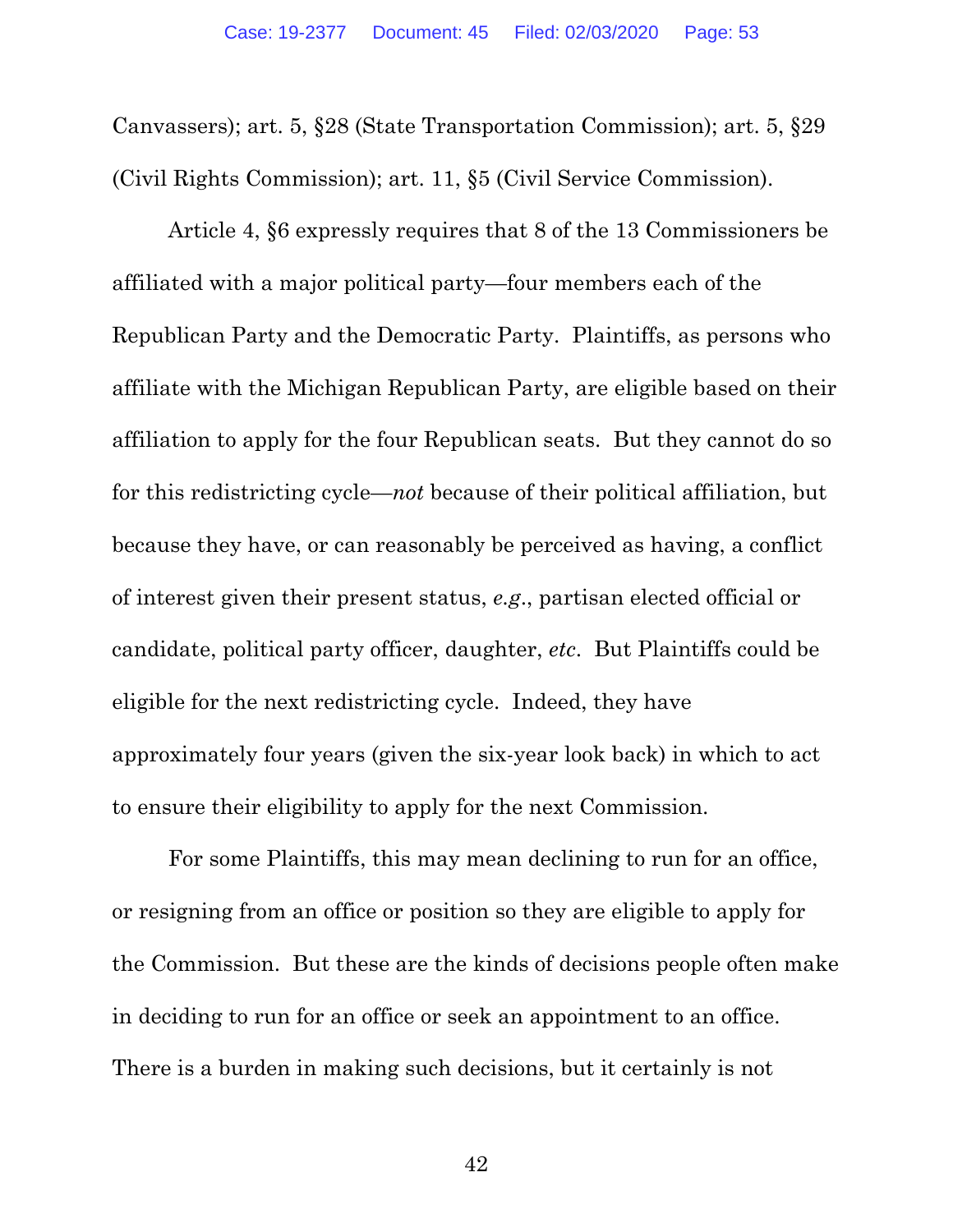severe. *See, e.g., Clements v. Flashing*, 457 U.S. 957 (1982) (upholding provision rendering ineligible certain persons from election or appointment to state legislature); *U.S. Term Limits, Inc. v. Thornton*, 514 U.S. 779, 835 n. 48 (1995) (noting validity of resign-to-run statutes); *Grizzle v. Kemp*, 634 F.3d 1314 (11th Cir. 2011) (reiterating that "the existence of barriers to a candidate's access to the ballot" requires only rational-basis review, not strict scrutiny); *Worthy v. State of Michigan, et al*., 142 F. Supp. 2d 806 (E.D. Mich. 2000) (holding that a Michigan provision barring sitting judges from seeking non-judicial election office for a period of time was constitutional).

### **c. On balance, the State's compelling interest outweighs the minimal burden on Plaintiffs' associational rights.**

If a state imposes "severe restrictions" on a plaintiff's constitutional right, its regulations survive only if "narrowly drawn to advance a state interest of compelling importance." *Burdick*, 504 U.S. at 434. But "minimally burdensome and nondiscriminatory" regulations are subject to a "less-searching examination closer to rational basis" and "'the State's important regulatory interests are generally sufficient to justify the restrictions.'" *Ohio Council 8 Am.*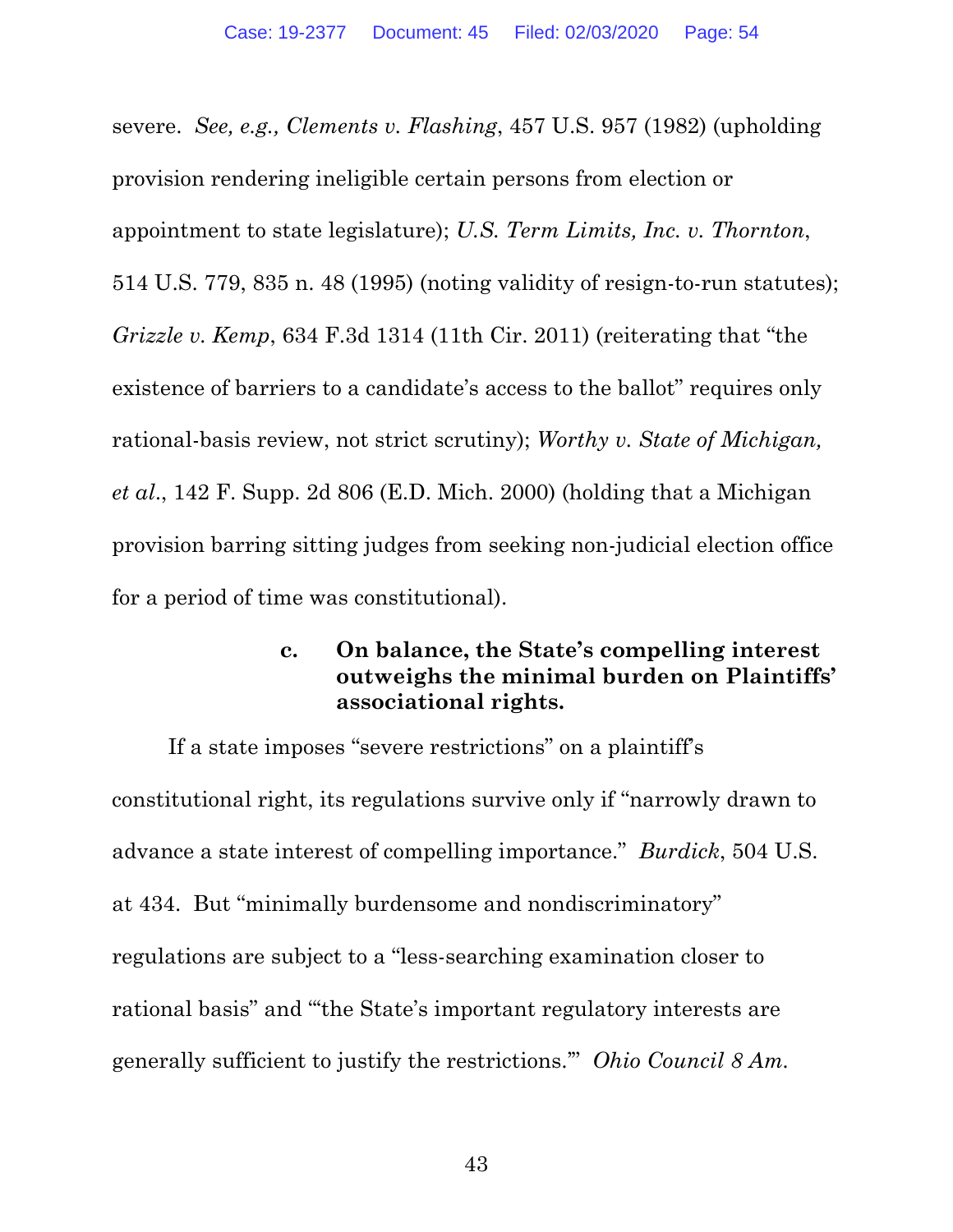*Fed'n of State v. Husted*, 814 F.3d 329, 335 (6th Cir. 2016) (citing *Green Party of Tenn. v. Hargett (Hargett I)*, 767 F.3d 533, 546 (6th Cir. 2014), and quoting *Burdick*, 504 U.S. at 434). Regulations falling somewhere in between—"i.e., regulations that impose a more-than-minimal but less-than-severe burden—require a 'flexible' analysis, 'weighing the burden on the plaintiffs against the state's asserted interest and chosen means of pursuing it.'" *Ohio Democratic Party*, 834 F.3d at 627 (quoting *Hargett I*, 767 F.3d at 546).

As discussed above, the State has a compelling interest in prescribing qualifications for who may serve on the Commission—the quasi-legislative body now charged with performing the fundamental task of redistricting in Michigan. The composition and selection of Commission members was designed to remove, or significantly reduce, the political influence endemic in the drawing of lines. Commissioners are randomly selected through a complex process, and individuals, like Plaintiffs, with identifiable conflicts of interest are ineligible to apply to the Commission. The ineligibility provisions do not discriminate based on political speech or association, or on any other fundamental right. And the burden on Plaintiffs is minimal. Plaintiffs remain free to speak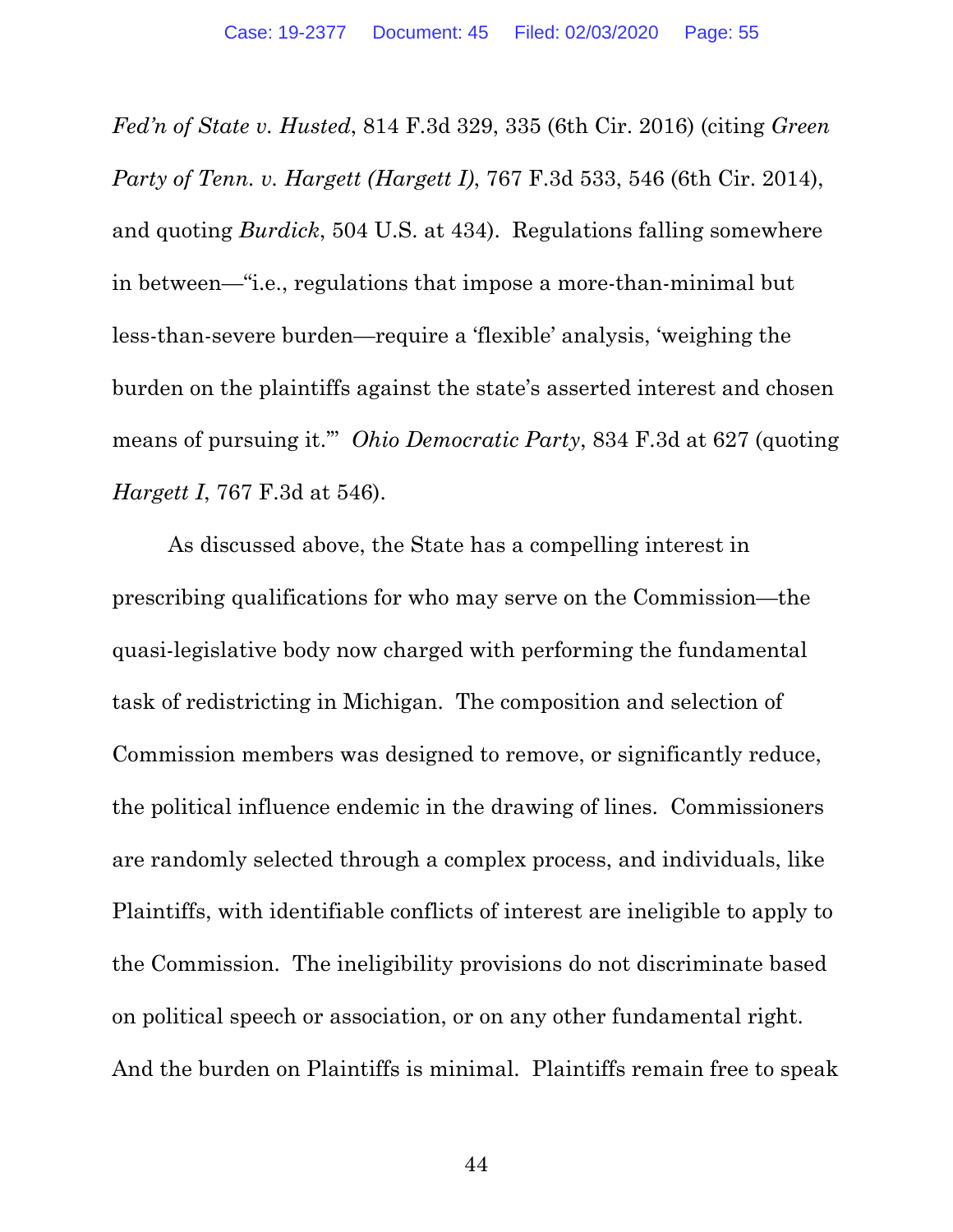and associate as Republicans in numerous other ways, they just cannot do so as members of the Commission for this redistricting cycle. Again, this is not because of their past or present political association but because their private interest conflict with the public duties of commissioners to draw fair and impartial lines, as free from political influence as possible. Moreover, Plaintiffs' burdens are temporary. Plaintiffs are free to plan and act accordingly to render themselves eligible to apply to the Commission for the 2030 redistricting cycle.

Here, Michigan has devised its solution to unconstitutional partisan gerrymandering in the redistricting process. *See Arizona State Legislature*, 135 S. Ct. at 2673 (the Court "has 'long recognized the role of the States as laboratories for devising solutions to difficult legal problems'") (quoting *Oregon v. Ice*, 555 U.S. 160, 171 (2009)). The State's compelling interest in having district lines drawn by commissioners independent of political influence plainly outweighs the minimal burden imposed on Plaintiffs by the ineligibility provisions. *See Rucho*, 139 S. Ct. at 2507 (noting with approval that states, including Michigan, are acting to restrict "partisan considerations in districting" by "placing [the] power to draw electoral districts in the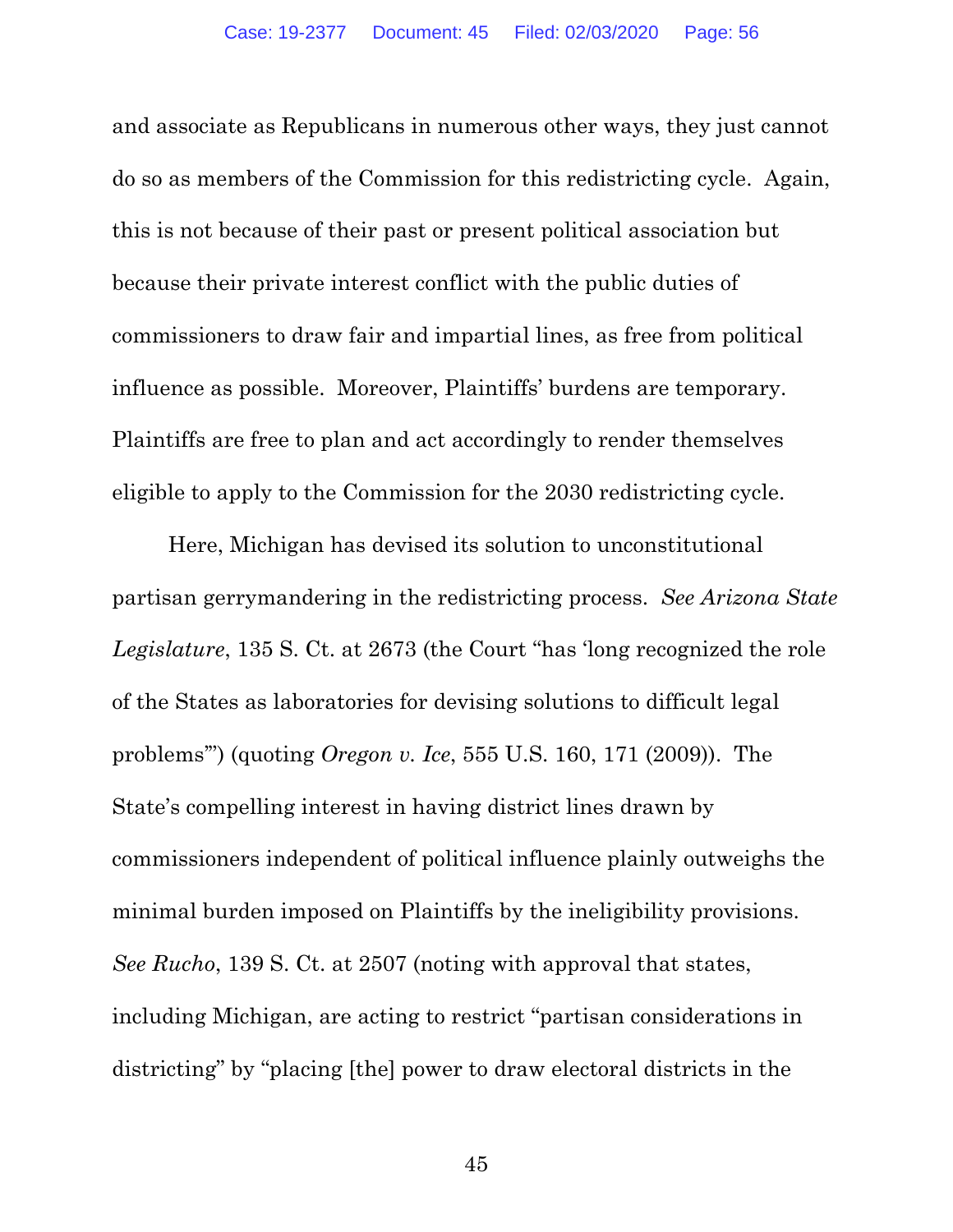hands of independent commissions") (citations omitted). The provisions are tailored to the individuals who present the most concern for conflicts based on their participation in the political process. And these exclusions further the State's interest in entrusting redistricting to Commissioners unencumbered by political considerations. The provisions do not violate Plaintiffs' First Amendment rights.

Given the State's interests, even if Plaintiffs' were correct that the *Anderson-Burdick* balancing test does not apply here, the "deferential approach" discussed by this Court in *Citizens for Legislative Choice*  would. There, the Court noted that the term limits provision implicated the State's "power to prescribe qualifications for its officeholders," and "[a]s such, they involve the State's authority to structure its government." 144 F.3d at 924 (citing *Gregory v. Ashcroft,* 501 U.S. 452, 463 [ ] (1991)). "As a sovereign [under the Tenth Amendment], Michigan deserves deference in structuring its government." *Id*. at 925 (citing *Ashcroft*, 501 U.S. at 460, 463). Under "this framework, a court should uphold a qualification 'unless the qualification is plainly prohibited by some other provision in the Constitution.'" *Id*. (quoting *Bates v. Jones,* 131 F.3d 843, 858-859 (9th Cir.1997) (en banc panel)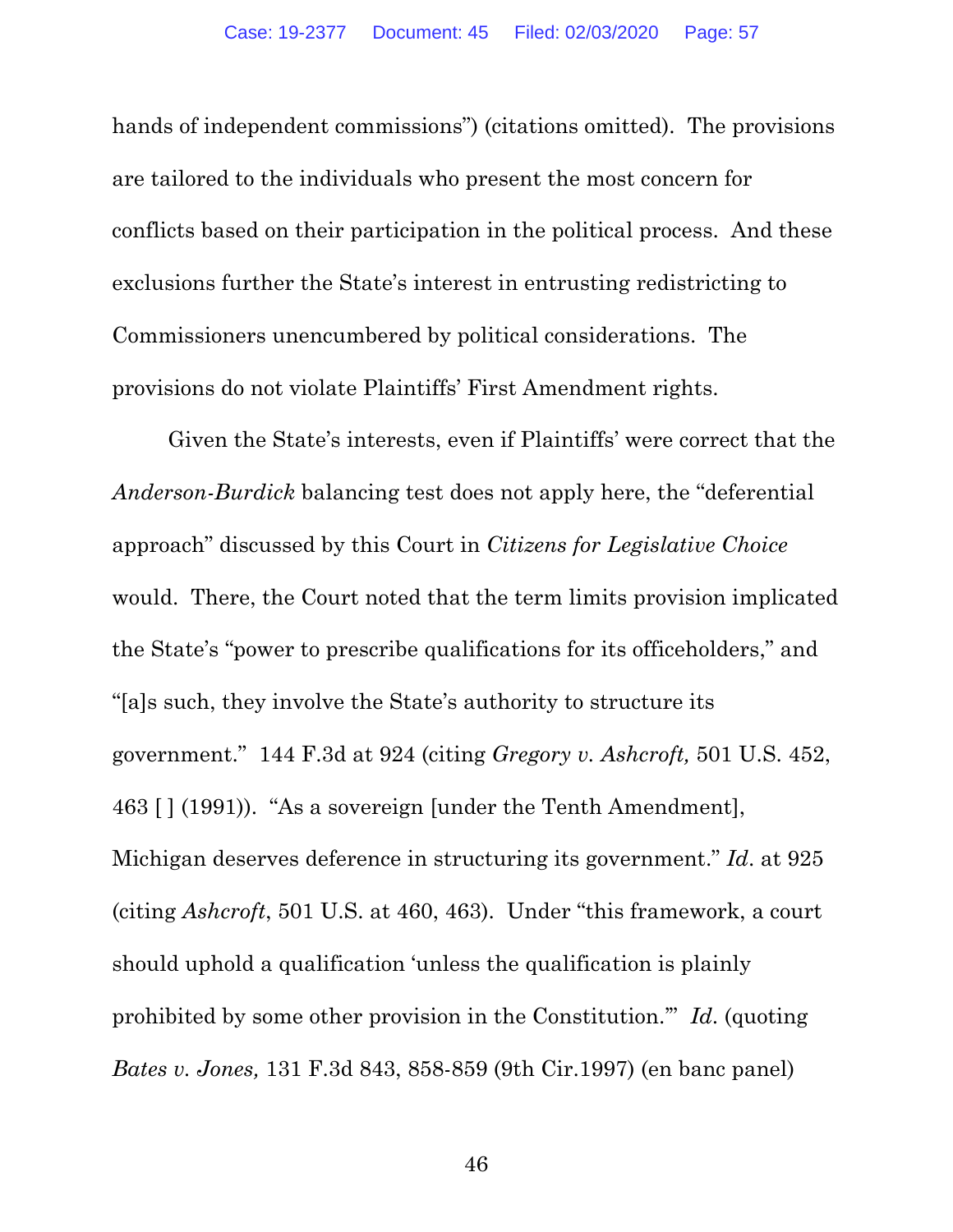(Rymer, J.). The Court concluded it would affirm the constitutionality of the terms limits provision under either *Anderson-Burdick* "or the deferential framework," because "[u]nder either approach, our decision rests on the State's sovereign interest in structuring its government. It is an interest recognized by both the text of the Constitution and the spirit of federalism." *Id.*

Here, the ineligibility provisions are not plainly prohibited by another provision of the Constitution. Plaintiffs argue that the eligibility requirements are unconstitutional because they exclude Plaintiffs for exercising their First Amendment rights to political speech and association. But under *Elrod v. Burns*, 427 U.S. 347 (1976), *Branti v. Finkel*, 445 U.S. 507 (1980), and *Rutan v. Republican Party of Illinois,* 497 U.S. 62 (1990), the State may properly consider political beliefs and party affiliation in appointing an individual to a public position, *see*, *e.g*., *Newman v. Voinovich*, 986 F.2d 159 (6th Cir. 1993) (holding that "gubernatorial appointments to public positions are governed by the principle of *Elrod, Branti* and *Rutan*"), if it is a "policymaking" or "confidential" position. *Peterson v. Dean*, 777 F.3d 334, 341 (6th Cir. 2015) (citing *Elrod*, 427 U.S. at 356-57, 366-68).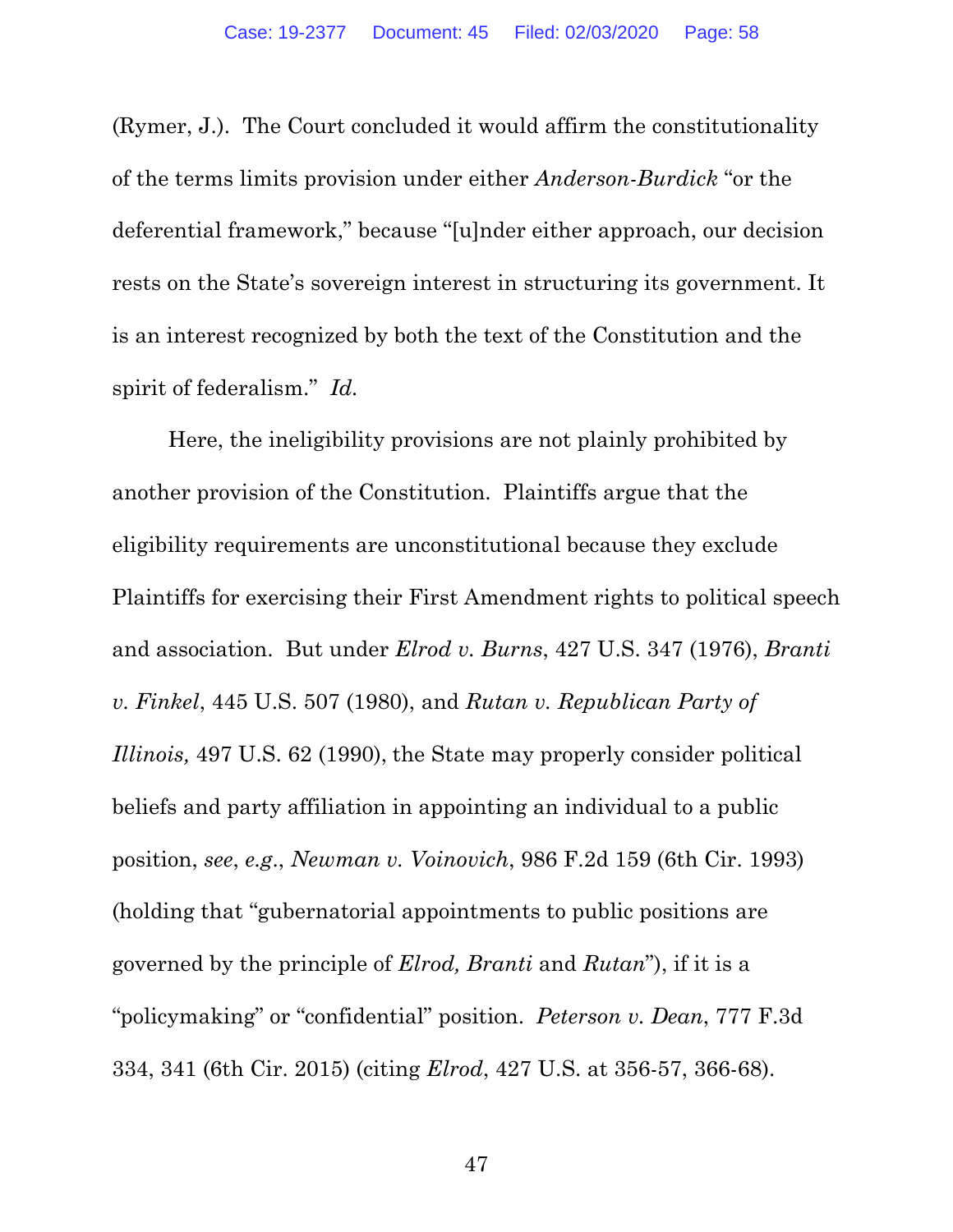Positions that fall within this exception include those that "are part of a group of positions filled by balancing out political party representation," and "positions specifically named in relevant . . . state . . . law to which discretionary authority with respect to the enforcement of that law or the carrying out of some other policy of political concern is granted[.]" *Peterson*, 777 F.3d at 342 (citing *Sowards v. Loudon Cnty.,* 203 F.3d 426, 435 (6th Cir. 2000)).

Members of the Commission fall within both categories because major political party representation on the Commission must be balanced and commissioners will be carrying out policies of political concern. This means that Plaintiffs' party affiliation may be considered in determining whether they are eligible to appointment to the Commission without violating the First Amendment. *See Peterson*, 777 F.3d at 342. But three of the eligibility provisions also consider partisan activity. *See* Mich. Const., Art. 4, §6(b)(i)(candidate for partisan office), ii (elected partisan official), (iii) (officer or member of the governing body of a political party).

In *Albers-Anders v. Pocan*, the plaintiff, a former Republican member of the Wisconsin Assembly, applied for a committee clerk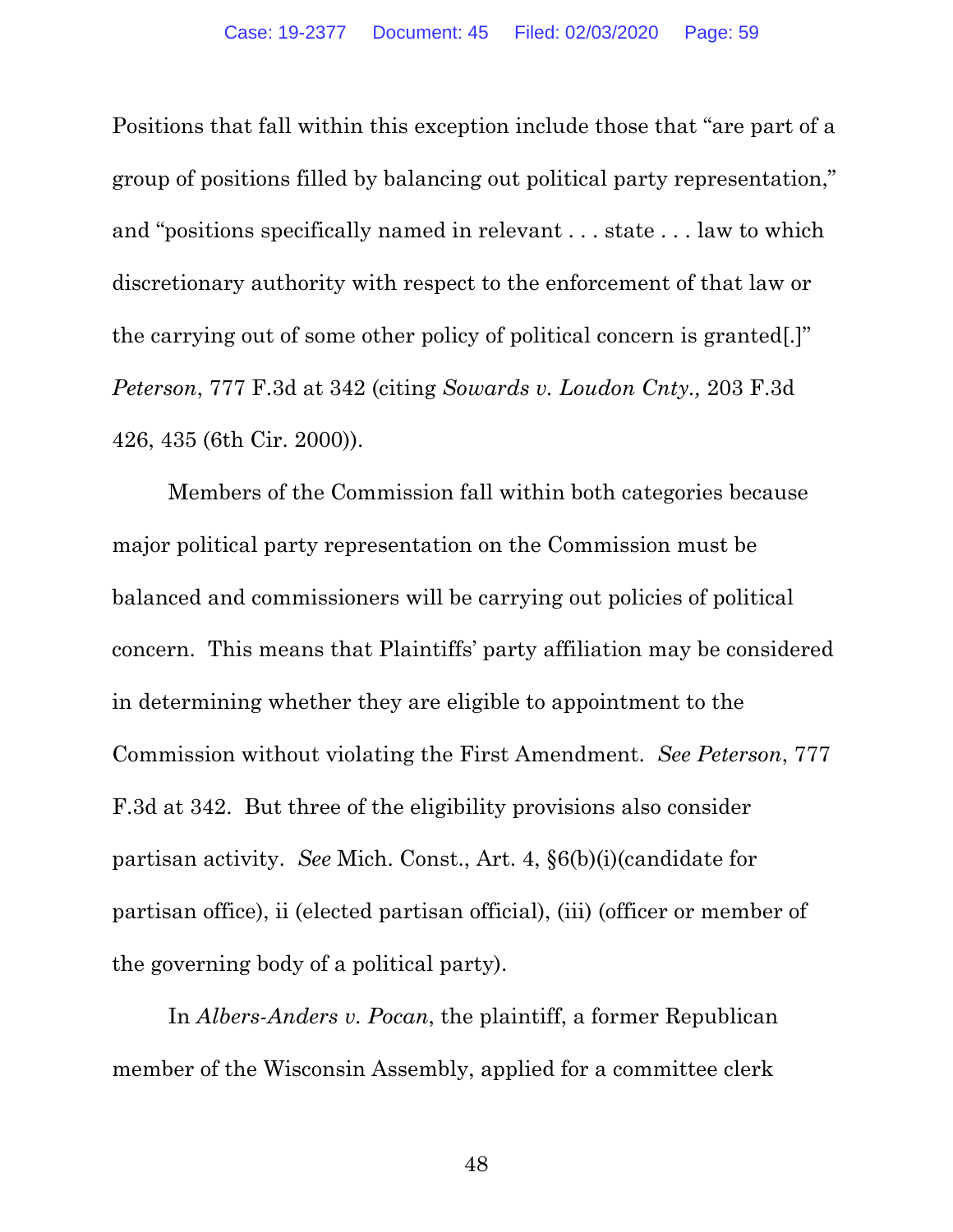position. 905 F. Supp. 2d 944 (W.D. Wis. 2012). The plaintiff sued, alleging she was not hired because she was a Republican in violation of her First Amendment rights. *Id.* The defendant Democratic Assembly member "contend[ed], he chose not to hire plaintiff because the position required political neutrality and he believed that her history of partisan political activity would diminish her effectiveness in the job." *Id.* 

Citing *Branti* for the principle that party affiliation may be considered in connection with some government positions, the district court noted that the defendant was not claiming that the committee clerk position was such a position. *Id*. at 949. "Defendant's primary argument relies on a new twist on the *Branti* doctrine. He contends that it was appropriate for him not to choose plaintiff because of her wellknown history of partisan political activity (rather than her Republican affiliation specifically), because the committee clerk is required to appear to be politically neutral." *Id*. at 950-51. The court noted the lack of cases specifically addressing this issue but determined "this is an appropriate exception to the general rule that public employers may not make employment decisions on the basis of protected First Amendment activities." *Id*. at 951. The court concluded as much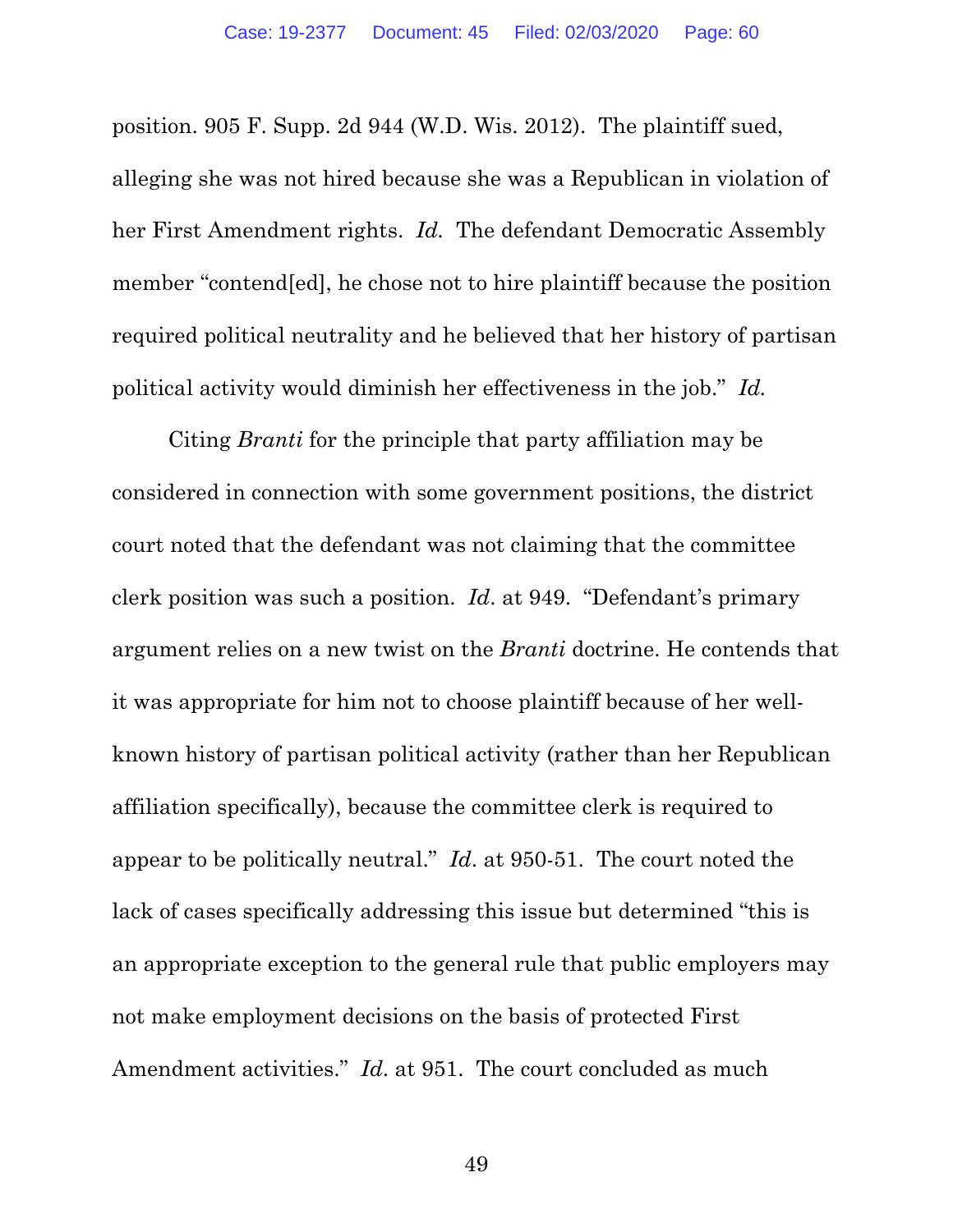because existing case law confirmed that government employers can ban partisan activities during employment in a nonpartisan position, and by extension an employer could consider a job applicant's history of partisan activity in hiring for a position. *Id.* (citations omitted).

The court recognized that nonpartisanship was not a requirement of the committee clerk position. *Id*. "Nevertheless, given the nature of the clerk's responsibilities, a decision maker could reasonably consider an applicant's history of partisan activity. The committee clerk needs to be nonpartisan and maintain a reputation for being nonpartisan, because the clerk must work closely with committee members from both political parties and co-chairs from both parties." *Id.* Thus, the court concluded "that it would be appropriate for a decision maker to consider an applicant's history of partisan political activity when selecting among applicants for the committee clerk position." *Id*. at 952.

 The same rationale applies here. Given the political significance of redistricting, the people determined that the Commission should be bipartisan and include equal members of Michigan's two major political parties. But the people also required Commissioners to "perform [their]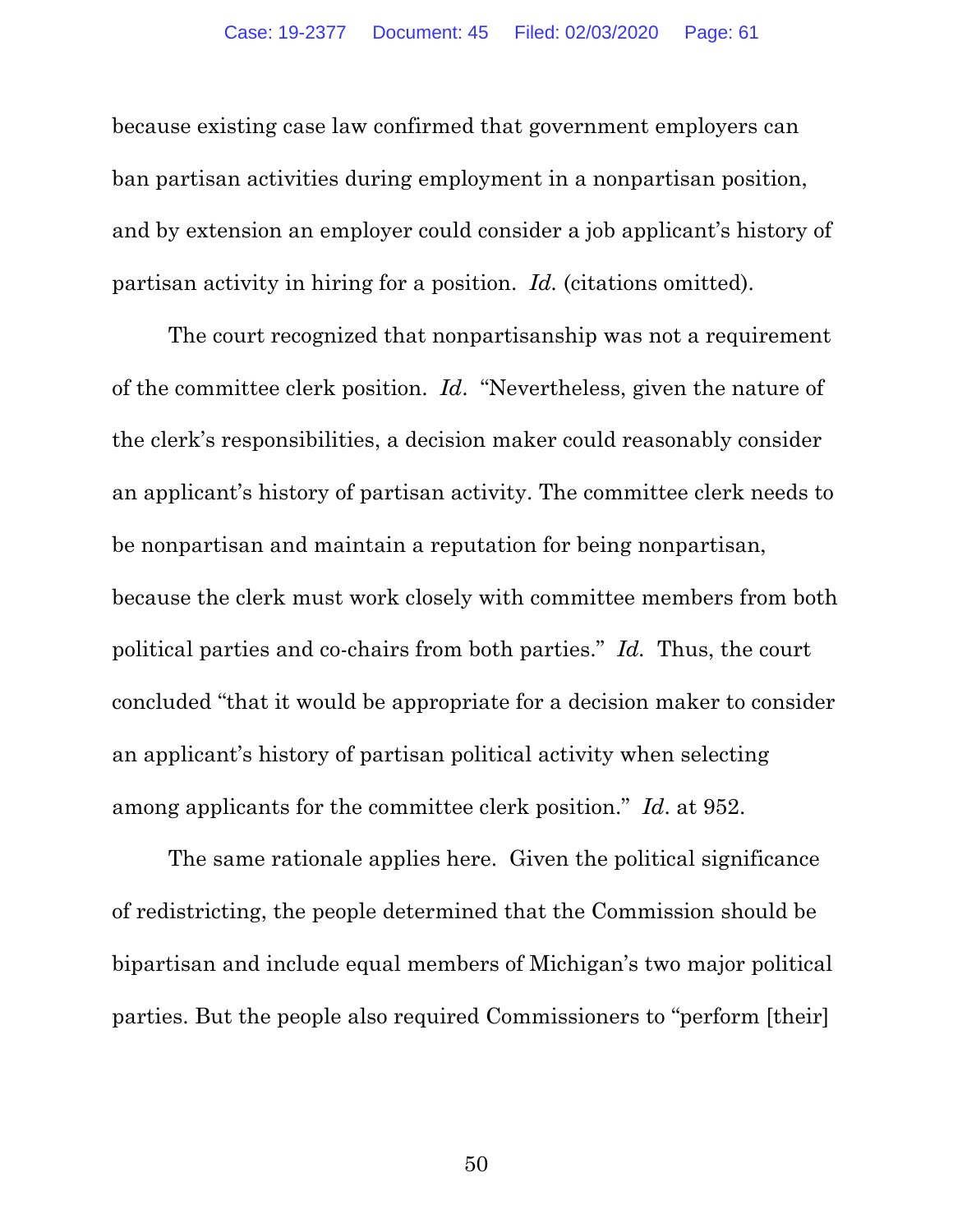duties in a manner that is impartial<sup>[15]</sup> and reinforces public confidence in the integrity of the redistricting process." Mich. Const. 1963, art. 4, §6(10). To help ensure impartiality and maintain the appearance of impartiality, the people determined that individuals who have engaged in certain overtly partisan16 activities—running for a partisan elected office, holding a partisan elected office, or acting on the governing body of a political party—should be excluded from the Commission.

 As discussed above with respect to various Plaintiffs, it was not unreasonable for the people to suspect that persons who have engaged in this level of partisan politics may not be able to perform their duties on the Commission in an impartial manner, free from personal conflict. And even if these individuals could perform their Commission duties impartially—which notably none of the Plaintiffs have declared they could or would—at the very least, their presence on the Commission

<sup>15</sup> The term "impartial" has been defined to mean "not partial or biased**:**  treating or affecting all equally[.]" *See* Merriam-Webster Online Dictionary, at https://www.merriam-webster.com/dictionary/impartial.<br><sup>16</sup> The term "partisan" has been defined to mean "a firm adherent to a party, faction, cause, or person," or a "feeling, showing, or deriving from strong and sometimes blind adherence to a particular party, faction, cause, or person[.]" *See* Merriam-Webster Online Dictionary, at https://www.merriam-webster.com/dictionary/partisan.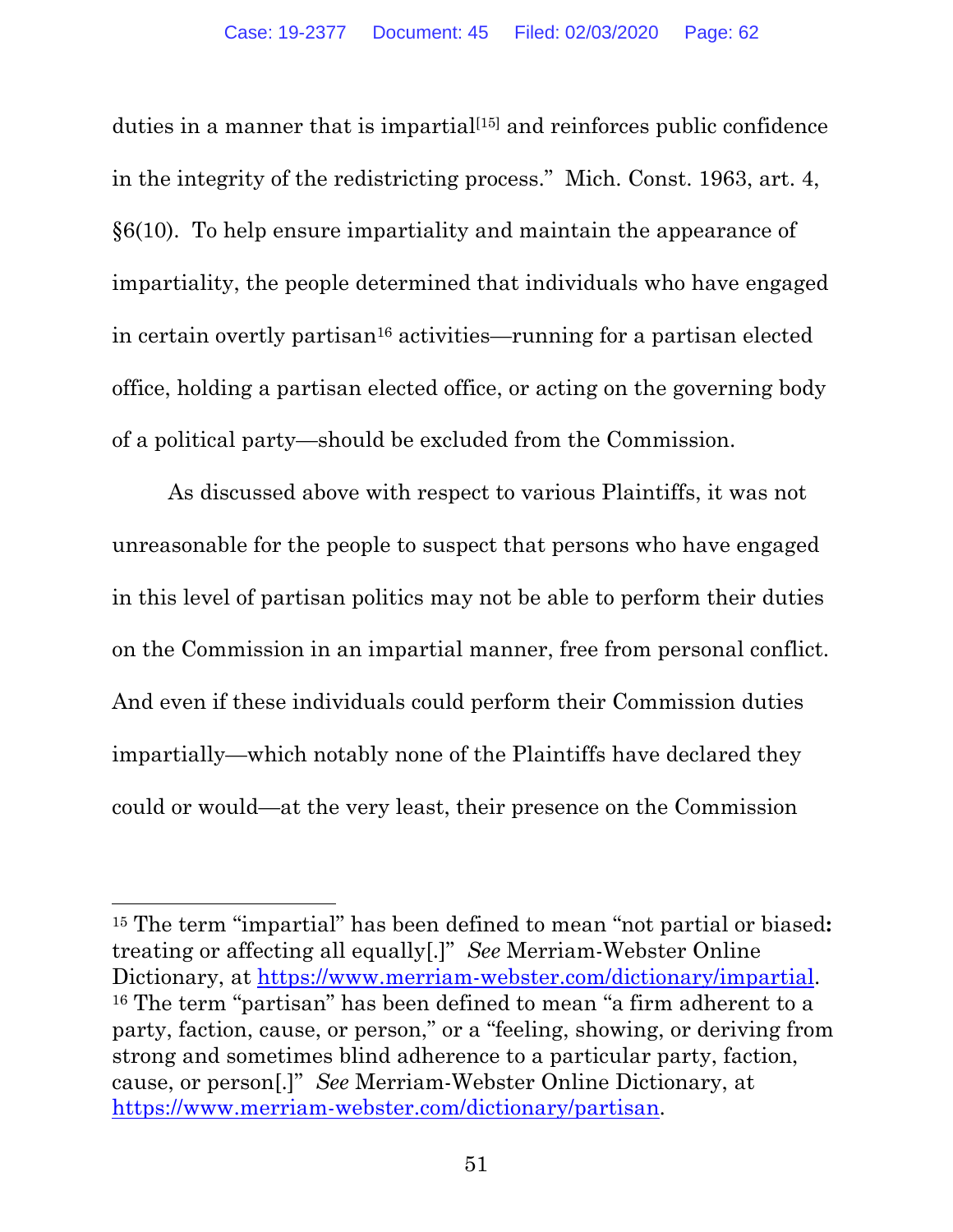would raise concerns about their impartiality and would undermine rather than "reinforce[ ] public confidence in the integrity of the redistricting process." Mich. Const. 1963, art. 4, §6(10).

Plaintiffs note that a person affiliated with the Republican party but who has not engaged in the partisan activities described above, could be just as biased, or even more so, than individuals who have engaged in such activities. (*Daunt* Brf., Doc. 39, PageID #48). This may be true for certain individuals.17 But the people balanced the right to political speech and association with the requirements for partyaffiliated but impartial Commission members and excluded only three narrow categories of partisan activity. These exclusions are not unconstitutional.18

In a similar vein, the *Daunt* Plaintiffs argue it is unconstitutional to exclude lobbyists, citing *Autor v. Pritzker*, 740 F.3d 176 (D.C. Cir. 2014) in support of their argument. (*Daunt* Brf., Doc. 39, PageID #38). But *Autor* does not help them, because *Autor* determined the exclusion

<sup>17</sup> Even if true, if such a person was randomly selected, he or she could ultimately be struck under article 4,  $\S6(2)(d)(iii)$ , (e).

<sup>&</sup>lt;sup>18</sup> To the extent the eligibility requirements in subsections  $\S6(1)(b)(iv)$ , (v), and (vii), regarding various consultants and employees involve partisan considerations, they would be subject to the same analysis.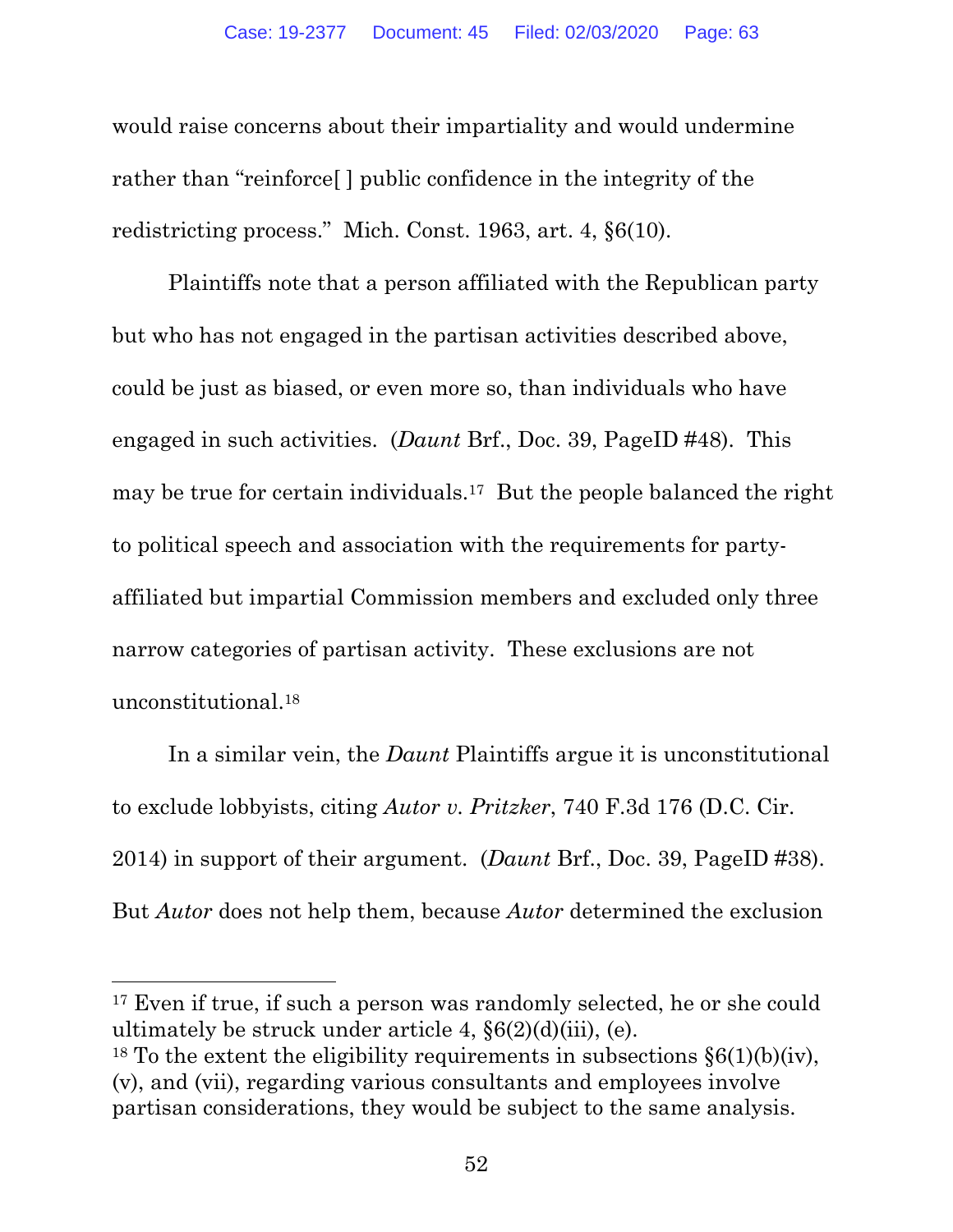in that case should have been reviewed under *Pickering v. Board of Education*, 391 U.S. 563, 574-75 (1968). The *Autor* Court noted that service on an advisory board differs from public employment, but believed "the government's interest in selecting its advisors [ ] . . . may justify similar restrictions on individual rights." *Id*. at 183-84 (citations omitted). The court thus remanded for a review of the plaintiffs' First Amendment claims under *Pickering*. *Id*. at 184. But that review never occurred because the case was ultimately dismissed. *See Autor v. Blank*, 161 F. Supp. 3d 111 (D.C. 2016).

Here, applying that important *Pickering* analysis (which Plaintiffs do not address), the State's interests outweigh any lobbyist's right to petition. Under the *Pickering* balancing test, a court weighs "the employee's interest in 'commenting upon matters of public concern'" against "the interest of the State, as an employer, in promoting the efficiency of the public services it performs through its employees." *Leary v. Daeschner*, 228 F.3d 729, 737 (6th Cir. 2000) (quoting *Pickering*, 391 U.S. at 568).

As discussed above with respect to Plaintiff Anthony Daunt, lobbyists have an interest in who is elected to the Legislature and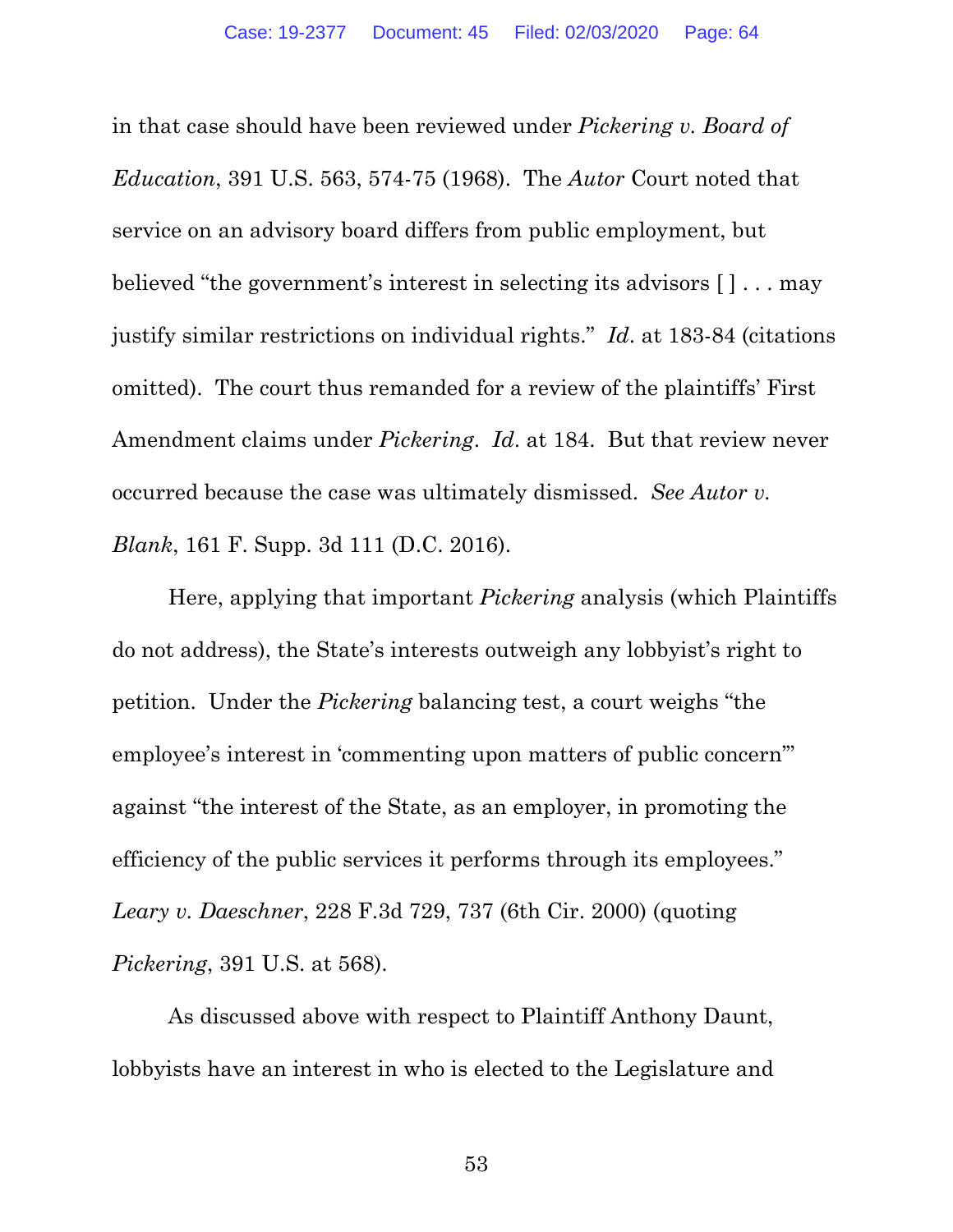Congress, which of course, is impacted by how district lines are drawn. The presence of a lobbyist on the Commission would undermine the mission of the Commission, which is to perform its duty to draw district lines in an impartial manner and to conduct itself in a manner that reinforces public confidence in the redistricting process. A lobbyist's activities would also impede his or her performance as Commissioner because other Commission members may question the lobbyist's impartiality given his or her interest in and relationship with legislators. In short, to the extent the *Autor* decision provides guidance for addressing the exclusion of registered lobbyists, the State can show a legitimate justification for the exclusion under *Pickering*.

Both the partisan activity and lobbyist exclusions are consistent with the U.S. Supreme Court's decision in *U.S. Civil Service Comm'n v. National Ass'n of Letter Carriers,* 413 U.S. 548 (1973) and its progeny. In *Letter Carriers*, the Supreme Court emphatically reaffirmed the federal government's right to limit federal employees' ability to engage in partisan political activity in order to promote the efficient and effective operation of the government. *Id*. at 556. *See also Broadrick v. Oklahoma*, 41 U.S. 601 (1973) (holding state statute regulating political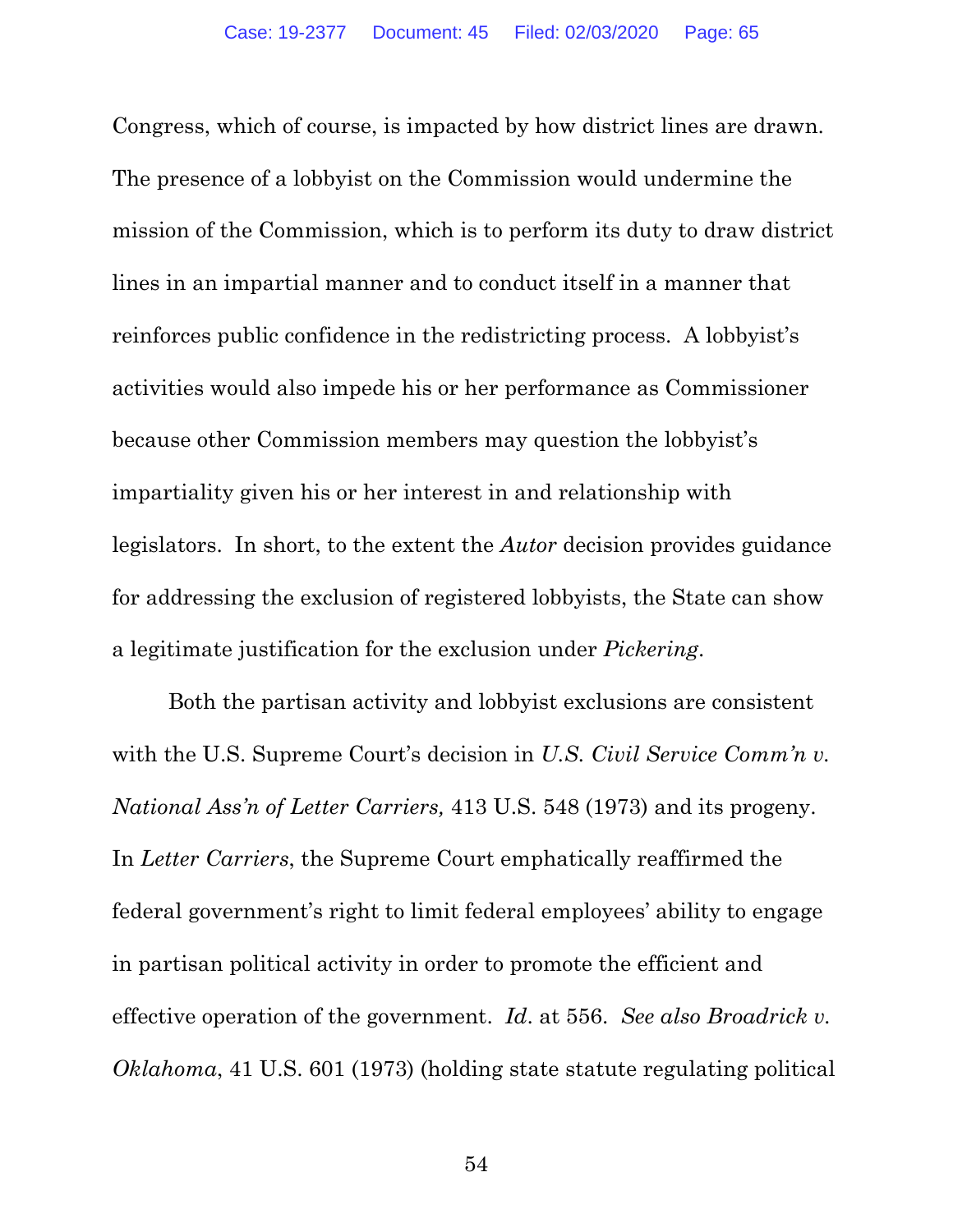activity by state employees constitutional). The Court recognized, among other interests, the government's interest in ensuring that laws are executed "without bias or favoritism" and avoiding the appearance of such bias. *Id*. at 575-76. The people of Michigan intended the same thing when they voted to exclude certain categories of individuals from appointment to the Commission.

Finally, with the respect to the family member exclusion, Plaintiffs argue "[t]here is no basis to disqualify family members, as they bear no relationship to the state's purported interest in eliminating individuals who have engaged in the state political process[.]" (*Daunt* Brf., Doc. 39, PageID #47.) This provision is akin to an anti-nepotism policy. In *Montgomery v. Carr*, teachers challenged a school anti-nepotism policy on the basis that it substantially interfered with their First Amendment right to associate through marriage. 101 F.3d 1117, 1119 (6th Cir. 1996). This Court determined that if the policy constituted a "direct and substantial" burden on the right to marriage, then strict scrutiny applied, but if it did not, then rational basis review applied. *Id*. at 1124. The Court determined that the policy did not impose a substantial burden, and thus it applied rational basis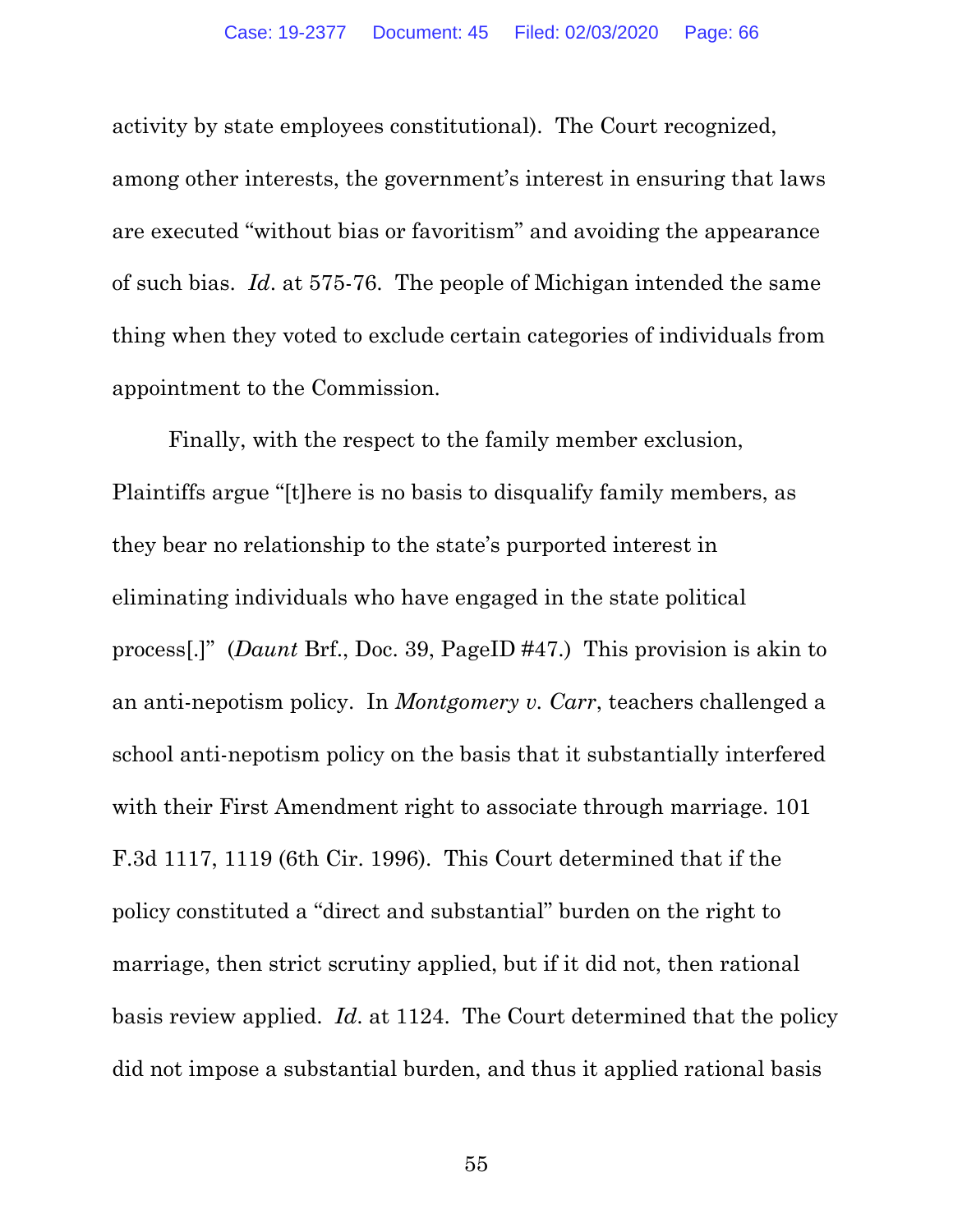review in upholding the policy's constitutionality. *Id*. at 1125-26. This analysis is similar to that applied by the Eleventh Circuit to a statute precluding relatives of certain employees of a school system from serving as members of that district's elected board of education. *See Grizzle v. Kemp*, 634 F.3d 1314 (11th Cir. 2011). There, the court concluded that the statute did not severely burden the plaintiffs' First Amendment rights because they can "run for any other elected office; they may vote, distribute campaign literature, voice their political opinions, and participate in and hold office in their political party of choice." 634 F.3d at 1324. And as a result, the statute was subject to a less demanding review than strict scrutiny. *Id*. at 1324-25.

Plaintiffs argue here that the family member exclusion, which is limited to the parent-child or spousal relationship, severely burdens their right to associate as Republicans. But it does not. There are innumerable other ways that Plaintiffs can associate as Republicans or express their political views. Excluding them from one particular public office based on the status of their family member does not directly or substantially, or severely, burden their associational rights. Moreover, as discussed above with respect to Plaintiffs Sheridan, Beard, and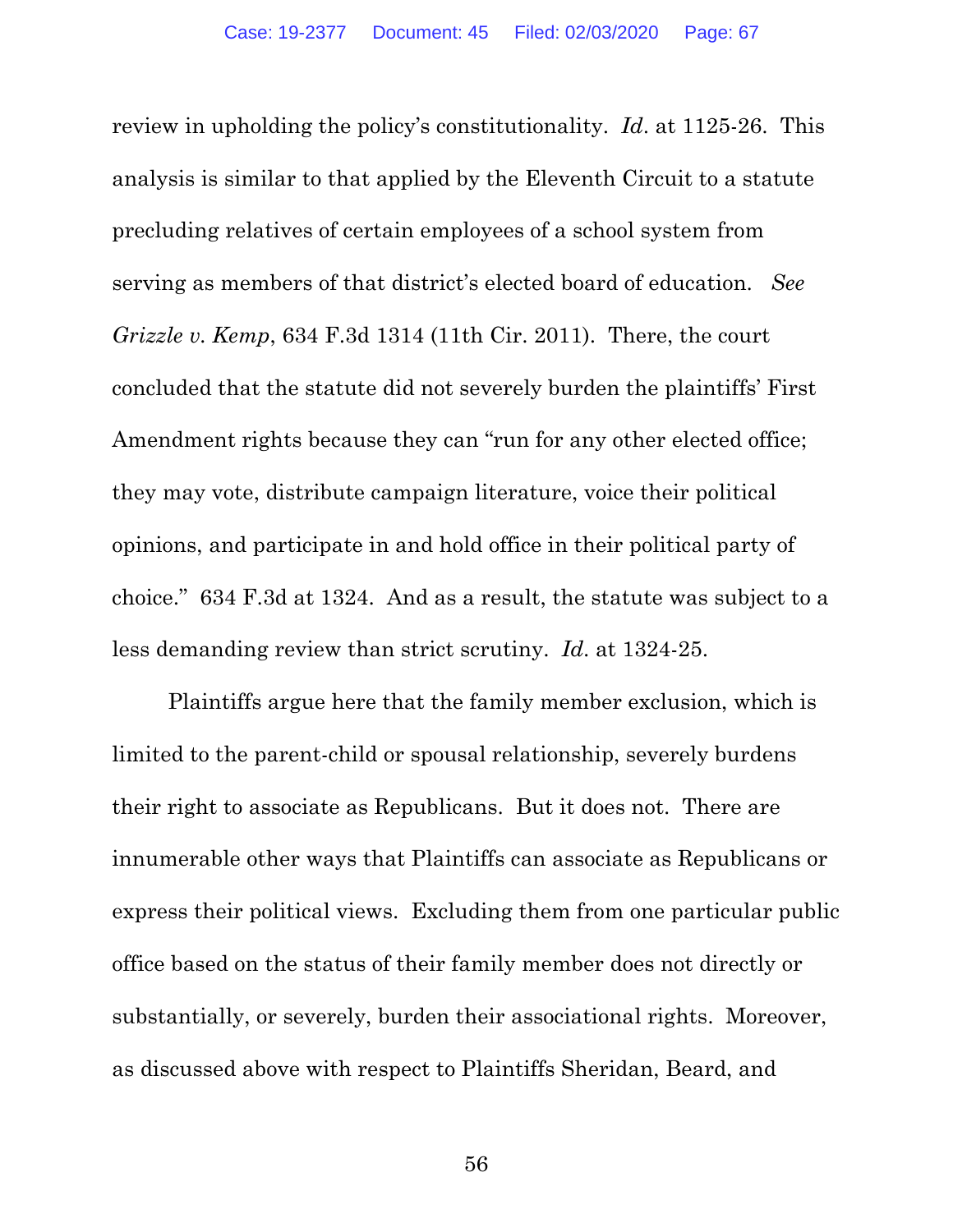Mucci, the exclusion advances the State's compelling government interest in composing an impartial Commission. *Montgomery*, 101 F.3d at 1130. As this Court has observed, "[t]he means chosen need not be the best for achieving these stated ends, but need only be rational in view of those ends." *Id.* (citing *Interstate Towing Ass'n, Inc. v. City of Cincinnati,* 6 F.3d 1154, 1166 (6th Cir.1993)). The familial exclusion is a rational means to achieving an impartial Commission and is thus constitutional.

In sum, the eligibility provisions do not violate Plaintiffs' First Amendment rights under any standard of review. The State has a compelling interest in deciding who will perform the fundamental task of redistricting in Michigan. And the eligibility provisions advance this compelling interest by excluding persons with real or perceived financial or political conflicts of interest from serving on the Commission. Any burden on the individual Plaintiffs' rights to associate as Republicans is minimal, and plainly outweighed by the State's interests. The provisions are constitutional.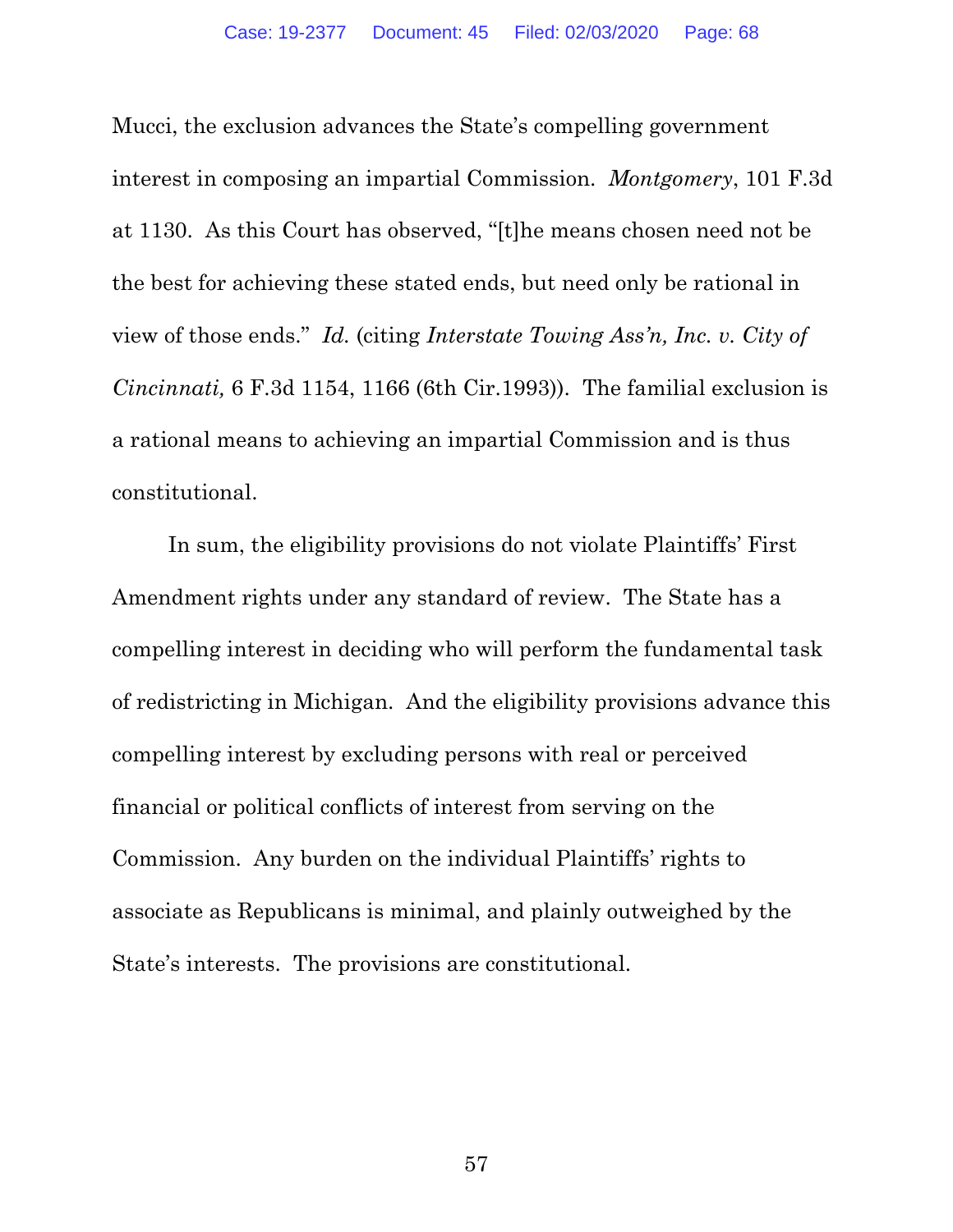# **3. Plaintiffs are unlikely to succeed on their equal protection claim challenging the eligibility provisions.**

The *Daunt* Plaintiffs argue that the eligibility provisions violate their equal protection rights. (*Daunt* Brf., Doc. 39, PageID #50-52.)

"To state an equal protection claim, a plaintiff must adequately plead that the government treated the plaintiff disparately as compared to similarly situated persons and that such disparate treatment either burdens a fundamental right, targets a suspect class, or has no rational basis." *Ctr. for Bio-Ethical Reform, Inc. v. Napolitano*, 648 F.3d 365, 379 (6th Cir. 2011) (internal quotation marks omitted). Plaintiffs must show that the government has "treat[ed] differently persons *who are in all relevant respects alike*." *Nordlinger v. Hahn*, 505 U.S. 1, 10 (1992) (emphasis added); *see also Jolivette v. Husted*, 694 F.3d 760, 771 (6th Cir. 2012) ("[The plaintiff's] equal-protection claims do not get off the ground because independent candidates and partisan candidates are not similarly situated for purposes of election regulations.").

Plaintiffs generally complain that they are being treated differently from those who choose not to exercise their rights of association. (*Daunt* Brf., Doc. 39, PageID #51.) They also complain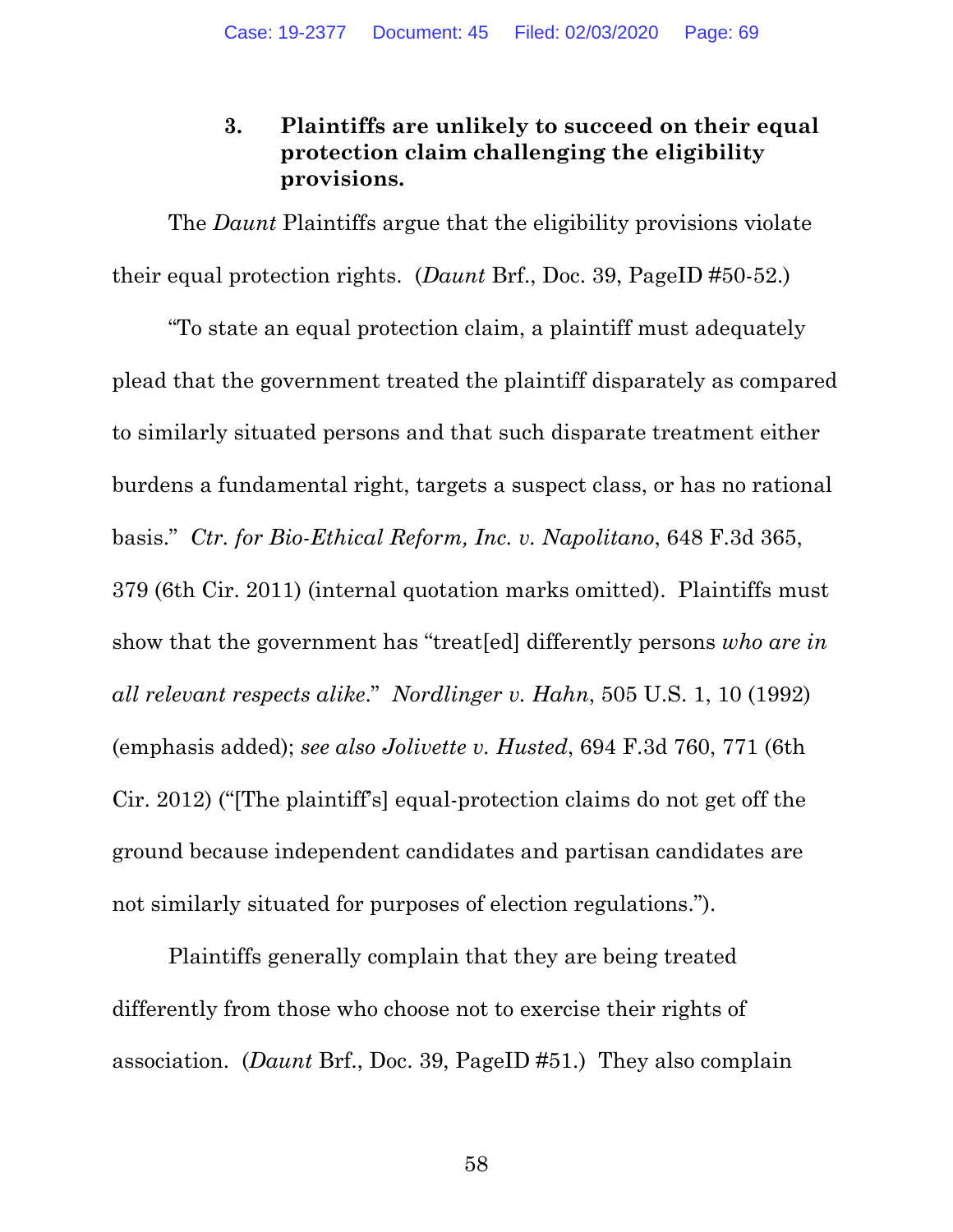that registered lobbyists are treated differently than unregistered lobbyists, and that paid consultants and employees are treated differently than volunteers. *Id.* But Plaintiffs do not explain how they are similarly situated in all relevant respects to those individuals. Indeed, they are not. Thus, their equal protection claims do not even get off the ground. *See Jolivette*, 694 F.3d at 771.

Regardless, the eligibility provisions are constitutional. The *Anderson-Burdick* balancing test applies to equal protection claims as well. *Obama v. Hust*, 697 F.3d. at 423 (2012). Thus, similar to the rational basis test, where a regulation imposes only a minimal burden, the State's important regulatory interests are generally sufficient to justify the restriction. *Ohio Council 8 Am. Fed'n of State*, 814 F.3d at 335.

As discussed above, Plaintiffs' First Amendment rights are not severely burdened. And any burden is sufficiently outweighed by the State's interest. The manifest purpose of the amendment is to transfer the power of establishing legislative districts from the Legislature and the political parties who dominate it to the hands of citizens without a personal stake in the details of how and where those districts are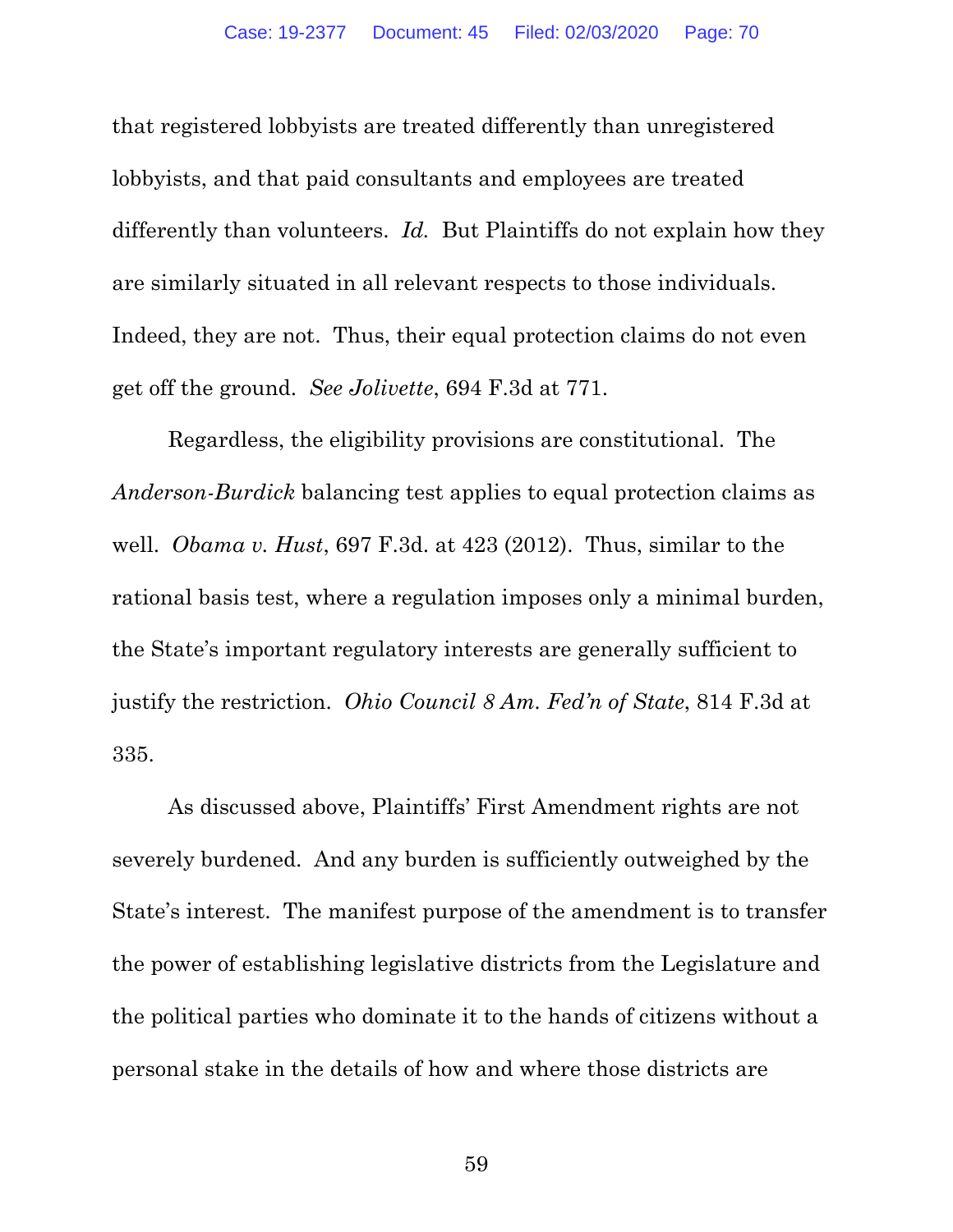drawn. Its passage was a reflection of popular frustration at the manipulation of those districts by the legislators who would then campaign to fill them. Partisan elected officials, candidates, lobbyists, consultants, and party officials constitute the political apparatus that created the circumstances that gave rise to the amendment in the first place. Allowing them to now become members of the Commission would contradict the purpose of the amendment. The government has an important interest in protecting the legitimacy of the people's chosen redistricting system. This interest sufficiently supports Plaintiffs' exclusion from the Commission.

Similarly, as discussed above, there is a legitimate reason to exclude certain close family relations of otherwise excluded persons. Art. 4, §6(1)(c). These relations can be presumed to have a financial or other interest in the outcome of the redistricting plans on behalf of their parents, children, or spouses. Again, this is akin to other kinds of antinepotism statutes and restrictions. *See, e.g*, Mich. Comp. Laws §432.31 (lottery ticket "shall not be purchased by and a prize shall not be paid to . . . any spouse, child, brother, sister or parent residing as a member of the same household in the principal place of abode of an officer or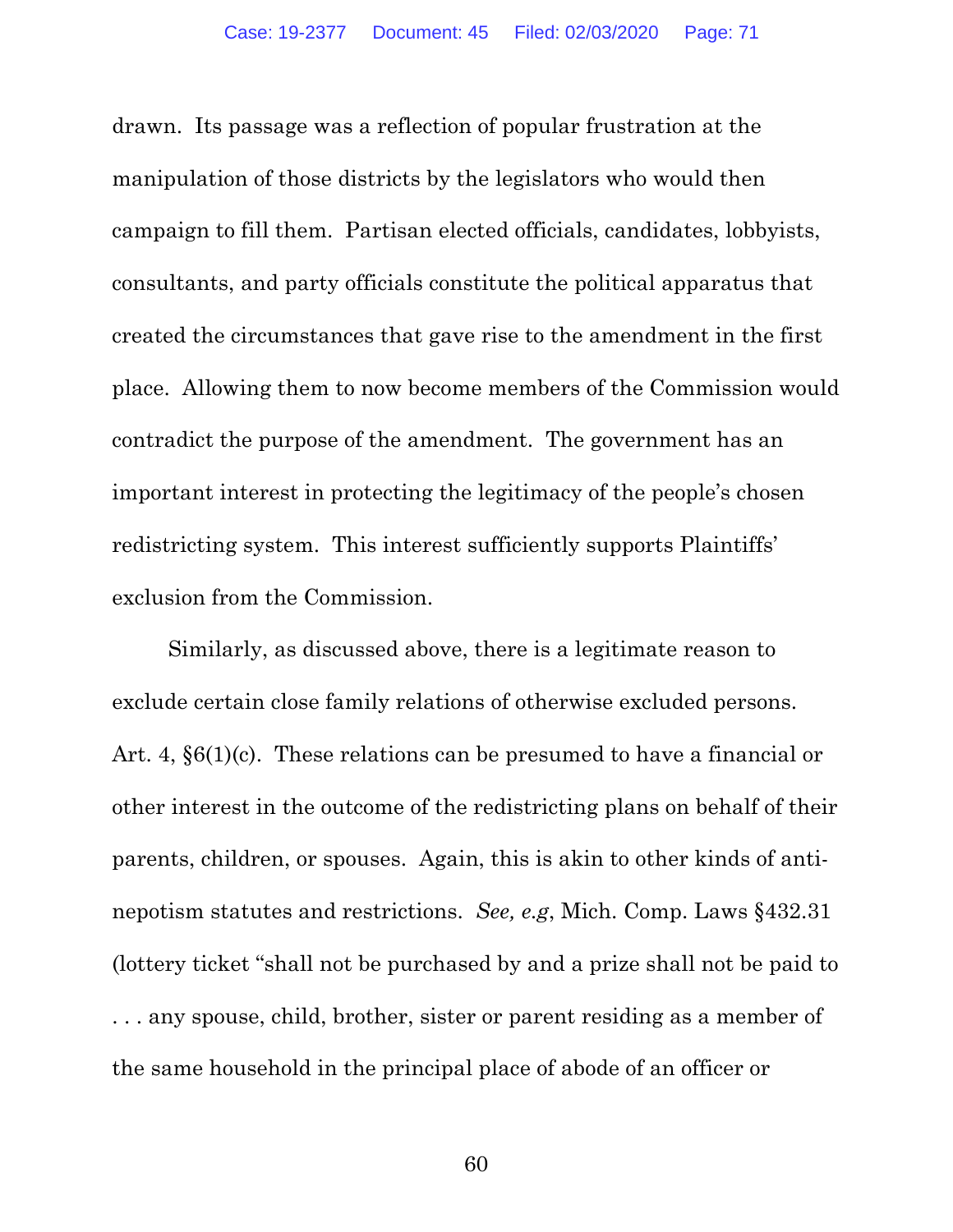employee"); Mich. Ct. R. 2.511(D)(8) (jurors related within "the ninth degree of consanguinity or affinity to one of the parties or attorneys" are removable for cause).

Such anti-nepotism restrictions have been repeatedly upheld against equal protection challenges. This Court has observed that, "virtually every court to confront a challenge to an anti-nepotism policy on First Amendment, substantive due process, equal protection, or other grounds has applied rational basis scrutiny." *Montgomery,* 101 F.3d at 1126. And the Michigan Supreme Court has noted that the validity of anti-nepotism and no-spouse policies "ha[ve] been consistently sustained when challenged under Title VII of the Civil Rights Act of 1964." *Miller v. C.A. Muer Corp,* 362 N.W.2d 650, 653 (Mich. 1984) (citations omitted). It would be very curious if antinepotism restrictions that are virtually identical to those that have previously been upheld under Title VII were held to violate equal protection concerns in this case.

Plaintiffs claim that because the amendment burdens their fundamental rights, strict scrutiny should apply. (*Daunt* Brf., Doc. 39, PageID #50-52). But again, under *Anderson-Burdick* review there is no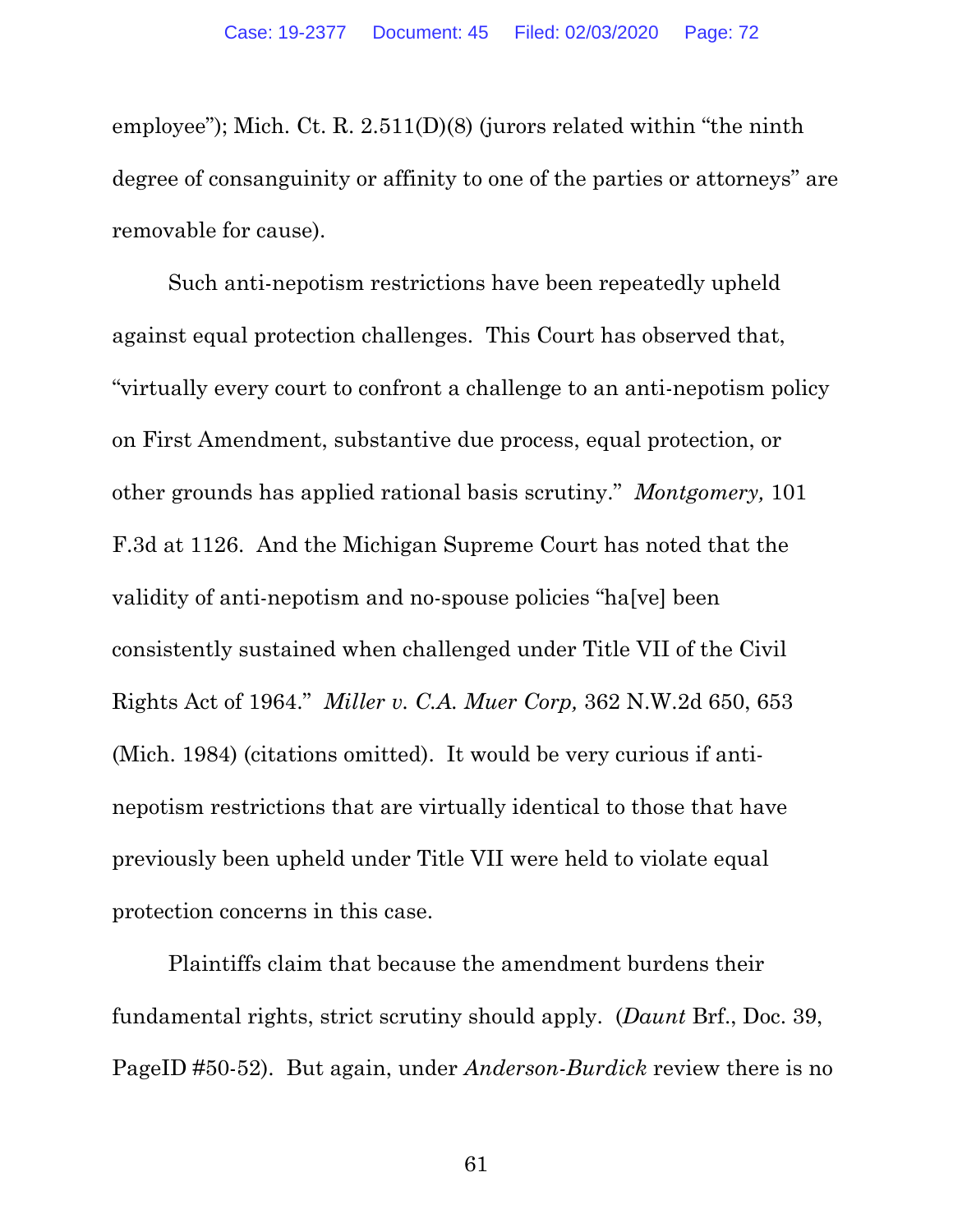severe burden on any fundamental right under the First Amendment, and the minimal burden imposed by the ineligibility provisions is outweighed by the State's legitimate—indeed compelling—interest in determining who will perform redistricting. Thus, even if strict scrutiny were to apply in lieu of *Anderson-Burdick* or the "deferential approach" the amendment would still survive review.

According to Plaintiffs, the amendment must be "narrowly tailored to legitimate government objectives." *Police Dep't of Chicago v. Mosley*, 408 U.S. 92, 101 (1972). Here, the objectives of the amendment are to create a decision-making body that is independent of the partisan political structure of the State's political parties and special interests. So, the question becomes whether the eligibility provisions are narrowly drawn to achieve that aim. Again, Plaintiffs' exclusion is not based upon their chosen party affiliation; it is instead premised upon their real or apparent conflicts of interest in the outcome of the decisions the Commission will be required to make.

And the amendment is narrowly drawn because it limits its categorical exclusions to only those with a real or potential conflict of interest based upon their being a partisan office holder, candidate,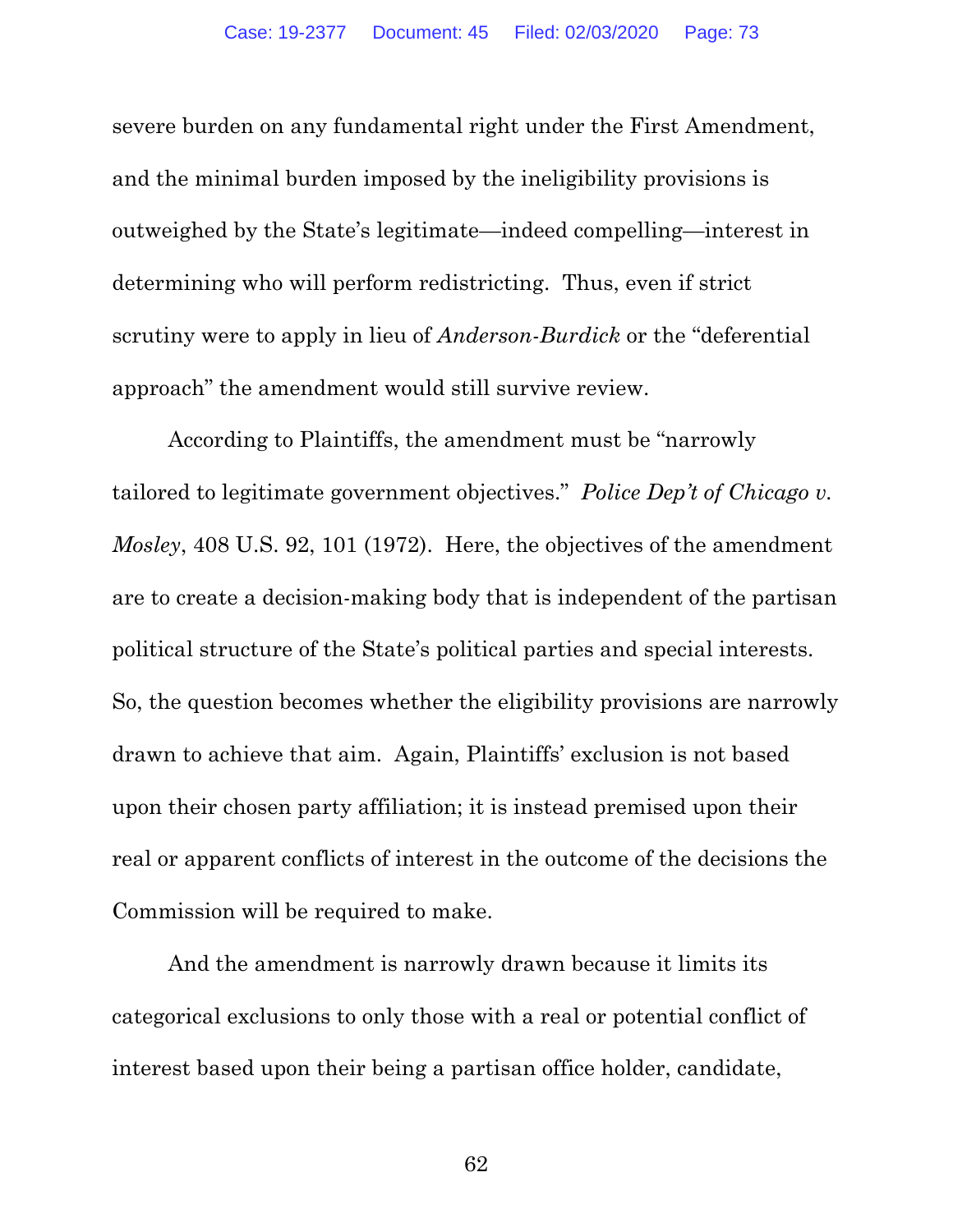party official, lobbyist, or paid political consultant or employee, or those who are children, step-children, parents, step-parents, or spouses to someone who falls in one of those categories. It does not apply to an overly broad group of relatives, only those who are very close or even in the same household. Nor does it bar them from all governmental officeholding, only temporarily from this one Commission that exists for a short period of time every ten years. The amendment excludes only as many people as necessary to prevent those with a conflict of interest from being on the Commission, and so it is narrowly drawn to further its compelling objectives. The eligibility provisions do not violate equal protection.

### **4. Any unconstitutional eligibility provisions may be severed from the rest of the amendment.**

"Severability is of course a matter of state law." *Leavitt v. Jane L.*, 518 U.S. 137, 139 (1996). The *Daunt* Plaintiffs argue that if any of the ineligibility provisions are found unconstitutional, the entire amendment must be struck because the provisions are not severable. But their argument against severability rests on an analysis of *statutory* interpretation and the supposed inability to divine what the voters intended regarding severability. (*Daunt* Brf., Doc. 39, PageID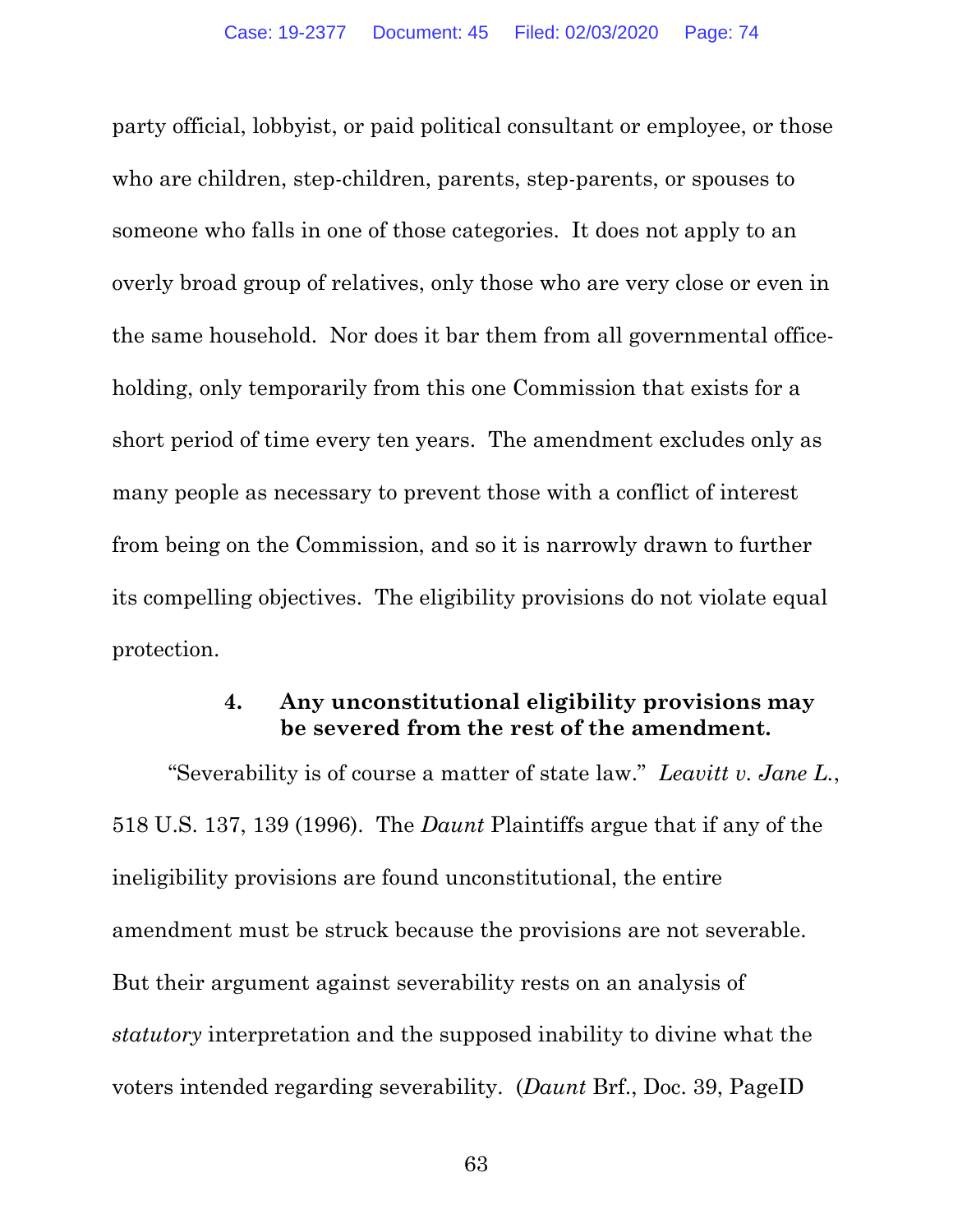#52-59.) This argument misses the amendment's *express* inclusion of a severability clause, which provides that if a court finds "*any part"* of the amendment unconstitutional the "provision held invalid is severable from the remaining portions of this section." Mich. Const. 1963, art. 4, §6(20). The severability clause's plain language manifests the voters' intent to retain the amendment even if some portion were found unconstitutional. *Citizens Protecting Michigan's Constitution v. Secretary of State,* 921 N.W.2d 247, 253 (Mich. 2018) (holding that courts interpret Michigan's Constitution according to "the text's original meaning to the ratifiers, the people, at the time of ratification," and that the primary rule is that of "common understanding"). Here, the language of the amendment as to severability is plain, its meaning is clear, and no further inquiry into the voter's intent is necessary or required.

But, without observing any difference between a statute and a constitutional amendment, the *Daunt* Plaintiffs proceed to consider how severability might apply if the amendment was, instead, a statute. (*Daunt* Brf., Doc. 39, PageID #53-54.) Notably, Michigan's statutory severability is rooted in its own statute, which is what calls for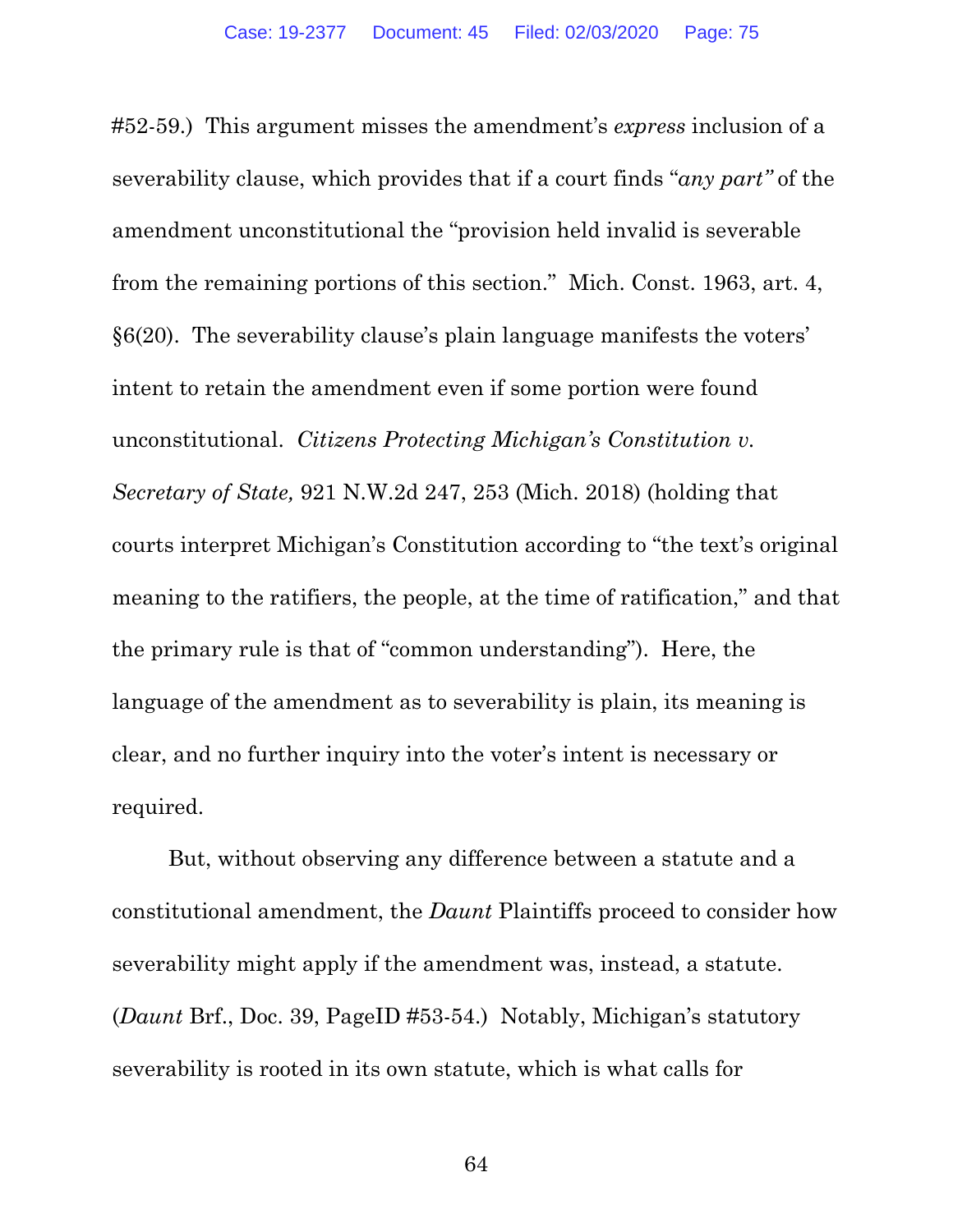consideration of whether it would be consistent with the intent of the legislature, and its language is different than what is written in this amendment. Mich. Comp. Laws §8.5. By relying on §8.5 as its structure for a severability analysis, Plaintiffs' argument misapplies state precedent and is inconsistent with prior holdings of the Michigan Supreme Court. *See In re Apportionment of State Legislature*, 321 N.W.2d 565 (Mich. 1982) ("This Court will not apply case law developed in the resolution of controversies concerning statutory invalidity where the issue presented concerns constitutional invalidity."

 Moreover, even if the statutory severability provisions could be applied, it would hardly compel the conclusion that the amendment is ineligible for severance. In *Midland Cogeneration Venture L.P. v. Naftaly*, 803 N.W.2d 674, 682 (Mich. 2011), the Michigan Supreme Court held that, in order to determine whether severance is appropriate, the court must consider whether the statute remaining after severing the offending provision, "is capable of functioning[.]" Each of the eligibility provisions at issue here are sufficiently discrete requirements such that each could, if necessary, be struck from the amendment, leaving the remaining provisions of §6 operable and in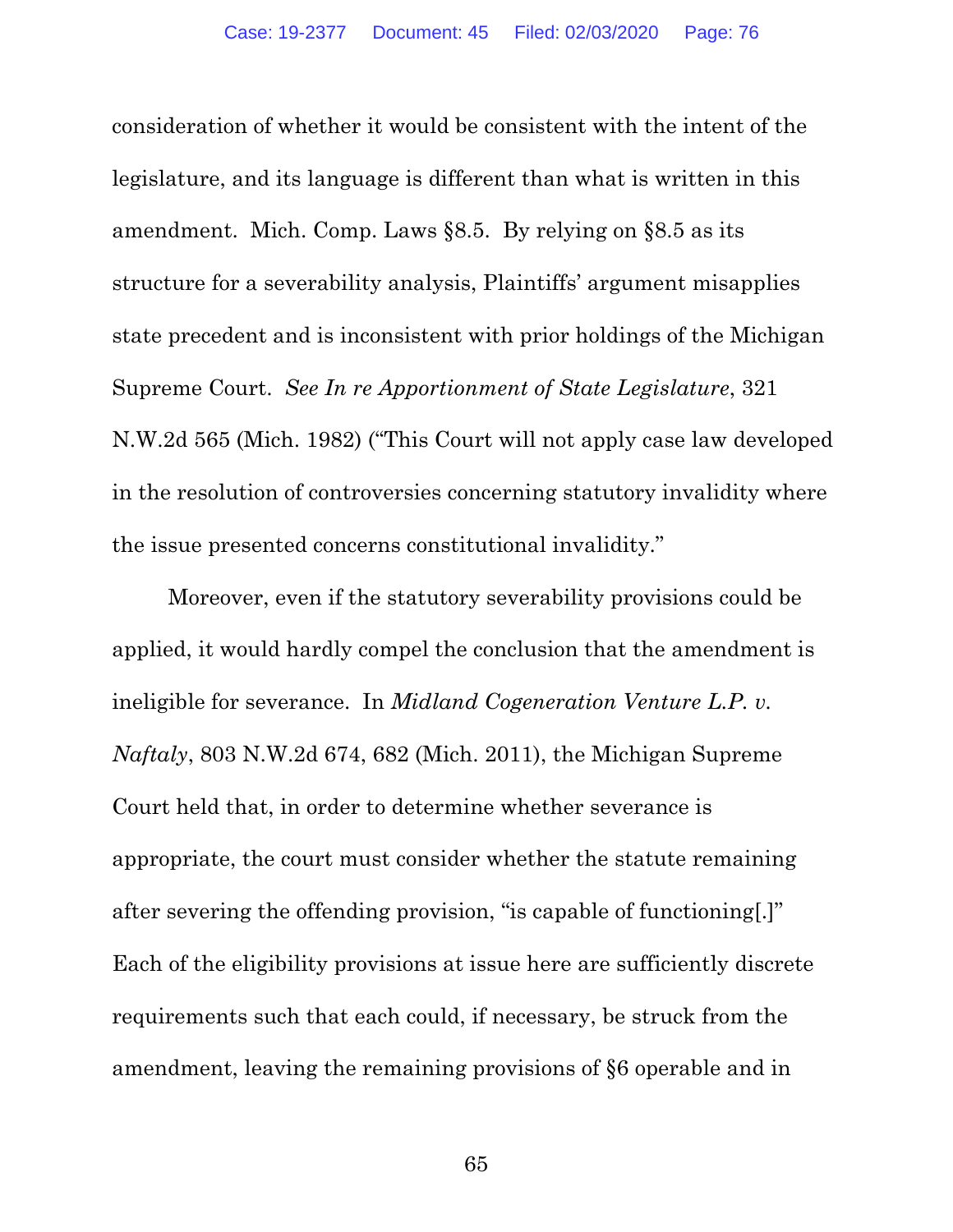effect. The cases the *Daunt* Plaintiffs rely upon are clearly distinguishable, in that each of them found that the enactments were incapable of operating without the severed language. *In re Apportionment of State Legislature*, 321 N.W.2d at 588-581; *Lucas v. Forty-Fourth General Assembly,* 377 U.S 713, 735 (1964) (finding amendment unworkable without the stricken provision and holding there was "no indication" that the provisions were severable); *Randall v. Sorrell*, 548 U.S. 230 (2006) (holding state statute could not effectively function without the offending provisions). In contrast to those cases, the eligibility provisions here are not so interconnected to each other or to the remainder of §6 that the Commission could not be appointed and perform its redistricting function without them.

Additionally, in arguing that severability is not possible, the *Daunt* Plaintiffs appear to suggest that the eligibility provisions are "so essential" as to cast doubt on the operation of the amendment as a whole. (*Daunt* Brf., Doc. 39, PageID #56-59.) This undermines their constitutional arguments that the exclusions are not narrowly drawn. The *Daunt* Plaintiffs' argument that the eligibility provisions cannot be severed is without merit.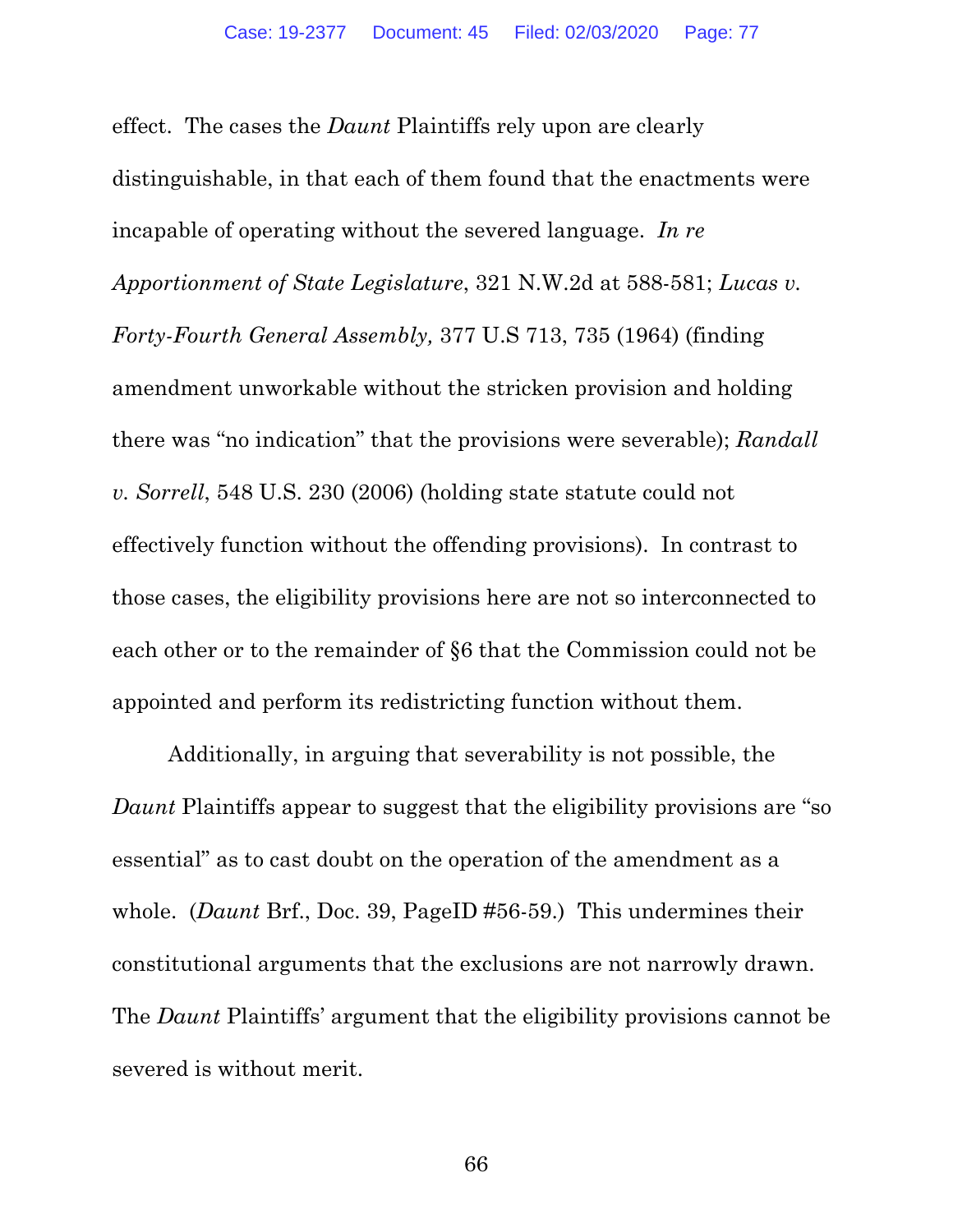# **5. Plaintiffs are unlikely to succeed on their First and Fourteenth Amendment claims regarding the composition of the Commission and the speech provision.**

The *MRP* Plaintiffs allege that the composition of the Commission

infringes upon MRP's rights of association and engages in viewpoint

discrimination and censorship. (*MRP* Brf., Doc. 26, PageID #26-35, 44-

64.) These claims are also unlikely to succeed.

# **a. The State has a compelling interest in deciding who will be responsible for redistricting in Michigan, and how it will be accomplished.**

For reasons already discussed above, the *Anderson-Burdick*

balancing test (or the "deferential approach" discussed in *Citizens for* 

*Legislative Choice*) applies to MRP's claims. And like the eligibility

provisions, the composition and speech provisions advance the State's

compelling interest in its redistricting process.

# **b. The burden on MRP's associational rights is minimal and outweighed by the State's compelling interest.**

MRP asserts that the process of allowing voters to self-identify their political affiliation and randomly drawing from pools based on their designations somehow infringes on MRP's ability to define its identity. (*MRP* Brf., Doc. 26, PageID #26-35.) Of course, Secretary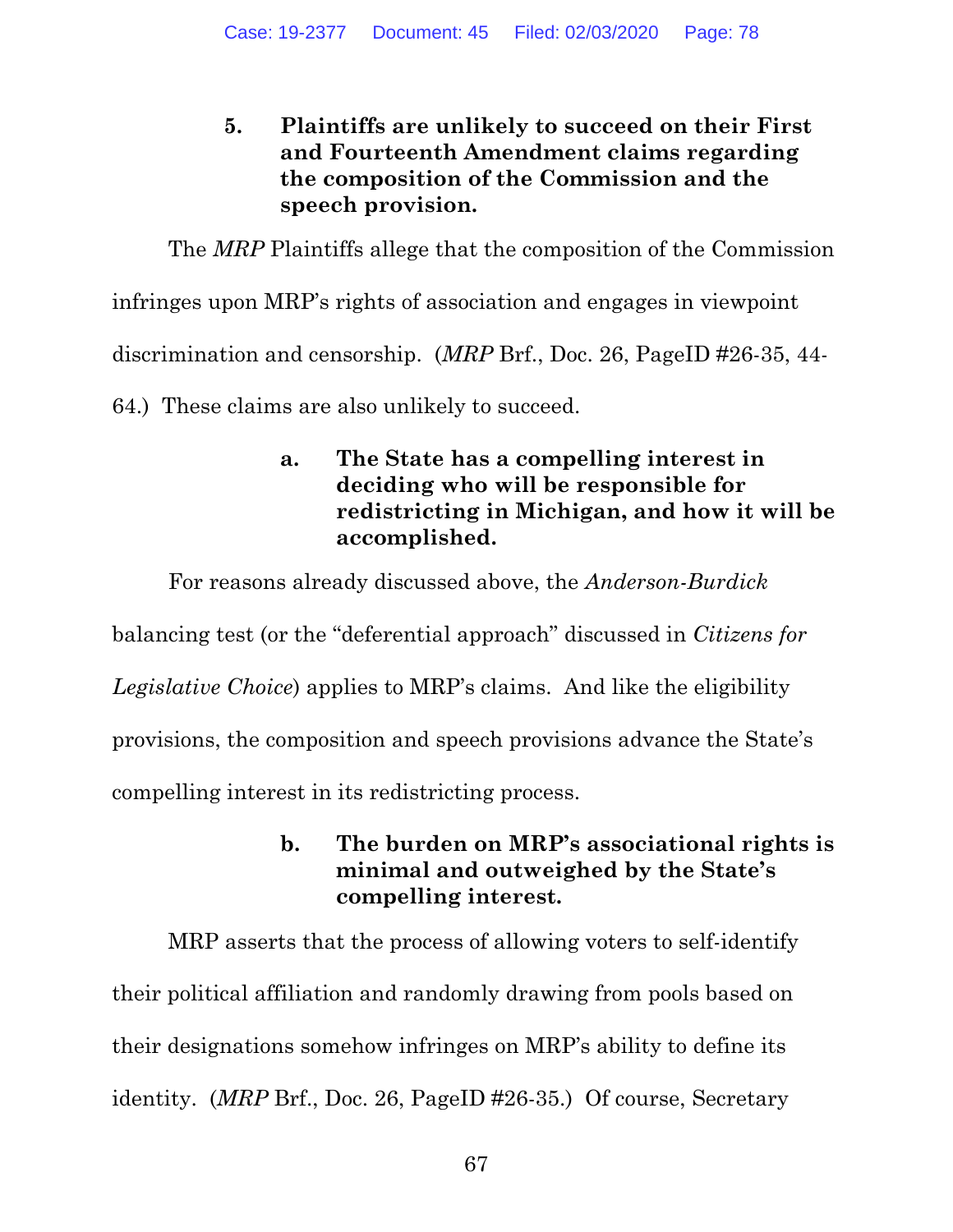Benson does not dispute that people have the right to "associate with others for the common advancement of political beliefs and ideas." *See Kusper v. Pontikes*, 414 U.S. 51 (1973). But the composition provisions do not interfere with that right.

MRP argues that article 4, §6 infringes on its ability to "limit the association" to those people of its choosing, and relies extensively upon *Cal. Democratic Party v. Jones*, 530 U.S. 567 (2000), for support. (*MRP* Brf., Doc. 26, PageID #28.) In that case, the U.S. Supreme Court found unconstitutional a statute providing for "blanket primaries," where all voters—including those not affiliated with any party—could vote for any candidate for nomination to an office regardless of the candidate's affiliation. MRP essentially argues that it wishes to exercise the same power to choose its "standard bearer." (*MRP* Brf., Doc. 26, PageID #29.)

But in *Jones*, the Court emphasized the significance of the role nomination played in its decision: "In no area is the political association's right to exclude more important than *in the process of selecting its nominee*." 530 U.S. at 575 (emphasis added). The Court also disapproved of blanket primaries based on their potential for having a party's *nominee* chosen by adherents of an opposing party. *Id.*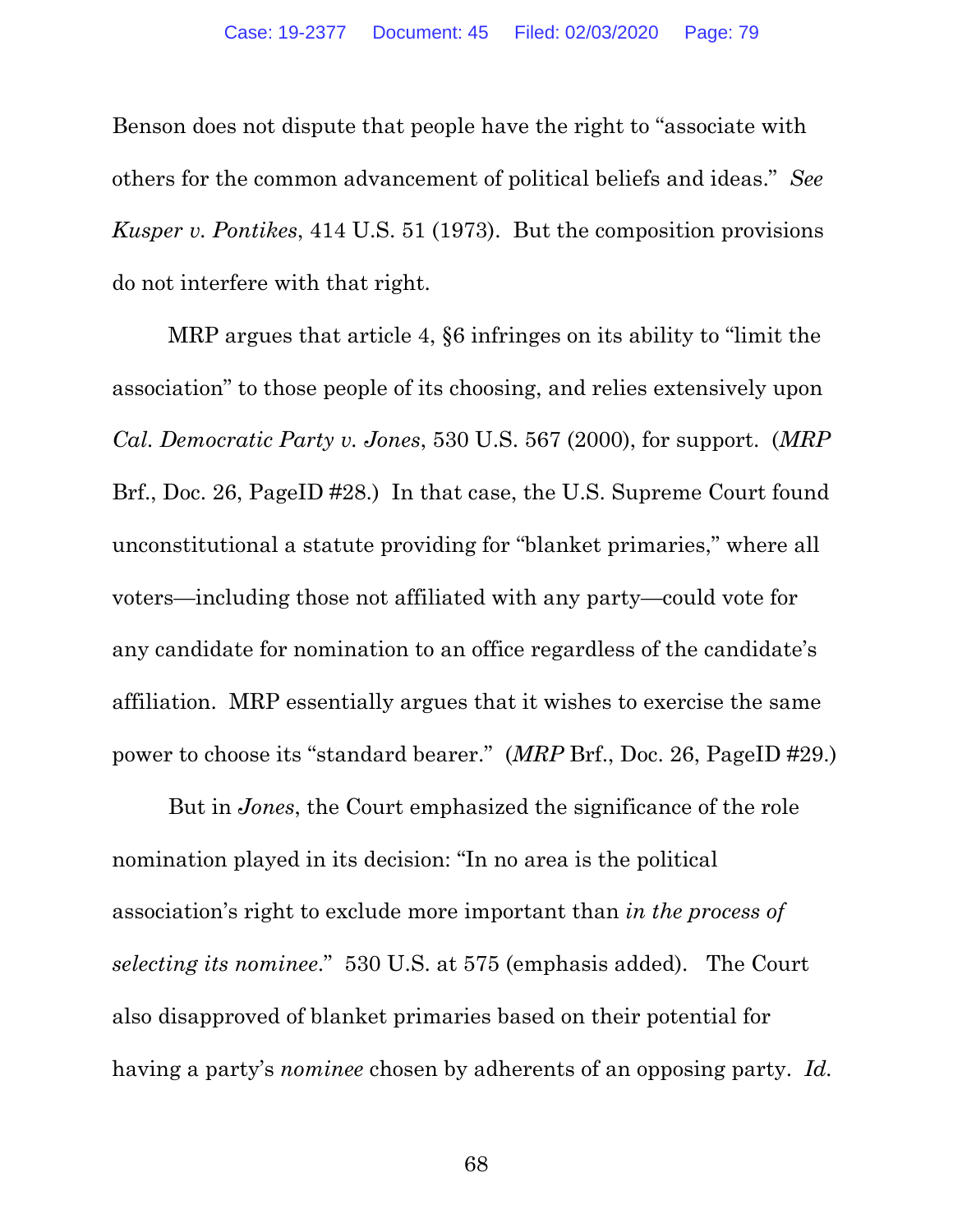at 578. The Court further was concerned by the risks posed by "[r]egulating the identity of the party leaders" because that could "color the parties' message and interfere with the parties' decisions as to the best means to promote that message." *Id*. at 579. So, in relying on *Jones,* MRP's claim rests almost entirely upon the premise that Commission members are something that the Constitution says they cannot be—party officials. MRP's claim is therefore based upon a fundamental misunderstanding of what the Commission is, and who its members will be.

MRP continues to assert that the commissioners will be their "standard bearers" and representatives. (*MRP* Brf., Doc. 26, PageID #26-27.) This statement is the essence of the claim, and it is fundamentally incorrect. There is no such office as "Republican Commissioner," nor is there a "Democratic Commissioner" or even a "non-affiliating Commissioner." Under article 4, §6, there are instead only 13 *commissioners*. Mich. Const. 1963, art. 4, §6(1). Those 13 commissioners are randomly selected from a pool of 200 applicants,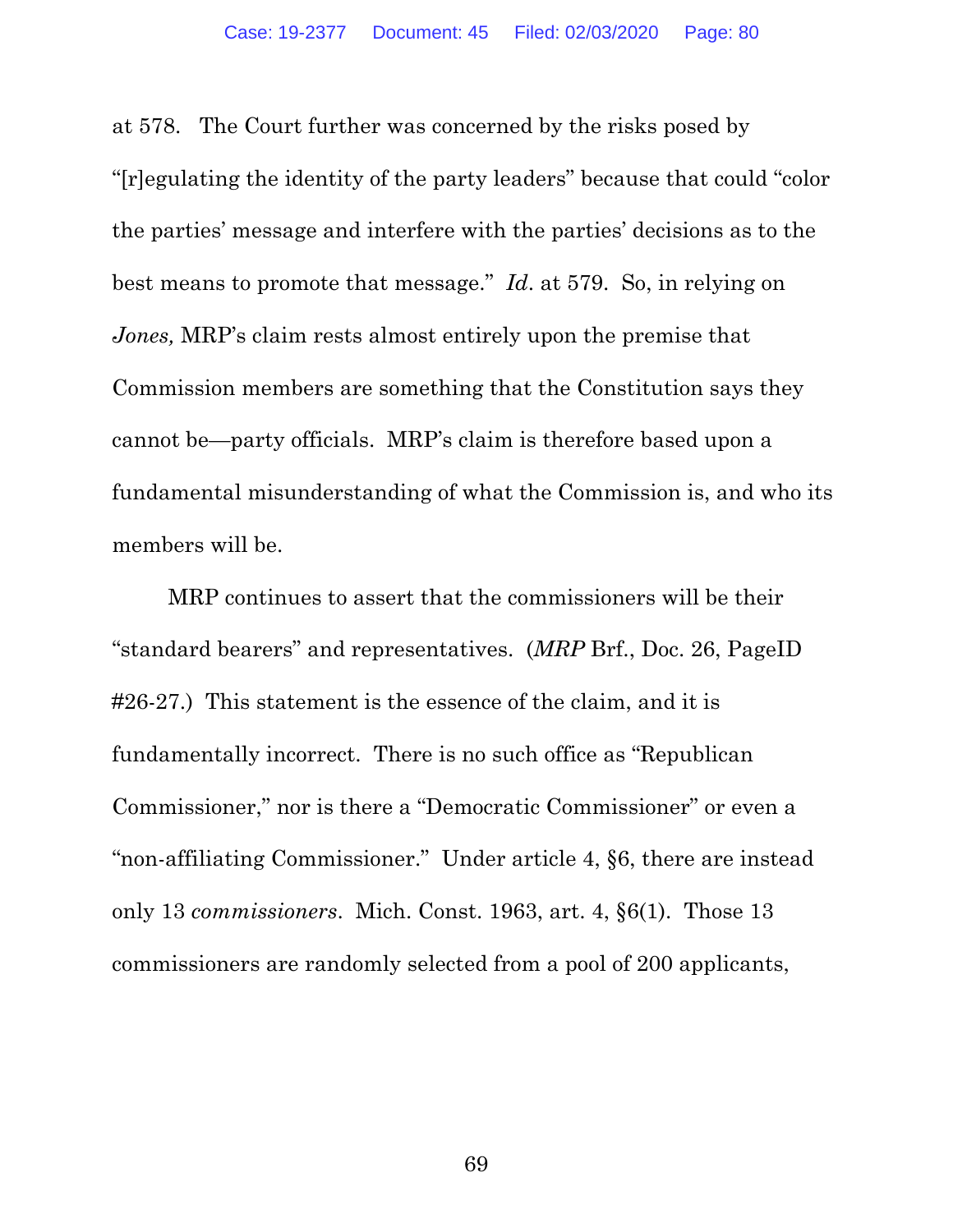divided into 60 affiliating with each major party19 and 80 unaffiliated, and from which up to 20 applicants may be struck by legislative leaders. Mich. Const. 1963, art. 4, §6(2)(d)(ii), (e). The Secretary of State will *randomly*20 draw 4 commissioners from the pools affiliating with each major party, and 5 commissioners from the pool of nonaffiliating members. Mich. Const. 1963, art. 4 §6(2)(f). The critical facts are that these are not nominees for elected positions, they are not chosen to be representatives of the parties, and they are not party leaders. In fact, the Constitution does not require that the applicants be actual *members* of any party—they need only attest to whether they affiliate themselves with a party.

 Significantly, commissioners are selected from a pool of applicant *voters* to serve on a commission that is independent of the government

<sup>19</sup> The amendment defines "major party" as the two political parties with the largest representation in the legislature. Although MRP currently qualifies, there is no constitutional guarantee that it will always meet the criteria.

<sup>20</sup> In its brief to this Court, MRP asserts that the Secretary of State "selects" commissioners from the "Republican pool" to serve as public officials and compares that to a political appointment. (*MRP* Brf., Doc. 26, PageID #29). MRP's statement omitted that the selection was random and will be accomplished electronically, and that the pool was itself drawn from a pool that was comprised of randomly selected applicants.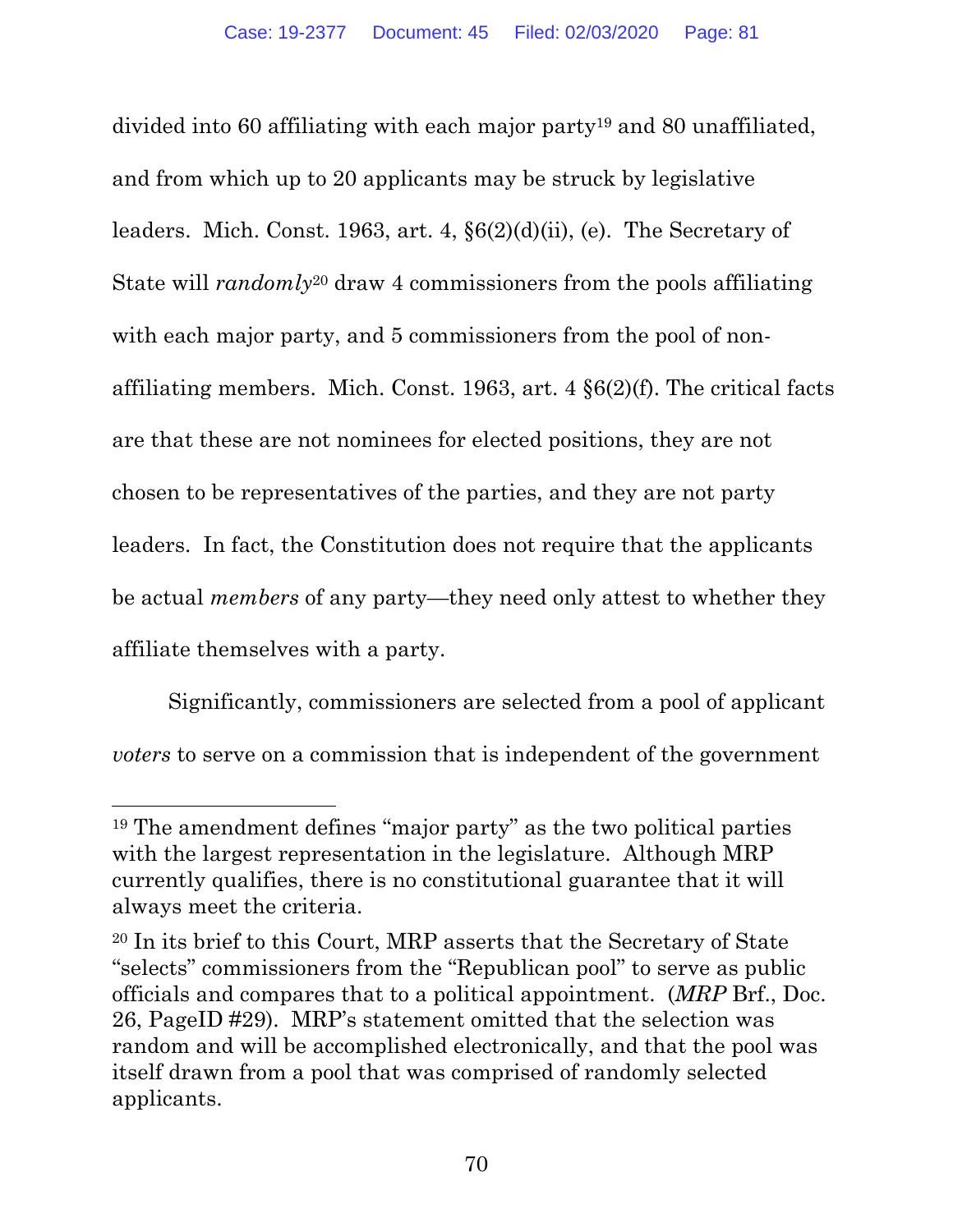and of the political parties. The drive to adopt this amendment was named "Voters Not Politicians," and that name succinctly summarizes both the purpose of the amendment and its method of revising the State's means of redistricting. That is to say, the point of the movement was to have the districts drawn by the voters instead of legislators or other political insiders. And with respect to political insiders, it should not be forgotten that Michigan's former apportionment commission whose 8 members were chosen by the major parties—was a failure.

Under this new amendment, applicants self-identify their party affiliation and attest to that affiliation under oath. Mich. Const. 1963, art. 4,  $\S6(2)(a)(iii)$ . The 4 commissioners who will be chosen from the pool of applicants claiming affiliation with the Republican Party are not Republican "standard bearers"—they will simply be voters who identify themselves with the Republican Party. Likewise, 4 commissioners will be Democratic Party voters, and 5 will be voters who do not identify with either major party. The entire point of the amendment is that the commissioners are not speaking for party interests or policy objectives they are speaking as voters and attempting to draw district maps that do not politically advantage any political party.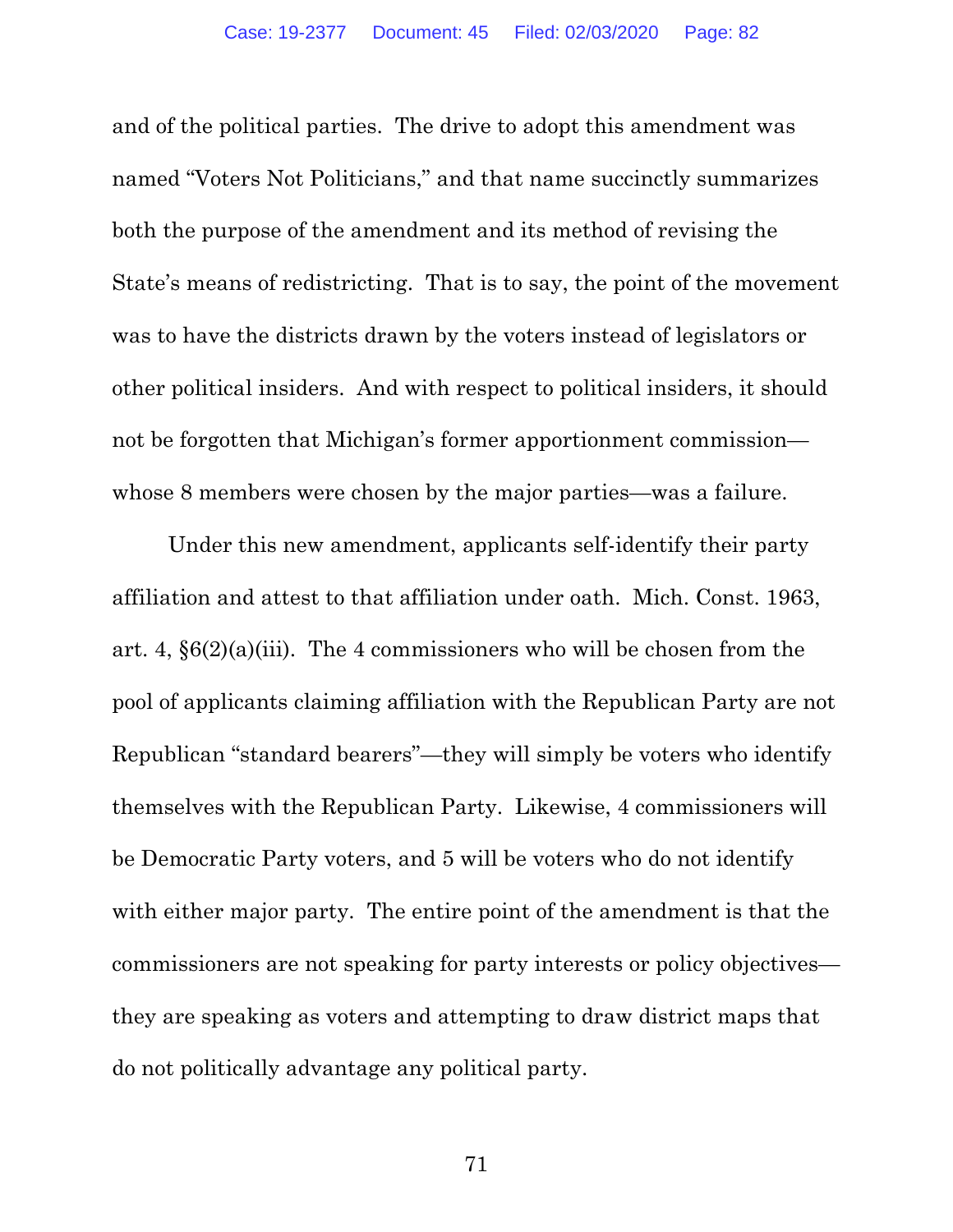The fact that the commissioners will be voters rather than candidates or nominees is not a distinction without a difference. Commissioners are not party nominees or candidates, and so they are not chosen to be party standard bearers or to deliver the party's message. As the District Court correctly observed, neither the amendment nor membership in the Commission defines what it means to be a Republican or a Democrat. (Op., R.61, Page ID #858-859.) As a result, *Reed* and *Jones* are inapplicable. Because the position of commissioner is randomly drawn from pools of voters, there is no basis for them to be regarded as "standard bearers" for the parties—rather, commissioners will be drawn from the same people to whom the parties will later appeal to *vote for* those standard bearers and representatives.

 MRP now asserts that the *lack of definition* for what constitutes "Democratic" or "Republican" affiliation somehow exacerbates the harm to it, although it is certain that—had the amendment included it—such a definition would have been the subject of a different legal challenge. (MRP Brf., Doc. 26, PageID #28.) Nonetheless, MRP's argument fails to adequately explain how it is harmed by allowing individual citizens to determine their own political preferences. Notably, MRP has not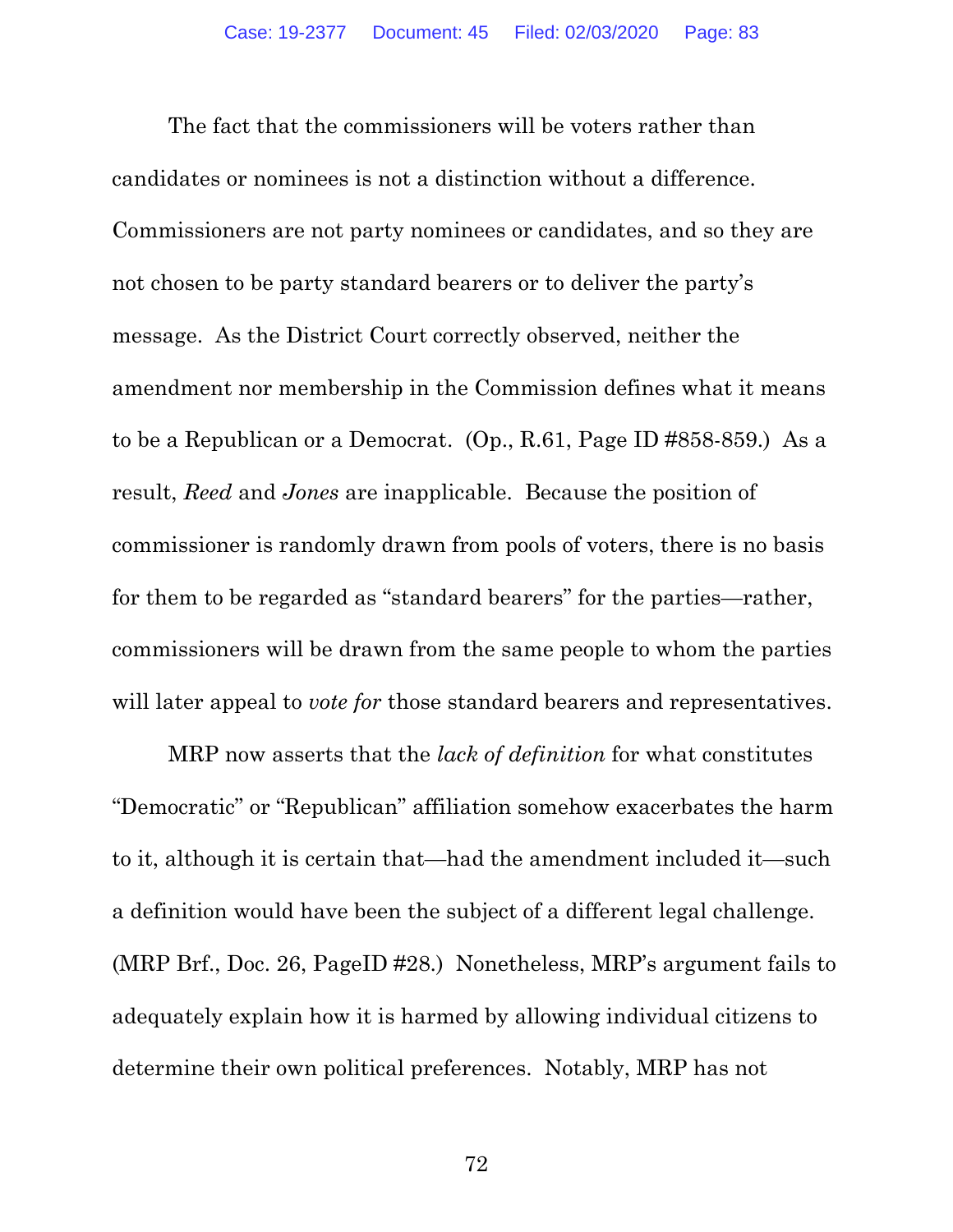offered any indication of what criteria it would suggest for determining who is or is not a "bona fide Republican."

Again, MRP has not argued that it has any existing process to prevent or exclude people from claiming affinity with the party. To the contrary, under Michigan law, there is no means for MRP to exclude voters even from participating in its primary elections. Under Mich. Comp. Laws §§168.575 and 168.576(2), any qualified and registered elector may vote for any party ticket, provided he or she votes for only one. So, in order to vote in the Michigan Republican primary, a voter need only commit to vote for only Republican candidates in the primary–in essence, voters assert their affiliation with the Republican party by self-declaring their intention to vote for them. The amendment's process of self-affiliation is no different.

And even if MRP *could* exclude people from claiming affinity with its party, it is far from clear how it could do so because Michigan law no longer provides an option for electors to declare a party preference, and voting history may reflect a reaction to particular candidates more than the voter's ideals and beliefs. In short, MRP is asking this Court to enjoin the operation of the amendment for failing to grant it a power it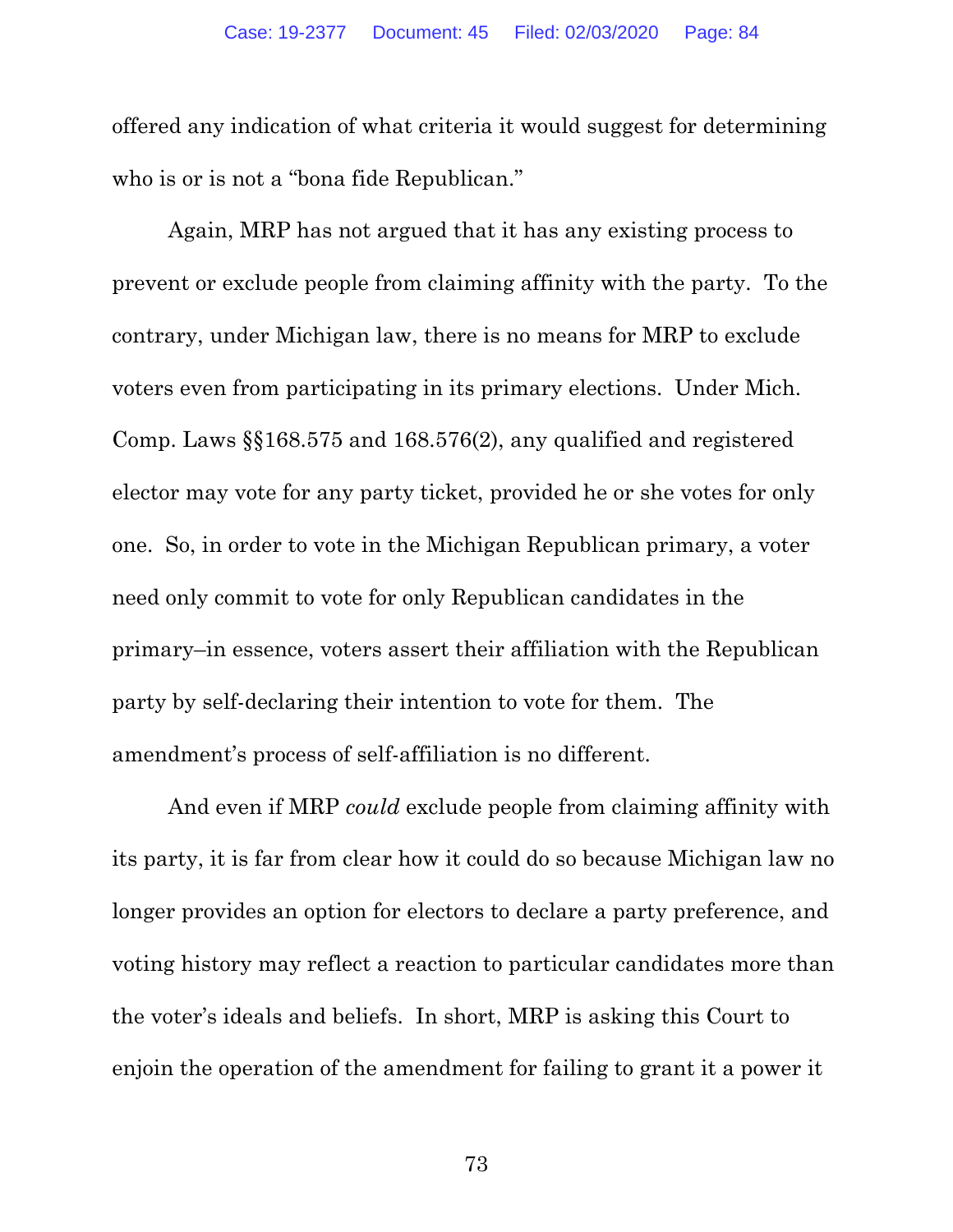does not otherwise possess and would have great difficulty exercising, even if it had it.

Or, more pointedly, MRP seeks a federal court order declaring that *only* the leadership of major parties may choose who decides district boundaries. MRP argues that the drawing of districts is so closely intertwined with partisan ideology that it is impossible to identify communities of interest and draw a map without becoming a "standard bearer" for the parties, and so only the party may choose who wields that power. Notably, MRP offers no case citation from any federal court holding that such considerations are the exclusive province of political parties. While the drawing of districts may involve "political" considerations, it is not a political ideology in and of itself. Drawing districts is simply the means of setting the field of contest, and while there is nothing necessarily improper in one party seeking advantages over another at the margins, that should not be mistaken for an actual *belief*.

MRP next attacks the provisions on the grounds of potential malfeasance and argues that someone may falsely claim affiliation to the detriment of MRP. But the risks of such conduct would be great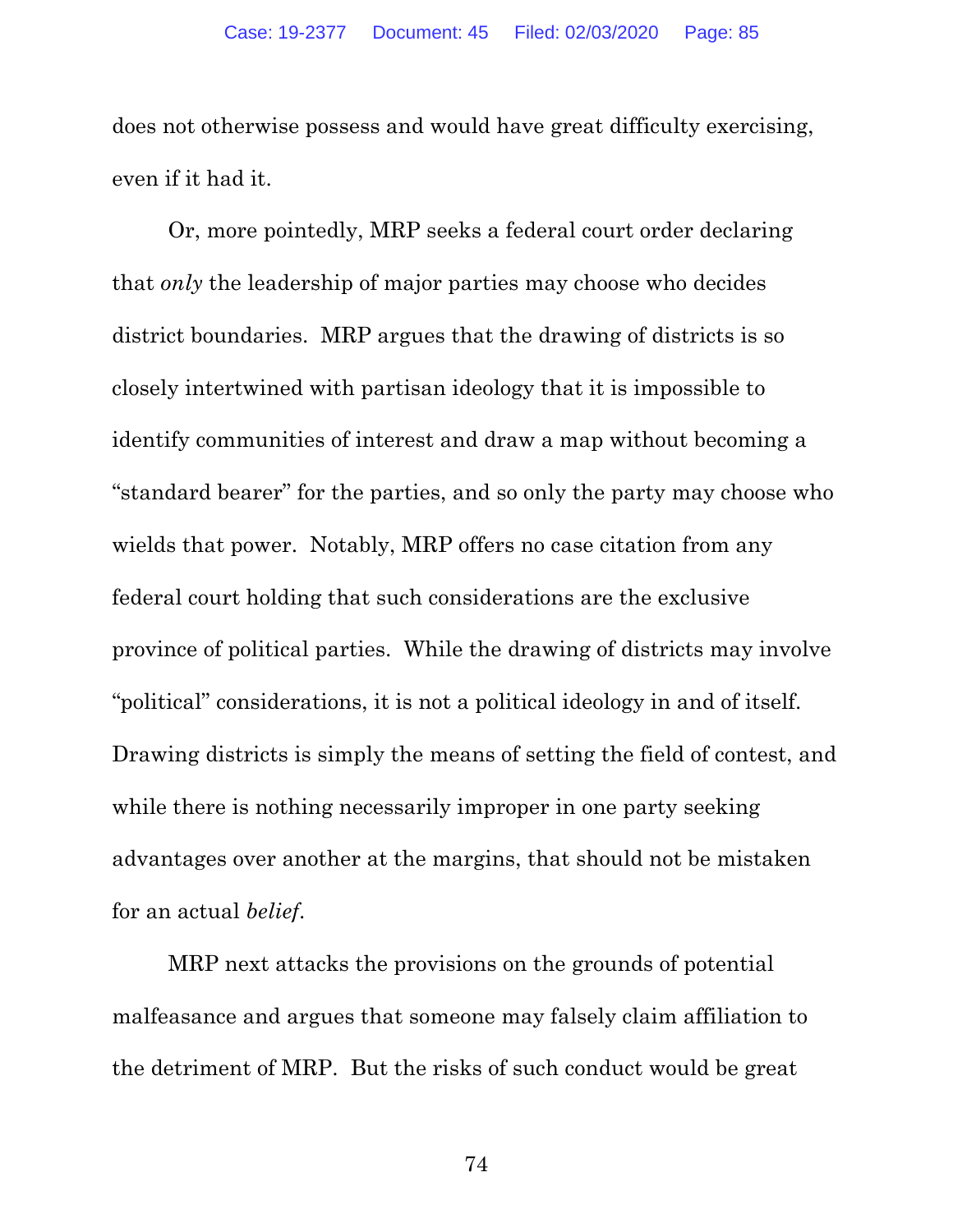and the rewards would be small. A "false affiliant" would have to commit perjury on the application merely to have a chance of being randomly drawn for one of the partisan-affiliating pools of 60 applicants (of which 50% are populated by people who returned a randomly-mailed application), from whom only 4 would ultimately be chosen as commissioners. Mich. Const. 1963, art. 4, §6(2)(a)(iii), §§6(2)(d)(ii), §6(2)(f). A false affiliant would have to be willing to commit a felony just to have a chance of being randomly drawn, and that chance would grow smaller in proportion to the number of people who apply. The best defense against a false affiliant would be for the major parties to encourage "bona fide" affiliants to apply.

Also, MRP is not without remedies if they believe an individual is attempting to perpetrate a fraud. If MRP concludes that one of the applicants in the pool is falsely claiming an affiliation with it, it may take appropriate action to report the crime of perjury. *See* Mich. Comp. Laws §750.423(1)-(2). MRP could also ask its legislative leaders to strike an applicant they believe to be misrepresenting themselves as a Republican voter. If a commissioner is discovered to have perjured himself or herself in the application after being seated, he or she could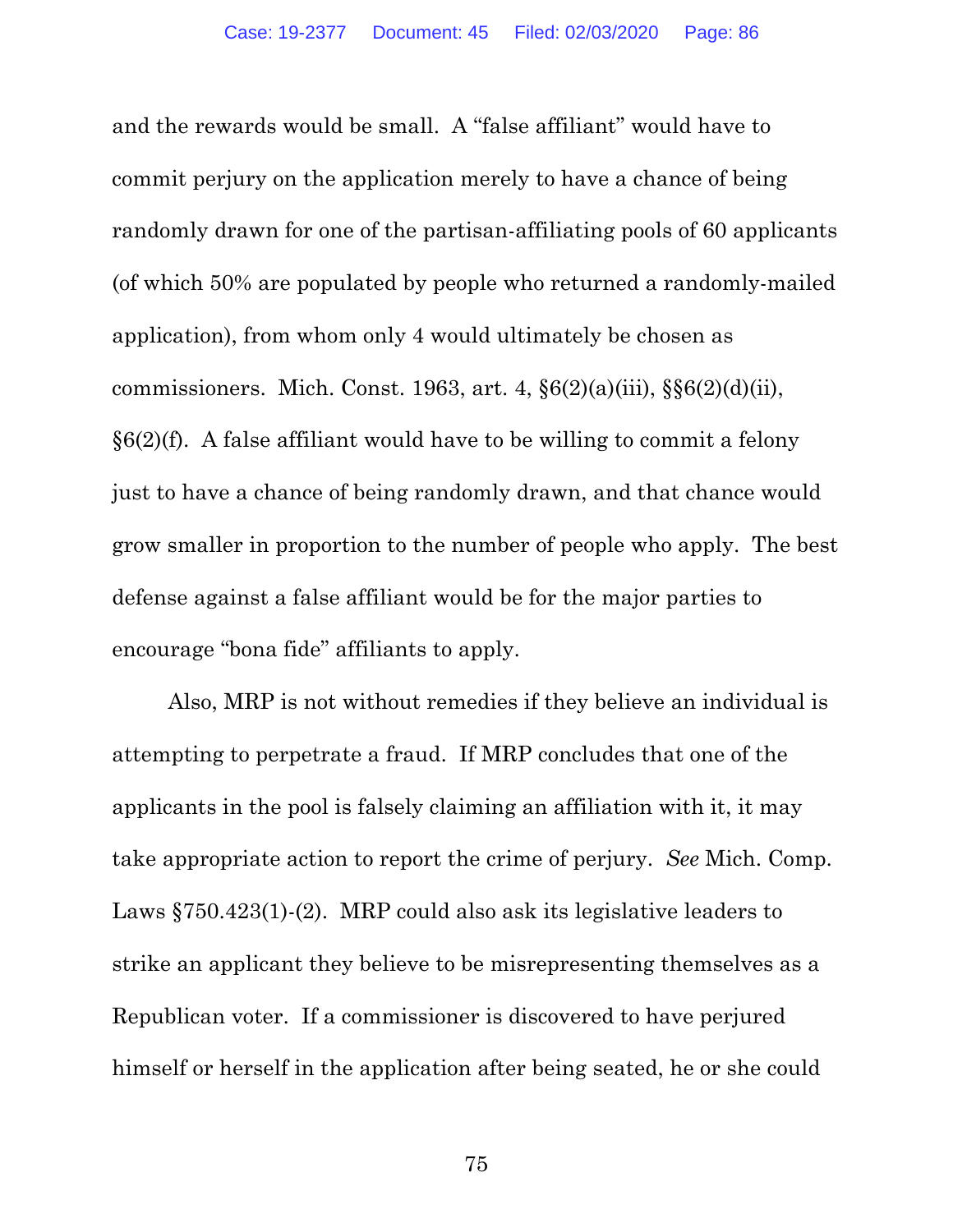be removed after any conviction. Mich. Const. 1963, art. 4, §6(3)(c). And ultimately, the Commission itself could, on a vote of 10 of its members, remove another member for reason of gross misconduct. Mich. Const. 1963, art. 4, §6(e).

Lastly, in examining article 4, §6, it is foreseeable that the Court may question why it references parties at all. The answer is that if the commissioners were simply chosen from all voters at random, there would exist the possibility that—through random chance—the pool would be comprised of a greater number affiliating with one party than the other. Such an outcome would turn a system intended to create a rational and deliberative body into a mere lottery. In order to avoid that outcome, the amendment provides a process to deliberately choose a set number of persons affiliating with the major parties, but who are not otherwise bound to party leaders and their party objectives.

The amendment imposes no burden on the MRP's selection of its party leadership, or its candidates for partisan offices. The State is not deciding who is or who may be a member of the MRP. The Secretary of State is not even directly choosing the members of the Commission. The amendment merely provides for Commission members to be drawn from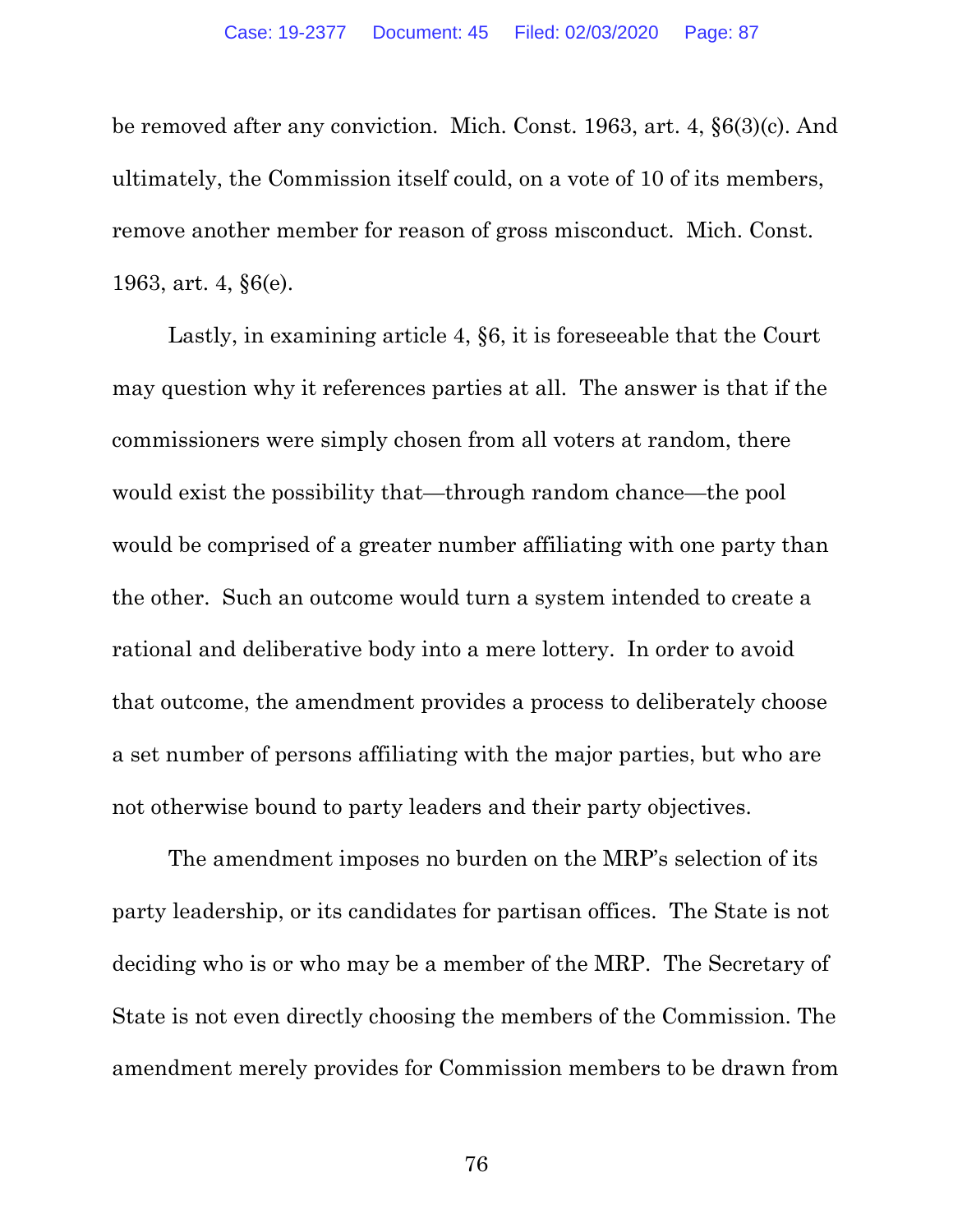pools of voters who attest under oath whether they affiliate with either of the major parties. The selection of voters identifying themselves as affiliating with a major party does not burden the association right of MRP or any of the individual Plaintiffs. And even if there is a minimal burden, it is plainly outweighed by the people's important interest in composing an impartial Commission.

### **c. The composition provisions do not discriminate on the basis of viewpoint.**

The *MRP* Plaintiffs next claim that the composition provisions impose viewpoint discrimination in violation of the First Amendment. Quoting *McCutcheon v. F.E.C.,* 572 U.S. 185, 207 (2014), in which the U.S. Supreme Court held, "the concept that government may restrict the speech of some elements of our society in order to enhance the relative voice of others is wholly foreign to the First Amendment," the *MRP* Plaintiffs contend that the amendment attempts to "enhance the voice" of a group through its allocation of Commission seats. (*MRP* Brf., Doc. 26, PageID #46.) In particular, MRP claims that the amendment favors applicants who do not affiliate with either major party. *Id*. In short, the *MRP* Plaintiffs argue that because the Commission will be composed of 4 voters affiliated with MRP, 4 affiliated with the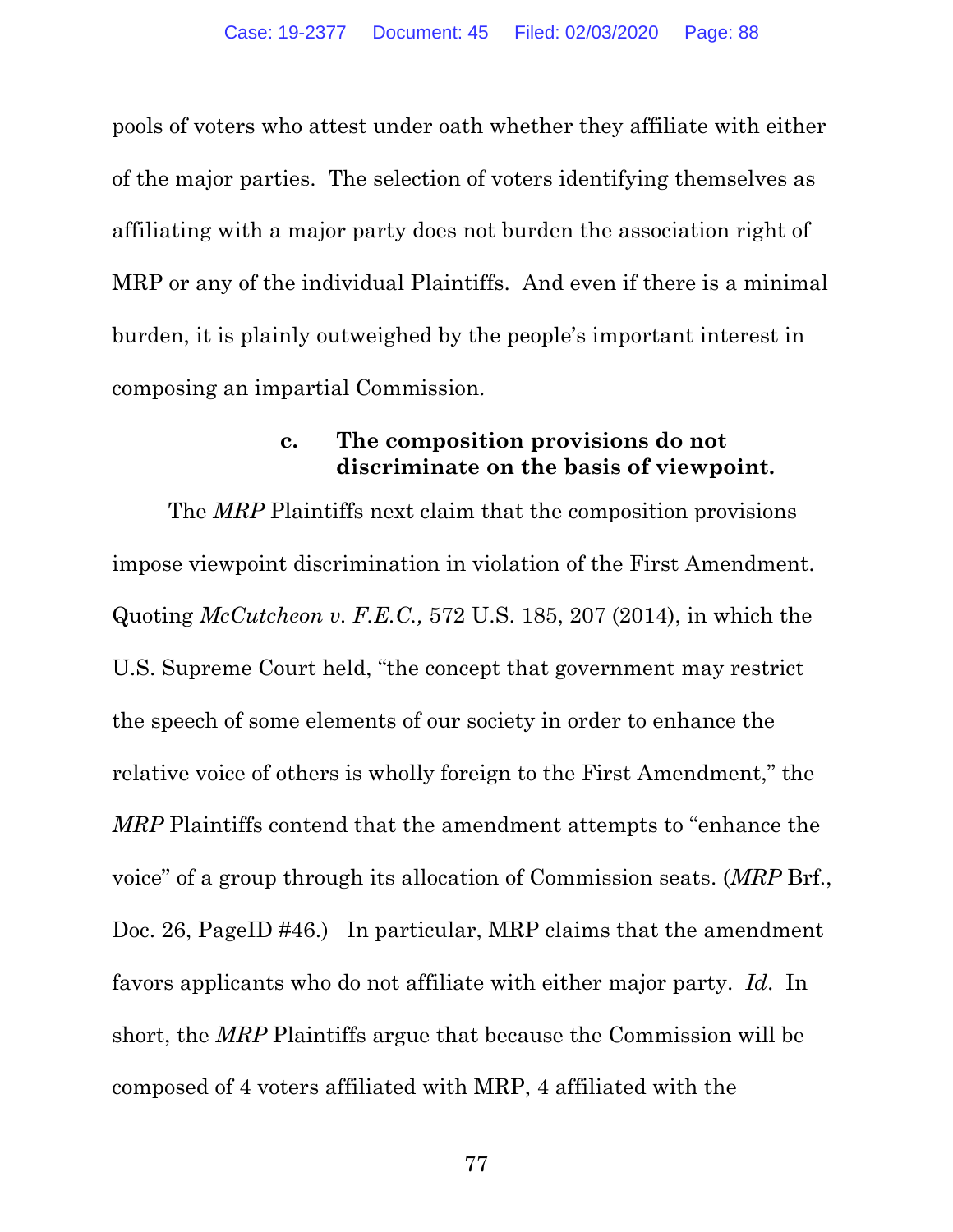Democratic Party, and 5 unaffiliated with either party, the composition discriminates against them by giving 5 seats to non-affiliated voters because "four is not greater than five." *Id*. at PageID #47*.*

But the *MRP* Plaintiffs continue to err in reducing the nonaffiliated Commission seats to being "independent" seats. The 5 Commission seats are not reserved only for those who are independent, and instead they are for all applicants who do not affiliate with either of the two major parties. Mich. Const. 1963, art. 4, §6(2)(b). This includes not just "independent" voters, but those who affiliate with any other party besides the two major parties. Notably, because the 5 members will be drawn from applicants based on their non-affiliation with the two major parties, the pool for those applicants would also include those who affiliate with parties that are not yet qualified to appear on the ballot in Michigan. In short, the 5 "non-affiliated" members will be those who affiliate with *any other political identification* other than the two major parties. In contrast, the two major parties—including MRP—have 4 members affiliated with each. MRP is not disadvantaged by having 4 members affiliated entirely with it alone, as opposed to 5 members affiliating with all other groups and no group at all.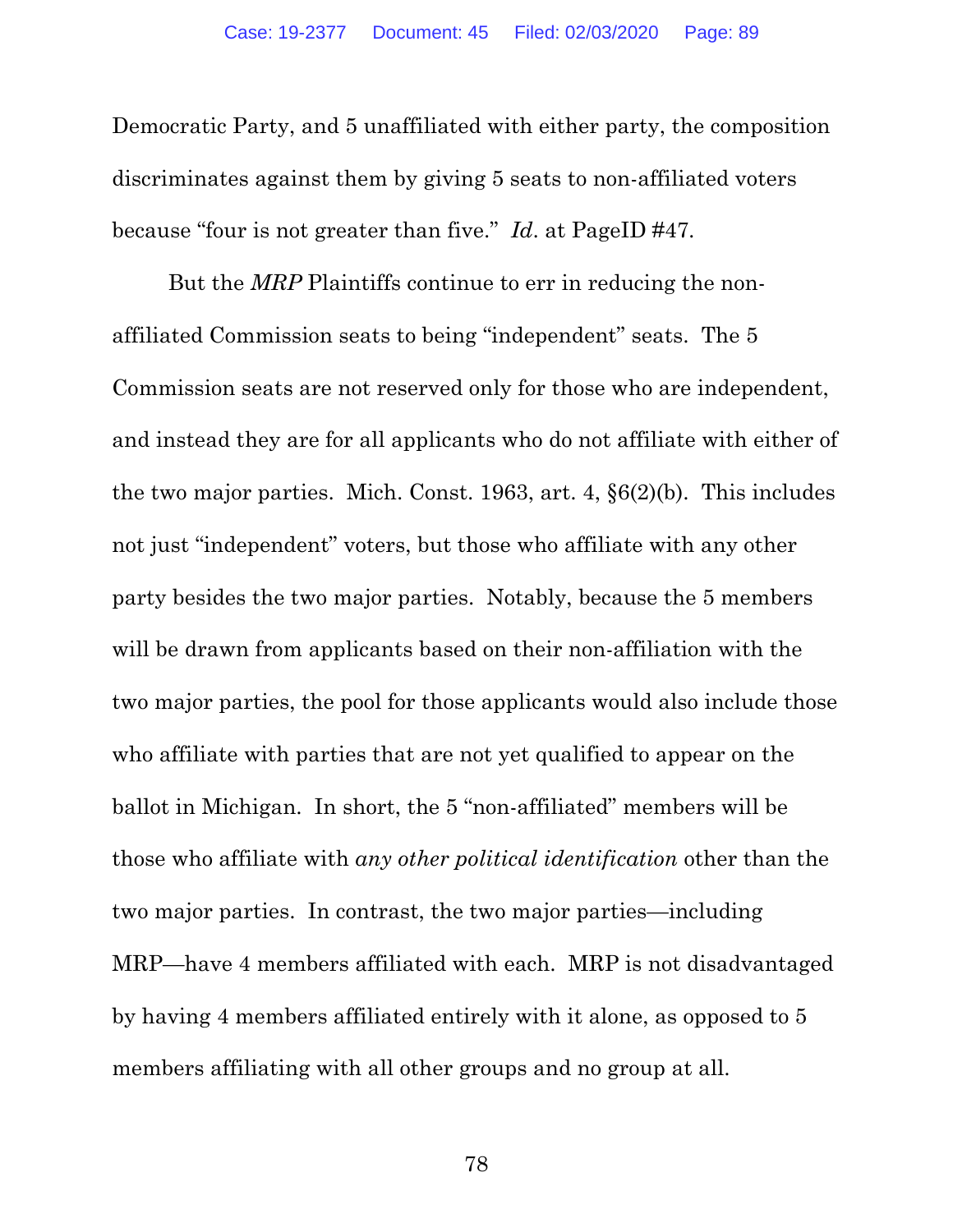MRP also has not addressed the fact that the numerosity of commissioners in each of the three groups has little effect on the relative power those groups have in the Commission's decisions. Under article 4, §6(14)(c), while a final decision of the Commission to adopt a redistricting plan requires a majority vote (at least 7 members), that majority must include at least two commissioners from each of the major parties and at least two who do not affiliate with either major party. (Recall that the former failed apportionment commission's 8 members were evenly divided between the two major parties). In the event that a plan fails to satisfy that requirement, it then goes to a ranked choice vote by the Commission, but a plan must still be ranked in the top half of plans by at least two Commissioners not affiliated with the party of the Commissioner who submitted the plan, or—if it was submitted by a non-affiliated member—by two commissioners of a major party. So, regardless of whether the non-affiliated group has 4 or 5 members, a plan still requires a consensus among commissioners affiliating with the major parties. There is no ability for the nonaffiliating members to outvote either of the two major parties. If anything, the one "extra" member of the non-affiliated group offers the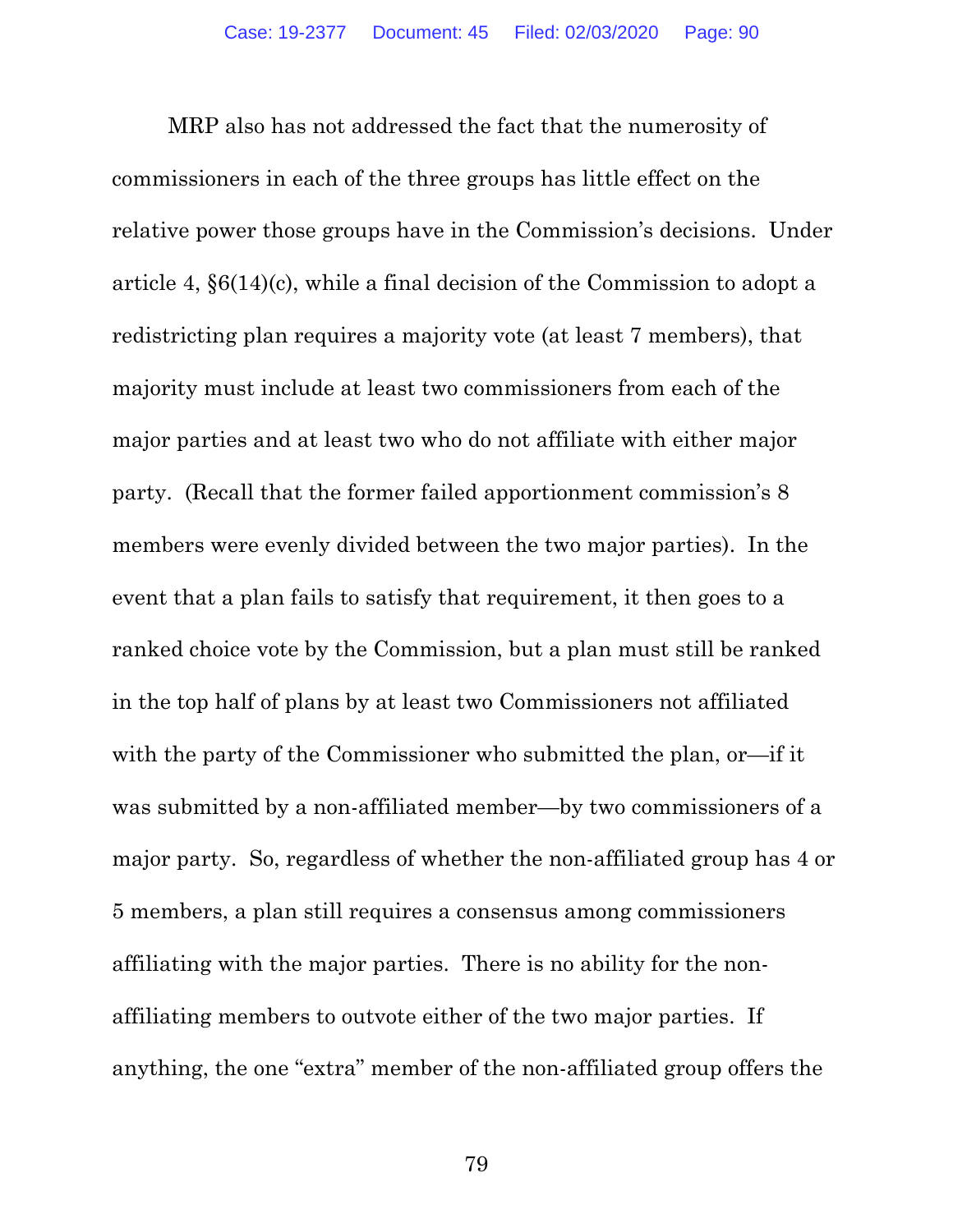party-affiliating members a greater opportunity to obtain the necessary 2 non-affiliated votes to have their plan adopted.

Last, the *MRP* Plaintiffs' argument continues to be ambiguous on what "viewpoint" they seek to claim as being affected by the amendment. Their brief again suggests that Republican views are being disadvantaged by having 4 members as opposed to 5, but in the same sentence they also claim that the views of unaffiliated commissioners are being enhanced. (*MRP* Brf., Doc. 26, PageID #46.) But if the imbalance of viewpoints is between "affiliated with a major party vs. no major party affiliation," then the mathematics of Plaintiffs' argument is incorrect. There are 5 members who have no affiliation with the two major parties, but there are 8 major party-affiliated members when the Republican and Democratic affiliated members are combined as representing the "major party affiliating" viewpoint. To borrow a phrase from MRP's brief, 5 is not greater than 8, and there is no advantage to the members who do not affiliate with a major party at the expense of major-party-affiliating members. (*MRP* Brf., Doc. 26, PageID  $\#47$ .)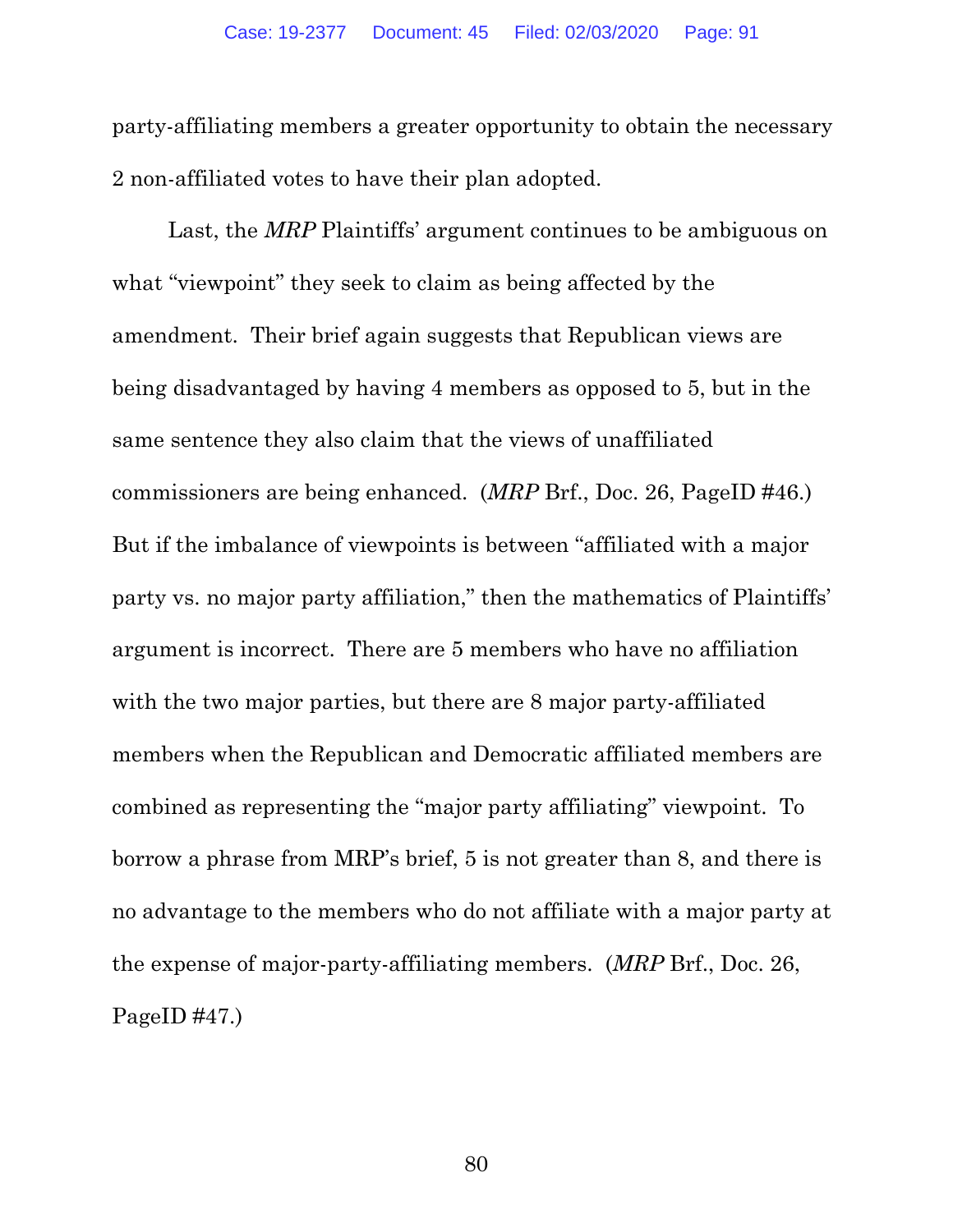On the other hand, if the viewpoint at issue is simply that of "Republican" affiliation, then the *MRP* Plaintiffs' argument must still fail because they have the same number of members as the Democratic affiliation and more members than those reserved for those who maintain affiliation with any other party. And, as argued above, the "not affiliated with a major party" group of commissioners is not limited to so-called "independent" voters and may include those who affiliate with any minor parties or even parties who have not yet organized and qualified for the Michigan ballot. They could belong to no party, or any other non-major party. So, there is no unified viewpoint for the group "non-affiliated" commissioners and—on the face of the amendment—the composition of the Commission does not advantage any group or viewpoint. The claim of viewpoint discrimination, therefore, fails.

### **d. The burden on future commissioners' free speech rights is minimal and outweighed by the State's compelling interest.**

Last, the *MRP* Plaintiffs claim that article 4,  $\S6(11)$  is an unconstitutional restraint on the commissioners' First Amendment freedom of speech. This claim is seriously compromised by significant legal defects, and it has no likelihood of succeeding on the merits.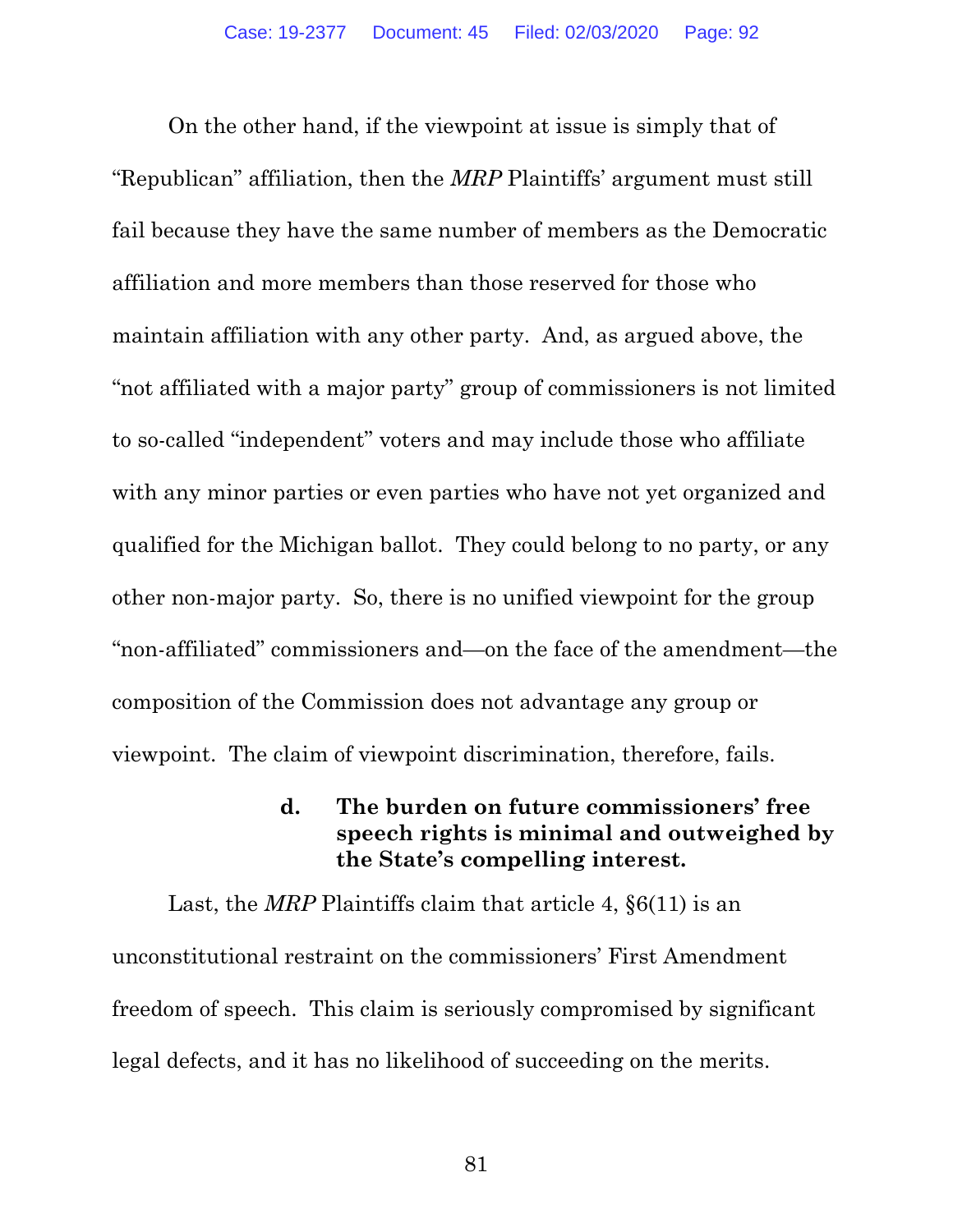First, Plaintiffs in this case do not have standing to make this claim. The district court gave MRP the benefit of the doubt and assumed their standing arguendo, but it is far from clear how MRP is capable of raising this claim. (Op., R.67, PageID #967.) Even now, the *MRP* Plaintiffs make no effort to show how they have either suffered or will imminently suffer a cognizable injury-in-fact as a result of this restriction. The "law of standing" has been set forth by the Supreme Court in *Lujan v. Defenders of Wildlife*, 504 U.S. 555, 560-61 (1992). Plaintiffs must identify a "concrete and particularized" "injury in fact" and a "causal connection" between such injury and, here, the limitation on commissioners discussing redistricting with the public. *Id*. More than a "mere pleading requirement," this is an "indispensable" part of their case that Plaintiffs must support at every stage of litigation "with the manner and degree of evidence required" at each. *Id*. at 561.

None of the Plaintiffs here are Commission members and so the restriction will have no effect on their ability to engage in protected speech. Although they "wish to apply" for the position of commissioner, they are not currently eligible to be members of the Commission. (*MRP* Compl., R.1, ¶20-25, PageID #5-7.) As a result, even if they applied,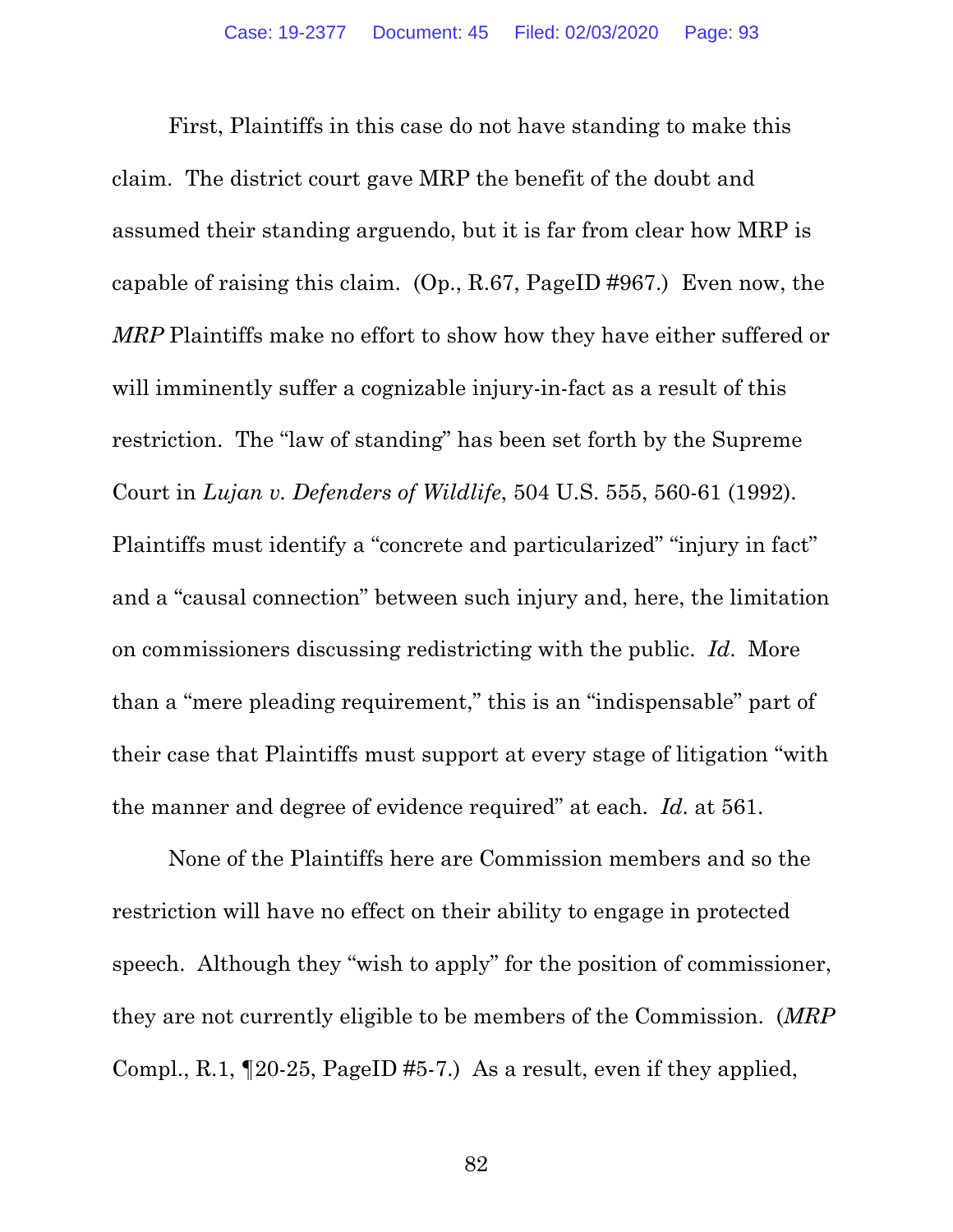they would be disqualified from membership on the Commission before the Commission held its first meeting, and there would still be no restraint on their speech. Further, even if they were eligible to apply, there is no certainty that they would ultimately be selected as one of the 4 Republican party-affiliated commissioners and so the application of the restriction to them is purely hypothetical.

Second, even if the claim could properly be raised, it is based upon an erroneous legal premise. The *MRP* Plaintiffs argue that §6(11) imposes "restrictions on speech" and that public officers may not be compelled to relinquish First Amendment rights as citizens to speak on matters of public concern. (*MRP* Brf., Doc. 26, PageID #51.) This argument rests on *Pickering*, 391 U.S. at 568, for the principle that public officials may not constitutionally be compelled "to relinquish the First Amendment rights they would otherwise enjoy as citizens to comment on matters of public interest in connection with the operation of the [institution] in which they work." But what the *MRP* Plaintiffs overlook is that the First Amendment rights of public officials are not absolute, and the State has the power to restrict the *official* speech of its officials and employees.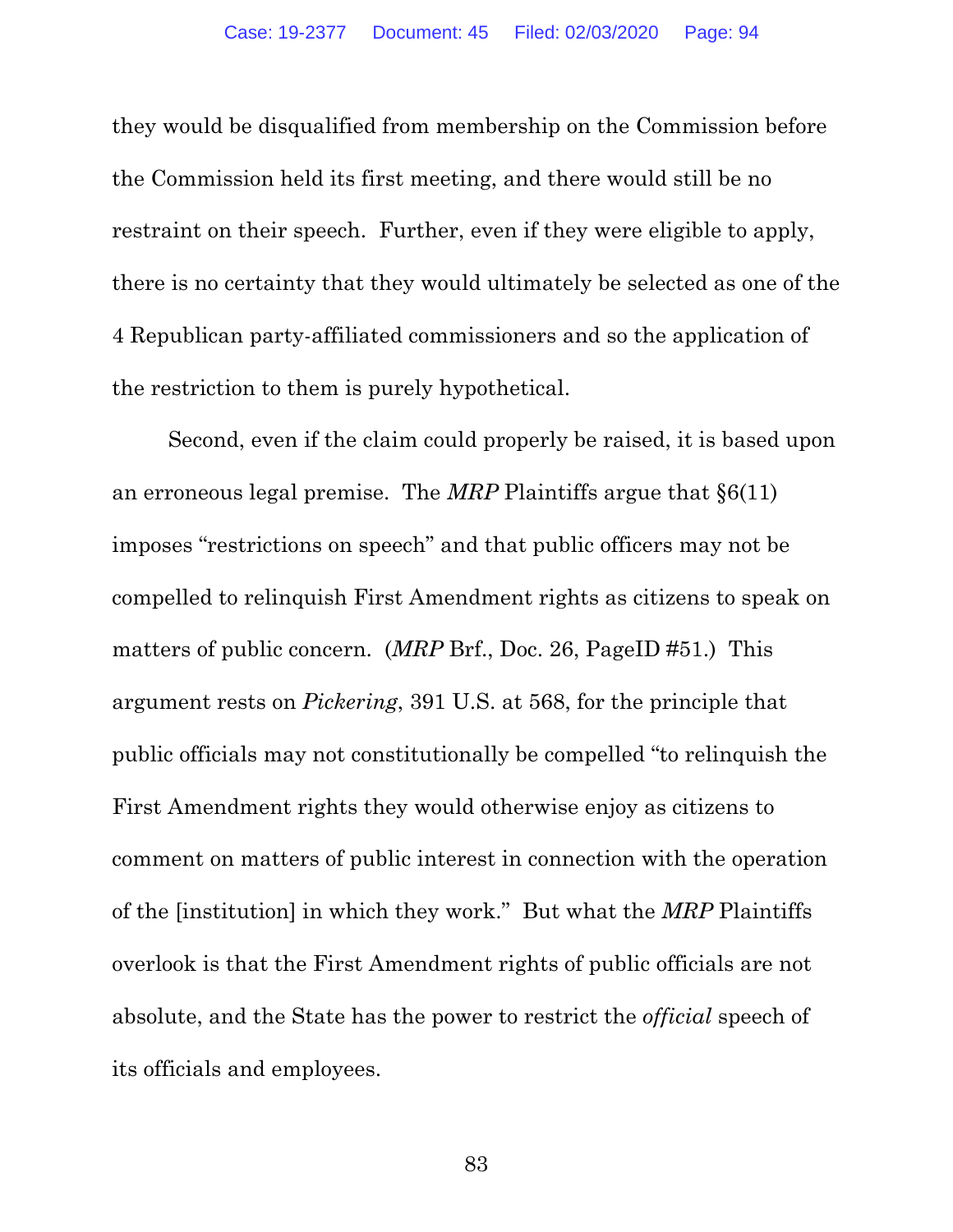In *Garcetti v. Ceballos*, the U.S. Supreme Court confirmed the *Connick* test, in which public employee speech gives rise to a First Amendment claim only if the employee speaks as a citizen on a matter of public concern. 547 U.S. 410, 418 (2006) (citing *Connick v. Myers*, 461 U.S. 138 (1983)). The Court held that "[w]hen a citizen enters government service, the citizen by necessity must accept certain limitations on his or her freedom." *Id.* at 418 (citation omitted). If an employee is not speaking "as a citizen" on a matter of public concern they do not have a First Amendment cause of action. *Id*. And when public employees make statements pursuant to their official duties they are not speaking as citizens, and so restricting speech that owes its existence to a public employee's professional responsibilities does not infringe any liberties the employee might have enjoyed as a private citizen. *Id*. at 421.

 The *MRP* Plaintiffs argue that the restriction does not apply only to "official" speech, (*MRP* Brf., Doc. 26, PageID #50-51), but fails to explain how a commissioner would be speaking upon "redistricting matters" in any manner *other* than in their official capacity. The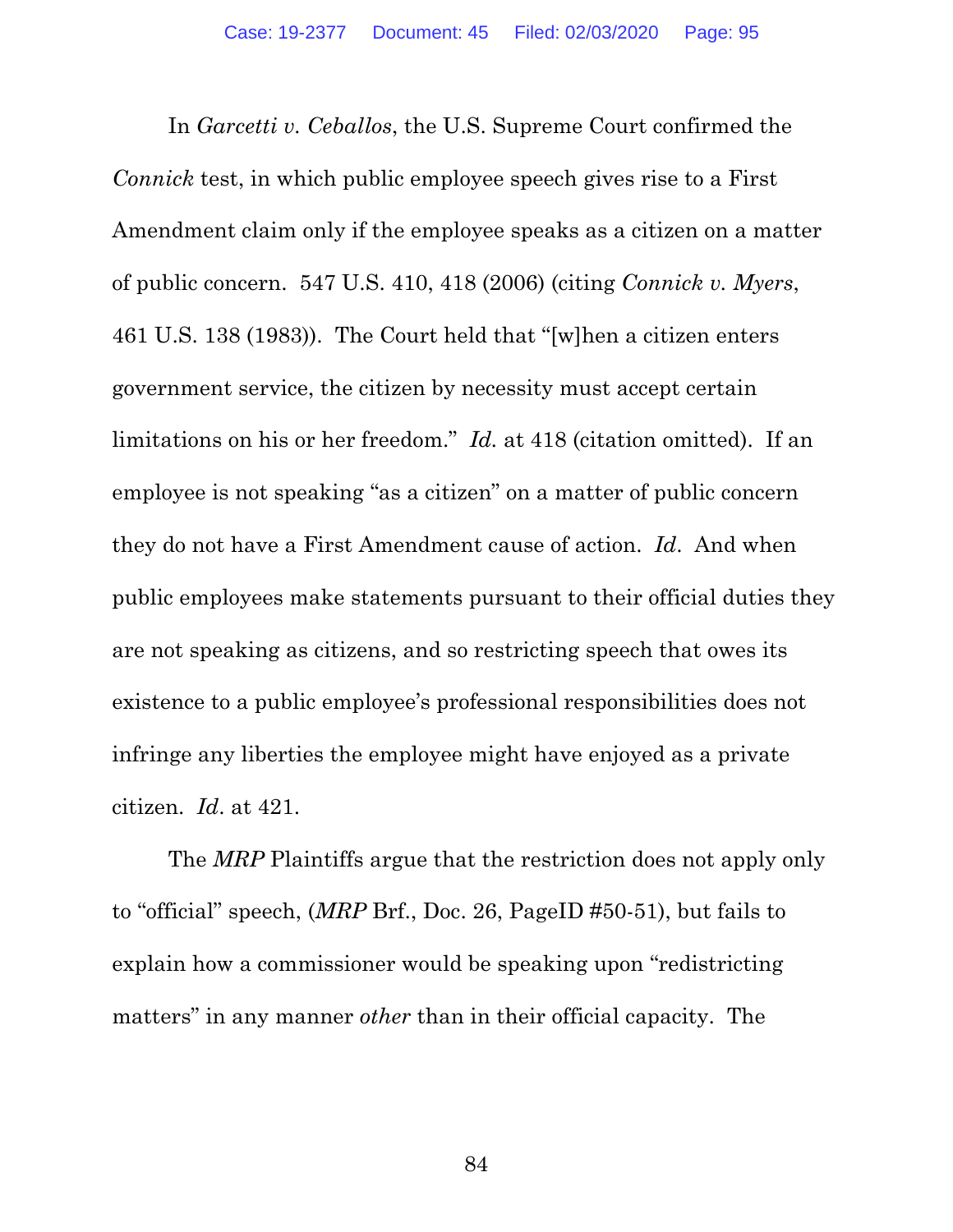restriction of article 4, §6(11) is not a blanket ban on the commissioners' ability to speak, and instead it requires only that they:

[S]hall not discuss redistricting matters with members of the public outside of an open meeting of the Commission, except that a Commissioner may communicate about redistricting matters with members of the public to gain information relevant to the performance of his or her duties if such communication occurs (a) in writing or (b) at a previously publicly noticed forum or town hall open to the general public.

Mich. Const. 1963, art. 4, §6(11). Commissioners remain free to discuss the operation of the Commission as a body, and they can even discuss redistricting with the public so long as they are gathering information from the public and doing so in writing or in a public forum. The narrow restriction applies only to the topic of redistricting and only to those who are engaged in the Commission's redistricting work. In short, it applies only to speech made in their official capacity as commissioners. Indeed, the District Court concluded as much. (Op., R.67, PageID #967.) Because the restriction applies only to official speech, §6(11) does not infringe upon any First Amendment rights.

 In the alternative, even if the Court concludes that the amendment infringes upon speech made in a Commissioner's capacity as a citizen, that would not end the inquiry. Under *Garcetti*, where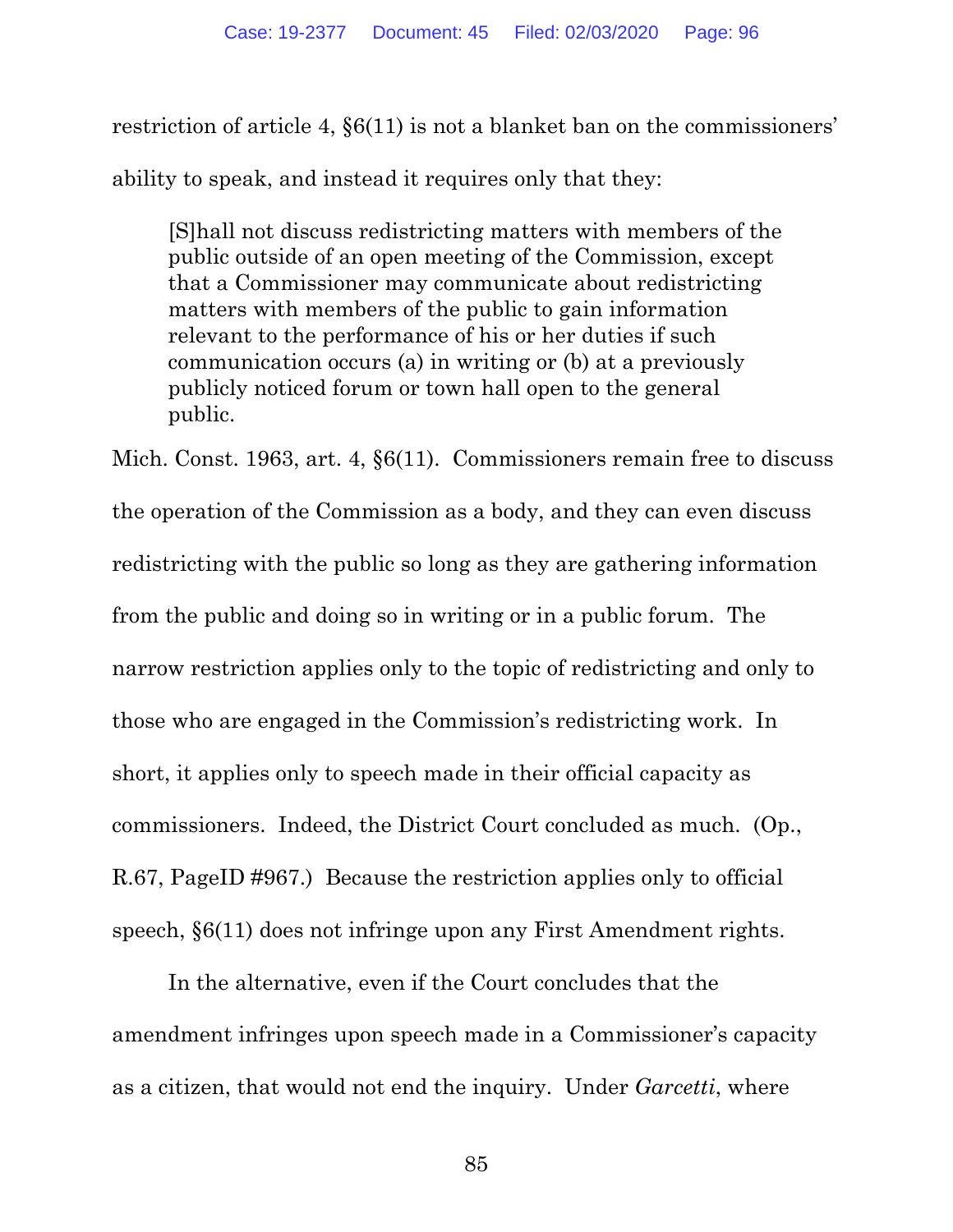employees or public officers are speaking as citizens about matters of public concern, they may still be required to adhere to speech restrictions that are necessary for their employers to "operate efficiently and effectively." 547 U.S. at 419. The Supreme Court's decisions since *Pickering* have sought to balance the individual and societal interests that are served when employees speak as citizens on matters of public concern and to respect the needs of government employers attempting to perform their important public functions.

Here, there are serious problems posed by the prospect of commissioners or staff making public statements about its redistricting process outside of public meetings. With 13 members, there will be 13 individual views about the process, and individual statements about the redistricting without other members present may result in misleading or inaccurate information being presented to the public as the Commission's official position. Non-public discussions additionally expose the Commission to unseen influence and efforts to subjugate its independent operation. Just as jurors are told not to discuss the case with their family or friends, the restriction of  $\S6(11)$  operates to allow the Commission to perform its task without outside influence. Again, it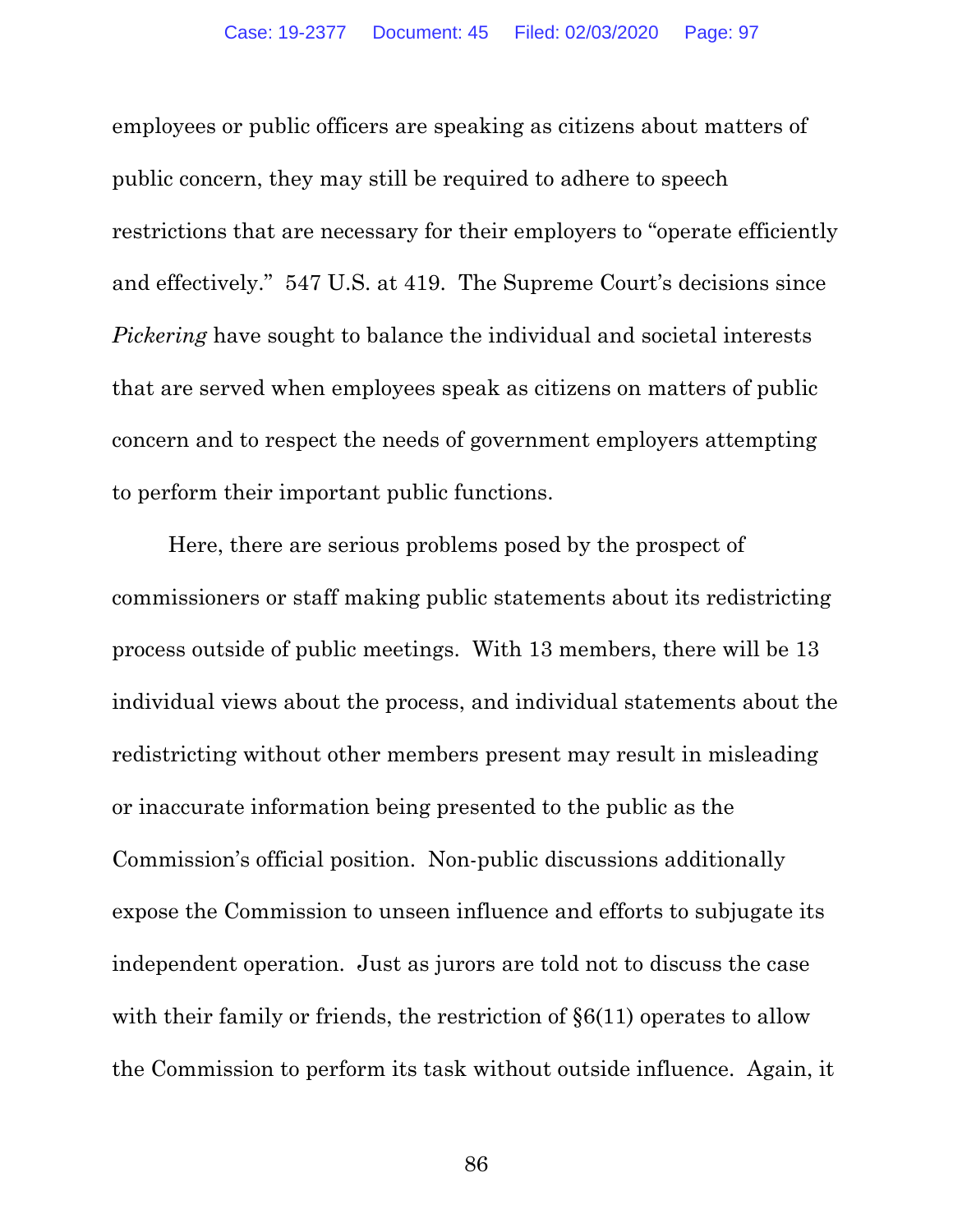bears repeating that the commissioners and staff may discuss redistricting with the public—indeed, the amendment encourages such dialog—but they must simply do so in writing or at a public forum. The interests in having the work of the Commission proceed in an orderly and public fashion outweigh the interests of anyone who would desire to extract gossip from commissioners, or to influence their votes out of public view. To the extent there is any burden on the commissioners' First Amendment rights, it is minimal and is substantially outweighed by the State's important interests in maintaining an impartial Commission, and the appearance of an impartial Commission.

#### **B. Plaintiffs failed to demonstrate irreparable injury.**

Plaintiffs have not demonstrated any irreparable injury. First, there is no associational or expression-based exclusion of their viewpoints, because by the express terms of the amendment, there will be persons affiliating with their political party on the Commission, and Plaintiffs otherwise remain free to affiliate and express their views. Their temporary ineligibility to apply to the Commission is not based on their party affiliation, but upon the conflict inherent between their private interests and the public duty of the Commission to draw lines in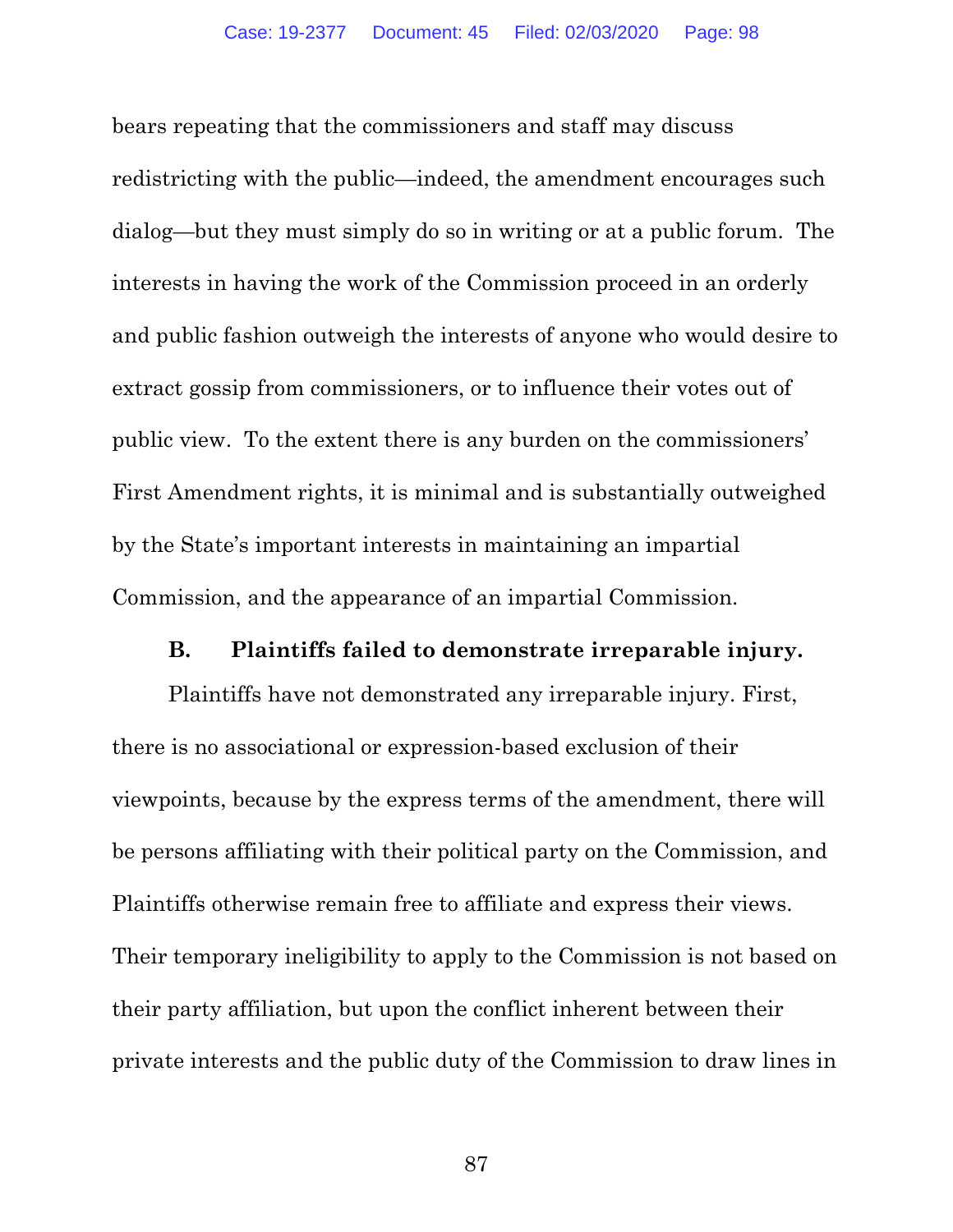a fair and impartial manner. For the same reasons stated in the discussion of the merits, Plaintiffs' First and Fourteenth Amendment rights are not violated by the amendment, and therefore Plaintiffs suffer no irreparable harm on the basis of any alleged constitutional deprivation.

Second, to whatever extent Plaintiffs raise a claim based on "exclusion from state employment," that is not an "irreparable" injury. The Supreme Court has held injuries that can be later compensated with "other corrective relief" are not irreparable. *Sampson v. Murray*, 415 U.S. 61, 90 (1974). Here, there would be an adequate remedy for any supposed loss of opportunity, because Plaintiffs could—if they prevailed—receive monetary compensation for the pay they might have received as Commission members.

Also, to the extent Plaintiffs allege that they may be unconstitutionally excluded from service on the Commission, applications are not due until June 1, 2020, thus there is time enough to fully litigate the issues before these dates. Plaintiffs have no imminent risk of harm and a preliminary injunction is premature and unnecessary. Plaintiffs have not demonstrated an irreparable injury.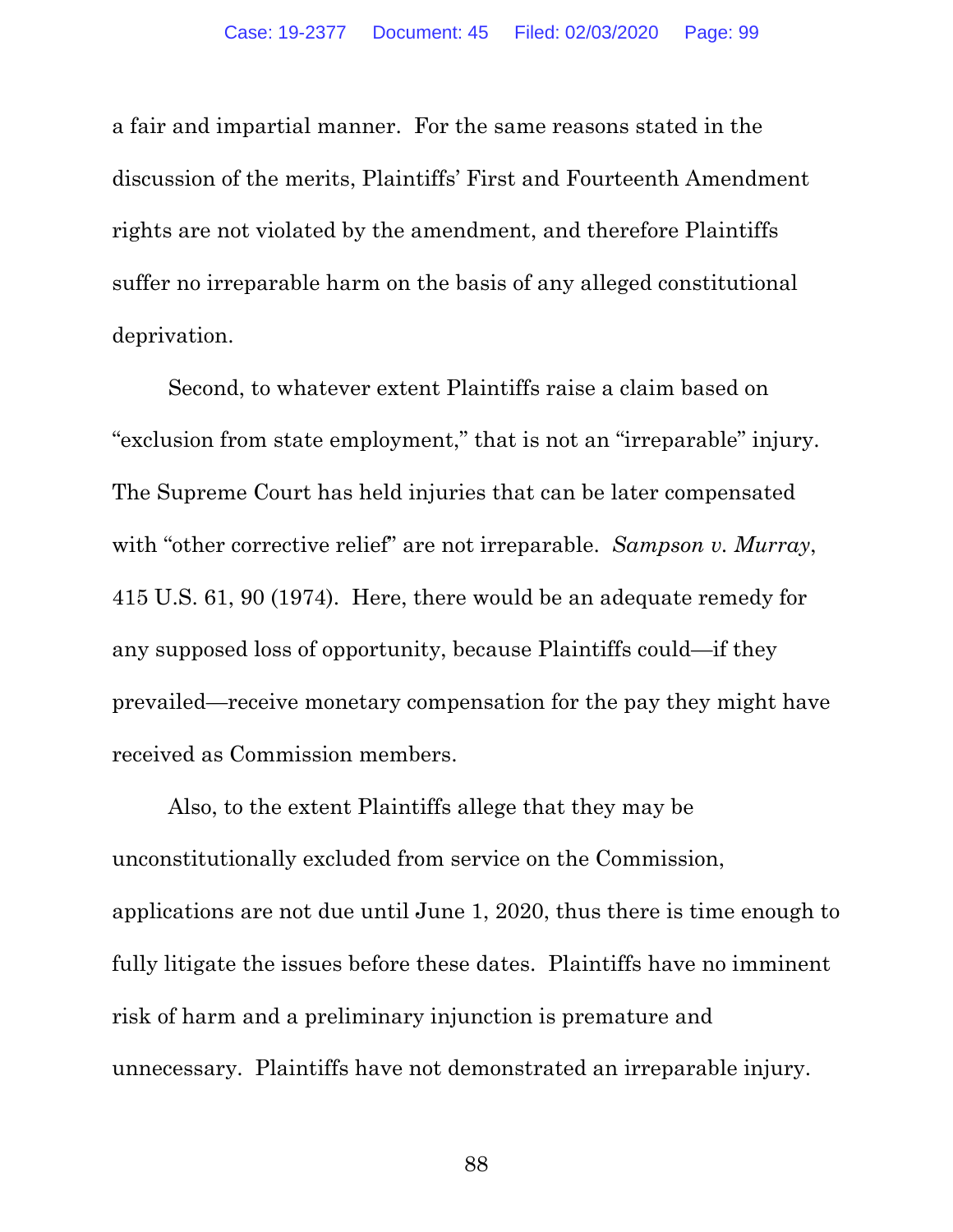But even if one or more of the Plaintiffs could demonstrate irreparable harm because they are ineligible to be members of the Commission, as set forth above Plaintiffs have not demonstrated a likelihood of success on the merits of their constitutional claims. "[A] finding that there is simply no likelihood of success on the merits is usually fatal" to a request for injunctive relief. *Gonzales v. Nat'l Bd. of Med. Exam'rs*, 225 F.3d 620, 625 (6th Cir. 2000).

### **C. An injunction will cause irreparable harm to the State and is not in the public interest.**

An injunction will irreparably harm the State and its citizens. The constitutional amendment challenged here was duly enacted by the Michigan voters as an expression of their will as to who they wanted to exercise the power of drawing their electoral districts. As discussed in the Affidavit of Sally Marsh, any delay in the process will interfere with the ability to prepare for and implement the amendment's requirements. (*Daunt* Benson P.I. Brf., R.39-1, Ex. A, PageID #673-681.) As of January 1, 2020, applications have been mailed to randomly selected voters. *Id*. at ¶3a, PageID #674. The injunction requested by the Plaintiffs would have prevented the applications from being published or mailed, making it impossible for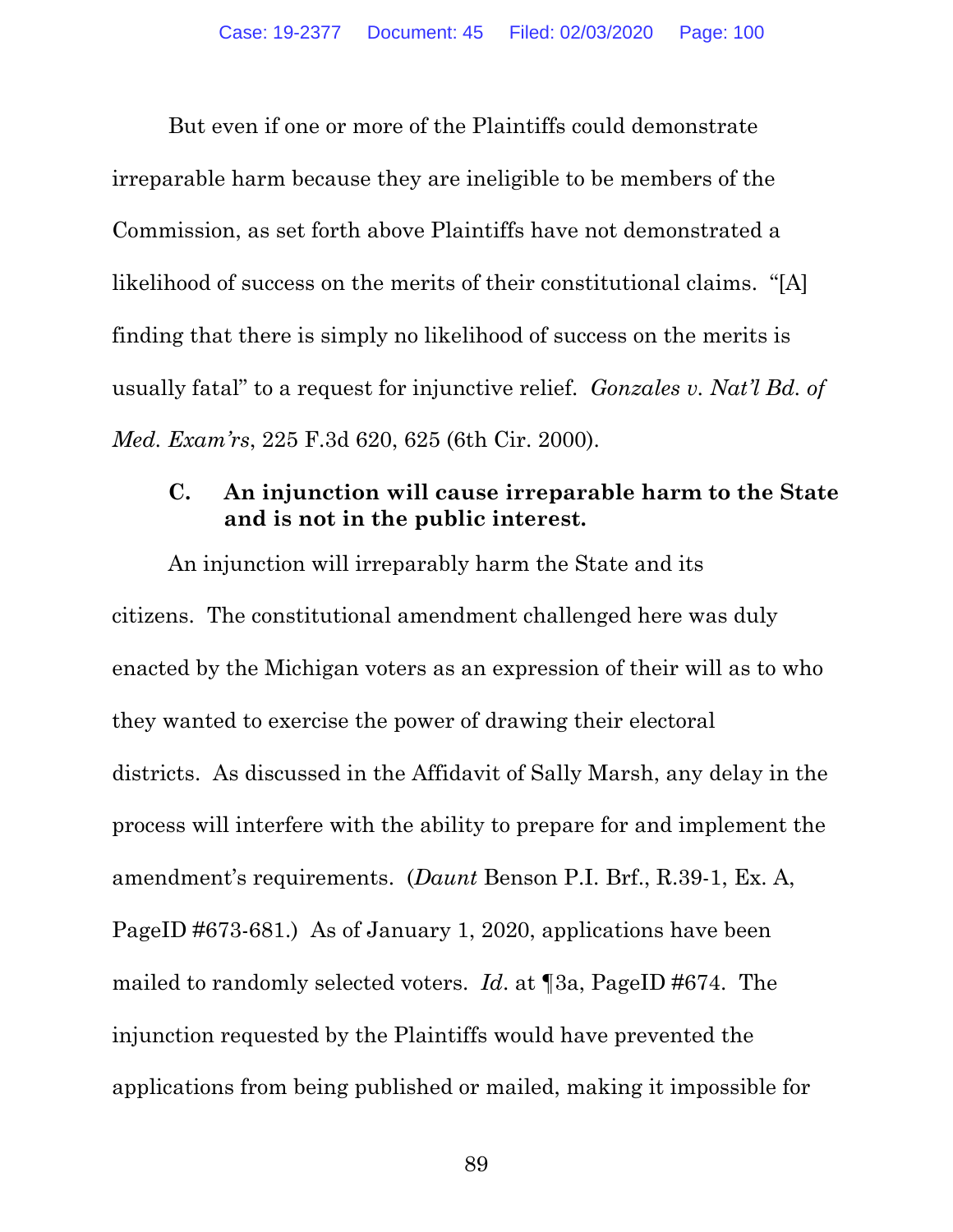anyone to apply and jeopardizing the ability to form a functioning Commission. The constitutionally mandated schedule is as follows: The deadline to return completed applications is June 1, 2020, and by July 1, 2020, the Secretary of State must select and submit 200 applications to legislative leaders. *Id*. at ¶3b-c, PageID #674. The legislative leaders' "strikes" must be provided to the Secretary by August 1, and the random draw for the 13 commissioners must be held by September 1, 2020. *Id*. at ¶3d-e, PageID #675. And the Commission must be seated by October 15, 2020. *Id*. at ¶3f, PageID #675.

While the eligible applicants could be expanded if the exclusions are found to be too broad, or the entire process could even be halted if the entire amendment is somehow ultimately overturned—a preliminary injunction would effectively render the amendment inoperable until the next redistricting cycle. The status quo would be to allow the system to function as written in the Michigan Constitution.

### **CONCLUSION AND RELIEF REQUESTED**

For the reasons set forth above, Defendant-Appellee Michigan Secretary of State Jocelyn Benson respectfully requests that this Court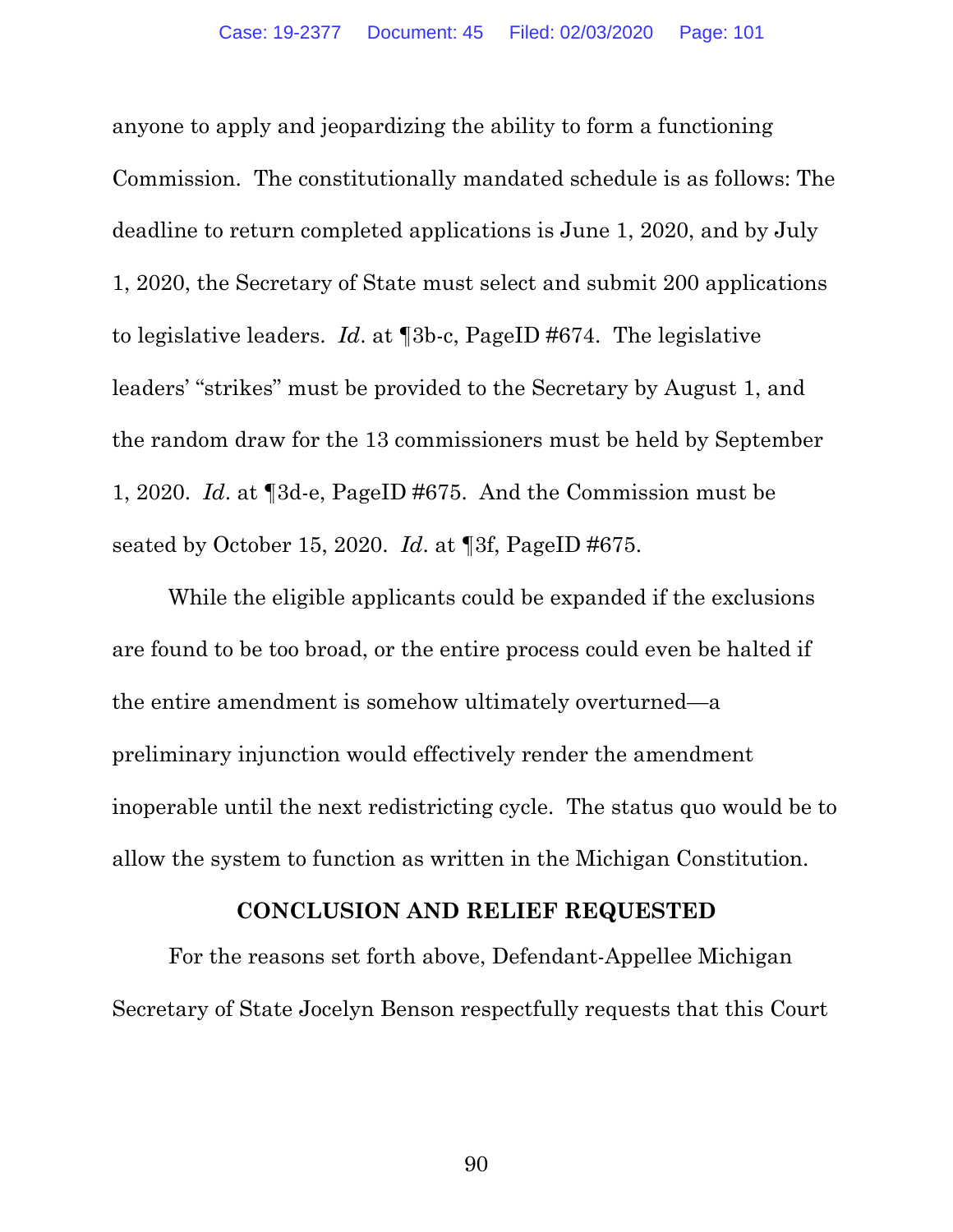affirm the opinion and order of the District Court denying Plaintiffs'

motions for preliminary injunctive relief.

Respectfully submitted,

Dana Nessel Michigan Attorney General

Fadwa A. Hammoud (P74185) Solicitor General

 *s/Heather S. Meingast*  Heather S. Meingast (P55439) Erik A. Grill (P64713) Assistant Attorneys General Attorneys for Defendant-Appellee Benson P.O. Box 30736 Lansing, Michigan 48909 517.335.7659 Email: meingasth@michigan.gov (P55439)

Dated: February 3, 2020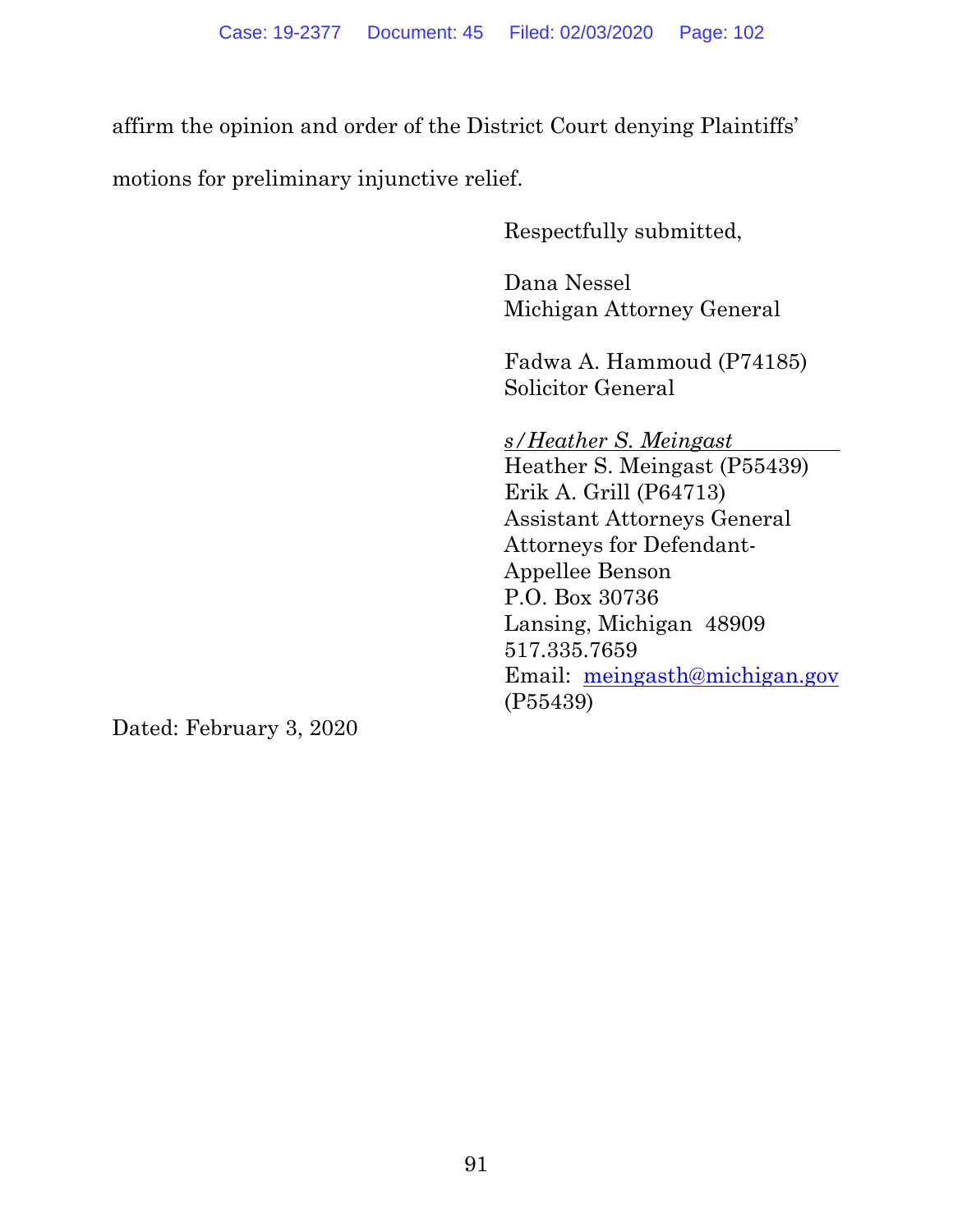## **CERTIFICATE OF COMPLIANCE**

Certificate of Compliance with Type-Volume Limit, Typeface Requirements, and Type Style Requirements

1. This brief does not comply with the type-volume limitation of Federal Rule of Appellate Procedure 32(a)(7)(B)(i) because, excluding the part of the document exempted by Federal Rule of Appellate Procedure 32(f), this brief contains more than 13,000 words. This brief contains 17,305 words. A motion for excess word count is filed contemporaneously with this brief.

2. This document complies with the typeface requirements of Federal Rule of Appellate Procedure 32(a)(5) and the type-style requirements of Federal Rule of Appellate Procedure 32(a)(6) because this document has been prepared in a proportionally spaced typeface using Word 2013 in 14-point Century Schoolbook.

> *s/Heather S. Meingast*  Heather S. Meingast (P55439) Erik A. Grill (P64713) Assistant Attorneys General Attorneys for Defendant-Appellee Benson P.O. Box 30736 Lansing, Michigan 48909 517.335.7659 Email: meingasth@michigan.gov (P55439)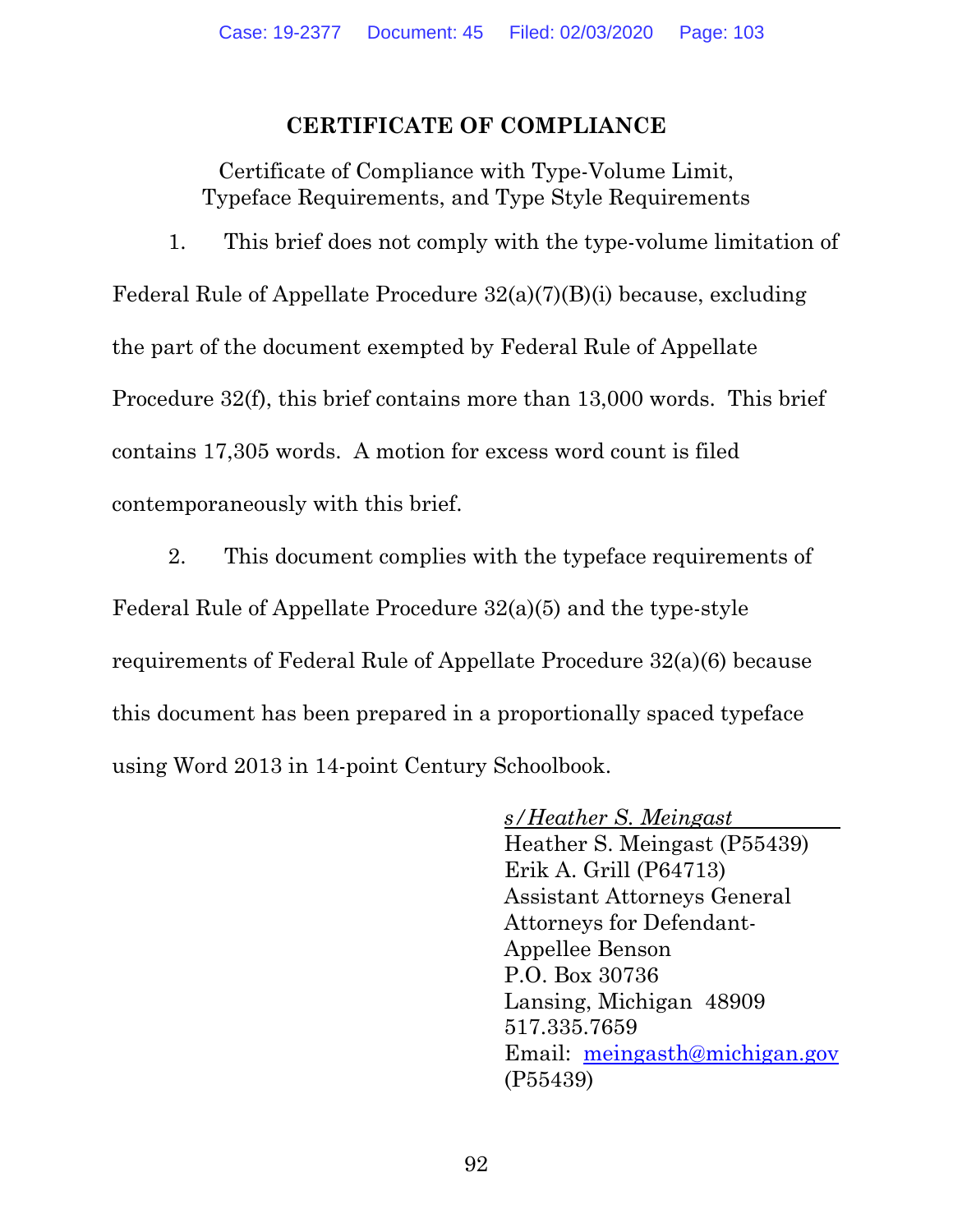# **CERTIFICATE OF SERVICE**

I certify that on February 3, 2020, the foregoing document was served on all parties or their counsel of record through the CM/ECF system if they are registered users or, if they are not, by placing a true and correct copy in the United States mail, postage prepaid, to their address of record (designated below).

*s/Heather S. Meingast* 

Heather S. Meingast (P55439) Erik A. Grill (P64713) Assistant Attorneys General Attorneys for Defendant-Appellee Benson P.O. Box 30736 Lansing, Michigan 48909 517.335.7659 Email: meingasth@michigan.gov (P55439)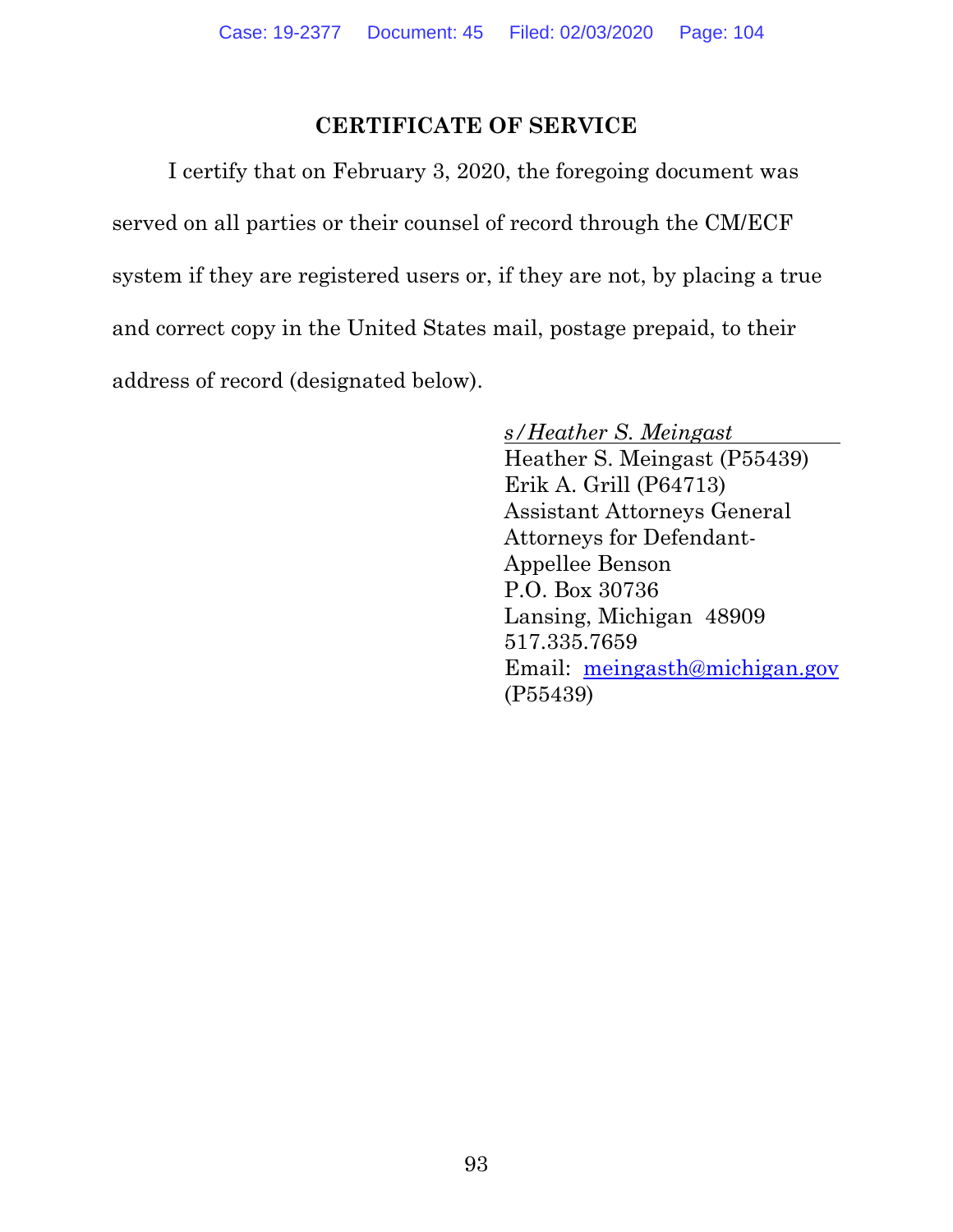# **DESIGNATION OF RELEVANT DISTRICT COURT DOCUMENTS**

Defendant-Appellee Benson, per Sixth Circuit Rule 28(a), 28(a)(1)-

(2), 30(b), hereby designated the following portions of the record on

appeal:

| Description of Entry                                                          | Date       | Record Entry<br>No.   | Page ID No.<br>Range |
|-------------------------------------------------------------------------------|------------|-----------------------|----------------------|
| Plaintiffs' Complaint                                                         | 07/30/2019 | Daunt R. 1            | $1 - 32$             |
| Plaintiffs' Motion for<br>Preliminary Injunction                              | 07/30/2019 | Daunt R. 4-1,<br>2, 3 | 93-154               |
| VNP Motion to<br>Intervene                                                    | 08/12/2019 | Daunt R. 11           | 167-169              |
| Opinion & Order                                                               | 08/28/2019 | Daunt R. 23           | 262-265              |
| Benson's Motion to<br>Consolidate                                             | 09/11/2019 | Daunt R. 27           | 314-319              |
| <b>Order Granting</b><br>Consolidation                                        | 09/11/2019 | Daunt R. 30           | 333-335              |
| Benson's Response in<br>Opposition to Motion<br>for Preliminary<br>Injunction | 09/19/2019 | Daunt R. 39           | 523-586              |
| Benson's Reply Re:<br>Motion to Dismiss                                       | 10/10/2019 | Daunt R. 61           | 888-905              |
| Opinion                                                                       | 11/25/2019 | Daunt R. 67           | 926-971              |
| Plaintiffs' Notice of<br><b>Interlocutory Appeal</b>                          | 11/26/2019 | Daunt R. 69           | 974-976              |